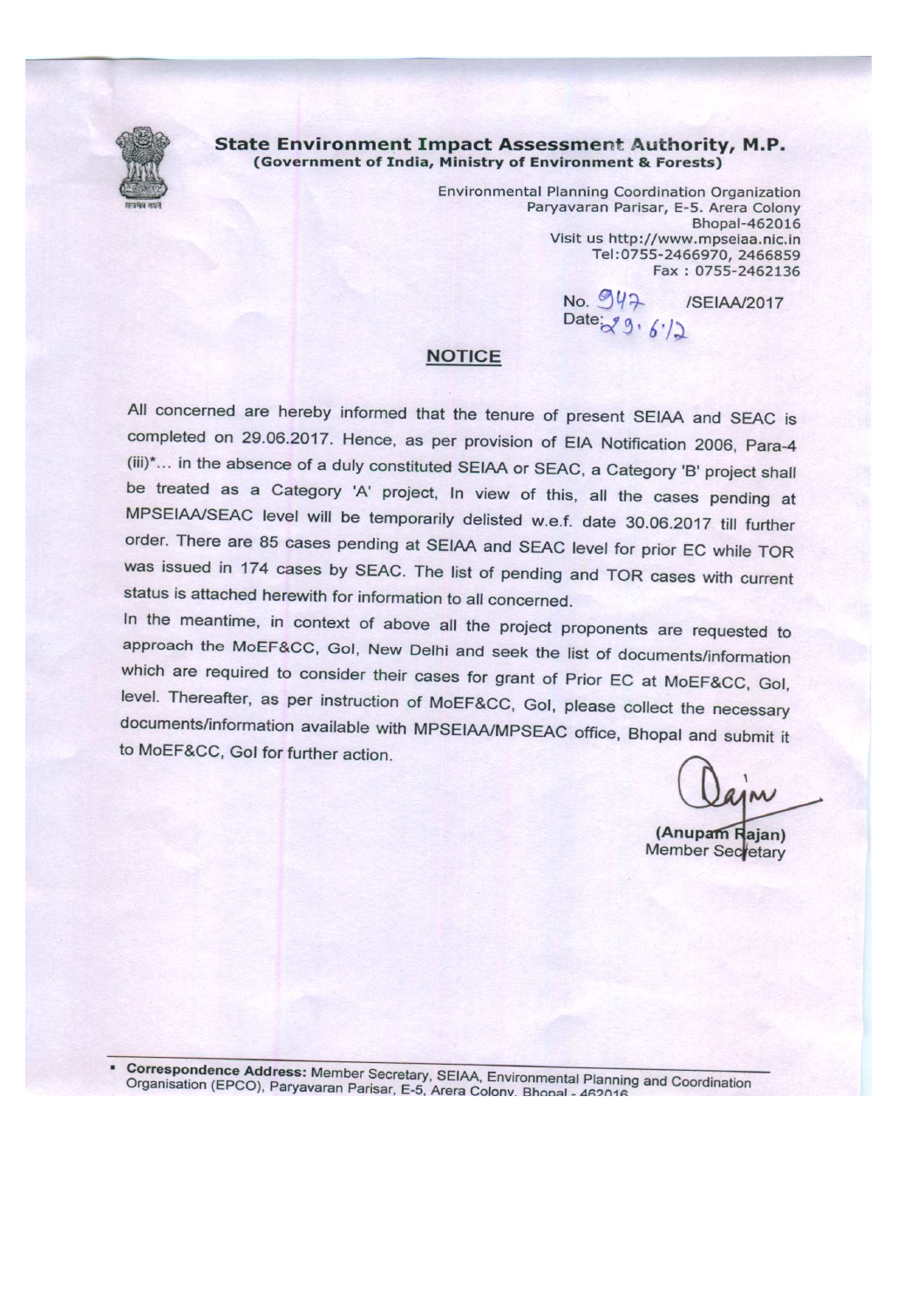|                | S. No Case No.   | Category | Name of Project Project                                                                                                                                                                   |                                                                                                                                                                                                                                           | Area | Date                                          | of Date of dispatch Current Status  |                                                                                                                                                                                                                                                                                                                                                                                                                                                                                                                                                                                                                                                                                                                                                                                                                                                                                                                                                                                                                                                                                                                                                                                                                                                            |
|----------------|------------------|----------|-------------------------------------------------------------------------------------------------------------------------------------------------------------------------------------------|-------------------------------------------------------------------------------------------------------------------------------------------------------------------------------------------------------------------------------------------|------|-----------------------------------------------|-------------------------------------|------------------------------------------------------------------------------------------------------------------------------------------------------------------------------------------------------------------------------------------------------------------------------------------------------------------------------------------------------------------------------------------------------------------------------------------------------------------------------------------------------------------------------------------------------------------------------------------------------------------------------------------------------------------------------------------------------------------------------------------------------------------------------------------------------------------------------------------------------------------------------------------------------------------------------------------------------------------------------------------------------------------------------------------------------------------------------------------------------------------------------------------------------------------------------------------------------------------------------------------------------------|
|                |                  |          | <b>Proponent (PP)</b>                                                                                                                                                                     |                                                                                                                                                                                                                                           |      | Receipt by to SEAC                            |                                     |                                                                                                                                                                                                                                                                                                                                                                                                                                                                                                                                                                                                                                                                                                                                                                                                                                                                                                                                                                                                                                                                                                                                                                                                                                                            |
|                |                  |          |                                                                                                                                                                                           |                                                                                                                                                                                                                                           |      | <b>SEIAA</b><br><b>Cases Pending in SEIAA</b> |                                     |                                                                                                                                                                                                                                                                                                                                                                                                                                                                                                                                                                                                                                                                                                                                                                                                                                                                                                                                                                                                                                                                                                                                                                                                                                                            |
| 1              | 65/2008<br>1(a)  | 1(a)     | M/s Ismail and Sons Bauxite,<br>M.P.                                                                                                                                                      | laterite and 25.19<br>MissionChowk, Katni fire clay mine 25.19<br>ha. Village Kubin Teh-<br>Maihar, Satna M.P.                                                                                                                            |      | 2-May-08                                      | $08 - 05 -$<br>0840/EPCO/SEIA<br>Α  | Public hearing report sent to SEAC on 09-06-<br>09. Case discussed in 141st SEIAA meeting.<br>Letter sent to MS, SEAC on 27-07-13 to know<br>the status of case. The case was discussed in<br>194 SEIAA meeting. Letter sent to PP on 18-<br>05-15 to provide the distance of National<br>Park/Sanctuary and distance of Forest<br>boundary from the mining site, duly certified by<br>DFO, the latest status of renewal of the mining<br>lease. Copy to DFO, Satna. Case deferred for<br>next meeting in 352nd SEIAA meeting dated<br>08-07-16. Query from DFO, Satna in 357<br>SEIAA meeting dated 27-07-16. Letter no.<br>3128-29/SEIAA/16 dated 09-08-16 to DFO,<br>Satna for providing information regarding<br>distance from Forest Boundary. It was decided<br>in 394 SEIAA meeting dated 08-12-16 that PP<br>invited for presentation. Query in 404 SEIAA<br>meeting dated 24-01-17.                                                                                                                                                                                                                                                                                                                                                               |
| $\overline{2}$ | 153/2008<br>1(a) | 1(a)     | M/s<br>Goenka<br>M.P.                                                                                                                                                                     | Shukdeo Laterite yellow ochre 48.562 26-Jul-08<br>Prasad Goenka C/o and manganese red<br>Bhawan, oxide, red ochre mines<br>Station Road, Katni fire clay 48.562 hect.<br>Jhinna<br>Vill-<br>Teh-<br>Dheemerkhera,<br>Distt-<br>Katni M.P. |      |                                               | 29-07-<br>0897/EPCO/SEIA<br>Α       | Query raised in 321th SEIAA meeting dated<br>22-04-16. Information sought from District<br>Collector as per the decision of 336 SEIAA<br>meeting dated 26.05.16. Letter no. 1919-<br><u>20/SEIAA/16 dated 13-06-16 to Collector, Katni</u><br><u>regarding information. It is decided in 379</u><br>SEIAA<br>meeting<br><u>dated</u><br>24-10-16<br><u>that</u><br>Conservator Forest, Katni should be asked to<br><u>file the reply of the Collector's letter at an</u><br>earliest. Letter to Secretary, Mining Resources<br>Department, GoMP regarding opinion on the<br>current status of renewal of lease in 394 SEIAA<br>meeting 08-12-16. It was decided in 411<br>SEIAA meeting dated 25-02-17 that PP may be<br>invited for present his representation on 16-03-<br>17 regarding issuance of EC as per directives<br>of Hon'ble M.P.High Court. Letter no. 5497-<br>98/SEIAA/17 dated 07-03-17 to DFO, Katni<br>requesting to provide information to PP within<br><u>one month. Letter no. 5499-5500/SEIAA/17</u><br>dated 07-03-17 to Collector, Katni requesting<br>to provide information to PP within one month.<br>Query in 416 SEIAA meeting dated 16-03-17.<br>Letter no. 5716/SEIAA/17 dated 30-03-17 to<br>PP for providing information. |
| 3              | 484/2009<br>1(a) | 1(a)     | M/s Agrawal & Singh Dhari No.1,<br>village- Budwa P.O. village Dhari,<br>Teh- Beohari Distt-Beohari,<br>Shahdol, C/o 48, Shahdol- M.P.<br>Prabhat<br>Vihar<br>Colony Distt-Satna-<br>M.P. | minerals Prop. Shri white clay & Laterite<br>Upendra Singh R/o mine46.761 ha. at<br>Teh-<br>Distt-                                                                                                                                        |      | ochre, 46.761 4-Dec-09                        | $10 - 12 -$<br>09360/EPCO/SEI<br>AA | Letter sent to MS, MPPCB on 06-04-15 for<br>clarification regarding fees payment of Public<br>Hearing. Copy to MS, SEAC and PP. Case<br>sent to SEAC for reappraisal decided in 233rd<br>SEIAA meeting dated 04-09-15. {SEAC-Case<br>return to SEIAA for delisting the project in<br>SEAC-2 8th meeting dated 20-02-15.} PP<br>absent in 37th SEAC-II meeting dated 12-07-<br>16. Case returned back to SEIAA. One more<br>chance given to PP in 356 SEIAA meeting<br>dated 26-07-16. Delisting recommended in 45<br>SEAC-II meeting dated 09-08-16. Case<br>delisted in 363 SEIAA meeting dated 29-08-16.<br>Case delisted vide letter no. 3702-03/SEIAA/16<br>dated 20-09-16. Case relisted and send to<br>SEAC for appraisal in 396 SEIAA meeting<br>dated 20-12-16. Letter no. 4909-10/SEIAA/17<br>dated 06-01-17 to SEAC for appraisal. Query<br>in 66 SEAC-2 meeting dated 06-02-17. Letter<br>no. 162-63 dated 09-03-17 from SEAC to PP<br>reg. submitting information within 15 days.<br>Letter no. 724-25/SEIAA/17 dated 14-06-17<br>longwith informations submitted by PP to<br>SEAC. Case forward to SEIAA for onward<br>necessary action in 79 SEAC-II meeting dated<br>13-06-17.                                                              |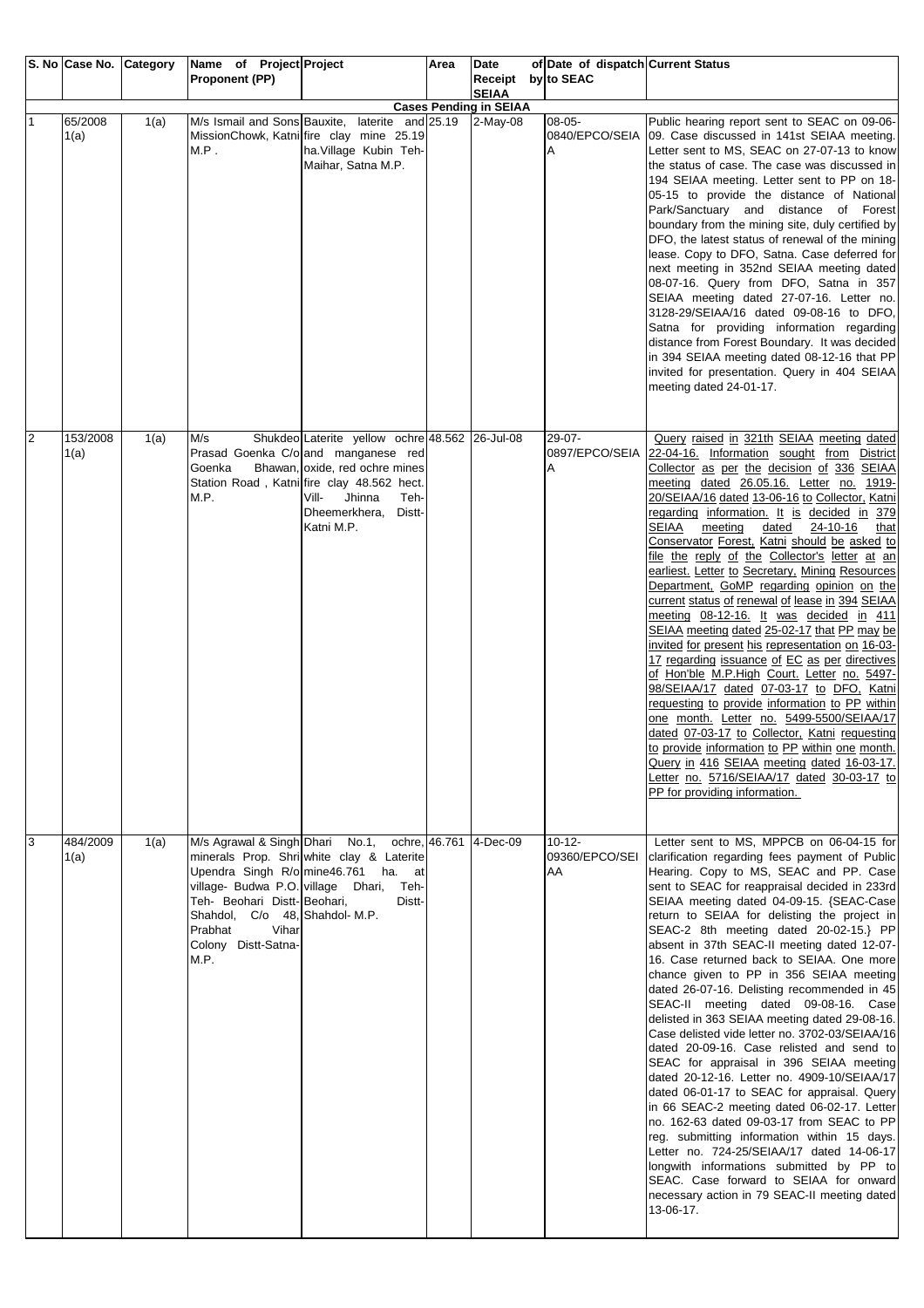|                | S. No Case No. Category |           | Name of Project Project                                                                                                                                           |                                                                                                                                                                                                                                                                                  | Area  | Date                               | of Date of dispatch Current Status        |                                                                                                                                                                                                                                                                                                                                                                                                                                                                                                                                                                                                                                                                                                                                                                                                                                                                                                                                                                                                                                   |
|----------------|-------------------------|-----------|-------------------------------------------------------------------------------------------------------------------------------------------------------------------|----------------------------------------------------------------------------------------------------------------------------------------------------------------------------------------------------------------------------------------------------------------------------------|-------|------------------------------------|-------------------------------------------|-----------------------------------------------------------------------------------------------------------------------------------------------------------------------------------------------------------------------------------------------------------------------------------------------------------------------------------------------------------------------------------------------------------------------------------------------------------------------------------------------------------------------------------------------------------------------------------------------------------------------------------------------------------------------------------------------------------------------------------------------------------------------------------------------------------------------------------------------------------------------------------------------------------------------------------------------------------------------------------------------------------------------------------|
|                |                         |           | <b>Proponent (PP)</b>                                                                                                                                             |                                                                                                                                                                                                                                                                                  |       | Receipt by to SEAC<br><b>SEIAA</b> |                                           |                                                                                                                                                                                                                                                                                                                                                                                                                                                                                                                                                                                                                                                                                                                                                                                                                                                                                                                                                                                                                                   |
| $\overline{4}$ | 1222/201<br>31(a)       | <b>B2</b> | M/s.<br>no.                                                                                                                                                       | <b>Transstroy Environment</b><br>(India) Ltd., House Clearance for approval<br>8-3-833, opp. of 3.642 Hectares                                                                                                                                                                   |       | 3.642 6-Feb-13                     | 2352-<br>53/SEIAA/2013<br>dtd. 20-02-2013 | EC issued vide letter no. 833-34/SEIAA/13<br>date 31-05-13 Query raised in 270th SEIAA<br>meeting dated 14-12-15. Case send to SEAC                                                                                                                                                                                                                                                                                                                                                                                                                                                                                                                                                                                                                                                                                                                                                                                                                                                                                               |
|                |                         |           | Tanveer<br>Main<br>kamalapuri Colony, Mahukala,<br>Hyderabad                                                                                                      | Hospital, Stone/Boulder<br>&<br>Road, Murrum Quarry at Vill.-<br>Teh.-<br>Budhni, Dist.-Sehore<br>(M.P.)                                                                                                                                                                         |       |                                    |                                           | for appraisal in 299th SEIAA meeting dated<br>27.02.16. Query in 36 SEAC-II meeting dated<br>Case transferred to DEIAA<br>04-07-16.<br>recommended in 47th SEAC-II meeting dated<br>27-08-16. Case retain in SEIAA for validity<br>extension in 366 SEIAA meeting dated 14-09-<br>16. Letter no. 3952-53/SEIAA/16 dated 07-10-                                                                                                                                                                                                                                                                                                                                                                                                                                                                                                                                                                                                                                                                                                    |
|                |                         |           |                                                                                                                                                                   |                                                                                                                                                                                                                                                                                  |       |                                    |                                           | 16 to SEAC for submitting information. Site<br>visit recommended in 58 SEAC-II meeting<br>dated 10-11-16. Delisting recommended in 81<br>SEAC-2 meeting dated 22-06-17.                                                                                                                                                                                                                                                                                                                                                                                                                                                                                                                                                                                                                                                                                                                                                                                                                                                           |
| 5              | 2466/15<br>1(a)         | 1(a)      | S.N.S. Prior<br>M/s<br>(MP)-485771                                                                                                                                | Environment<br>(Minerals) Ltd., N.H. Clearance for Jmuani<br>7, Rewa Road, P.O. Khurd Limestone &<br>Maihar, Dist-Satna Dolomite Mine in an<br>area of 4.420 ha.<br>$(1,00,000$ TPA)<br>at<br>Village-Jamuani<br>Tehsil-<br>Khurd,<br>Vijayraghogarh, Dist-<br>Katni (MP) [2673] | 4.42  | 19-Jan-15                          | 3592-<br>93/SEIAA/2015<br>dtd. 18-02-2015 | TOR Approved in 192st meeting dated: 8/6/15<br>Valid upto 7/5/18. ToR issued by SEAC on 15-<br>06-15. Letter no. 4370-71/SEIAA/16 dated 09-<br>11-16 alongwith proceedings of the public<br>hearing in original received from MS, MPPCB<br>to SEAC. Letter no. 5339-40/SEIAA/17 dated<br>25-02-17 alongwith EIA with public hearing to<br>SEAC. EC recommended in 69 SEAC-2<br>meeting dated 07-03-17. It was decided in 418<br>SEIAA meeting dated 23-03-17 that PP may be<br>invited for presentation on 12-04-17. Letter no.<br>37/SEIAA/17 dated 01-04-17 to PP - invitation<br>for presentation on 12-04-17. Query in 422<br>SEIAA meeting dated 12-04-17. Letter no.<br>299/SEIAA/17 dated 25-04-17 to PP for<br>submitting information.                                                                                                                                                                                                                                                                                    |
| 6              | 2469/15<br>1(a)         | 1(a)      | Mr. Arun Chopra, Prior<br>Company, Mansakra<br>Mining<br>110,<br>Residency,<br>Civil Lines, P.O. & (2,98,145 TPA)<br>Dist.-Jabalpur (MP)- Village-Kurro<br>482001 | Environment<br>Partner, M/s Nector Clearance for Kurro<br>Laterite<br>Bhaseen Deposit Mine in an<br>South area of 19.67 ha.<br>at<br>&<br>Tehsil-<br>Mansakra,<br>Sihora, Dist-Jabalpur<br>(MP) [2149]                                                                           | 19.67 | 19-Jan-15                          | 3598-<br>99/SEIAA/2015<br>dtd. 18-02-2015 | by SEAC<br>15-06-15.<br>ToR<br>issued<br>$on$<br>Recommended for EC in 29th SEAC-II meeting<br>dated: 3/6/16. It was decided in 344 SEIAA<br>meeting dated 24-06-16 that PP may be called<br>for presentation. Query in 355 SEIAA meeting<br>dated 25-07-16. Letter no. 2991-92/SEIAA/16<br>dated 04-08-16 to PP to take considered view<br>in the matter. Letter to Collector Jabalpur in<br>373 SEIAA meeting dated 29-09-16. Letter no.<br>4229-30/SEIAA/16 dated 18-10-16 to Collector,<br>Jabalpur for providing information. Case sent<br>to SEAC for comments in 394 SEIAA meeting<br>dated 08-12-16. Letter no. 4860-61/SEIAA/16<br>28-12-16<br>for<br>dated<br>comments.<br><u>EC</u><br>recommended in 69 SEAC-2 meeting dated 07<br>03-17. It was decided in 418 SEIAA meeting<br>dated 23-03-17 that letter sent to Collector,<br>Jabalpur and from JD, T&CP to Secretary,<br>Mineral Resources, GoMP. Letter no. 90-<br>91/SEIAA/17 dated 03-04-17 alongwith letters<br>of Collector, Jabalpur and JD, T&CP to SEAC. |
| 17             | 2660/15<br>1(a)         | 1(a)      | Shri<br>Sagar<br>Balaji<br>Mines<br>Minerals,<br>Govardhan<br>Valicha By Pass, TPA)<br>Udaipur (Rajasthan)- Makdawan,<br>313002                                   | Raj Prior<br>Environment<br>Gurjar C/o Jai Shri Clearance for approval<br>& of Makdawan Laterite<br>Mine in an area of<br>Vilas, 14.20 ha. (2,00,000<br>at<br>Village-<br>Tehsil-<br>District-<br>Shamgarh,<br>Mandsaur (MP) [2568]                                              | 14.2  | 27-Feb-15                          | 3510-<br>11/SEIAA/2015<br>dtd. 31-03-2015 | TOR approved 196th meeting dated: 2/6/16<br>Valid up to 01/06/18. ToR issued by SEAC on<br>08-07-15. Letter no. 4812-13/SEIAA/16 dated<br>22-12-16 alongwith PP's letter with EIA/EMP,<br>PH, Approved mining plan to SEAC. Query in<br>65 SEAC-2 meeting dated 17-01-17. Letter no.<br>384-85 dated 01-06-17 from SEAC to PP<br>asked to come again for presentation on<br>quarries related to modelling in upcoming<br>SEAC meeting. EC recommended in 79 SEAC-<br>II meeting dated 13-06-17.                                                                                                                                                                                                                                                                                                                                                                                                                                                                                                                                   |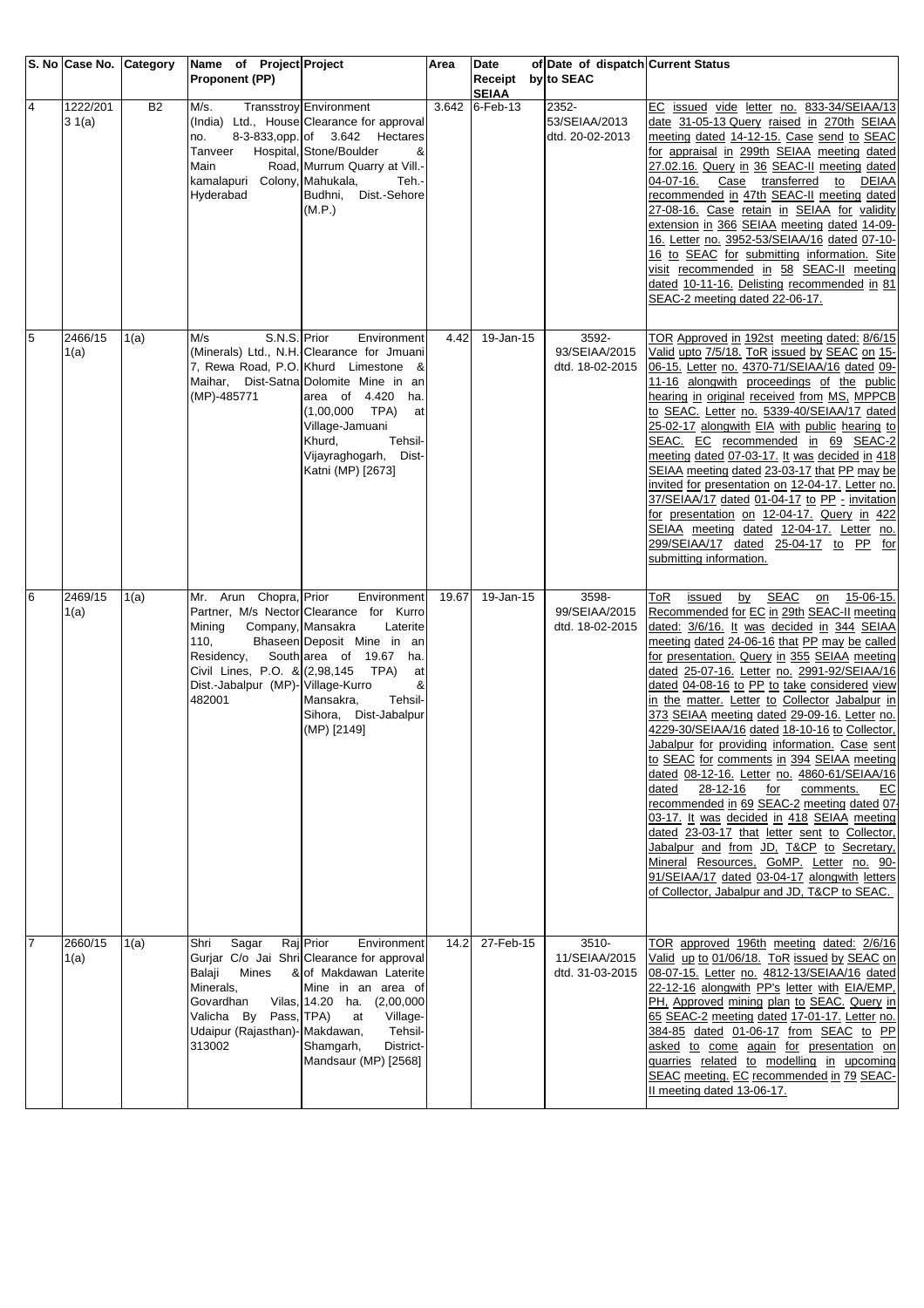|         | S. No Case No. Category |           | Name of Project Project                                                                      |                                                                                                                                                                                                                                                                                             | Area  | Date                    | of Date of dispatch Current Status         |                                                                                                                                                                                                                                                                                                                                                                                                                                                                                                                                                                                                                                                                                                                                                                                                                                                                                                                                                                                                                                                                                                                                                                                                                                                                                      |
|---------|-------------------------|-----------|----------------------------------------------------------------------------------------------|---------------------------------------------------------------------------------------------------------------------------------------------------------------------------------------------------------------------------------------------------------------------------------------------|-------|-------------------------|--------------------------------------------|--------------------------------------------------------------------------------------------------------------------------------------------------------------------------------------------------------------------------------------------------------------------------------------------------------------------------------------------------------------------------------------------------------------------------------------------------------------------------------------------------------------------------------------------------------------------------------------------------------------------------------------------------------------------------------------------------------------------------------------------------------------------------------------------------------------------------------------------------------------------------------------------------------------------------------------------------------------------------------------------------------------------------------------------------------------------------------------------------------------------------------------------------------------------------------------------------------------------------------------------------------------------------------------|
|         |                         |           | <b>Proponent (PP)</b>                                                                        |                                                                                                                                                                                                                                                                                             |       | Receipt<br><b>SEIAA</b> | by to SEAC                                 |                                                                                                                                                                                                                                                                                                                                                                                                                                                                                                                                                                                                                                                                                                                                                                                                                                                                                                                                                                                                                                                                                                                                                                                                                                                                                      |
| $\bf 8$ | 2813/15<br>1(a)         | 1(a)      | Shri<br>Sagar<br><b>Mines</b><br>Balaji<br>313002                                            | Raj Prior<br>Environment<br>Gurjar C/o Jai Shri Clearance for approval<br>& of Pichla Laterite Mine<br>Minerals, Goverdhar in an area of 14.20 ha.<br>Vilas, Valicha By (2,00,000 TPA) at<br>Pass, Udaipur (Raj.) Village-Pichla, Tehsil-<br>Shamgarh,<br>District-<br>Mandsaur (MP) [3067] | 14.2  | 4-Apr-15                | $755-$<br>56/SEIAA/2015<br>dtd. 01-05-2015 | TOR approved 208th meeting dated: 22/7/15<br>Valid up to 03/07/18. ToR issued by SEAC on<br>09-09-13. Letter no. 741-42/SEIAA/17 dated 16-<br>06-17 alongwith PP's letter with certificate of<br>EIA/EMP Report, Public Hearing, Approved<br>Mining Plan to SEAC. EC recommended in 81<br>SEAC-2 meeting dated 22-06-17.                                                                                                                                                                                                                                                                                                                                                                                                                                                                                                                                                                                                                                                                                                                                                                                                                                                                                                                                                             |
| 9       | 2824/15<br>1(a)         | <b>B2</b> | Smt. Shanti Bai W/o Prior<br>Sisodiya,<br>Balampur,<br>Huzur,                                | Environment<br>Late Shri Gopilal Clearance for approval<br>Village-of Bhanwar Khedi<br>Tehsil-Stone Quarry in an<br>District-area of 2.023 ha.<br>Bhopal (MP)-462010 (8,550 cum/year) at<br>Village-Bhanwar<br>Khedi, Tehsil-Raisen,<br>District-Raisen<br>(MP)<br>[3325]                   | 2.023 | 17-Apr-15               | $777-$<br>78/SEIAA/2015<br>dtd. 01-05-2015 | Query raised in 288th SEIAA meeting dated<br>03.02.16. Case recommended in 260 SEIAA<br>query. PP has requested for extending TL to<br>provide the DFO report, TL extended last time<br>upto 05-07-16 in 373 SEIAA meeting dated 03-<br>06-16. 288th SEIAA meeting dtd 03.02.2016-<br>Query. Letter no. 1998/SEIAA/16 dated 14-06-<br>16 to PP to provide the DFO report. Case<br>returned to SEAC on the issue of close<br>proximity of railway track in 361 SEIAA meeting<br>24-08-16. Letter no. 3434- 35/SEIAA/16 dated<br>08-09-16 for review<br>EC<br>to SEAC.<br>recommended in 58 SEAC-II meeting dated 10<br>11-16. Query in 389 SEIAA meeting dated 29-<br>11-16. Letter no. 4679-80/SEIAA/16 dated 08-<br>12-16 to PP regarding submission of latest<br>Khasra Panchsala of the lease area latest by<br>20-12-16. It was decided in 396 SEIAA<br>meeting dated 20-12-16 that Collector should<br>submit the NOC of the railways by 15-01-17.<br>Letter no. 4912-13/SEIAA/17 dated 06-01-17 to<br>Collector regarding submission of said<br>information by 15-01-17. It was decided in 403<br>SEIAA meeting dated 23-01-17 that PP should<br>submit the NOC of the railways. Letter no.<br>5171- 72/SEIAA/17 dated 01-02-17 to PP<br>regarding submission of railways NOC. |
| 10      | 3118/15<br>5(f)         | 5(f)      | Shri<br>Bhupendrasinh<br>Rathod<br>D, Industrial Area, Tehsil-Meghnagar,<br>Jhabua<br>457779 | Mr. Prior<br>Environment<br>Clearance for approval<br>Rathod, Partner, M/s of proposed expansion<br>Pharma of M/s Rathod Pharma<br>Chem, Plot No. 184- Chem at Village &<br>AKVN, Meghnagar, District-Jhabua (MP)<br>(MP)-[[3678]                                                           |       | 4-Jun-15                | 1880-<br>81/SEIAA/2015<br>dtd. 10-06-2015  | 236th dtd 01.11.2015-ToR & EIA sent to<br>SEAC. EIA discussed in 278th SEAC meeting<br>dated: 14/6/16 query reply to be submitted by<br>PP. Query in 277 SEAC meeting dated 31-05-<br>16. Query raised to PP in 278th SEAC meeting<br>dtd. 14.06.2016. EC Recommended in 284th<br>SEAC Meeting dt. 26/11/16. Case back to<br>SEAC for reappraisal in 395 SEIAA meeting<br>4999-<br>dated<br>19-12-16.<br>Letter<br>no.<br>5000/SEIAA/17 dated 13-01-17 to SEAC for<br>appraise the case as per decision of 395<br>SEIAA meeting. EC Recommended in 286th<br>SEAC Meeting dt. 28/01/17. Letter to MD,<br>AKVN for submitting EIA and the public<br>hearing report within 15 days till date case<br>shall continue to be on hold in 410 SEIAA<br>meeting dated 17-02-17. Letter no. 5384-<br>85/SEIAA/17 dated 01-03-17 to EE, MPAKVN,<br>Indore request to submit EIA report alongwith<br>PH at the earliest.                                                                                                                                                                                                                                                                                                                                                                         |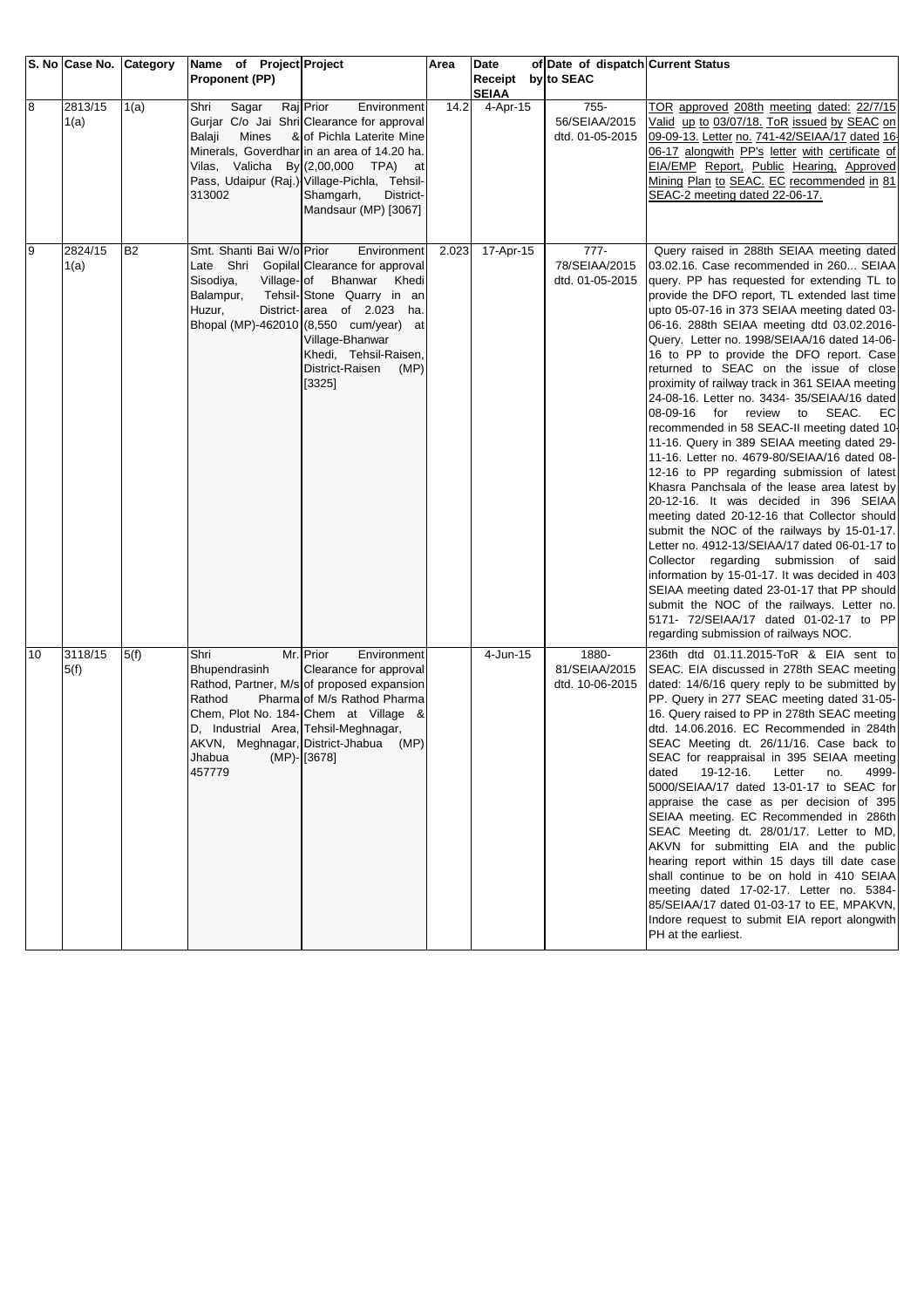|    | S. No Case No. Category |                | Name of Project Project                                                                                                                 |                                                                                                                                                                                                                                                                                        | Area  | Date                               | of Date of dispatch Current Status        |                                                                                                                                                                                                                                                                                                                                                                                                                                                                                                                                                                                                                                                                                                                                                                                                                                                                                                                                                                                                                                                                                                                                                                                                                                                                                                                                               |
|----|-------------------------|----------------|-----------------------------------------------------------------------------------------------------------------------------------------|----------------------------------------------------------------------------------------------------------------------------------------------------------------------------------------------------------------------------------------------------------------------------------------|-------|------------------------------------|-------------------------------------------|-----------------------------------------------------------------------------------------------------------------------------------------------------------------------------------------------------------------------------------------------------------------------------------------------------------------------------------------------------------------------------------------------------------------------------------------------------------------------------------------------------------------------------------------------------------------------------------------------------------------------------------------------------------------------------------------------------------------------------------------------------------------------------------------------------------------------------------------------------------------------------------------------------------------------------------------------------------------------------------------------------------------------------------------------------------------------------------------------------------------------------------------------------------------------------------------------------------------------------------------------------------------------------------------------------------------------------------------------|
|    |                         |                | <b>Proponent (PP)</b>                                                                                                                   |                                                                                                                                                                                                                                                                                        |       | Receipt by to SEAC<br><b>SEIAA</b> |                                           |                                                                                                                                                                                                                                                                                                                                                                                                                                                                                                                                                                                                                                                                                                                                                                                                                                                                                                                                                                                                                                                                                                                                                                                                                                                                                                                                               |
| 11 | 3298/15<br>1(a)         | <b>B2</b>      | Shri O.G. Goyal, Prior<br>Civil Line,<br>$(CG)-492001$                                                                                  | Environment<br>Executive Director & Clearance for approval<br>Nominated Owner, of Dolomite Mine in an<br>M/s Hira Power & area of 13.25 ha.<br>Steels Ltd., 101-C, (6,00,000 TPA) at<br>Parwani Complex, Village-Kakiya, Tehsil-<br>Raipur Bichiya,<br>District-<br>Mandla (MP) [3437] | 13.25 | 18-Jun-15                          | 3246-<br>47/SEIAA/2015<br>dtd. 07-07-2015 | TOR approved 220th meeting dated: 26/8/16<br>Valid up to 25/08/18. ToR issued by SEAC on<br>09-09-15. Letter no. 2331-32/SEIAA/16 dated<br>02-07-16 to Chairman, DEIAA Mandla. Letter<br>no. 3313/SEIAA/16 dated 31-08-16 to SEAC<br>regarding complaint by farmers. Case sent to<br>SEAC for appropriate action in 381 SEIAA<br>meeting dated 04-11-16. Clarification from<br>Director, G&M, Bhopal in 58 SEAC-II meeting<br>dated 10-11-16. Letter no. 4485-86/SEIAA/16<br>dated 26-11-16 to SEAC for re-appraisal. EC<br>recommended in 61 SEAC-2 meeting dated 25<br>11-16. PP invited for presentation in 398<br>SEIAA<br>meeting<br>02-01-17.<br>Letter<br><u>no.</u><br>5129/SEIAA/17 dated 28-01-17 inviting PP for<br>presentation. It was decided in 411 SEIAA<br>meeting dated 25-02-17 that PP may be invited<br>for presentation on 20-03-17. Letter no.<br>5494/SEIAA/17 dated 07-03-17 to PP for<br>invitation for presentation in SEIAA on 20-03-<br>17. Query in 417 SEIAA meeting dated 20-03-<br>17. Letter no. 39/SEIAA/17 dated 01-04-17 to<br>PP for providing information. Letter no. 187-<br>188/SEIAA/17 dated 10-04-17 to Collector,<br>Mandla regarding complaint. Query in 436<br>SEIAA meeting dated 27-05-17. Letter no.<br>629/SEIAA/17 dated 05-06-17 to PP for<br>submitting information latest by 15-06-17. |
| 12 | 3490/15<br>1(a)         | B <sub>2</sub> | Shri Arjun Malviya, Prior<br>Proprietor,<br>Malviya<br>Mining Corporation Village-Jahazpura-2,<br>Ltd.,<br>Bhandar,<br>Hoshangabad (MP) | Environment<br>M/s Clearance for approval<br>of Sand Quarry in an<br>Constructions, Sub area of 23.00 ha.<br>Lessee, M.P. State (2,30,000 cum/year) at<br>Upbhokta Tehsil-Rehti, District-<br>Sehore (MP) [3980]                                                                       | 23    | 21-Jul-15                          | 4471-<br>72/SEIAA/2015<br>dtd. 07-08-2015 | Case delisted in 269th SEIAA meeting dated<br>06-12-15. Case relisted and send to SEAC for<br>appraisal in 282nd SEIAA meeting dated<br>18.01.16. TOR approved in 348 SEIAA<br>meeting dated 02-07-16. Letter no. 2532-<br>33/SEIAA/16<br>dated<br>13-07-16<br>alongwith<br>replenishment plan sent to SEAC. EC<br>recommended in 48th SEAC-II meeting dated<br>28-08-16. Case is in hold until clear directives<br>from Hon'ble NGT in 371 SEIAA meeting dated<br>$27-09-16$                                                                                                                                                                                                                                                                                                                                                                                                                                                                                                                                                                                                                                                                                                                                                                                                                                                                 |
| 13 | 3493/15<br>1(a)         | B <sub>2</sub> | Vishwas Prior<br>Shri<br>Parmani,<br>M/s<br>Commerce,<br>Pipariya,<br>Hoshangabad (MP)-[4025]<br>466001                                 | Environment<br>Partner, Clearance for approval<br>Associated of Sand Quarry in an<br>Sub area of 10.00 ha.<br>Lessee, M.P. State (1,75,000 cum/year) at<br>Mining Corporation Village-Raipur, Tehsil-<br>Ltd., Nehru Ward, Hoshangabad, District-<br>Hoshangabad<br>(MP)               | 10    | 14-Jul-15                          | 4477-<br>78/SEIAA/2015<br>dtd. 07-08-2015 | 242nd SEAC dtd. 24.11.15-Additional ToR<br>Validity till Nov 2018. Letter no. 1873-74 dated<br>07.06.16 to SEAC regarding PP submission of<br>approved mining plan with replenishment plan.<br>Letter no. 3493-94/SEIAA/16 dated 12-09-16<br>alongwith PP's letter to SEAC. Query in 53<br>SEAC-2 meeting dated 13-10-16. EC<br>recommended in 77 SEAC-2 meeting dated 24-<br>05-17. It was decided in 439 SEIAA meeting<br>dated 07-06-17 that send a letter to PCCF<br>(Wild Life) alongwith copies of the NOC issued<br>by different officials and seek clarification of<br>the exact nearest distance of the mining lease<br>from Ratapani sanctuary. Letter no. 706-<br>07/SEIAA/17 dated 14-06-17 to PCCF & CWW<br>reg. request to kindly indicate exact nearest<br>distance of the mining lease area from<br>Ratapani Sanctuary.                                                                                                                                                                                                                                                                                                                                                                                                                                                                                                       |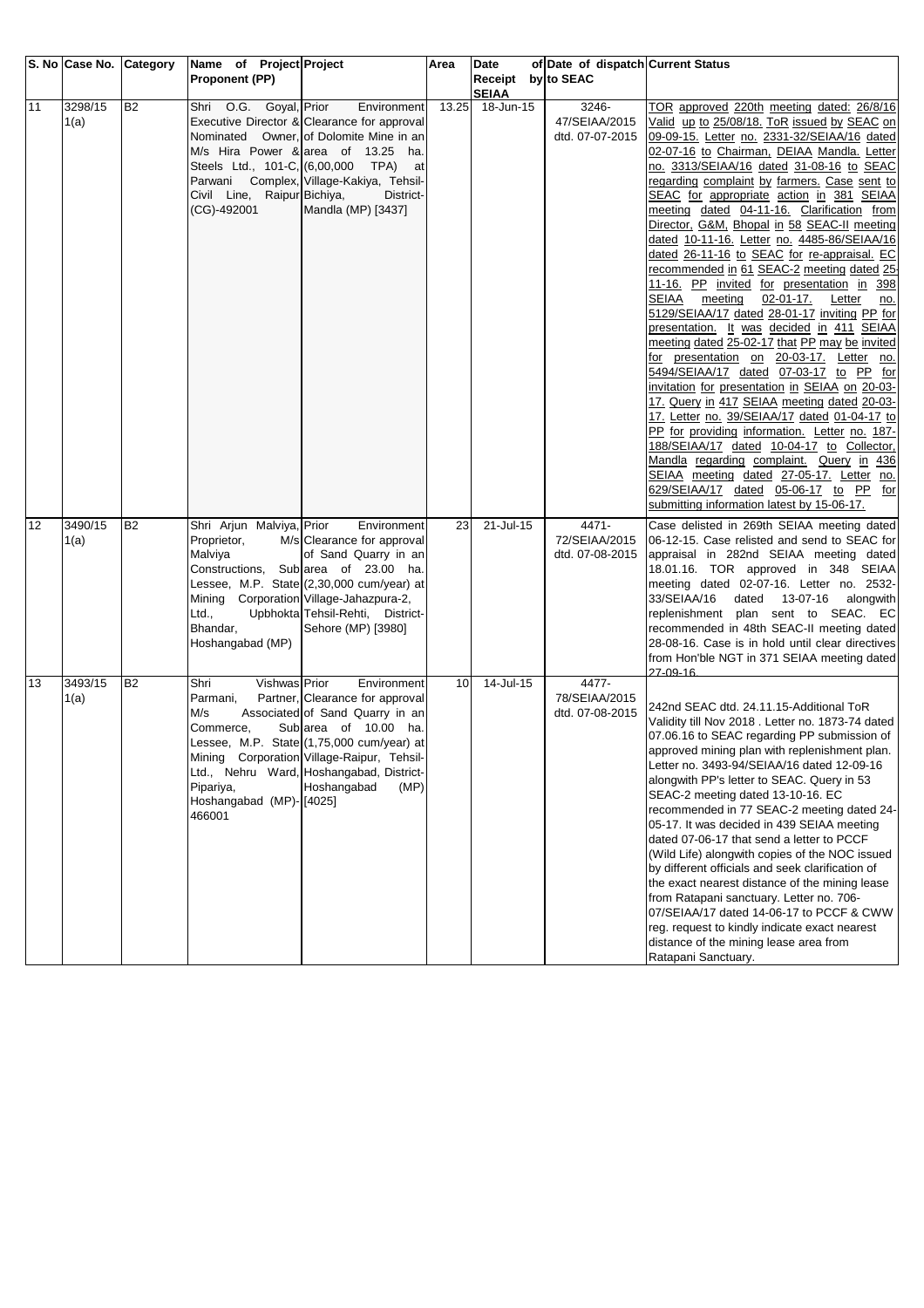|    | S. No Case No. Category |           | Name of Project Project                  |                                                                               | Area            | Date                               | of Date of dispatch Current Status |                                                                                                  |
|----|-------------------------|-----------|------------------------------------------|-------------------------------------------------------------------------------|-----------------|------------------------------------|------------------------------------|--------------------------------------------------------------------------------------------------|
|    |                         |           | <b>Proponent (PP)</b>                    |                                                                               |                 | Receipt by to SEAC<br><b>SEIAA</b> |                                    |                                                                                                  |
| 14 | 3494/15                 | <b>B2</b> | Vishwas Prior<br>Shri                    | Environment                                                                   | 10 <sup>1</sup> | 14-Jul-15                          | 4479-                              | be sent to DGM to incorporate<br>Letter                                                          |
|    | 1(a)                    |           | Parmani,                                 | Partner, Clearance for approval                                               |                 |                                    | 80/SEIAA/2015                      | information reg. annual replenishment and the                                                    |
|    |                         |           | M/s                                      | Associated of Sand Quarry in an<br>Sub area of 10.00 ha.                      |                 |                                    | dtd. 07-08-2015                    | normal water level prevalent in the lean season                                                  |
|    |                         |           | Commerce,                                | Lessee, M.P. State (1,75,000 cum/year) at                                     |                 |                                    |                                    | and submit the information latest by 15.04.16<br>decided in 303rd SEIAA meeting dated 14-03-     |
|    |                         |           |                                          | Mining Corporation Village-Raipur, Tehsil-                                    |                 |                                    |                                    | 16. Letter no. 2062-63/SEIAA/16 dated 16-06-                                                     |
|    |                         |           |                                          | Ltd., Nehru Ward, Hoshangabad, District-                                      |                 |                                    |                                    | 16 alongwith hardcopy of approved mining plan                                                    |
|    |                         |           | Pipariya,                                | Hoshangabad<br>(MP)                                                           |                 |                                    |                                    | and replenishment plan to SEAC. TOR                                                              |
|    |                         |           | Hoshangabad (MP)-[[4026] (Bad CD)        |                                                                               |                 |                                    |                                    | approved in 348 SEIAA meeting dated 02-07-                                                       |
|    |                         |           | 466001                                   |                                                                               |                 |                                    |                                    | 16. Letter no. 3495-96/SEIAA/16 dated 12-09-<br>16 alongwith PP's letter to SEAC. Query in 54    |
|    |                         |           |                                          |                                                                               |                 |                                    |                                    | SEAC-2 meeting dated 14-10-16. Letter no. 46                                                     |
|    |                         |           |                                          |                                                                               |                 |                                    |                                    | dated 19-01-17 from SEAC to PP regarding                                                         |
|    |                         |           |                                          |                                                                               |                 |                                    |                                    | submission of documents within 15 days.                                                          |
|    |                         |           |                                          |                                                                               |                 |                                    |                                    | Letter no. 349- 50/SEIAA/17 dated 08-05-17                                                       |
|    |                         |           |                                          |                                                                               |                 |                                    |                                    | alongwith copy of DFO letter, MPSMC Letter,<br>Survey Plan & Contour Plan submitted by PP        |
|    |                         |           |                                          |                                                                               |                 |                                    |                                    | to SEAC. EC recommended in 77 SEAC-2                                                             |
|    |                         |           |                                          |                                                                               |                 |                                    |                                    | meeting dated 24-05-17. It was decided in 439                                                    |
|    |                         |           |                                          |                                                                               |                 |                                    |                                    | SEIAA meeting dated 07-06-17 that send a                                                         |
|    |                         |           |                                          |                                                                               |                 |                                    |                                    | letter to PCCF (Wild Life) alongwith copies of<br>the NOC issued by different officials and seek |
|    |                         |           |                                          |                                                                               |                 |                                    |                                    | clarification of the exact nearest distance of the                                               |
|    |                         |           |                                          |                                                                               |                 |                                    |                                    | mining lease from Ratapani sanctuary. Letter                                                     |
|    |                         |           |                                          |                                                                               |                 |                                    |                                    | no. 708-09/SEIAA/17 dated 14-06-17 to PCCF                                                       |
|    |                         |           |                                          |                                                                               |                 |                                    |                                    | & CWW reg. request to kindly indicate exact<br>nearest distance of the mining lease area from    |
| 15 | 3607/15                 | <b>B2</b> | Shri Pradhayumman Prior                  | Environment                                                                   | 23              | 21-Jul-15                          | 5074-                              | TOR -242nd SEAC dtd. 07.11.15 Validity till                                                      |
|    | 1(a)                    |           | Singh                                    | Chouhan, Clearance for approval                                               |                 |                                    | 75/SEIAA/2015                      | Nov 2018. Letter no. 2530-31/SEIAA/16 dated                                                      |
|    |                         |           |                                          | M.P. State Mining of Sand Mine in an<br>Corporation Ltd., A-area of 23.00 ha. |                 |                                    | dtd. 21-08-2015                    | 13-07-16 alongwith replenishment plan sent to<br>SEAC. EC recommended in 48th SEAC-II            |
|    |                         |           |                                          | 91, Alkapuri, Near (2,30,000 cum/year) at                                     |                 |                                    |                                    | meeting dated 28-08-16. Case is in hold until                                                    |
|    |                         |           | Habibganj Station, Village-Jahazpura,    |                                                                               |                 |                                    |                                    | clear directives from Hon'ble NGT in 371                                                         |
|    |                         |           |                                          | Bhopal (MP)-462024 Tehsil-Rehti, District-                                    |                 |                                    |                                    | SEIAA meeting dated 27-09-16.                                                                    |
|    |                         |           |                                          | Sehore (MP) [4051]                                                            |                 |                                    |                                    |                                                                                                  |
| 16 | 3941/15<br>1(a)         | <b>B2</b> | Shri Tejendra Singh, Prior<br>M/s        | Environment<br>Digiana Clearance for approval                                 | 10 <sup>1</sup> | 26-Sep-15                          | 6995-<br>96/SEIAA/2015             | TOR-252 Meeting dt-17/12/15 Validity till Dec<br>2018. Letter no. 2165-66/SEIAA/16 dated 24-     |
|    |                         |           |                                          | Industries Pvt. Ltd., of Sand Quarry in an                                    |                 |                                    | dtd. 30-10-2015                    | 06-16 alongwith replenishment plan submitted                                                     |
|    |                         |           | $G-1$ ,                                  | Sapna area of 10.00 ha.                                                       |                 |                                    |                                    | by PP to SEAC. PP absent in 52nd SEAC-II                                                         |
|    |                         |           | Chambers,                                | $12/1$ , $(2,25,000 \text{ cum/year})$ at                                     |                 |                                    |                                    | meeting dated 12-10-16. PP absent in 57                                                          |
|    |                         |           | South<br>Tukoganj,<br>Indore (MP)-452001 | Village-Aanchalkheda,<br>Tehsil-Babai, District-                              |                 |                                    |                                    | SEAC-II meeting dated 09-11-16. Query in 67                                                      |
|    |                         |           |                                          | (MP)<br>Hoshangabad                                                           |                 |                                    |                                    | SEAC-2 meeting dated 07-02-17. Query in 413<br>SEIAA meeting dated 03-03-17. Letter no.          |
|    |                         |           |                                          | [4302]                                                                        |                 |                                    |                                    | 5575-76/SEIAA/17 dated 10-03-17 to PP                                                            |
|    |                         |           |                                          |                                                                               |                 |                                    |                                    | regarding submission of revised coordinates.                                                     |
|    |                         |           |                                          |                                                                               |                 |                                    |                                    |                                                                                                  |
| 17 | 3943/15<br>1(a)         | 1(a)      | Shailendra Prior<br>Shri                 | Environment<br>Nagrath S/o Late Clearance for approval                        | 3.456           | 15-Sep-15                          | 7043-<br>44/SEIAA/2015             | TOR-SEAC II 05 Meeting dt-17/02/16 Validity<br>till Feb 2019. Letter no. 5200-01/SEIAA/17        |
|    |                         |           |                                          | Shri Ram Prakash of Limestone Mine in                                         |                 |                                    | dtd. 31-10-2015                    | dated 04-02-17 to SEAC request to take                                                           |
|    |                         |           |                                          | Nagrath C/o Civil an area of 3.456 ha.                                        |                 |                                    |                                    | appropriate action before recommending the                                                       |
|    |                         |           |                                          | Line, P.O. & District- (1,00,000 TPA) at                                      |                 |                                    |                                    | case. Letter no. 444- 45/SEIAA/17 dated 15-                                                      |
|    |                         |           | Katni (MP)-483501                        | Village-Kachhagawan,                                                          |                 |                                    |                                    | 05-17 alongwith Final EIA/EMP<br>report                                                          |
|    |                         |           |                                          | Tehsil-Katni, District-<br>Katni (MP) [5138]                                  |                 |                                    |                                    | submitted by PP to SEAC. EC recommended<br>in 79 SEAC-II meeting dated 13-06-17.                 |
|    |                         |           |                                          |                                                                               |                 |                                    |                                    |                                                                                                  |
| 18 | 3969/15                 | 1(a)      | Smt. Sumitra Grover Prior                | <b>Environment</b>                                                            | 4.28            | 18-Sep-15                          | 7095-                              | TOR issued in -262 Meeting dt-09/01/16                                                           |
|    | 1(a)                    |           | Grover, Civil Lines, of                  | W/o Shri Madan Lal Clearance for approval<br>Limestone<br>&                   |                 |                                    | 7096/SEIAA/2015<br>dtd. 31-10-2015 | Validity till Jan 2019. Letter no. 5212-<br>13/SEIAA/17 dated 04-02-17 alongwith Public          |
|    |                         |           |                                          | P.O. & District-Katni Dolomite Mine in an                                     |                 |                                    |                                    | hearing submitted by MPPCB to SEAC. Letter                                                       |
|    |                         |           | (MP)-483501                              | area of<br>4.28<br>ha.                                                        |                 |                                    |                                    | no. 468-69/SEIAA/17 dated 18-05-17 alongwith                                                     |
|    |                         |           |                                          | (57, 182)<br>TPA)<br>at                                                       |                 |                                    |                                    | final EIA/EMP report submitted by PP to                                                          |
|    |                         |           |                                          | Village-Rajarwara,<br>Tehsil-Vijayraghogarh,                                  |                 |                                    |                                    | SEAC. EC recommended in 80 SEAC-II<br>meeting dated 14-06-17.                                    |
|    |                         |           |                                          | District-Katni<br>(MP)                                                        |                 |                                    |                                    |                                                                                                  |
|    |                         |           |                                          | [4704]                                                                        |                 |                                    |                                    |                                                                                                  |
|    |                         |           |                                          |                                                                               |                 |                                    |                                    |                                                                                                  |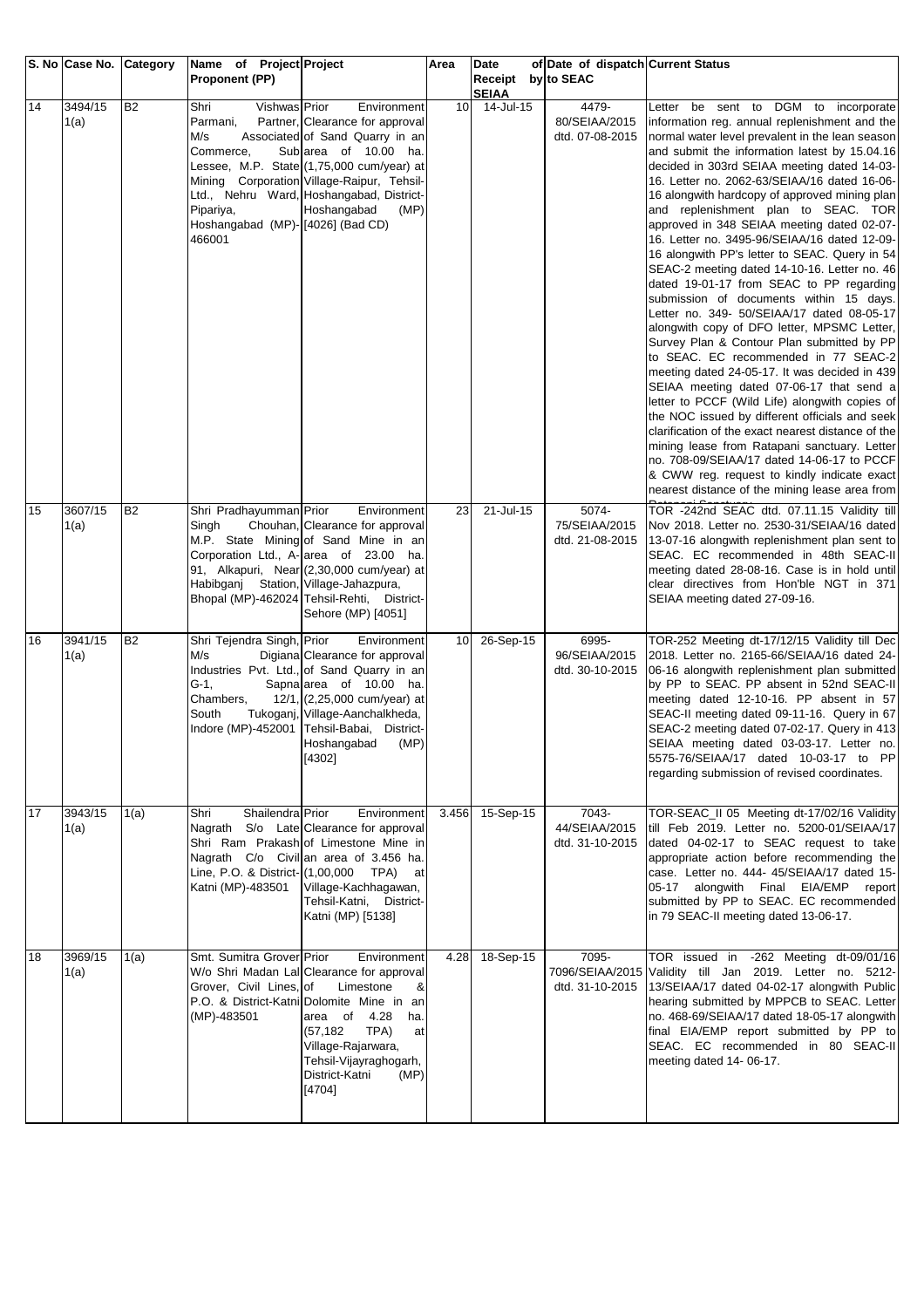|    | S. No Case No.  | Category | Name of Project Project                                                                                                                            |                                                                                                                                                                                                                                                                             | Area  | Date                    | of Date of dispatch Current Status        |                                                                                                                                                                                                                                                                                                                                                                                                                                                                                                                                                                                                                                                                                                                                                                                                                                                                                                                |
|----|-----------------|----------|----------------------------------------------------------------------------------------------------------------------------------------------------|-----------------------------------------------------------------------------------------------------------------------------------------------------------------------------------------------------------------------------------------------------------------------------|-------|-------------------------|-------------------------------------------|----------------------------------------------------------------------------------------------------------------------------------------------------------------------------------------------------------------------------------------------------------------------------------------------------------------------------------------------------------------------------------------------------------------------------------------------------------------------------------------------------------------------------------------------------------------------------------------------------------------------------------------------------------------------------------------------------------------------------------------------------------------------------------------------------------------------------------------------------------------------------------------------------------------|
|    |                 |          | <b>Proponent (PP)</b>                                                                                                                              |                                                                                                                                                                                                                                                                             |       | Receipt<br><b>SEIAA</b> | by to SEAC                                |                                                                                                                                                                                                                                                                                                                                                                                                                                                                                                                                                                                                                                                                                                                                                                                                                                                                                                                |
| 19 | 3970/15<br>1(a) | 1(a)     | Sumitra Prior<br>Smt.<br>P.O. & District-Katniof<br>(MP)-483501                                                                                    | Environment<br>Grover, Civil Lines, Clearance for approval<br>Limestone<br>&<br>Dolomite Mine in an<br>area of 10.01<br>ha.<br>$(1,00,000$ TPA)<br>at<br>Village-Amehta, Tehsil-<br>Vijayraghogarh,<br>District-Katni<br>(MP)<br>$[4772]$                                   | 10.01 | 18-Sep-15               | 7099-<br>7100/SEIAA/2015                  | TOR issued in -262 Meeting dt-09/01/16<br>Validity till Jan 2019. Letter no. 4470-<br>dtd. 31-10-2015 71/SEIAA/16 dated 25-11-16 alongwith public<br>hearing to SEAC. Letter no. 563- 64/SEIAA/17<br>dated 31-05-17 alongwith final EIA/EMP report<br>submitted by PP to SEAC. EC recommended<br>in 80 SEAC-II meeting dated 14-06-17.                                                                                                                                                                                                                                                                                                                                                                                                                                                                                                                                                                         |
| 20 | 3974/15<br>1(a) | 1(a)     | Sailendra<br>Shri<br>M/s N.M. of<br>Owner,<br>Ltd., Station Road, (1,39,200<br>Satna (MP)-485771                                                   | J. Prior<br>Environment<br>Worah, Director & Clearance for approval<br>Limestone<br>&<br>Dubash Stone & Dolomite Mine in an<br>Lime Company Pvt. area of 4.57 ha.<br>TPA)<br>at<br>P.O.-Maihar, District-Village-Bistara, Tehsil-<br>Murwara, District-Katni<br>(MP) [5401] | 4.57  | 30-Sep-15               | 7107-<br>08/SEIAA/2015<br>dtd. 31-10-2015 | TOR issued in -262 Meeting dt-09/01/16<br>Validity till Jan 2019. Letter no. 519-<br>20/SEIAA/17 dated 23-05-17 alongwith final<br>EIA/EMP report submitted by PP to SEAC.<br>Letter no. 716-17/SEIAA/17 dated 14-06-17<br>alongwith public hearing report submitted by<br>MPPCB to SEAC. EC recommended in 79<br>SEAC-II meeting dated 13-06-17.                                                                                                                                                                                                                                                                                                                                                                                                                                                                                                                                                              |
| 21 | 4089/15<br>1(a) | 1(a)     | Madan<br>Shri<br>Grover R/o<br>Lines, P.O. & District-of<br>Katni (MP)-483501                                                                      | Lal Prior<br>Environment<br>Civil Clearance for approval<br>Limestone<br>&<br>Dolomite Mine in an<br>area of 8.30<br>ha.<br>TPA)<br>(50,000)<br>at<br>Village-Kachhagawan,<br>Tehsil-Murwara,<br>District-Katni<br>(MP)<br>[4687]                                           | 8.3   | 15-Oct-15               | 7845-<br>46/SEIAA/2015<br>dtd. 19-11-2015 | TOR-268 meeting dt-16/01/16 Validity till Jan<br>2019. Letter no. 5210-11/SEIAA/17 dated 04-<br>02-17 alongwith Public hearing submitted by<br>MPPCB to SEAC. Letter no. 470-71/SEIAA/17<br>dated 18-05-17 alongwith final EIA/EMP report<br>submitted by PP to SEAC. EC recommended<br>in 80 SEAC-II meeting dated 14-06-17.                                                                                                                                                                                                                                                                                                                                                                                                                                                                                                                                                                                  |
| 22 | 4305/15<br>1(a) | 1(a)     | Shri I. Patric Dhanraj Prior<br>Raipur<br>001                                                                                                      | Environment<br>R/o 101-C, Parwani Clearance for approval<br>Complex, Civil Line, of Manganese Ore<br>(CG)-492 Mine in an area of<br>40.47<br>(36,000)<br>ha.<br>cum/year) at Village-<br>Ghondi,<br>Tehsil-<br>Paraswara<br>(Baihar),<br>District-Balaghat (MP)<br>[3468]   | 40.47 | 18-Nov-15               | 8555-<br>56/SEIAA/2015<br>dtd. 02-12-2015 | SEAC-2 recommended to issue the ToR in its<br>5th meeting dated 17-02-16. Letter no. 5280-<br>81/SEIAA/17 dated 15-02-17 alongwith Public<br>Hearing submitted by MPPCB to SEAC. Letter<br>no. 5294- 95/SEIAA/17 dated 16-02-17<br>alongwith EIA report submitted by PP with<br>EMP to SEAC. Query in 68 SEAC-2 meeting<br>dated 06-03-17. Letter no. 200-201 dated 31-<br>03-17 to PP for submitting information within<br>30 days. Letter no. 323- 24/SEIAA/17 dated 01-<br>05-17 alongwith Final EIA report & compliance<br>of condition stiulated in 68 meeting of SEAC<br>submitted by PP to SEAC. EC recommended<br>in 77 SEAC-2 meeting dated 24-05-17. It was<br>decided in 439 SEIAA meeting dated 07-06-17<br>that PP may be invited for presentation on 15-<br>06-17. Query in 445 SEIAA meeting dated 16-<br>06-17. Letter no. 894-95/SEIAA/17 dated 27-06<br>17 to PP for submitting information. |
| 23 | 4356/15<br>5(f) | 5(f)     | Shri Alpesh P. Patel, Prior<br>Industries,<br>2,<br>Bank, Dalal Colony, Intermediates<br>Daxini<br>Ahmedabad, Gujarat Jhabua (MP) [6190]<br>380008 | Environment<br>Partner, M/s Vini Clearance for approval<br>of<br>proposed<br>Jupiter, Opp. Indian Manufacture of Dye<br>at<br>District-<br>Maninagar, Meghnagar,                                                                                                            |       | 20-Nov-15               | 8626-<br>27/SEIAA/2015<br>dtd. 04-12-2015 | 270th SEAC meeting dtd. 01.03.16-ToR and<br>query from MPPCB. Query in 277 SEAC<br>meeting dated 31-05-16. Letter no. 3171-<br>72/SEIAA/16 dated 16-08-16 alongwith EIA<br>report submitted by PP to SEAC. Query in<br>281st SEAC meeting dated 01-09-16. EC<br>Recommended in 284th SEAC Meeting dt.<br>26/11/16. Case back to SEAC for reappraisal<br>in 395 SEIAA meeting dated 19-12-16. Letter<br>no. 4994- 95/SEIAA/17 dated 13-01-17 to<br>SEAC for appraise the case as per decision of<br>395 SEIAA meeting. EC Recommended in<br>286th SEAC Meeting dt. 28/01/17. Letter to<br>MD, AKVN for submitting EIA and the public<br>hearing report within 15 days till date case<br>shall continue to be on hold in 410 SEIAA<br>meeting dated 17-02-17. Letter no. 5384-<br>85/SEIAA/17 dated 01-03-17 to EE, MPAKVN,<br>Indore request to submit EIA report alongwith<br>PH at the earliest.              |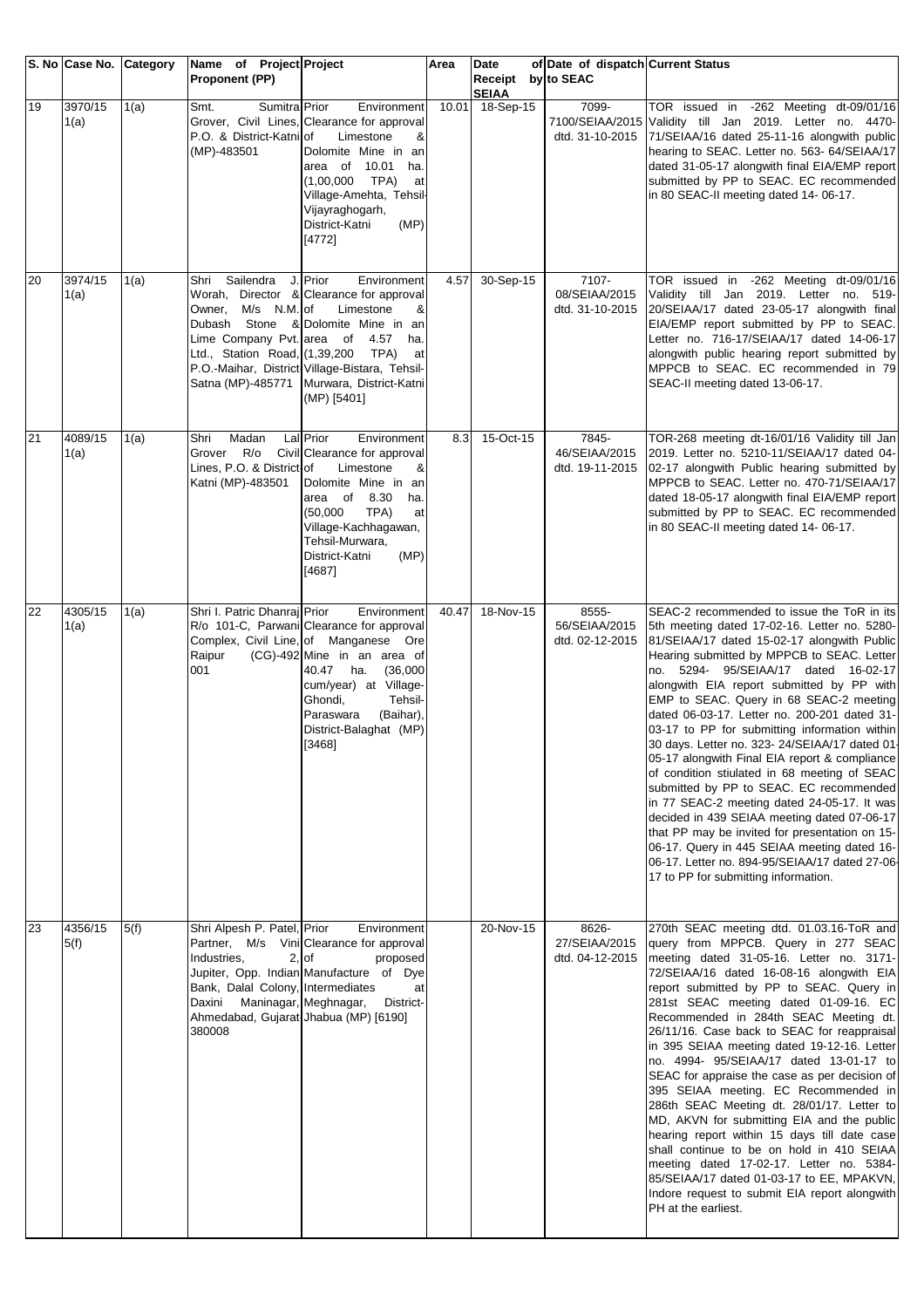|    | S. No Case No.  | Category  | Name of Project Project                                                                                                                                                                                                      |                                                                                                                                                                                                                                                     | Area  | Date                    | of Date of dispatch Current Status         |                                                                                                                                                                                                                                                                                                                                                                                                                                                                                                                                                                                                                                                                                                                                                                                                                                                   |
|----|-----------------|-----------|------------------------------------------------------------------------------------------------------------------------------------------------------------------------------------------------------------------------------|-----------------------------------------------------------------------------------------------------------------------------------------------------------------------------------------------------------------------------------------------------|-------|-------------------------|--------------------------------------------|---------------------------------------------------------------------------------------------------------------------------------------------------------------------------------------------------------------------------------------------------------------------------------------------------------------------------------------------------------------------------------------------------------------------------------------------------------------------------------------------------------------------------------------------------------------------------------------------------------------------------------------------------------------------------------------------------------------------------------------------------------------------------------------------------------------------------------------------------|
|    |                 |           | <b>Proponent (PP)</b>                                                                                                                                                                                                        |                                                                                                                                                                                                                                                     |       | Receipt<br><b>SEIAA</b> | by to SEAC                                 |                                                                                                                                                                                                                                                                                                                                                                                                                                                                                                                                                                                                                                                                                                                                                                                                                                                   |
| 24 | 4897/16<br>5(f) | 5(f)      | Shri Deepak Kantilal Prior<br>Shah, Director, M/s Clearance<br>SAP Finechem Pvt. proposed<br><b>AKVN</b><br>Industrial &<br>Growth<br>Meghnagar, Taluka-Centre,<br>Meghnagar, District-Taluka-Meghnagar,<br>Jhabua<br>457779 | Environment<br>for<br>Ltd., Plot No. 174, Manufacturing of Dyes<br>Intermediates,<br>Centre, Industrial<br>Growth<br>Meghnagar,<br>(MP)- District-Jhabua<br>(MP)<br>[2461]                                                                          |       | $5 - Jan-16$            | 10529-<br>30/SEIAA/2016<br>dtd. 14-01-2016 | TOR $-271st$ meeting dated: 02/3/16 Valid up<br>to 01/03/19. Query in 277 SEAC meeting dated<br>31-05-16. Letter no. 3269-70/SEIAA/16 dated<br>27-08-16 alongwith EIA report submitted by PP<br>to SEAC. Delisting recommended in 283 SEAC<br>meeting dated 27-10-16. Case returned back<br>to SEAC for re-appraisal in 384 SEIAA meeting<br>dated 11-11-16. Letter no. 4615- 16/SEIAA/16<br>dated 02-12-16 to SEAC for appraisal. PP<br>absent in 285 SEAC-2 meeting dated 26-12-<br>16. Query in 286th SEAC Meeting dt. 28/01/17.<br>Letter no. 116 dated 27-02-17 from SEAC to<br>PP regarding outcome of meeting. Letter no.<br>448-49/SEIAA/17 dated 16-05-17 alongwith<br>EIA report submitted by PP to SEAC. EC<br>recommended in 291 SEAC meeting dated 30-<br>05-17. PP invited for presentation in 446<br>SEIAA meeting dated 19-06-17. |
| 25 | 5144/16<br>1(a) | <b>B2</b> | Shri Atul<br>Gondal, Prior<br>Authorized<br>MPSMCL, 18, Sagar Bagwada-2,<br>Matha Apartment, M Budhani,<br>452001                                                                                                            | Environment 16.667<br>Clearance for Sand<br>Signatory, M/s A D Deposit in an area of<br>Agro Foods Pvt. 16.667 ha. (1,65,000<br>Ltd., Sub Lessee of cum/year) at Village-<br>Tehsil-<br>District-<br>G Road, Indore (MP) Sehore (MP) [52668]        |       | 18-Apr-16               | /SEIAA/2016 dtd.<br>$-04 - 2016$           | TOR recommended in 22nd SEAC-II meeting<br>dated 05.05.16. Letter no. 3487- 88/SEIAA/16<br>dated 12-09-16 alongwith PP's letter to SEAC.<br>EC recommended in 48th SEAC-II meeting<br>dated 28-08-16. Case is in hold until clear<br>directives from Hon'ble NGT in 371 SEIAA<br>meeting dated 27-09-16.                                                                                                                                                                                                                                                                                                                                                                                                                                                                                                                                          |
| 26 | 5160/16<br>1(a) | 1(a)      | J.K.<br>Mineral, Prior<br>M/s<br>Main Road, District- Clearance<br>Balaghat (MP)                                                                                                                                             | Environment<br>for<br>Mangnese Ore Mining<br>Project in an area of<br>1.61<br>ha.<br>(3,000)<br>cum/year) at Village-<br>Katangjhari,<br>Tehsil-<br>District-<br>Lalaburra,<br>Balaghat (MP) [9858]                                                 | 1.61  | 26-Apr-16               | /SEIAA/2016 dtd.<br>$-04 - 2016$           | TOR recommended in 25th SEAC-II meeting<br>dated 17.05.16. Letter no. 517- 18/SEIAA/17<br>dated 23-05-17 alongwith final EIA/EMP report<br>submitted by PP to SEAC. Letter no. 714-<br>15/SEIAA/17 dated 14-06-17 alongwith public<br>hearing report submitted by MPPCB to SEAC.<br>EC recommended in 79 SEAC-II meeting<br>dated 13-06-17.                                                                                                                                                                                                                                                                                                                                                                                                                                                                                                       |
| 27 | 5188/16<br>1(a) | <b>B2</b> | Shri Rajeev Saxena, Prior<br>MP<br>Dhar,<br>Block-A, 2nd Floor, Village-Bhasunda,<br>Jail Road,<br>462011                                                                                                                    | Environment<br>DGM, Sub Office-Clearance for Sand<br>State Mine Deposit in an<br>Mining Corporation, area of 21.450 ha.<br>Paryavas Bhawna, (82,500 cum/year) at<br>Arera Tehsil-Maheshwar,<br>Hills, Bhopal (MP)-District-Khargone (MP)<br>[11182] | 21.45 | $6$ -May-16             | /SEIAA/2016 dtd.<br>$-05 - 2016$           | TOR recommended in 26th SEAC-II meeting<br>dated 24.05.16. PP absent in 53 SEAC-2<br>meeting<br>13-10-16.<br>Delisting<br>dated<br>recommended in 61 SEAC-2 meeting dated 25<br>11-16. Case returned to SEAC for appraisal in<br>398 SEIAA meeting dated 02-01-17. Letter no.<br>4958-59/SEIAA/16 dated 10-01-17 to SEAC for<br>re-appraise the case. Query in 66 SEAC-2<br>meeting dated 06-02-17. Letter no. 170 dated<br>09-03-17 from SEAC to PP reg. submitting<br>information within 30 days.<br>Letter no.<br>5630/SEIAA/17 dated 16-03-17 alongwith letter<br>submitted by Director, State Forest Research<br>Institute, Jabalpur to SEAC. Letter no. 702-<br>03/SEIAA/17 dated 13-06-17 alongwith the<br>revised EMP submitted by PP to SEAC. EC<br>recommended in 81 SEAC-2 meeting dated 22<br>06-17.                                  |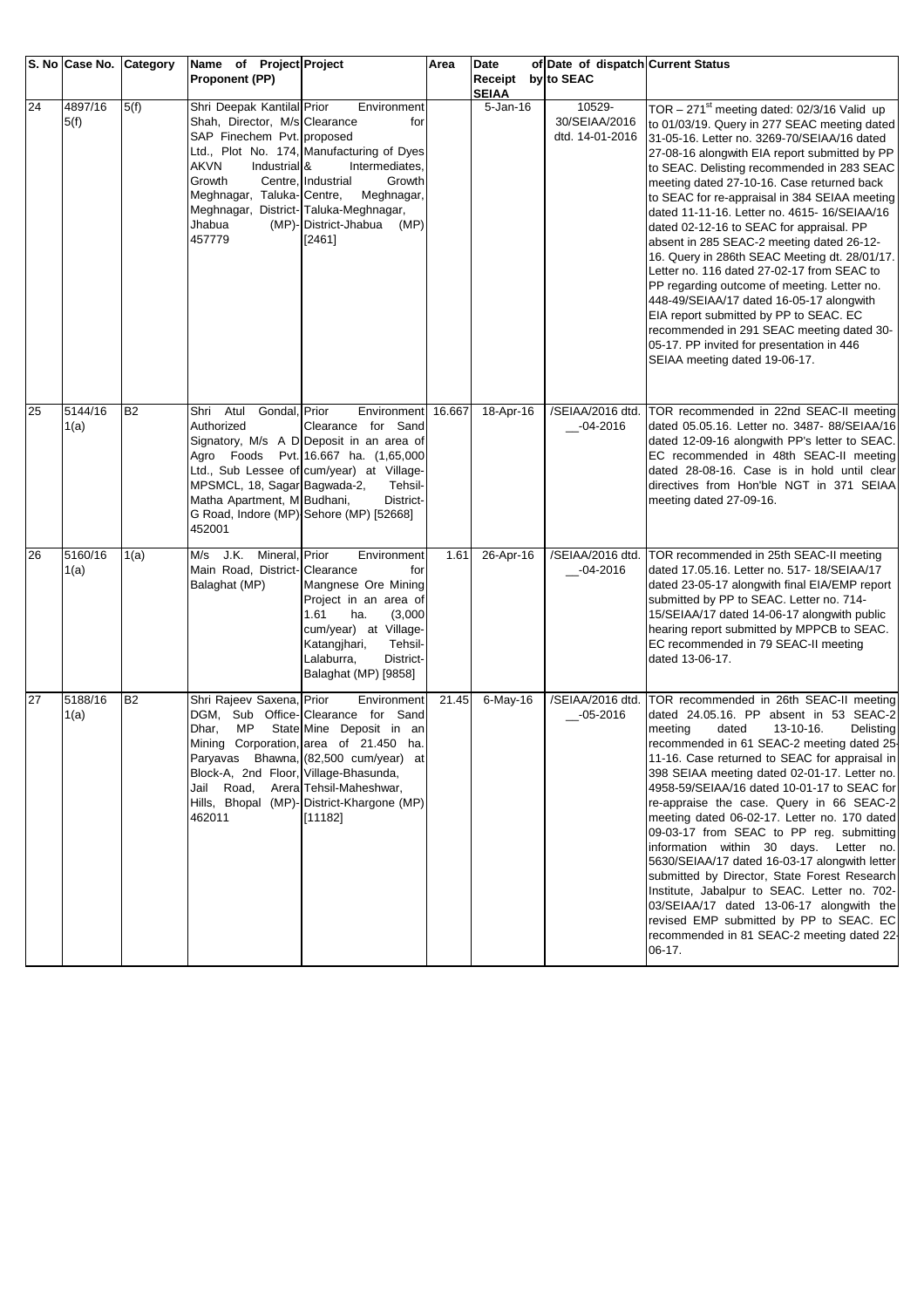|    | S. No Case No. Category |           | Name of Project Project                                                                          |                                                                                                                                                                                                                                                                            | Area | Date                    | of Date of dispatch Current Status        |                                                                                                                                                                                                                                                                                                                                                                                                                                                                                                                                                                                                                                                                                                                                                                                                                                                                                                                            |
|----|-------------------------|-----------|--------------------------------------------------------------------------------------------------|----------------------------------------------------------------------------------------------------------------------------------------------------------------------------------------------------------------------------------------------------------------------------|------|-------------------------|-------------------------------------------|----------------------------------------------------------------------------------------------------------------------------------------------------------------------------------------------------------------------------------------------------------------------------------------------------------------------------------------------------------------------------------------------------------------------------------------------------------------------------------------------------------------------------------------------------------------------------------------------------------------------------------------------------------------------------------------------------------------------------------------------------------------------------------------------------------------------------------------------------------------------------------------------------------------------------|
|    |                         |           | <b>Proponent (PP)</b>                                                                            |                                                                                                                                                                                                                                                                            |      | Receipt<br><b>SEIAA</b> | by to SEAC                                |                                                                                                                                                                                                                                                                                                                                                                                                                                                                                                                                                                                                                                                                                                                                                                                                                                                                                                                            |
| 28 | 5191/16<br>1(a)         | <b>B2</b> | Shri Rajeev Saxena, Prior<br>Dhar,<br>MP<br>Jail Road,<br>Hills, Bhopal (MP)- Khargone<br>462011 | Environment 14.154<br>DGM, Sub Office-Clearance for Sand<br>State Mine Deposit in an<br>Mining Corporation, area of 14.154 ha.<br>Paryavas Bhawna, (56,250 cum/year) at<br>Block-A, 2nd Floor, Village-Jalood, Tehsil-<br>Arera Maheshwar,<br>District-<br>(MP)<br>[11184] |      | 6-May-16                | /SEIAA/2016 dtd.<br>$-05 - 2016$          | 25th SEAC meeting dtd 17.05.16-Call in next<br>mtg. TOR recommended in 26th SEAC-II<br>meeting dated 24.05.16. PP absent in 52nd<br>SEAC-II meeting dated 12-10-16. Delisting<br>recommended in 61 SEAC-2 meeting dated 25<br>11-16. Case returned to SEAC for appraisal in<br>398 SEIAA meeting dated 02-01-17. Letter no.<br>4960-61/SEIAA/16 dated 10-01-17 to SEAC for<br>re-appraise the case. Query in 66 SEAC-2<br>meeting dated 06-02-17. Letter no. 172 dated<br>09-03-17 from SEAC to PP reg. submitting<br>information within 30 days. Letter no.<br>5631/SEIAA/17 dated 16-03-17 alongwith letter<br>submitted by Director, State Forest Research<br>Institute, Jabalpur to SEAC. Letter no. 700-<br>01/SEIAA/17 dated 13-06-17 alongwith the<br>revised mining plan submitted by PP to SEAC.<br>EC recommended in 81 SEAC-2 meeting<br>dated 22-06-17.                                                        |
| 29 | 5195/16<br>2(a)         | 2(a)      | Director,<br>Mahavir<br>Resources<br>Limited,<br>Complex,<br>Katni (MP)                          | M/s Prior<br>Environment<br>Coal Clearance for Coal<br>Private Washery Plant of 0.95<br>Jain MTPA/150 TPA Ha. at<br>Pureni, Village-Noudiha,<br>Tehsil-Chitrangi, Dist-<br>Sidhi (MP) [10618]                                                                              |      | 10-May-16               | /SEIAA/2016 dtd.<br>$-05 - 2016$          | TOR recommended in 278 <sup>th</sup> SEAC meeting<br>14/6/16. Validity till 13/06/2019. TOR issued on<br>27-06-16. Letter no. 5284-85/SEIAA/17 dated<br>15-02-17 alongwith Public Hearing to SEAC.<br>Letter no. 5370-71/SEIAA/17 dated 01-03-17<br>alongwith Public Hearing submitted by MPPCB<br>to SEAC. Letter no. 120-121/SEIAA/17 dated<br>06-04-17 alongwith EIA report submitted by PP<br>to SEAC. Query in 289 SEAC meeting dated<br>28-04-17. Letter no. 327 dated 15-05-17 from<br>SEAC to PP for submitting information. EC<br>recommended in 294 SEAC meeting dated 23-<br>06-17.                                                                                                                                                                                                                                                                                                                             |
| 30 | 5229/16<br>1(a)         | 1(a)      | Shri Chandar Singh Prior<br>Alirajpur,<br>Dist.<br>Alirajpur<br>(MP)<br>457887                   | Environment<br>S/o Shri Rai Singh, Clearance for River<br>Vill. - Arthi, Teh. - Sand Auction Deposit<br>Quarry in an area of<br>5.740<br>(50024)<br>ha.<br>cum/year) at Village-<br>Arthi, Tehsil - Aliraipur,<br>Dist. Alirajpur (MP)<br>[37038]                          | 5.74 | $6$ -Jun-16             | 1931-<br>32/SEIAA/2016<br>dtd. 13-06-2016 | Sent to SEAC. Scheduled in Upcoming<br>meeting. Query in 32nd SEAC meeting dated<br>23-06-16. EC recommended in 36 SEAC-II<br>meeting dated 04-07-16. Query in 354 SEIAA<br>meeting dated 23-07-16. Letter no. 2868-<br>69/SEIAA/16 dated 02-08-16 to PP for<br>submission of NOC. Query in 361 SEIAA<br>24-08-16.<br>Letter<br>no.<br>3436-<br>meeting<br>37/SEIAA/16 dated 08-09-16 to PP regarding<br>submission of NVDA NOC. Case keep in hold<br>until NGT decision in 368 SEIAA meeting 22-<br>09-16. Letter no. 3916-17/SEIAA/16 dated 06-<br>10-16 to PP imforming that the case has been<br>hold till the final decision of NGT. It was<br>decided in 398 SEIAA meeting 02-01-17 that<br>till such time final directions are received from<br>Hon'ble NGT, the case will be put on hold.<br>Letter no. 4962/SEIAA/16 dated 10-01-17 to<br>PP informing that case has been hold till the<br>final decision of NGT. |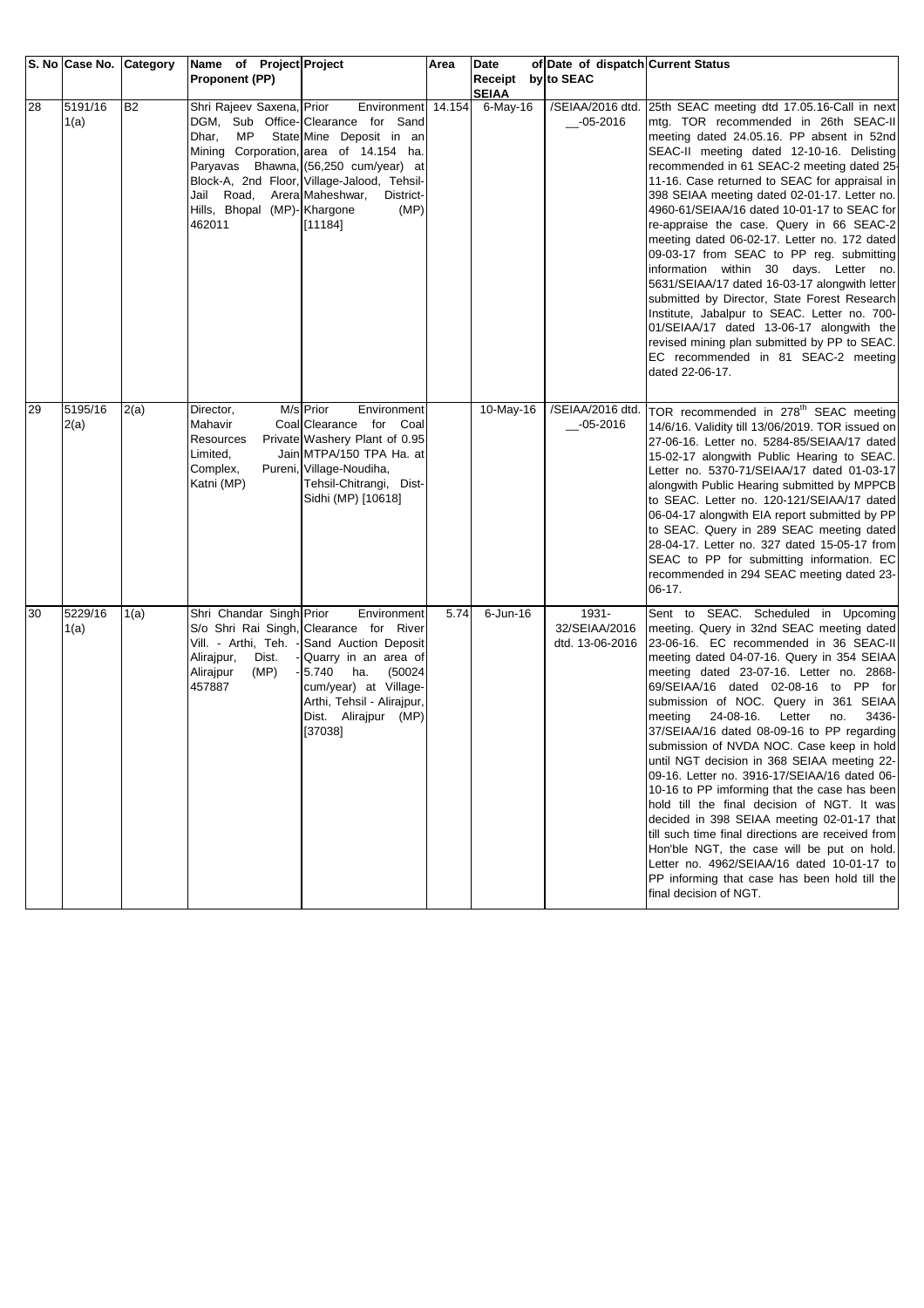|    | S. No Case No. Category |      | Name of Project Project                                                             |                                                                                                                                                                                                                              | Area  | Date                      | of Date of dispatch Current Status        |                                                                                                                                                                                                                                                                                                                                                                                                                                                                                                                                                                                                                                                                                                                                                                                                                                                                                                                                                                                                                                                                                                                                                   |
|----|-------------------------|------|-------------------------------------------------------------------------------------|------------------------------------------------------------------------------------------------------------------------------------------------------------------------------------------------------------------------------|-------|---------------------------|-------------------------------------------|---------------------------------------------------------------------------------------------------------------------------------------------------------------------------------------------------------------------------------------------------------------------------------------------------------------------------------------------------------------------------------------------------------------------------------------------------------------------------------------------------------------------------------------------------------------------------------------------------------------------------------------------------------------------------------------------------------------------------------------------------------------------------------------------------------------------------------------------------------------------------------------------------------------------------------------------------------------------------------------------------------------------------------------------------------------------------------------------------------------------------------------------------|
|    |                         |      | <b>Proponent (PP)</b>                                                               |                                                                                                                                                                                                                              |       | Receipt                   | by to SEAC                                |                                                                                                                                                                                                                                                                                                                                                                                                                                                                                                                                                                                                                                                                                                                                                                                                                                                                                                                                                                                                                                                                                                                                                   |
| 31 | 5239/16<br>1(a)         | 1(a) | Shri Shyam Lal Kol Prior<br>S/o Phuphla Kol, Clearance<br>Katni, MP - 483501        | Environment<br>for<br>Limestone & Dolomite<br>Mine in an area of<br>38.84 ha. (111275)<br>TPA ha.) at Village-<br>Pondi,<br>Tehsil<br>Dheemarkheda, Dist.<br>Katni (MP) [15808]                                              | 38.84 | <b>SEIAA</b><br>14-Jun-16 | __-06-2016                                | /SEIAA/2016 dtd. TOR in 34 SEAC meeting dated 25-06-16.<br>TOR approved in 351st SEIAA meeting dated<br>06-07-16. TOR issued on 18-07-16 validity till<br>24-06-2019. TOR approved vide letter no.<br>2872/SEIAA/16 dated 02-08-16. Case sent to<br>SEAC for necesary action in 368 SEIAA<br>Letter<br>meeting<br>22-09-16.<br>no.<br>3918-<br>19/SEIAA/16 dated 06-10-16 to SEAC for<br>necessary action as per rules prescribed in the<br>notification. Revised TOR recommended in 56<br>SEAC-2 meeting dated 08-11-16. Revised<br>TOR issued on 06-12-16 valid till 24-06-2019.<br>Letter no. 5661-62/SEIAA/17 dated 23-03-17<br>alongwith proceedings of Public Hearing & EIA<br>report submitted by MPPCB to SEAC. EC<br>recommended in 72 SEAC-2 meeting dated 11<br>04-17. It was decided in 426 SEIAA meeting<br>dated 02-05-17 that PP invited for presentation<br>on 15-05-17. Letter no. 359/SEIAA/17 dated 08-<br>05-17 to PP regarding invitation for<br>presentation on 15-05-17. Query in 430 SEIAA<br>dated<br>15-05-17.<br>meeting<br>Letter<br>no.<br>499/SEIAA/17 dated 22-05-17 to PP regarding<br>submission of information. |
| 32 | 5242/16<br>1(a)         | 1(a) | Digiana Prior<br>M/s                                                                | Environment<br>Industries Pvt Ltd, Clearance for Sand<br>Harda, MP - 463001 Mining in an area of<br>13.000 ha. (390000<br>cum/year) at Village-<br>Khedineema, Tehsil -<br>Handiya, Dist. Harda<br>(MP) [4573]               | 13    | 16-Jun-16                 | 2153-<br>54/SEIAA/2016<br>dtd.24-06-2016  | Sent to SEAC. Query in 35 SEAC-II meeting<br>dated 03-07-16. EC recommended in 48th<br>SEAC-II meeting dated 28-08-16. Case is in<br>hold until clear directives from Hon'ble NGT in<br>371 SEIAA meeting dated 27-09-16.                                                                                                                                                                                                                                                                                                                                                                                                                                                                                                                                                                                                                                                                                                                                                                                                                                                                                                                         |
| 33 | 5244/16<br>1(a)         | 1(a) | M/s<br>Digiana Prior<br>Harda, MP - 463001                                          | Environment<br>Industries Pvt Ltd, Clearance for Sand<br>Mining in an area of<br>14.000 ha. (420000<br>cum/year) at Village-<br>Khedineema, Tehsil -<br>Handiya, Dist. Harda<br>(MP) [4570]                                  | 14    | 17-Jun-16                 | 2155-<br>56/SEIAA/2016<br>dtd. 24-06-2016 | Sent to SEAC. Query in 35 SEAC-II meeting<br>dated 03-07-16. EC recommended in 48th<br>SEAC-II meeting dated 28-08-16. Case is in<br>hold until clear directives from Hon'ble NGT in<br>371 SEIAA meeting dated 27-09-16.                                                                                                                                                                                                                                                                                                                                                                                                                                                                                                                                                                                                                                                                                                                                                                                                                                                                                                                         |
| 34 | 5250/16<br>1(a)         | 1(a) | M/s Ismail & Sons, Prior<br><b>Mission</b><br>MP-483501                             | Environment 7.358<br>Chowk, Clearance<br>for<br>Main Road, NH-7, Limestone Mine in an<br>PO & District - Katni, area of 7.358 ha.<br>(125000)<br>TPA)<br>at<br>Village-Bistara, Tehsil<br>Murwara Dist. Katni<br>(MP) [8273] |       | 17-Jun-16                 | 2233-<br>34/SEIAA/2016<br>dtd. 29-06-2016 | Sent to SEAC. TOR - 37 SEAC-II meeting<br>dated 12-07-16. TOR issued on 18-07-16<br>validity till 11-07-2019. TOR approved in 355<br>SEIAA meeting dated 25-07-16. Letter no. 722-<br>23/SEIAA/17 dated 14-06-17 alongwith final<br>EIA/EMP report & proceedings of Public<br>Hearing submitted by PP to SEAC. Letter no.<br>739- 40/SEIAA/17 dated 16-06-17 alongwith<br>proceedings of Public Hearing submitted by PP<br>to SEAC. EC recommended in 81 SEAC-2<br>meeting dated 22-06-17.                                                                                                                                                                                                                                                                                                                                                                                                                                                                                                                                                                                                                                                        |
| 35 | 5256/16<br>1(a)         | 1(a) | Digiana Prior<br>M/s<br>Shri<br>Sharma.<br>Hoshangabad, MP<br>463001                | Environment<br>Industries Pvt. Ltd, Clearance for River<br>Dheeraj Sand Quarry in an<br>area of 17.10 ha.<br>(175000 cum/year) at<br>Village-Khojanpur,<br>Tehsil - Hoshangabad,<br>Dist.<br>Hoshangabad<br>(MP) [9856]      |       | 17.1 20-Jun-16            | 2340-<br>41/SEIAA/2016<br>dtd. 02-07-2016 | Sent to SEAC. Letter no. 2740-41/SEIAA/16<br>dated 26-07-16 alongwith letter submitted by<br>PP to SEAC. PP absent in 39 SEAC-II meeting<br>dated 14-07-16. Case returned to SEIAA.<br>Query in 43 SEAC-II meeting dated 28-07-16.<br>PP absent in 52nd SEAC-II meeting dated 12-<br>10-16. PP absent in 57 SEAC-II meeting dated<br>09-11-16. Query in 67 SEAC-2 meeting dated<br>07-02-17. Query in 413 SEIAA meeting dated<br>03-03-17. Letter no. 5577-78/SEIAA/17 dated<br>10-03-17 to PP regarding submission of<br>revised coordinates. Letter no. 138-39 dated<br>09-03-17 from SEAC to PP reg. submission of<br>information within 15 days.                                                                                                                                                                                                                                                                                                                                                                                                                                                                                              |
| 36 | 5280/16<br>1(a)         | 1(a) | M/s<br>Murlidhar Prior<br>Minerals,<br>Shrikrishna<br>Apartment,<br>Nagpur - 440010 | Environment 9.595<br>316, Clearance for Dolomite<br>Mine in an area of<br>Khare 9.595<br>700000<br>ha.<br>Town, Dharampeth, MTPA) at Village-<br>Malegaon, Tehsil -<br>Sausar,<br>Dist.<br>Chhindwara<br>(MP)<br>[16063]     |       | 25-Jun-16                 | 2455-<br>56/SEIAA/2016<br>dtd. 12-07-2016 | Sent to SEAC. Query in 41st SEAC-II meeting<br>dated 26-07-16. Query in 47th SEAC-II<br>meeting dated 27-08-16. EC recommended in<br>65 SEAC-2 meeting dated 17-01-17. Query in<br>406 SEIAA meeting dated 06-02-17. Letter no.<br>5348/SEIAA/17 dated 27-02-17 to PP request<br>to submit information.                                                                                                                                                                                                                                                                                                                                                                                                                                                                                                                                                                                                                                                                                                                                                                                                                                           |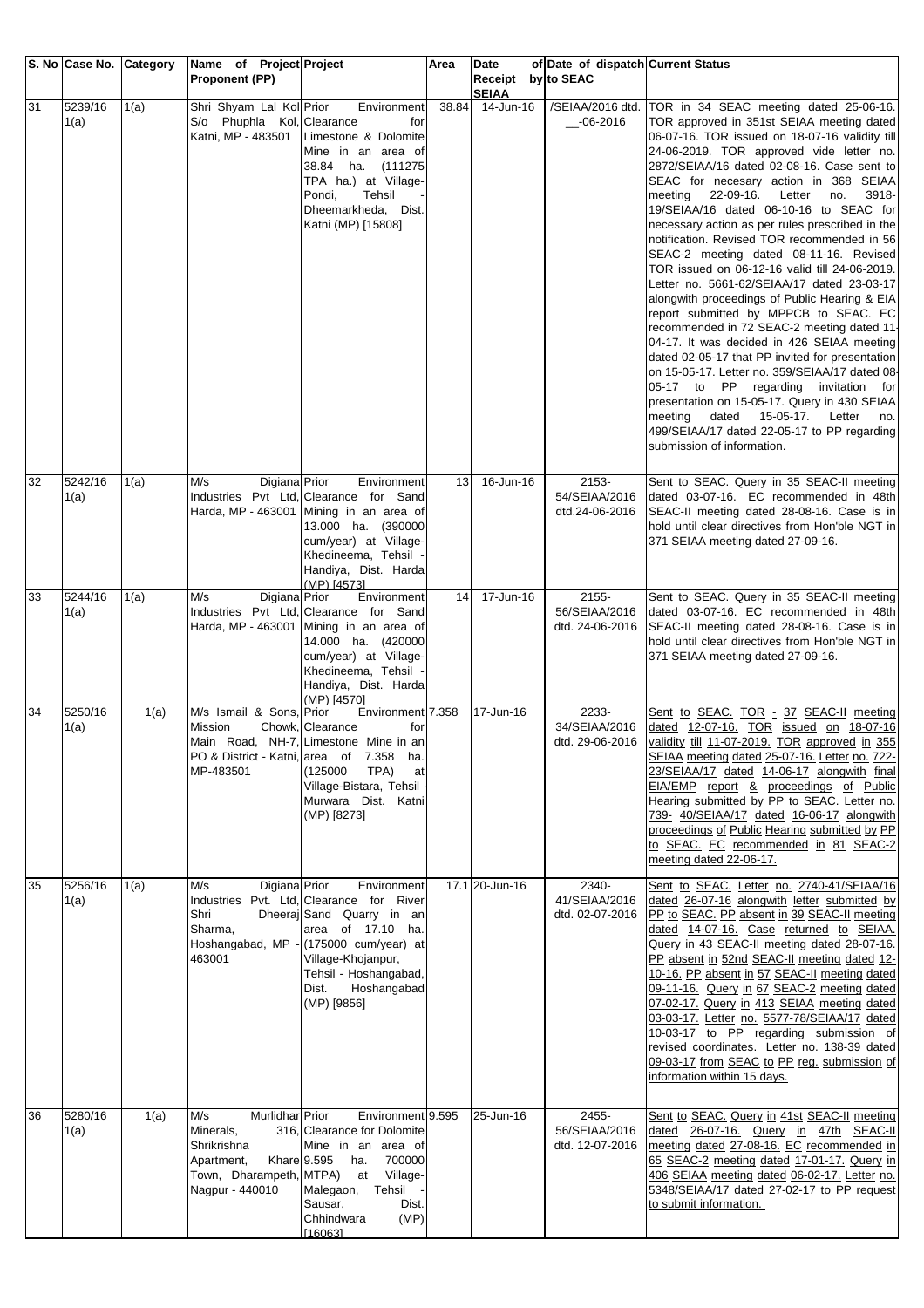|    | S. No Case No. Category |      | Name of Project Project<br><b>Proponent (PP)</b>                                                     |                                                                                                                                                                                                                                                                                                                         | Area | Date<br>Receipt by to SEAC | of Date of dispatch Current Status        |                                                                                                                                                                                                                                                                                                                                                                                                                                                                                                                                                                                                                                                                                                                                 |
|----|-------------------------|------|------------------------------------------------------------------------------------------------------|-------------------------------------------------------------------------------------------------------------------------------------------------------------------------------------------------------------------------------------------------------------------------------------------------------------------------|------|----------------------------|-------------------------------------------|---------------------------------------------------------------------------------------------------------------------------------------------------------------------------------------------------------------------------------------------------------------------------------------------------------------------------------------------------------------------------------------------------------------------------------------------------------------------------------------------------------------------------------------------------------------------------------------------------------------------------------------------------------------------------------------------------------------------------------|
| 37 | 5303/16<br>1(a)         | 1(a) | Shri Shishupal Singh Prior<br>Village<br>Sinawalkalan, Tehsil 5.620 ha.<br>Shivpuri,<br>MP<br>473551 | Environment 5.62<br>Bundela, H.No. 75, Clearance for Sand<br>Quarry in an area of<br>(37500)<br>- Khaniyadhana, Dist-cum/year) at Village-<br>Bankhera, Tehsil -<br>Khaniyadhana,<br>Dist.<br>Shivpuri (MP)                                                                                                             |      | <b>SEIAA</b><br>11-Jul-16  | 2661-<br>62/SEIAA/2016<br>dtd. 20-07-2016 | Sent to SEAC. PP absent in 44 SEAC-II<br>meeting dated 08-08-16. PP absent in 46th<br>SEAC-II meeting dated 26-08-16. Query in 56<br>SEAC-2 meeting dated 08-11-16. Query in 56<br>SEAC-2 meeting dated 08-11-16. Query in<br>SEIAA 388 meeting dated 22-11-16. Letter no.<br>4720/SEIAA/16<br>dated<br>13-12-16 to PP<br>regarding submission of revised mining plan.<br>Letter no. 5302- 03/SEIAA/17 dated 17-02-17<br>to Mining Officer, Shivpuri for providing<br>information.                                                                                                                                                                                                                                              |
| 38 | 5333/16<br>1(a)         | 1(a) | Digiana Prior<br>M/s<br>G-1,<br>Chambers,<br>South<br>Indore, MP                                     | Environment 18<br>Industries Pvt. Ltd, Clearance for River<br>Sapna Sand Quarry in an<br>12/1, area of 18.0 ha.<br>Tukoganj, (270,000 cubic meter<br>per year) (Khasra no.<br>1/1)<br>at<br>Village-<br>Pawarkheda, Tehsil .<br>Babai,<br>Dist.<br>(MP)<br>Hoshangabad<br>[16873]                                       |      | 23-Aug-16                  | 3344-<br>45/SEIAA/2016<br>dtd. 03-09-2016 | Sent to SEAC. PP absent in 50th SEAC-II<br>meeting dated 20-09-16. PP absent in 59<br>SEAC-2 meeting dated 11-11-16. Query in 67<br>SEAC-2 meeting dated 07-02-17. Query in 413<br>SEIAA meeting dated 03-03-17. Letter no.<br>5554-55/SEIAA/17 dated 10-03-17 to PP for<br>submitting information. Letter no. 146-47 dated<br>09-03-17 from SEAC to PP reg. submission of<br>information within 15 days.                                                                                                                                                                                                                                                                                                                       |
| 39 | 5429/16<br>1(a)         | 1(a) | Shri Rituraj Verma,<br>MP - 482004                                                                   | Environment 13.57<br>Prior<br>Adhartal, Jabalpur, Clearance for Laterite<br>Mine in an area of<br>13.57 ha. (339168)<br>TPA) (Khasra no. 1) at<br>Village- Kailwas, Tehsil<br>Majholi,<br>Dist.<br>Jabalpur (MP) [59034]                                                                                                |      | 23-Sep-16                  | 3792-<br>93/SEIAA/2016<br>dtd. 26-09-2016 | Sent to SEAC. PP should submit EMP in 55<br>SEAC-2 meeting<br>dated<br>15-10-16.<br>EC<br>recommended in 60 SEAC-2 meeting dated 24<br>11-16. Query in 404 SEIAA meeting dated 24-<br>01-17. Letter no. 5183/SEIAA/17 dated 03-02-<br>17 to PP for submitting information. Case<br>delisted in 427 SEIAA meeting dated 08-05-17.<br>Case delisted vide letter no. 587-88/SEIAA/17<br>dated 31-05-17. Case relisted in 436 SEIAA<br>meeting dated 27-05-17. Also PP may be<br>asked to submit information by 10-06-17.<br>Letter no. 634/SEIAA/17 dated 05-06-17 to PP<br>for submitting information latest by 10-06-17.                                                                                                         |
| 40 | 5437/16<br>1(a)         | 1(a) | Shri Mohan Lal S/o Prior<br>Berasia,<br>Biaora,<br>MP<br>Rajgarh,<br>465685                          | Environment 9.143<br>Shri Kanhaiya Lal, Clearance for River<br>Teh. Sand Quarry in an<br>Dist. area of 9.143 ha. (515<br>cum<br>per<br>annum)<br>(Khasra no. 853, 985)<br>at Village- Berasia,<br>Tehsil - Narsinghgarh,<br>Dist. Rajgarh (MP)<br>[42181]                                                               |      | 28-Sep-16                  | 3950-<br>51/SEIAA/2016<br>dtd. 07-10-2016 | Sent to SEAC. Query in 56 SEAC-2 meeting<br>dated 08-11-16. Delisting recommended in 81<br>SEAC-2 meeting dated 22-06-17.                                                                                                                                                                                                                                                                                                                                                                                                                                                                                                                                                                                                       |
| 41 | 5465/16<br>1(a)         | 1(a) | M/s A. D. Agro Prior<br>Foods<br>Pvt<br>H.No.<br>18,<br>Matha<br>MP - 460001                         | Environment 5.45<br>Ltd, Clearance for River<br>Sagar Sand Deposit Quarry<br>Apartment, in an area of 5.450 ha.<br>MG Road, Indore, (7200 cum per annum)<br>(Khasra no. 106) at<br>Kodaroti,<br>Village-<br>Tehsil - Betul, Dist.<br>Betul (MP) [60070]                                                                 |      | 17-Nov-16                  | 4530-<br>31/SEIAA/2016<br>dtd. 30-11-2016 | Sent to SEAC. Case forwarded to SEIAA for<br>further consideration in 63 SEAC-2 meeting<br>dated 24-12-16. Case close in 402 SEIAA<br>meeting dated 16-01-17. Case closed vide<br>letter no. 5147-48/SEIAA/17 dated 30-01-17.<br>Case open and send to SEAC for reappraisal<br>in 407 SEIAA meeting dated 08-02-17.<br>Corrigendum issued in 412 SEIAA meeting<br>dated 02-03-17. Case remain closed. Letter no.<br>5589- 90/SEIAA/17 dated 10-03-17 to SEAC<br>for clarification. EC recommended in 73 SEAC-<br>2 meeting dated 12-04-17. Get clarification<br>from Mining Officer, Betul in 426 SEIAA<br>meeting dated 02-05-17. Letter no. 365-<br>66/SEIAA/17 dated 08-05-17 to Mining Officer,<br>Betul for clarification. |
| 42 | 5466/16<br>1(a)         | 1(a) | Shri Mohan Lohaiya, Prior<br>Vill.<br>P.O.Mahoba,<br>Mahoba,<br>UP<br>210426                         | Environment 16.951 21-Nov-16<br>Kulpahar, Clearance<br>for<br>Dist. Diaspore<br>&<br>Pyrophyllite Mine in an<br>area of 16.951 ha.<br>(2177)<br><b>TPA</b><br>οf<br>Diaspore, 16984 TPA<br>of<br>Pyrophyllite)<br>(Khasra no. 980) at<br>Village- Ghoor, Tehsil -<br>Gaurihar,<br>Dist.<br>Chhtarpur<br>(MP)<br>[56137] |      |                            | 4540-<br>41/SEIAA/2016<br>dtd. 30-11-2016 | Sent to SEAC. Query in 62 SEAC-2 meeting<br>dated 23-12-16. Letter no. 5290- 91/SEIAA/17<br>16-02-17<br>alongwith<br>information<br>dated<br>submitted by PP to SEAC. Query in 69 SEAC-<br>2 meeting dated 07-03-17. Letter no. 234-235<br>dated 31-03-17 to PP for submitting<br>information within 15 days. EC recommended<br>in 80 SEAC-II meeting dated 14-06-17.                                                                                                                                                                                                                                                                                                                                                           |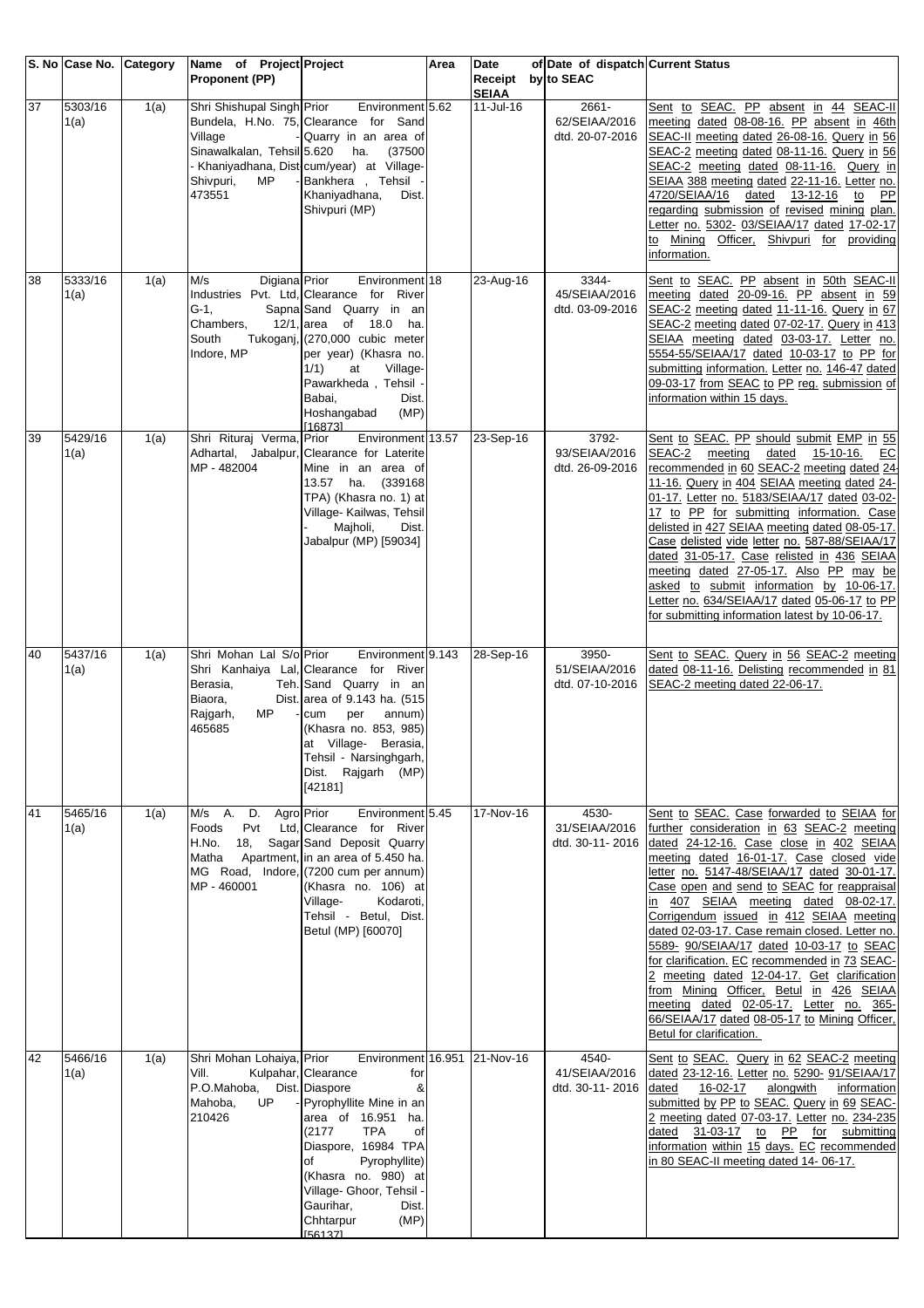|    | S. No Case No. Category |      | Name of Project Project<br><b>Proponent (PP)</b>                                                                                              |                                                                                                                                                                                                                                                                                            | Area | Date<br>Receipt by to SEAC | of Date of dispatch Current Status         |                                                                                                                                                                                                                                                                                                                                                                                                                                                                                                                                                                                                                                                                                    |
|----|-------------------------|------|-----------------------------------------------------------------------------------------------------------------------------------------------|--------------------------------------------------------------------------------------------------------------------------------------------------------------------------------------------------------------------------------------------------------------------------------------------|------|----------------------------|--------------------------------------------|------------------------------------------------------------------------------------------------------------------------------------------------------------------------------------------------------------------------------------------------------------------------------------------------------------------------------------------------------------------------------------------------------------------------------------------------------------------------------------------------------------------------------------------------------------------------------------------------------------------------------------------------------------------------------------|
| 43 | 5468/16<br>6(b)         | 6(b) | M/s<br>Indian<br>Corporation<br>Madhva<br>State Office,<br>Hills,<br>Arera<br>Road, Bhopal                                                    | Oil Prior<br>Environment<br>Ltd, Clearance<br>for<br>Indian Oil Bhavan, Proposed LPG Bottling<br>Pradesh Plant at Plot No. GAF -<br>16, 8 and 9 at Industrial<br>Jail Development<br>Corporation, Malanpur,<br>District : Bhind, MP<br>[17619]                                             |      | <b>SEIAA</b><br>25-Nov-16  | 4536-<br>37SEIAA/2016<br>dtd. 30-11-2016   | Sent to SEAC. TOR recommended in 285<br>SEAC-2<br>meeting dated 26-12-16.<br>TOR<br>approved in 400 SEIAA meeting dated 12-01-<br>17. TOR issued on 19-01-17 validity upto 25-<br>12-19. Letter no. 139- 140/SEIAA/17 dated 07-<br>04-17 alongwith EIA report submitted by PP to<br>SEAC. Query in 289 SEAC meeting dated 28-<br>04-17. Letter no. 333 dated 15-05-17 from<br>SEAC to PP for submitting information. Letter<br>no. 630-31/SEIAA/17 dated 05-06-17 alongwith<br>PP letter to SEAC. Public Hearing exempted in<br>292 SEAC meeting dated 16-06-17. EC<br>recommended in 294 SEAC meeting dated 23-<br>06-17.                                                         |
| 44 | 5469/16<br>6(b)         | 6(b) | M/s<br>Indian<br>Corporation<br>Madhya<br>Office,<br>State<br>Hills,<br>Arera<br>Road, Bhopal                                                 | Oil Prior<br>Environment<br>Ltd, Clearance<br>for<br>Indian Oil Bhavan, Proposed LPG Bottling<br>Pradesh Plant at Sector "B-1<br>$16,$ (P&H)",<br>Industrial<br>Jail Growth<br>Center,<br>Maneri, Dist. Mandla,<br>MP [17617]                                                              |      | 25-Nov-16                  | 4534-<br>35/SEIAA/2016<br>dtd. 30-11-2016  | Sent to SEAC. TOR recommended in 285<br>SEAC-2<br>meeting dated 26-12-16.<br><b>TOR</b><br>approved in 400 SEIAA meeting dated 12-01-<br>17. TOR issued on 19-01-17 validity upto 25-<br>12-19. Letter no. 141- 142/SEIAA/17 dated 07-<br>04-17 alongwith EIA report submitted by PP to<br>SEAC. Query in 289 SEAC meeting dated 28-<br>04-17. Letter no. 335 dated 15-05-17 from<br>SEAC to PP for submitting information. Letter<br>no. 579-80/SEIAA/17 dated 31-05-17 alongwith<br>reply of 289th SEAC meeting submitted by PP<br>to SEAC. Public Hearing exempted in 292<br>SEAC<br>meeting<br>dated<br>16-06-17.<br>EC<br>recommended in 294 SEAC meeting dated 23-<br>06-17. |
| 45 | 5473/16<br>1(a)         | 1(a) | M/s<br><b>Balaji</b> Prior<br>Developers,<br>451001                                                                                           | Environment 8.612<br>205, Clearance for Khodu<br>City Center, 570 MG Bharu Deposit Quarry<br>Road, Indore, MP - in an area of 8.612 ha.<br>(47250)<br>cum<br>per<br>annum) (Khasra no.<br>30)<br>at<br>Village-<br>Ghatbadiya, Tehsil<br>Kasrawad,<br>Dist.<br>(MP)<br>Khargone<br>[60180] |      | 26-Nov-16                  | 4546-<br>47SEIAA/2016<br>dtd. 30-11-2016   | Sent to SEAC. EC recommended in 63 SEAC-<br>2 meeting dated 24-12-16. Letter to Mining<br><b>Officer, Khargone for submitting NOC of NVDA</b><br>decided in 402 SEIAA meeting dated 16-01-17.<br>Letter no. 5157- 58/SEIAA/17 dated 01-02-17<br>to SEAC for re-apprise. EC recommended in<br>66 SEAC-2 meeting dated 06-02-17. Mining<br>Officer, Khargone should submit the NOC of<br>NVDA in 412 SEIAA meeting dated 02-03-17.<br>Letter no. 5628-29/SEIAA/17 dated 16-03-17 to<br>Mining Officer, Khargone regarding submission<br>of NOC of NVDA.                                                                                                                              |
| 46 | 5517/17<br>5(t)         | 5(f) | Madhya<br><b>Bharat</b> Prior<br>Phosphate Private Clearance<br>Meghnagar<br>AKVN Area,<br>No. 176,<br>Industrial<br>Meghnagar,<br>Jhabua, MP | Environment<br>tor<br>Limited Unit III, Manufacturing of Acid<br>Slurry "LABSA", Plot<br>Industrial Area Plot No. 176, Industrial<br>Meghnagar,<br>Jhabua,,<br>Area, Dist.<br>MP<br>Dist. [18414]                                                                                          |      | 17-Feb-17                  | 5329-<br>30/SEIAA/2017<br>dtd. 25-02-17    | Sent to SEAC TOR recommended in 288<br><b>SEAC</b> meeting dated 30-03-17. TOR approved<br>in 423 SEIAA meeting dated 24-04-17. TOR<br>issued on 08-05-17 valid till 29-03-2020.<br>Violation case reported in 290 SEAC meeting<br>dated 22-05-17. It was decided in 438 SEIAA<br>meeting dated 31-05-17 that report from<br>MPPCB should also be taken regarding any<br>violation. Letter no. 772/SEIAA/17 dated 20-06-<br>17 to RO, MPPCB, Indore to submit the report<br>as per SEIAA decision.                                                                                                                                                                                 |
| 47 | 5518/17<br>1(a)         | 1(a) | Shri Madan Agrawal, Prior<br>R/o MIG<br>Sangram<br>Colony, &<br>MP - 485001                                                                   | Environment 19.43<br>- 16, Clearance for Laterite<br>Ochre<br>Mining<br>Rewa Road, Satna, Project in an area of<br>19.43 ha. (Production<br>Capacity 153446 TPA)<br>(Khasra no. 64D/13) at<br>Village- Karigohi<br>Tehsil - Majhgawan,<br>Satna<br>Dist.<br>(MP)<br>[61916]                |      | 20-Feb-17                  | 5366-<br>67/SEIAA/2017<br>dtd. 28-02-17.   | Sent to SEAC. Query in 70 SEAC-2 meeting<br>dated 15-03-17. Letter no. 224-225 dated 31-<br>03-17 to PP for submitting information within<br>30 days. Query in 74 SEAC-II meeting dated<br>03-05-17. Letter no. 382 dated 01-06-17 from<br>SEAC to PP for submitting response on<br>quarries. EC recommended in 80 SEAC-II<br>meeting dated 14- 06-17.                                                                                                                                                                                                                                                                                                                             |
| 48 | 5541/17<br>1(a)         | 1(a) | M/s<br>Vasudha Prior<br>Mineral<br>Chemicals,<br>Pooja<br>Opp.<br>Sabagruh,<br>Road,<br>Nagar, MH                                             | Environment 8.094<br>& Clearance for Dolomite<br>R/o Mining Project in an<br>Residency, area of 8.094. (89100<br>Vishal TPA) (Khasra no. 200)<br>Koradi at Village- Malegaon,<br>Mankapur, Tehsil - Sausar, Dist.<br>Chhindwara<br>(MP)<br>[62264]                                         |      | 30-Mar-17                  | $208 -$<br>09/SEIAA/2017<br>dtd. 10-04-17. | Sent to SEAC. Query in 74 SEAC-II meeting<br>dated 03-05-17. Letter no. 378-79 dated 01-06-<br>17 from SEAC to PP for submitting document<br>within 30 days. EC recommended in 81 SEAC-<br>2 meeting dated 22-06-17.                                                                                                                                                                                                                                                                                                                                                                                                                                                               |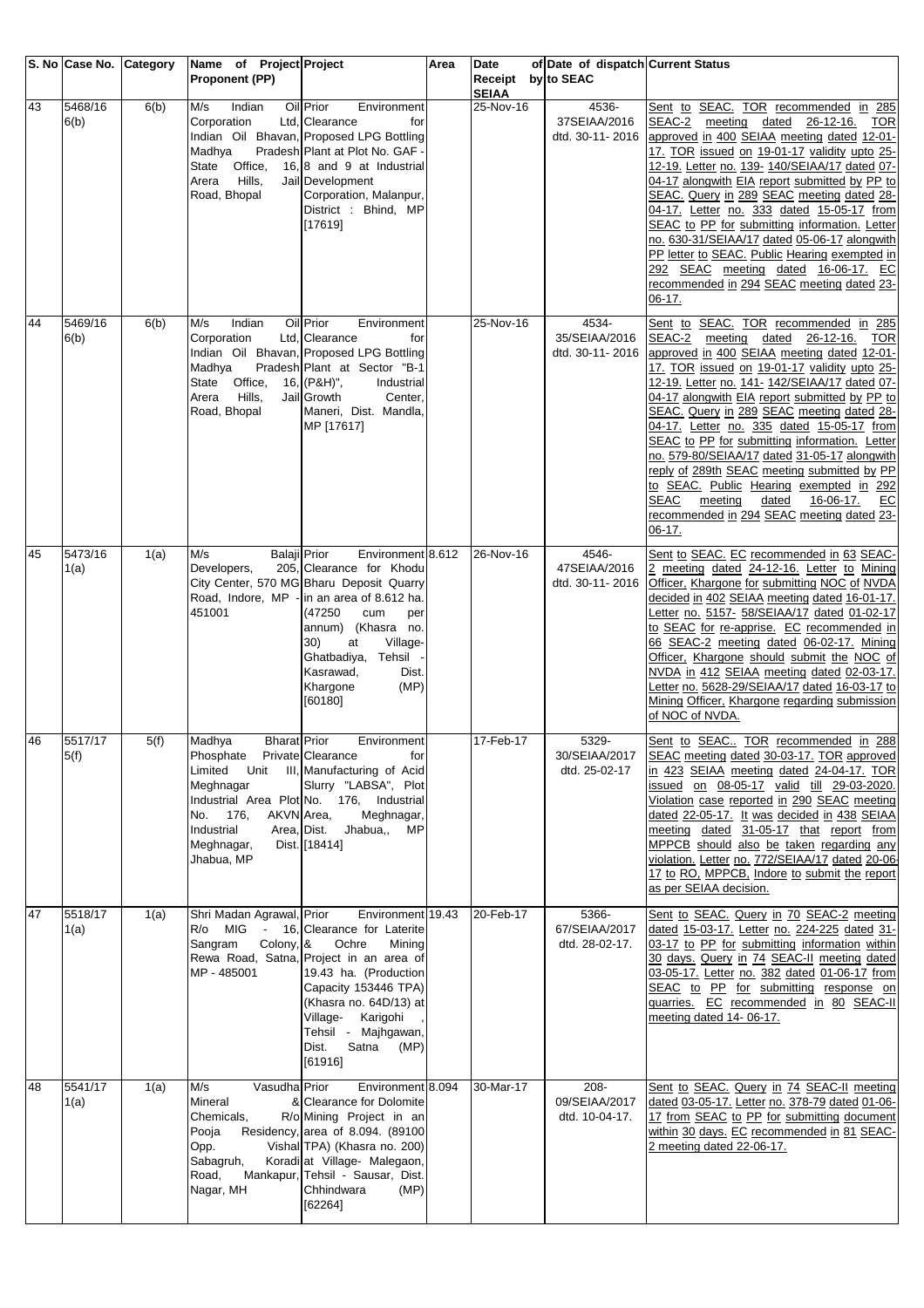|    | S. No Case No.  | Category | Name of Project Project                                                                                                            |                                                                                                                                                                                                                                                                                   | Area | Date                               | of Date of dispatch Current Status        |                                                                                                                                                                                                                                                                                                 |
|----|-----------------|----------|------------------------------------------------------------------------------------------------------------------------------------|-----------------------------------------------------------------------------------------------------------------------------------------------------------------------------------------------------------------------------------------------------------------------------------|------|------------------------------------|-------------------------------------------|-------------------------------------------------------------------------------------------------------------------------------------------------------------------------------------------------------------------------------------------------------------------------------------------------|
|    |                 |          | <b>Proponent (PP)</b>                                                                                                              |                                                                                                                                                                                                                                                                                   |      | Receipt by to SEAC<br><b>SEIAA</b> |                                           |                                                                                                                                                                                                                                                                                                 |
| 49 | 5543/17<br>1(a) | 1(a)     | M/s<br><b>Prathvil Prior</b><br>Infrastructure<br>Ltd,<br>18.<br>Nagar,<br>452002                                                  | Environment <sub>20</sub><br>Pvt. Clearance for Stone<br>Udyog Quarry in an area of<br>Newawar 20.0 Ha (100000 cum<br>Road, Indore, MP - per annum) (Khasra<br>no. 62/1/1) at Village-<br>Rangwasa, Tehsil -<br>Depalpur, Dist. Indore<br>(MP) [63575]                            |      | 31-Mar-17                          | 289-<br>90/SEIAA/2017<br>dtd. 21-04-17    | Sent to SEAC. PP absent in 75 SEAC-II<br>meeting dated 04-05-17. Query in 76 SEAC-2<br>meeting dated 23-05-17. Letter no. 710-<br>11/SEIAA/17<br>14-06-17<br>alongwith<br>dated<br>comprehensive EMP report submitted by PP to<br>SEAC. EC recommended in 79 SEAC-II<br>meeting dated 13-06-17. |
| 50 | 5557/17<br>2(b) | 2(b)     | M/s<br>Jakhodia Prior<br>Minerals.<br>Colony,<br>Chhatisgarh                                                                       | Environment<br>Jakhodia Clearance for Capacity<br>Group 184, Samta expansion in Iron Ore<br>Raipur, Beneficiation<br>plant<br>village<br>Dhamki,<br>$\sigma_{\rm{max}}$<br>Tehsil - Sihora, Dist.<br>Jabalpur, MP [18605]                                                         |      | $6$ -May-17                        | 429-<br>30/SEIAA/2017<br>dtd. 15-05-17    | Sent to SEAC. PP absent in 291 SEAC<br>meeting dated 30-05-17. PP absent in 292<br>SEAC meeting dated 16-06-17. Delisting<br>recommended in 294 SEAC meeting dated 23-<br>06-17.                                                                                                                |
| 51 | 5570/17<br>5(f) | 5(f)     | M/s<br>Pharmaceutical<br>Industries Ltd, K-5, Expansion of<br>6, 7 & 10, Ghirongi (Penems)<br>Industrial<br>Malanpur,<br>Bhind, MP | Sun Prior<br>Environment<br>Clearance<br>for<br><b>API</b><br>&<br>Area, Intermediate<br>Dist. Manufacturing facility<br>at K-5, 6, 7 & 10,<br>Industrial<br>Ghirongi<br>Area, Malanpur, Dist.<br>Bhind, MP [19458]                                                               |      | 30-May-17                          | $615 -$<br>16/SEIAA/2017<br>dtd. 03-06-17 | Sent to SEAC. Letter no. 731-32/SEIAA/17<br>dated 14-06-17 alongwith information regarding<br>Company Ownership submitted by PP to<br>SEAC. TOR recommended in 293 SEAC<br>meeting dated 17-06-17. TOR issued on 24-06-<br>17 valid upto 16-06-2020.                                            |
| 52 | 5572/17<br>1(a) | 1(a)     | Shri Jaipal Singh S/o Prior<br>Shri<br>Singh,<br>Arnod,<br>Pratapgarh,<br>Rajasthan                                                | Environment <sup>8</sup><br>Lokendra Clearance for River<br>29. Sand<br>Quarry<br>Salamgarh, Tehsil - (Chamble River) in an<br>Dist. area of 8.0 Ha (5000<br>per<br>annum)<br>cum<br>(Khasra no. 1 & 110)<br>at Village- Melukhedi,<br>Tehsil - Tal, Dist.<br>Ratlam (MP) [64767] |      | 31-May-17                          | $627 -$<br>28/SEIAA/2017<br>dtd. 05-06-17 | Sent to SEAC. EC recommended in 80 SEAC-<br>II meeting dated 14-06-17.                                                                                                                                                                                                                          |
| 53 | 5575/17<br>1(a) | 1(a)     | Shri Pawan Sachan Prior<br>Sachan,<br>& District Mandla                                                                            | Environment <sup>8</sup><br>S/o Shri Khushilal Clearance for Sand<br>Awanti Deposit Quarry in an<br>Ward, Mandla Tehsil area of 8.0 Ha<br>(160000)<br>cum<br>per<br>annum) (Khasra no.<br>220)<br>at<br>Village-<br>Hirdenagar, Tehsil<br>Mandla, Dist. Mandla<br>(MP) [64687]    |      | 3-Jun-17                           | $647 -$<br>48/SEIAA/2017<br>dtd. 07-06-17 | Sent to SEAC. Query in 80 SEAC-II meeting<br>dated 14- 06-17. EC recommended in 81<br>SEAC-2 meeting dated 22-06-17.                                                                                                                                                                            |
| 54 | 5576/17<br>1(a) | 1(a)     | M/s Rajas Marble Prior<br>Ka<br>Ghamapur,<br>Jabalpur,<br>Jabalpur                                                                 | Environment 5.73<br>Industries, 1024, Bai Clearance for Marble<br>Bagicha, Quarry in an area of<br>5.73 Ha (11079 TPA)<br>Dist. (Khasra no. 235, 236,<br>237, 238, 239, 244,<br>246, 247/2) at Village-<br>Ghutehi , Tehsil<br>Majhauli,<br>Dist.<br>Jabalpur (MP) [58834]        |      | 5-Jun-17                           | 645-<br>6/SEIAA/2017 dtd.<br>07-06-17     | Sent to SEAC. PP absent in 80 SEAC-II<br>meeting dated 14- 06-17. EC recommended in<br>81 SEAC-2 meeting dated 22-06-17.                                                                                                                                                                        |
| 55 | 5579/17<br>1(a) | 1(a)     | D.G.Minerals Prior<br>M/s<br>Floor,<br>MP - 462011                                                                                 | Environment <sup>8</sup><br>Pvt. Ltd, 158, 3rd Clearance for Granite<br>Zone-II, Deposite in an area of<br>M.P.Nagar, Bhopal, 8.0 Ha (33125 TPA)<br>(Khasra no. 110 (Part))<br>at Village- Pratappura,<br>Tehsil - Lavkushnagar,<br>Dist. Chhatarpur (MP)<br>[64634]              |      | 21-Jun-17                          | 822-<br>23/SEIAA/2017<br>dtd. 21-06-17    | Sent to SEAC. EC recommended in 81 SEAC-<br>2 meeting dated 22-06-17.                                                                                                                                                                                                                           |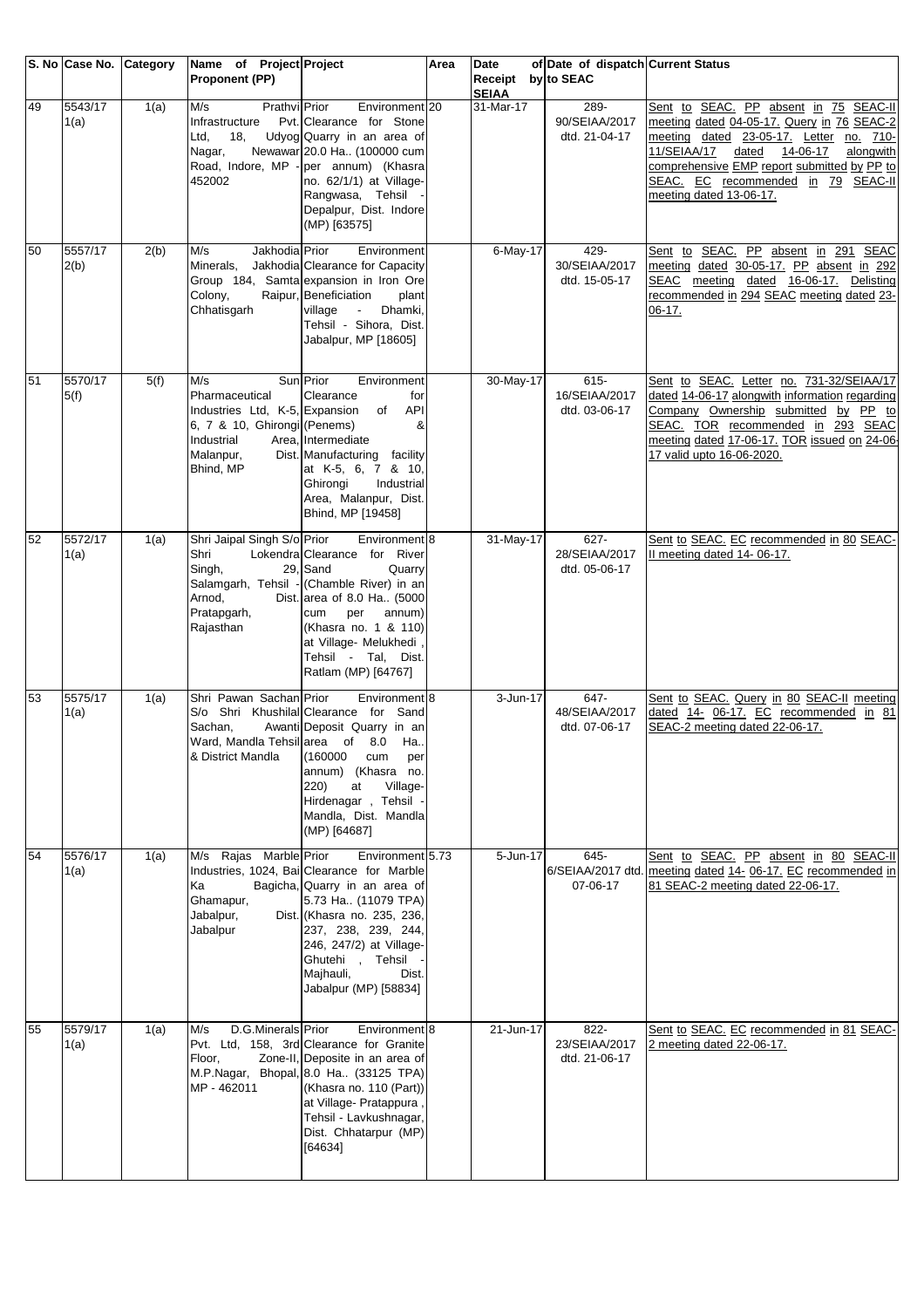|    | S. No Case No. Category |      |                       | Name of Project Project  |                                            | Area | Date         |            | of Date of dispatch Current Status |
|----|-------------------------|------|-----------------------|--------------------------|--------------------------------------------|------|--------------|------------|------------------------------------|
|    |                         |      | <b>Proponent (PP)</b> |                          |                                            |      | Receipt      | by to SEAC |                                    |
|    |                         |      |                       |                          |                                            |      | <b>SEIAA</b> |            |                                    |
| 56 | 5581/17                 | 1(a) |                       | Shri Brij Kishore Prior  | Environment 1.4                            |      | 22-Jun-17    |            |                                    |
|    | 1(a)                    |      |                       |                          | Bhargava, Nai Basti, Clearance<br>for      |      |              |            |                                    |
|    |                         |      |                       |                          | P.O. & Distt. Katni, Limestone, Dolomite & |      |              |            |                                    |
|    |                         |      | <b>MP</b>             |                          | Quartz Mine in an area                     |      |              |            |                                    |
|    |                         |      |                       |                          | of 1.40 Ha (22947)                         |      |              |            |                                    |
|    |                         |      |                       |                          | TPA) (Khasra no. 173)                      |      |              |            |                                    |
|    |                         |      |                       |                          | at Village- Magrahata,                     |      |              |            |                                    |
|    |                         |      |                       |                          | Tehsil - Badwara, Dist.                    |      |              |            |                                    |
|    |                         |      |                       |                          | Katni (MP) [5480]                          |      |              |            |                                    |
|    |                         |      |                       |                          |                                            |      |              |            |                                    |
|    |                         |      |                       |                          |                                            |      |              |            |                                    |
| 57 | 5582/17                 | 1(a) |                       | Shri Sandeep Kumar Prior | Environment 16.187                         |      | 22-Jun-17    |            |                                    |
|    | 1(a)                    |      | Bansal,               | PO D                     | - Clearance for White                      |      |              |            |                                    |
|    |                         |      | Jaitwara,             |                          | Dist. Clay Mine in an area                 |      |              |            |                                    |
|    |                         |      |                       |                          | Satna, MP - 485221 of 16.187 Ha (25000     |      |              |            |                                    |
|    |                         |      |                       |                          | (Khasra no.<br>TPA)                        |      |              |            |                                    |
|    |                         |      |                       |                          | 489P)<br>at Village-                       |      |              |            |                                    |
|    |                         |      |                       |                          | Paldev , Tehsil                            |      |              |            |                                    |
|    |                         |      |                       |                          | Dist.<br>Majhgawan,                        |      |              |            |                                    |
|    |                         |      |                       |                          | Satna (MP) [65211]                         |      |              |            |                                    |
|    |                         |      |                       |                          |                                            |      |              |            |                                    |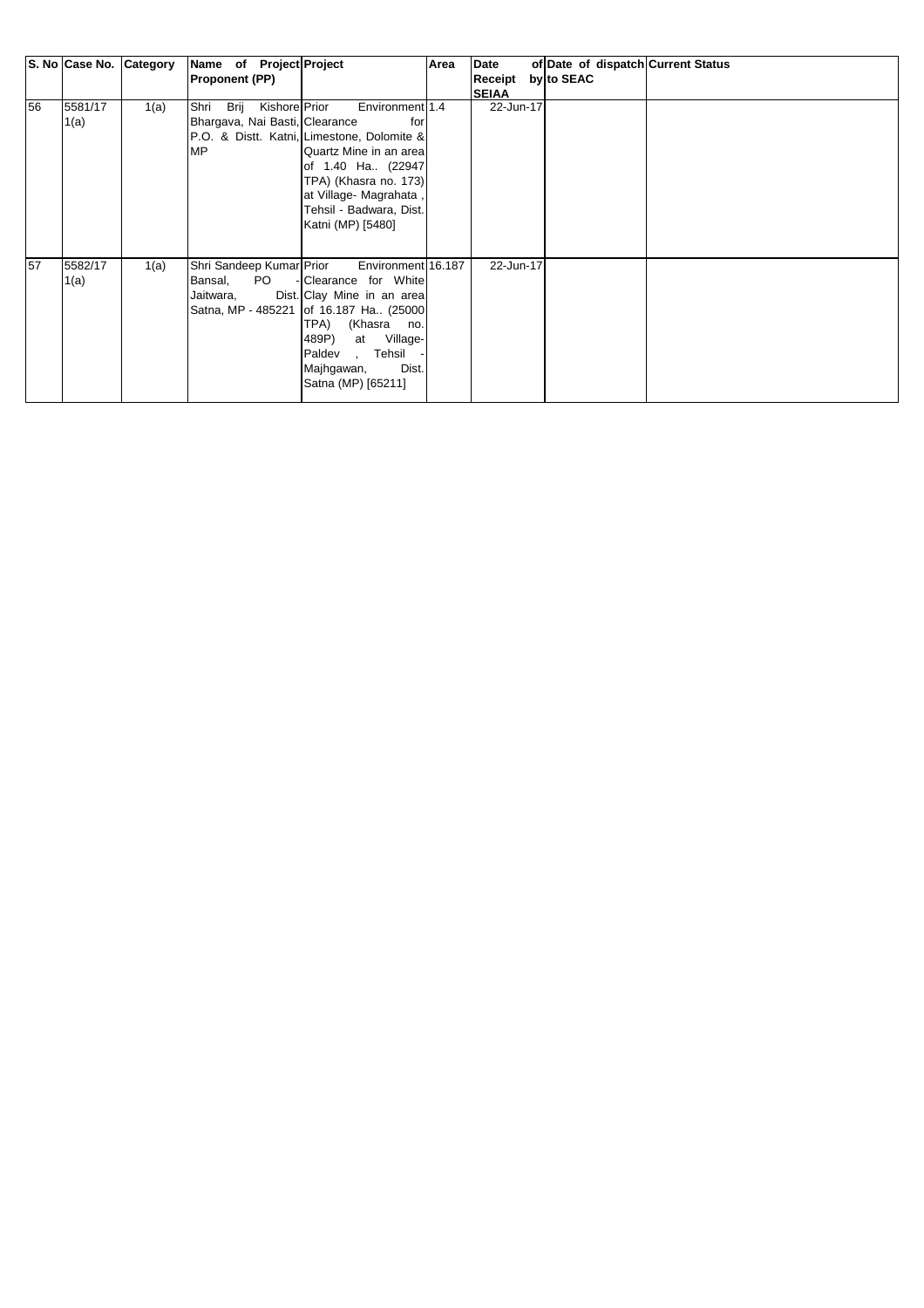|                | S. No Case No. Category |           | Name of Project Project                                                                                                                         |                                                                                                                                                                                                                                                                                                | Area  | Date                               | of Date of dispatch Current Status           |                                                                                                                                                                                                                                                                                                                                                                                                                                                                                                                                                                                                                                                                                                                                                                                                                                                                                                                                                                                                                                                   |
|----------------|-------------------------|-----------|-------------------------------------------------------------------------------------------------------------------------------------------------|------------------------------------------------------------------------------------------------------------------------------------------------------------------------------------------------------------------------------------------------------------------------------------------------|-------|------------------------------------|----------------------------------------------|---------------------------------------------------------------------------------------------------------------------------------------------------------------------------------------------------------------------------------------------------------------------------------------------------------------------------------------------------------------------------------------------------------------------------------------------------------------------------------------------------------------------------------------------------------------------------------------------------------------------------------------------------------------------------------------------------------------------------------------------------------------------------------------------------------------------------------------------------------------------------------------------------------------------------------------------------------------------------------------------------------------------------------------------------|
|                |                         |           | Proponent (PP)                                                                                                                                  |                                                                                                                                                                                                                                                                                                |       | Receipt by to SEAC<br><b>SEIAA</b> |                                              |                                                                                                                                                                                                                                                                                                                                                                                                                                                                                                                                                                                                                                                                                                                                                                                                                                                                                                                                                                                                                                                   |
|                |                         |           |                                                                                                                                                 |                                                                                                                                                                                                                                                                                                |       | <b>Cases Pending in SEAC</b>       |                                              |                                                                                                                                                                                                                                                                                                                                                                                                                                                                                                                                                                                                                                                                                                                                                                                                                                                                                                                                                                                                                                                   |
| $\mathbf{1}$   | 2192/14<br>5(f)         | 5(f)      | Shri<br>Gourav Prior<br>Colony, Rambhalpur intermediate<br>Road, Meghnagar, manufacturing<br>Jhabua<br>457779                                   | Environment<br>Khandelwal, Partner, Clearance for approval<br>M/s Siddhivinayak of proposed expansion<br>Enterprises, Teacher of unit for Organic<br>at<br>(MP)- Industrial<br>Area<br>at<br>Village-Meghnagar,<br>District-Jhabua (MP)<br>[2022]                                              |       | 4-Dec-14                           | 2528-<br>29/SEIAA/2014<br>dtd. 05-12-2014    | TOR Approved 188 dated: 2/5/15, Valid upto-<br>03/5/2018. ToR issued by SEAC on 15-06-15.<br>Delisting recommendedl in 288 SEAC meeting<br>dated 30-03-17. Case delisted in 423 SEIAA<br>meeting dated 24-04-17. Case delisted vide<br>letter no. 462- 63/SEIAA/17 dated 18-05-17.<br>Case relisted and sent to SEAC for appraisal in<br>434 SEIAA meeting dated 24-05-17. Case<br>relisted and sent to SEAC for appraisal vide<br>letter no. 540- 41/SEIAA/17 dated 29-05- 17.<br>PP absent in 293 SEAC meeting dated 17-06-<br>17.                                                                                                                                                                                                                                                                                                                                                                                                                                                                                                              |
| 2              | 2193/14<br>5(f)         | 5(f)      | Shri<br>Mahesh Prior<br>Prajapati,<br>M/s<br>Trading<br>Dashara<br>Meghnagar, Jhabua Industrial<br>(MP)-457779                                  | Environment<br>Partner, Clearance for approval<br>Devansh of proposed expansion<br>Company, for manufacturing of<br>Maidan, Dye Intermediates at<br>Area<br>at<br>Village-Meghnagar,<br>District-Jhabua (MP)<br>[2022]                                                                         |       | 4-Dec-14                           | 2530-<br>31/SEIAA/2014<br>dtd. 05-12-2014    | TOR Approved 188 dated: 2.5.15 Valid upto-<br>01/5/2018. ToR issued by SEAC on 15-06-15.<br>Delisting recommendedl in 288 SEAC meeting<br>dated 30-03-17. Case delisted in 423 SEIAA<br>meeting dated 24-04-17. Case delisted vide<br>letter no. 464- 65/SEIAA/17 dated 18-05-17.<br>Case relisted and sent to SEAC for appraisal in<br>434 SEIAA meeting dated 24-05-17. Case<br>relisted and sent to SEAC for appraisal vide<br>letter no. 542- 43/SEIAA/17 dated 29-05-17.<br>PP absent in 293 SEAC meeting dated 17-06-<br>17.                                                                                                                                                                                                                                                                                                                                                                                                                                                                                                                |
| 3              | 3092/15<br>1(a)         | <b>B2</b> | Kumar Prior<br>Raj<br>Shri<br>Off., M.P. State of Baghwad<br>Colony, Meenakshi, Village-Baghwad,<br>Hoshangabad (MP)-Tehsil-Timarani,<br>461001 | Environment<br>Nema, OIC, Sub Clearance for approval<br>River<br>Mining Corporation Sand Quarry in an<br>Ltd., H.No. 12, Ward area of 16.00 ha.<br>No. 17, Sainath (1,50,000 cum/year) at<br>District-Harda<br>(MP)<br>[3536]                                                                  | 16    | 19-May-15                          | 1824-<br>25/SEIAA/2015<br>dtd. 09-06-2015    | Case sent to SEAC for reappraisal decided in<br>254th SEIAA meeting dated 30.10.15. PP has<br>submitted replenishment plan and send to<br>SEAC2 for appraisal in 327th SEIAA meeting<br>dated 05-05-16. Discussed in 28th SEAC-II<br>meeting at 2/6/16, PP asked to submit revised<br>land use plan as water stream in crossing the<br>lease area. Query raised to PP in 34th SEAC-II<br>meeting dtd. 24.06.2016. PP absent in 56<br>SEAC-2 meeting dated 08-11-16. Delisting<br>recommended in 61 SEAC-2 meeting dated 25<br>11-16. Case delisted in 398 SEIAA meeting<br>dated 02-01-17. Case delisted vide letter no.<br>4976-77/SEIAA/16 dated 11-01-17. Case<br>relisted and send to SEAC for appraisal in 407<br>SEIAA meeting dated 08-02-17. Case relisted<br>and sent to SEAC for appraisal vide letter no.<br>5337-38/SEIAA/17 dated 25-02-17. PP absent<br>in 68 SEAC-2 meeting dated 06-03-17. Query<br>in 70 SEAC-2 meeting dated 15-03-17. Letter<br>no. 220-221 dated 31-03-17 to PP for<br>submitting information within 15 days. |
| $\overline{4}$ | 3224/15<br>1(a)         | <b>B2</b> | Shri Rajeev Saxena, Prior<br>OIC,<br>Sub<br>Dhamnod,<br>State<br>Corporation<br>Tehsil-Dharampuri,<br>Dhar (MP)-454552                          | Environment<br>Off.- Clearance for approval<br>M.P. of Sand Quarry in an<br>Mining area of 8.422 ha.<br>Ltd., $(2,97,000 \text{ cum/year})$ at<br>Village-Mahapura,<br>Tehsil-Manawar,<br>(MP)<br>District-Dhar<br>[3584]                                                                      | 8.422 | 26-May-15                          | 2528-<br>29/SEIAA/2015<br>dtd. 26-06-2015    | Letter No. 2528-29/SEIAA/2015 dtd. 26-06-<br>2015 issued by SEIAA to PP for submission of<br>information regarding DFO letter for the<br>distance of National Park/Sanctuary/Forest<br>Boundary, Mining Officer letter for details of<br>other mines within 1000m periphery and other<br>information at SEAC. Thereafter, the SEAC<br>issued letter no. 993 dtd. 25-07-15 to PP for<br>submission of desired information. Information<br>is still awaited. Query raised in 329th SEIAA<br>meeting dated 07-05-16.                                                                                                                                                                                                                                                                                                                                                                                                                                                                                                                                 |
| 5              | 3337/15<br>1(a)         | <b>B2</b> | Shri Anil Nayar, M/s Prior<br><b>Bhagat</b><br>Colony,<br>Singrauli<br>486886                                                                   | Environment<br>Madhav Infra Project Clearance for approval<br>Ltd., Tilak Nagar, of Soil & Murum<br>Singh Quarry in an area of<br>District- 2.50 ha. (Soil-37,622 &<br>(MP)-Murum-56,433<br>cum/year) at Village-<br>Jhagrauha,<br>Tehsil-<br>Chitrangi,<br>District-<br>Singrauli (MP) [3788] | 2.5   | 23-Jun-15                          | $3512 -$<br>13/SEIAA/2015<br>dtd. 14-07-2015 | Query raised in 289th SEIAA meeting dated<br>04.02.16.                                                                                                                                                                                                                                                                                                                                                                                                                                                                                                                                                                                                                                                                                                                                                                                                                                                                                                                                                                                            |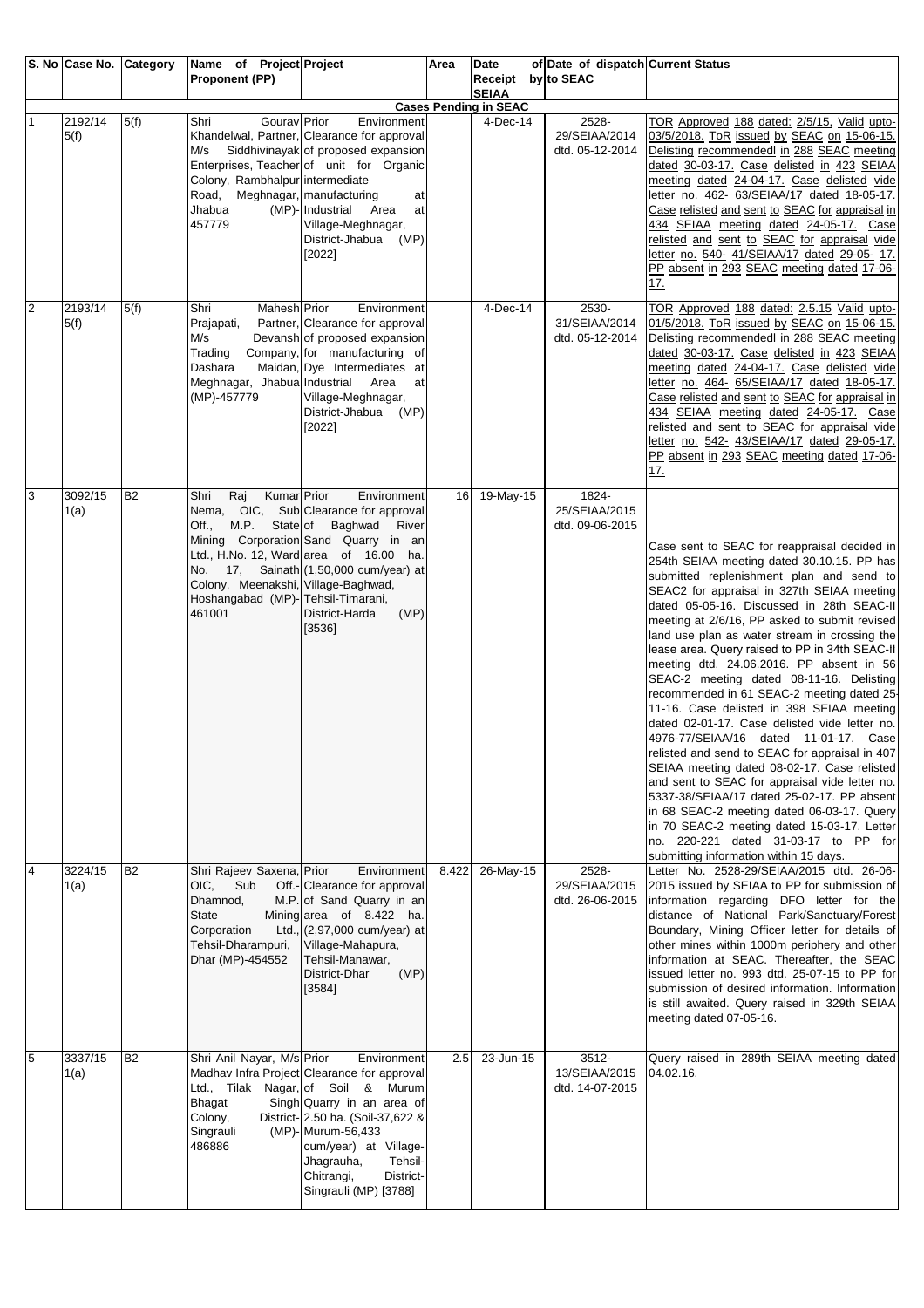|   |                       | S. No Case No. Category | Name of Project Project<br><b>Proponent (PP)</b>                                                                                                                                       |                                                                                                                                                                                                                                                      | Area  | <b>Date</b><br>Receipt    | of Date of dispatch Current Status<br>by to SEAC |                                                                                                                                                                                                                                                                                                                                                                                                                                                                                                                                                                                                                                                                                                                                                                                                                                                                                                                                                                                                                                                                                                        |
|---|-----------------------|-------------------------|----------------------------------------------------------------------------------------------------------------------------------------------------------------------------------------|------------------------------------------------------------------------------------------------------------------------------------------------------------------------------------------------------------------------------------------------------|-------|---------------------------|--------------------------------------------------|--------------------------------------------------------------------------------------------------------------------------------------------------------------------------------------------------------------------------------------------------------------------------------------------------------------------------------------------------------------------------------------------------------------------------------------------------------------------------------------------------------------------------------------------------------------------------------------------------------------------------------------------------------------------------------------------------------------------------------------------------------------------------------------------------------------------------------------------------------------------------------------------------------------------------------------------------------------------------------------------------------------------------------------------------------------------------------------------------------|
| 6 | 4169/15<br>$1(a)^*$   | <b>B2</b>               | Suryapratap Prior<br>Shri<br>Mahadev<br>Colony,<br>Shivpuri<br>473551                                                                                                                  | Environment<br>Singh Raghuvanshi, Clearance for approval<br>Vihar of Sand Quarry in an<br>District-area of 20.140 ha.<br>(MP)-(2,01,400 cum/year) at<br>Village-Niwsairidiya,<br>Tehsil-Roun, District-<br>Bhind (MP) [4816]                         | 20.14 | <b>SEIAA</b><br>26-Oct-15 | 7445-<br>46/SEIAA/2015<br>dtd. 09-11-2015        | PP has submitted replenishment plan and send<br>to SEAC2 for appraisal in 328th SEIAA<br>meeting dated 06-05-16. Query in 27th SEAC-<br>II meeting dated 25-05-16. TOR in 30th SEAC-<br>II meeting dated 04-06-16. Query in 52nd<br>SEAC-II meeting dated 12-10-16. Letter no.<br>4314-15/SEIAA/16 dated 04-11-16 alongwith<br>PP's letter with certificate of RP to SEAC. EC<br>recommended in 59 SEAC-2 meeting dated 11<br>11-16. It was decided in 390 SEIAA meeting<br>dated 02-12-16 that Mining Officer, Bhind<br>should submit the information latest by 30-12-<br>16. Letter no. 4823- 24/SEIAA/16 dated 23-12-<br>16 to Mining Officer, Bhind for providing<br>information by 30-12-16. It was decided to hold<br>till final directions received from NGT in 407<br>SEIAA meeting dated 08-02-17. Case return to<br>SEAC for reappraisal in 409 SEIAA meeting<br>dated 16-02-17. Letter no. 5488-89/SEIAA/17<br>dated 07-03-17 to SEAC for appraisal.<br>Committee decided to stands by the<br>recommendation made in the 59th SEAC-II<br>meeting in 80 SEAC-II meeting dated 14- 06-<br>17. |
|   | 4269/15<br>8(a)       | 8(a)                    | Shri Jitesh Parwani, Prior<br>Partner, M/s Shiv Clearance<br>Mezzanine<br>City Trade Centre, Shops<br>141, Malviya Nagar, Development<br>Bhopal-462001                                 | Environment<br>for<br>Parvati Enterprises, proposed Residential<br>Floor, Blocks,<br>Conveninent<br>Plot<br>and<br>at<br>Village-Bagli,<br>Block-<br>Phanda, Tehsil-Huzur,<br>District-Bhopal<br>(MP)<br>[5657]                                      |       | 10-Nov-15                 | 8106-<br>07/SEIAA/2015<br>dtd. 24-11-2015        | 272nd dtd 31.03.16-PP absent. Delisting<br>recommended in 279 SEAC meeting dated 02-<br>07-16. Case delisted in 357 SEIAA meeting<br>dated 27-07-16. Case delisted vide letter no.<br>2977-78/SEIAA/16 dated 04-08-16. Case<br>relisted and sent to SEAC for appraisal in 424<br>SEIAA meeting dated 27-04-17. Case relisted<br>and sent to SEAC for appraisal vide letter no.<br>412-13/SEIAA/17 dated 11-05-17. Query in<br>291 SEAC meeting dated 30-05-17. Letter no.<br>459-60 dated 24-06-17 from SEAC to PP for<br>submitting information within 30 days.                                                                                                                                                                                                                                                                                                                                                                                                                                                                                                                                       |
| 8 | 4749/15<br>$1(a)^{*}$ | <b>B2</b>               | Shri Tejendra Singh, Prior<br>M/s<br>State<br>Corporation Limited, Village-Pawarkheda,<br>Chambers,<br>Tukoganj, [5272]<br>South<br>Hotel Shrimaya ke<br>Piche, Indore (MP)-<br>452001 | Environment<br>Digiana Clearance for approval<br>Industries Pvt. Ltd., of Sand Mine in an<br>Sub Lessee of M.P. area of 15.00 ha.<br>Mining $(1,50,000 \text{ cum/year})$ at<br>G-1, M-3, Sapna Tehsil-Babai, District-<br>12/1, Hoshangabad<br>(MP) | 15    | 2-Dec-15                  | 9296-<br>97/SEIAA/2015<br>dtd. 15-12-2015        | Case transferred to DEIAA in 316th SEIAA<br>meeting dated 11.04.16. Letter no. 3529-<br>30/SEIAA/16 dated 12-09-16 alongwith RP<br>submitted by PP to SEAC. PP absent in 52nd<br>SEAC-II meeting dated 12-10-16. PP absent in<br>57 SEAC-II meeting dated 09-11-16. Query in<br>67 SEAC-2 meeting dated 07-02-17. Letter no.<br>140-41 dated 09-03-17 from SEAC to PP reg.<br>submission of information within 15 days.                                                                                                                                                                                                                                                                                                                                                                                                                                                                                                                                                                                                                                                                                |
| 9 | 5287/16<br>1(a)       | 1(a)                    | Mohiuddin Prior<br>Shri<br>Shaikh<br>Leease, $R/O - 1, 9.00$<br>Moti<br>Dewas - 455001                                                                                                 | Environment <sup>19</sup><br>S/o Shri Clearance for Stone<br>Ayazuddin Shaikh, Quarry in an area of<br>(20000)<br>ha.<br>Bunglow, cum/year) at Village-<br>Surajpur,<br>Tehsil<br>Dist.<br>Shajapur,<br>Shajapur (MP) [55832]                        |       | 30-Jun-16                 | 2407-<br>08/SEIAA/2016<br>dtd. 06-07-2016        | Sent to SEAC. Query in 43 SEAC-II meeting<br>dated 28-07-16. Letter no. 3715/SEIAA/16<br>dated 20-09-16 alongwith PP's letter with<br>certificate of information to SEAC. PP absent<br>in 58 SEAC-II meeting dated 10-11-16.<br>Delisting recommended in 61 SEAC-2 meeting<br>dated 25-11-16. Case delisted in 398 SEIAA<br>meeting dated 02-01-17. Case delisted vide<br>letter no. 5007-08/SEIAA/17 dated 16-01-17.<br>Case relisted and send to SEAC for appraisal<br>in 407 SEIAA meeting dated 08-02-17. Case<br>relisted and sent to SEAC for appraisal vide<br>letter no. 5398-99/SEIAA/17 dated 01-03-17.<br>Query in 70 SEAC-2 meeting dated 15-03-17.<br>PP absent, another chance given to PP for<br>making presentation in 77 SEAC-2 meeting<br>dated 24-05-17. One month time given to PP<br>for submitting query in 80 SEAC-II meeting<br>dated 14- 06-17. Letter no. 421-22 dated 21-06-<br>17 from SEAC to PP for submitting information<br>within 30 days.                                                                                                                            |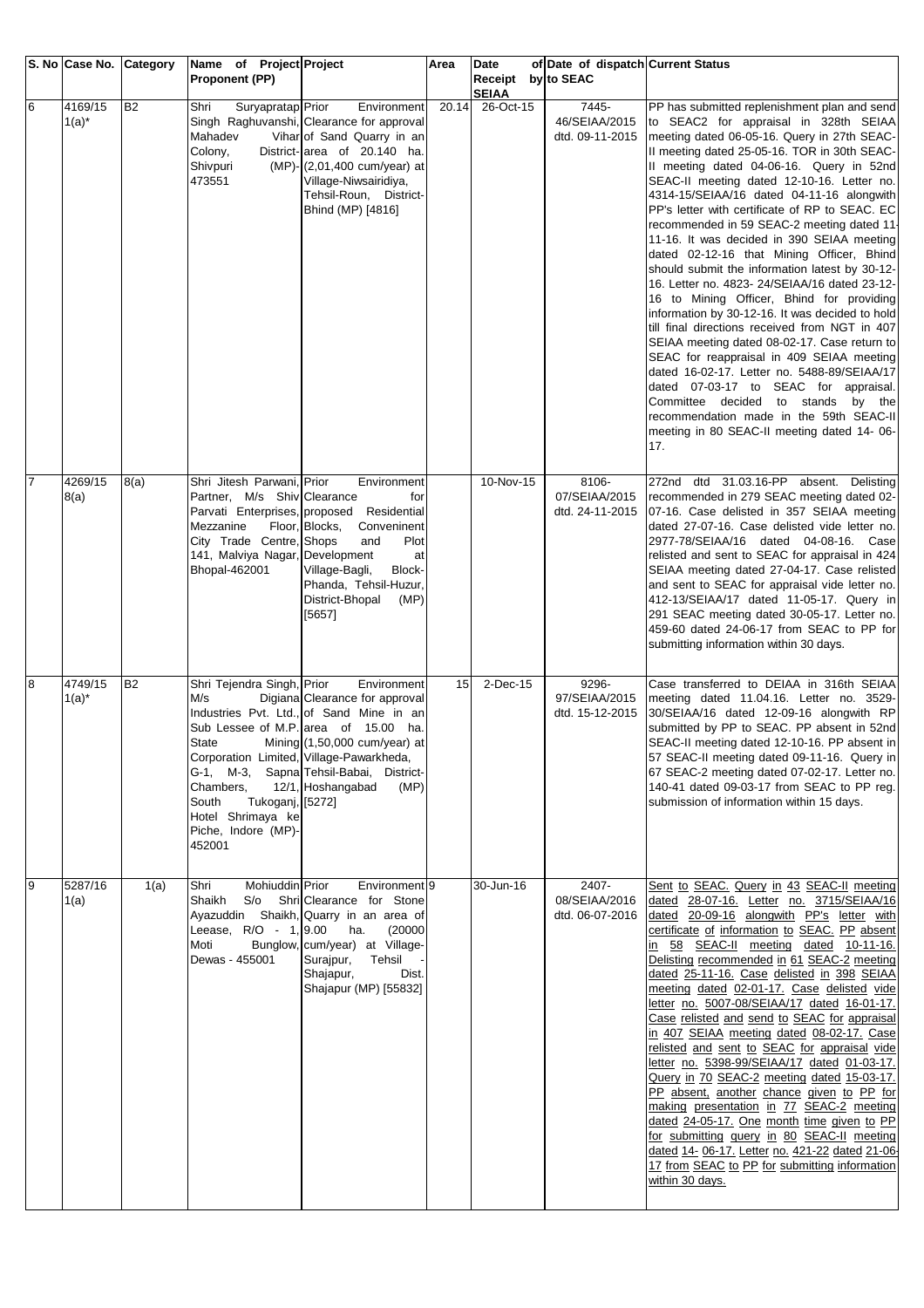|    | S. No Case No. Category |      | Name of Project Project                                                                                                              |                                                                                                                                                                                                                                                                                              | Area | Date                               | of Date of dispatch Current Status        |                                                                                                                                                                                                                                                                                                                                                                                                                                                                                                                                                                                                                                                                                                                                        |
|----|-------------------------|------|--------------------------------------------------------------------------------------------------------------------------------------|----------------------------------------------------------------------------------------------------------------------------------------------------------------------------------------------------------------------------------------------------------------------------------------------|------|------------------------------------|-------------------------------------------|----------------------------------------------------------------------------------------------------------------------------------------------------------------------------------------------------------------------------------------------------------------------------------------------------------------------------------------------------------------------------------------------------------------------------------------------------------------------------------------------------------------------------------------------------------------------------------------------------------------------------------------------------------------------------------------------------------------------------------------|
|    |                         |      | Proponent (PP)                                                                                                                       |                                                                                                                                                                                                                                                                                              |      | Receipt by to SEAC<br><b>SEIAA</b> |                                           |                                                                                                                                                                                                                                                                                                                                                                                                                                                                                                                                                                                                                                                                                                                                        |
| 10 | 5334/16<br>1(a)         | 1(a) | M/s<br>Digiana Prior<br>$G-1$ ,<br>Chambers,<br>South<br>Indore, MP                                                                  | Environment <sup>23</sup><br>Industries Pvt. Ltd, Clearance for River<br>Sapna Sand Quarry in an<br>12/1, area of 23.0 ha.<br>Tukoganj, (345,000 cubic meter<br>per year) (Khasra no.<br>at<br>1/1)<br>Village-<br>Pawarkheda, Tehsil -<br>Babai,<br>Dist.<br>(MP)<br>Hoshangabad<br>[16871] |      | 23-Aug-16                          | 3326-<br>27/SEIAA/2016<br>dtd. 03-09-2016 | Sent to SEAC. PP absent in 50th SEAC-II<br>meeting dated 20-09-16. PP absent in 59<br>SEAC-2 meeting dated 11-11-16. Query in 67<br>SEAC-2 meeting dated 07-02-17. Query in 413<br>SEIAA meeting dated 03-03-17. Letter no.<br>5556-57/SEIAA/17 dated 10-03-17 to PP for<br>submitting information. Letter no. 148-49<br>dated 09-03-17 from SEAC to PP reg.<br>submission of information within 15 days.                                                                                                                                                                                                                                                                                                                              |
| 11 | 5436/16<br>1(a)         | 1(a) | Shri Madam Singh Prior<br>Shri<br>S/O<br>Teh. Alote,<br>Ratlam,<br><b>MP</b><br>457118                                               | Environment 12<br>Bheem Clearance for River<br>Singh, Vill. Karadiya, Sand Deposit Quarry<br>Dist. in an area of 12.00 ha.<br>(1800 cum per annum)<br>(Khasra no. 01) at<br>Kalakhedi,<br>Village-<br>Tehsil - Alote, Dist.<br>Ratlam (MP) [56811]                                           |      | 28-Sep-16                          | 4262-<br>63/SEIAA/2016<br>dtd. 24-10-2016 | Sent to SEAC. PP absent in 58 SEAC-II<br>meeting<br>dated<br>10-11-16.<br>Delisting<br>recommended in 61 SEAC-2 meeting dated 25<br>11-16. Case delisted in 398 SEIAA meeting<br>dated 02-01-17. Case delisted vide letter no.<br>5042-43/SEIAA/17 dated 18-01-17. Case<br>relisted and sent to SEAC for appraisal in 415<br>SEIAA meeting dated 09-03-17. Case relisted<br>and sent to SEAC for appraisal vide letter no.<br>5704-05/SEIAA/17 dated 28-03-17. PP absent<br>in 71 SEAC-2 meeting dated 10-04-17. Last<br>chance given to PP for presentation in 74<br>SEAC-II meeting dated 03-05-17. Query in 76<br>SEAC-2 meeting dated 23-05-17. Letter no.<br>406-07 dated 14-06-17 from SEAC to PP for<br>submitting information. |
| 12 | 5464/16<br>1(a)         | 1(a) | Prabhakar Prior<br>Shri<br>Mishra, 336/14, Clvil Clearance<br>Line Road,<br>Tikamgarh, MP                                            | Environment 8.64<br>for<br>Dist. Pyrophyllite<br>and<br>Diaspore mine in an<br>area of 8.640 ha.<br>(7000 TPA) (Khasra<br>no. 1, 3, 10) at Village-<br>Nadanwara, Tehsil -<br>Mohangarh,<br>Dist.<br>(MP)<br>Tikamgarh<br>[17501]                                                            |      | 17-Nov-16                          | 4544-<br>45/SEIAA/2016<br>dtd. 30-11-2016 | Sent to SEAC. PP absent in 63 SEAC-2<br>meeting dated 24-12-16. PP absent in 64<br>SEAC-2 meeting dated 16-01-17. Query in 69<br>SEAC-2 meeting dated 07-03-17. Letter no.<br>230-231 dated 31-03-17 to PP for submitting<br>information within 15 days.                                                                                                                                                                                                                                                                                                                                                                                                                                                                               |
| 13 | 5489/16<br>1(a)         | 1(a) | Shri<br>Ayazuddin Prior<br>Shaikh<br>7, Clvil Lines, Infront area of 5.750<br>Collector<br>Bunglow, (20000<br>Dewas,<br>MP<br>465001 | Environment 5.75<br>S/o Shri Clearance for Stone<br>Jamaluddin Shaikh, Mining Quarry in an<br>ha.<br>cum<br>per<br>annum) (Khasra no.<br>780, 782 Min 2) at<br>Surajpur,<br>Village-<br>Tehsil - Shajapur, Dist.<br>Shajapur (MP) [60007]                                                    |      | 23-Dec-16                          | 4926-<br>27/SEIAA/2017<br>dtd. 06-01-17.  | Sent to SEAC. PP absent in 64 SEAC-2<br>meeting dated 16-01-17. PP absent in 68<br>SEAC-2 meeting dated 06-03-17. Delisting<br>recommended in 70 SEAC-2 meeting dated 15<br>03-17. Case delisted in 418 SEIAA meeting<br>dated 23-03-17. Case delisted vide letter no.<br>295-96/SEIAA/17 dated 22-04-17.<br>Case<br>relisted and sent to SEAC for appraisal in 441<br>SEIAA meeting dated 09-06-17. Case relisted<br>and send to SEAC for appraisal vide letter no.<br>890-91/SEIAA/17 dated 27-06-17.                                                                                                                                                                                                                                |
| 14 | 5493/17<br>7(d)         | 7(d) | Bhopal Incinerators Prior<br>Industrial<br>Govindpura, Bhopal, Sector-H,<br><b>MP</b>                                                | Environment<br>Ltd, 6/5, Sector-H, Clearance for Bhopal<br>Area, Incinerators Ltd at 6/5,<br>Industrial<br>Govindpura,<br>Area,<br>Bhopal, MP [16753]                                                                                                                                        |      | 29-Dec-16                          | 4950-<br>51/SEIAA/2017<br>dtd. 06-01-17.  | Sent to SEAC. PP Absent in 286th SEAC<br>Meeting dt. 28/01/17. Qry in 287th SEAC<br>Meeting dt. 25th Feb. 2017. Letter no. 147-<br>148/SEIAA/17 dated 07-04-17 to PP for<br>submitting inspection report. Letter no. 186-<br>187 dated 28-03-17 to PP for submitting<br>information within 30 days. Letter no. 198-199<br>28-03-17 to PP for submitting<br>dated<br>information within 30 days.                                                                                                                                                                                                                                                                                                                                        |
| 15 | 5503/17<br>1(a)         | 1(a) | Shri Israil Khan S/o Prior<br>Piplouda,<br>Ratlam, MP                                                                                | Environment 5.4<br>Mammu Khan, Vill. Clearance for Sand<br>Hasanpaliya, Tehsil Deposit in an area of<br>Dist. 5.40 ha. (1540 cum<br>per annum) (Khasra<br>no. 48, 79, 295, 84/1)<br>at Village- Mewasa,<br>Tehsil - Ratlam, Dist.<br>Ratlam (MP) [58238]                                     |      | 25-Jan-17                          | 5192-<br>93/SEIAA/2017<br>dtd. 04-02-17   | Sent to SEAC. Query in 68 SEAC-2 meeting<br>dated 06-03-17. Letter no. 226-227 dated 31-<br>03-17 to PP for submitting information within<br>15 days.                                                                                                                                                                                                                                                                                                                                                                                                                                                                                                                                                                                  |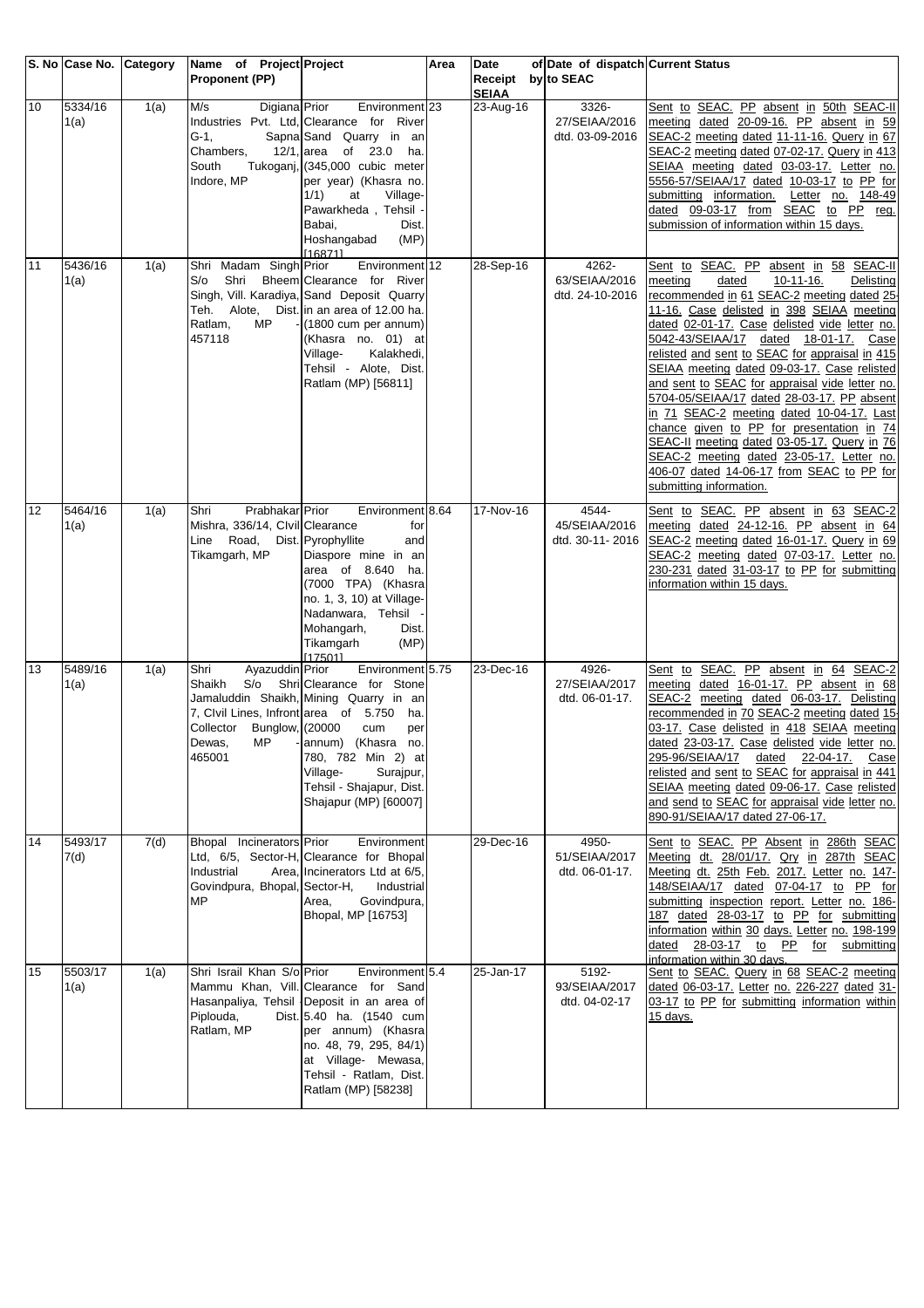|    | S. No Case No. Category |                    | Name of Project Project                                                                                               |                                                                                                                                                                                                                                                                                           | Area | Date                               | of Date of dispatch Current Status          |                                                                                                                                                                                                          |
|----|-------------------------|--------------------|-----------------------------------------------------------------------------------------------------------------------|-------------------------------------------------------------------------------------------------------------------------------------------------------------------------------------------------------------------------------------------------------------------------------------------|------|------------------------------------|---------------------------------------------|----------------------------------------------------------------------------------------------------------------------------------------------------------------------------------------------------------|
|    |                         |                    | <b>Proponent (PP)</b>                                                                                                 |                                                                                                                                                                                                                                                                                           |      | Receipt by to SEAC<br><b>SEIAA</b> |                                             |                                                                                                                                                                                                          |
| 16 | 5506/17<br>1(a)         | 1(a)               | Shri Faruk Khan S/o Prior<br>Shri<br>Tehsil<br>Nagar,<br><b>MP</b>                                                    | Environment 12.97<br>Sahabuddin Clearance for Sand<br>Khan, Village- Islam Deposit in an area of<br>- 12.97 ha. (20000 cum<br>Jaora, Dist. Ratlam, per annum) (Khasra<br>no. 110, 111) at<br>Village- Dudhekhedi,<br>Tehsil - Jaora, Dist.<br>Ratlam (MP) [59294]                         |      | 25-Jan-17                          | 5206-<br>07/SEIAA/2017<br>dtd. 04-02-17.    | Sent to SEAC. Query in 68 SEAC-2 meeting<br>dated 06-03-17. Letter no. 226-227 dated 31-<br>03-17 to PP for submitting information within<br>15 days.                                                    |
| 17 | 5508/17<br>1(a)         | 1(a)               | M/s<br>Digiana Prior<br>12/1,<br>Tukoganj,<br>Indore, cum<br>MP - 460001                                              | Environment <sup>8</sup><br>Industries Pvt Ltd, G-Clearance for Sand<br>1, Sapna Chambers, Deposit Quarry in an<br>South area of 8.0 ha. (75000<br>per<br>annum)<br>(Khasra no. 01) at<br>Pratapur,<br>Village-<br>Tehsil - Sounsar, Dist.<br>Chhindwara<br>(MP)<br>[62148]               |      | 3-Feb-17                           | 5234-<br>35/SEIAA/2017<br>dtd. 08-02-17.    | Sent to SEAC. Query in 69 SEAC-2 meeting<br>dated 07-03-17. Letter no. 218-219 dated 31-<br>03-17 to PP for submitting information within<br>15 days.                                                    |
| 18 | 5509/17<br>1(a)         | 1(a)               | Shri Dilip,<br>Village Prior<br>Panchouli,<br>Peerjhalar,                                                             | Environment 8.08<br>Post. Clearance for River<br>Dist. Sand Deposit Quarry<br>Ujjain, MP - 456010   in an area of 8.080 ha.<br>(30000)<br>cum<br>per<br>annum) (Khasra no.<br>145)<br>at<br>Village-<br>Maswadiya<br>Khalsa,<br>Tehsil - Bandnagar,<br>Dist.<br>Ujjain<br>(MP)<br>[58612] |      | 4-Feb-17                           | $5271 -$<br>72/SEIAA/2017<br>dtd. 14-02-17. | Sent to SEAC. Query in 69 SEAC-2 meeting<br>dated 07-03-17. Query in 81 SEAC-2 meeting<br>dated 22-06-17.                                                                                                |
| 19 | 5521/17<br>1(a)         | $\overline{1}$ (a) | Nandita Prior<br>Smt.<br>Sharma,<br>Vishnu<br>City, Bhopal, MP -<br>462010                                            | Environment <sup>7</sup><br>D-78, Clearance for Stone<br>Hightech deposit quarry in an<br>area of 7.0<br>ha.<br>(116000<br>cum<br>per<br>annum) (Khasra no.<br>244) at Village- Kardai<br>Tehsil - Huzur, Dist.<br>Bhopal (MP) [62087]                                                    |      | 22-Feb-17                          | $5341 -$<br>42/SEIAA/2017<br>dtd. 25-02-17  | Sent to SEAC. Query in 70 SEAC-2 meeting<br>dated 15-03-17. Letter no. 222-223 dated 31-<br>03-17 to PP for submitting information within<br>15 days.                                                    |
| 20 | 5522/17<br>1(a)         | 1(a)               | Shri Basant Tiwari, Prior<br>A-3/104,<br>Hightech<br>Bhopal,<br>МP<br>462010                                          | Environment <sup>5.5</sup><br>Vishnu Clearance for Stone<br>City, deposit quarry in an<br>area<br>of<br>5.50<br>ha.<br>(67500<br>cum<br>per<br>annum) (Khasra no.<br>244 part) at Village-<br>Kardai, Tehsil - Huzur,<br>Dist. Bhopal<br>(MP)<br>[62088]                                  |      | 22-Feb-17                          | 5343-<br>44/SEIAA/2017<br>dtd. 25-02-17.    | Sent to SEAC. Query in 70 SEAC-2 meeting<br>dated 15-03-17. Letter no. 208-209 dated 31-<br>03-17 from SEAC to PP for submitting<br>information within 15 days.                                          |
| 21 | 5527/17<br>8(a)         | 8(a)               | M.P.Housing<br>Infrastructure<br>Development Board, Proposed<br>Division<br>Jawahar<br>Ratlam,<br><b>MP</b><br>457001 | Environment<br>and Prior<br>Clearance<br>for<br><b>New</b><br>Ratlam, Residential<br><b>Building</b><br>Nagar, Project<br>οf<br>"SAMANVAY<br>PARISAR" (under Stal<br>Ashray Yojana)<br>at<br>Dosigoan, Ratlam, MP<br>[62514]                                                              |      | 6-Mar-17                           | 5505-<br>06/SEIAA/2017<br>dtd. 09-03-17     | Sent to SEAC. Query in 288 SEAC meeting<br>dated 30-03-17. Letter no. 311-12 dated 08-05-<br>17 from SEAC to PP request to submit<br>information within 15 days for further<br>consideration of project. |
| 22 | 5535/17<br>1(a)         | 1(a)               | M/s Adityaraj Stone Prior<br>Crusher,<br>Pandhurana,<br>Chhindwara, MP<br>480334                                      | Environment 7.76<br>Santoshi Clearance for Crusher<br>Mata Ward, Teh. Stone quarry in an<br>of 7.760ha.<br>Dist. area<br>(44657)<br>cum<br>per<br>annum) (Khasra no.<br>60, 72, 73) at Village-<br>Bangaon (Heti), Tehsil<br>Pandhurna,<br>Dist.<br>Chhindwara<br>(MP)<br>[62606]         |      | 25-Mar-17                          | 5789-<br>90/SEIAA/2017<br>dtd. 31-03-17     | Sent to SEAC. Letter no. 256-57 dated 21-04-<br>17 from SEAC to PP for submitting information<br>witinin 30 days. Query in 71 SEAC-2 meeting<br>dated 10-04-17.                                          |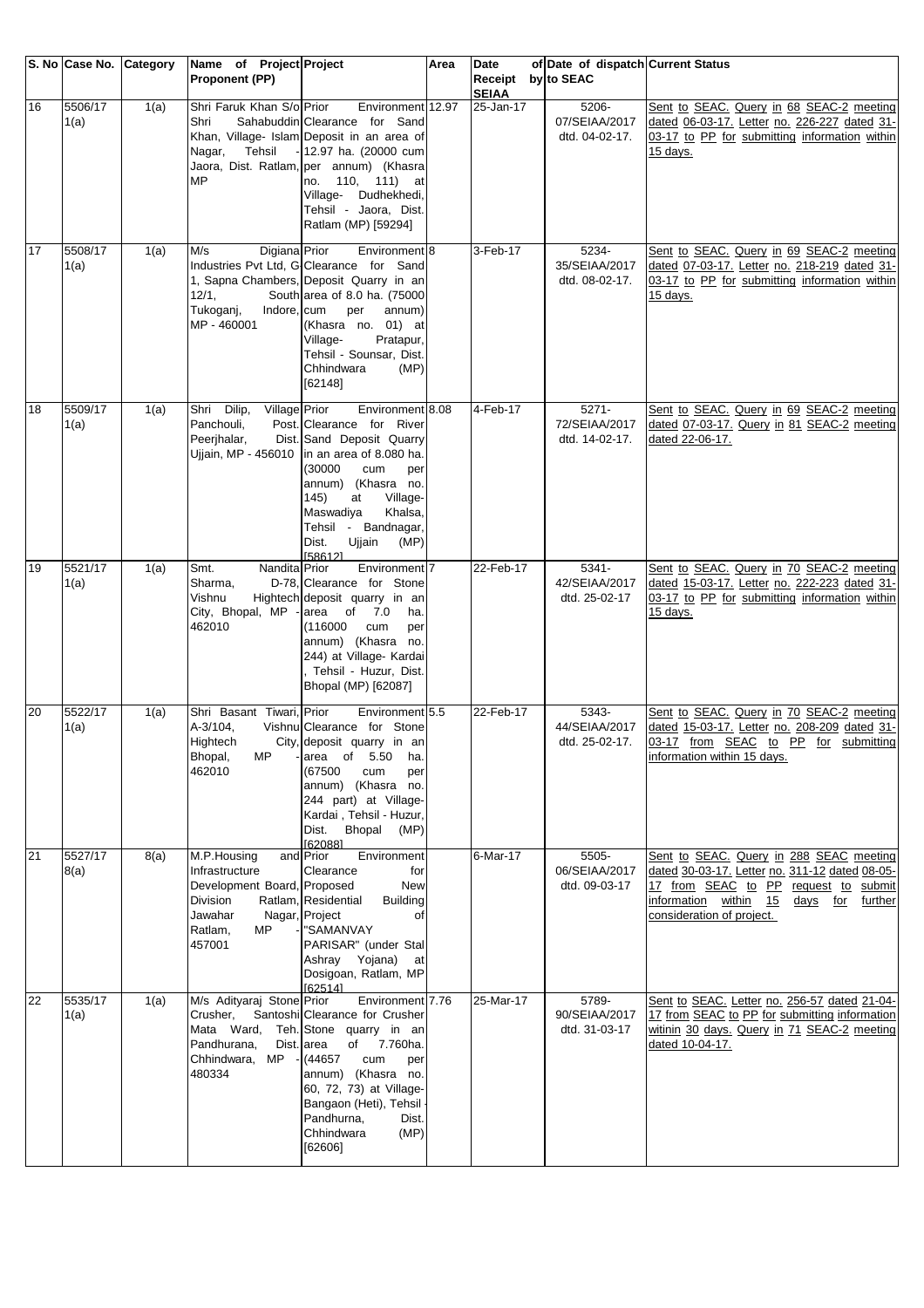|    | S. No Case No. Category |      | Name of Project Project                                                                                                                                                  |                                                                                                                                                                                                                                                                                                                                            | Area | Date                               | of Date of dispatch Current Status       |                                                                                                                                                                      |
|----|-------------------------|------|--------------------------------------------------------------------------------------------------------------------------------------------------------------------------|--------------------------------------------------------------------------------------------------------------------------------------------------------------------------------------------------------------------------------------------------------------------------------------------------------------------------------------------|------|------------------------------------|------------------------------------------|----------------------------------------------------------------------------------------------------------------------------------------------------------------------|
|    |                         |      | <b>Proponent (PP)</b>                                                                                                                                                    |                                                                                                                                                                                                                                                                                                                                            |      | Receipt by to SEAC<br><b>SEIAA</b> |                                          |                                                                                                                                                                      |
| 23 | 5540/17<br>1(a)         | 1(a) | M/s<br>Digiana Prior<br>$G-1$ ,<br>Chambers,<br>$12/1$ , area<br>South<br>Tukoganj, (120000<br>Indore, MP                                                                | Environment 5.6<br>Industries Pvt. Ltd, Clearance for River<br>Sapna Sand Deposit in an<br>5.600ha.<br>of<br>cum<br>per<br>annum) (Khasra no.<br>671) at Village- Barua,<br>Tehsil - Gourihar, Dist.<br>Chhatarpur<br>(MP)<br>[62976]                                                                                                      |      | 27-Mar-17                          | $92 -$<br>93/SEIAA/2017<br>dtd. 03-04-17 | Sent to SEAC. Letter no. 258-59 dated 21-04-<br>17 from SEAC to PP for submitting information<br>witinin 15 days. Query in 72 SEAC-2 meeting<br>dated 11-04-17.      |
| 24 | 5565/17<br>1(a)         | 1(a) | Dhruv Prior<br>M/s<br>Construction,<br>Anupam<br>City, Dist. Shahdol, 18/1)<br><b>MP</b>                                                                                 | Environment <sup>6</sup><br>Shri Clearance for Stone<br>Singh Mine in an area of 6.0<br>Bhadauriya, R/o Plot Ha 10000 cum per<br>No. A-21, Swastik annum) (Khasra no.<br>at<br>Village-<br>Dholar,<br>Tehsil<br>Jaisinghnagar,<br>Dist.<br>Shahdol (MP) [64227]                                                                            |      | 23-May-17                          | 523-<br>24/SEIAA/2017<br>dtd. 24-05-17   | Sent to SEAC. Query in 79 SEAC-II meeting<br>dated 13-06-17. Letter no. 425-26 dated 21-06-<br>17 from SEAC to PP for submitting information<br>within 15 days.      |
| 25 | 5574/17<br>1(a)         | 1(a) | The<br>Ishwar Prior<br>M/s<br>Mining and Industrial Clearance<br>Corporation<br>Mr.<br>Ltd,<br>Charge,<br>Charankamal,<br>Ishwar<br>Mathura Road, New Pichhore,<br>Delhi | Environment 17<br>for<br>(Pvt.) Pyrophyllite<br>and<br>John Diaspore Mine in an<br>George, Director In-arrea of 17.0 Ha<br>(27563 TPA) (Khasra<br>7, no. $479$ at Village-<br>Nagar, Khurai,<br>Tehsil<br>Dist.<br>Shivpuri (MP) [64121]                                                                                                   |      | 3-Jun-17                           | 637-<br>38/SEIAA/2017<br>dtd. 06-06-17   | Sent to SEAC. Query in 80 SEAC-II meeting<br>dated 14- 06-17. Letter no. 429-30 dated 21-06-<br>17 from SEAC to PP for submitting information<br>within 30 days.     |
| 26 | 5577/17<br>1(a)         | 1(a) | M/s Shakti Traders, Prior<br>Near Jalpa<br>Katni, MP - 483501                                                                                                            | Environment <sup>6</sup><br>Devi Clearance for Sand<br>Temple, Jalpa Ward, Deposit Quarry in an<br>area of 6.0<br>Ha<br>(85500<br>cum<br>per<br>annum) (Khasra no. 55<br>at Village-<br>(Part))<br>Mohana,<br>Tehsil -<br>Ajaygarh, Dist. Panna<br>(MP) [65205]                                                                            |      | 8-Jun-17                           | 673-<br>74/SEIAA/2017<br>dtd. 08-06-17   | Sent to SEAC. EC recommended in 79 SEAC-<br>II meeting dated 13-06-17.                                                                                               |
| 27 | 5578/17<br>8(a)         | 8(a) | District Magistrate & Prior<br>Collector<br>Collectorate,<br>Block, Old Sectt., Redensification<br>Bhopal,<br>МP<br>462001                                               | Environment<br>Bhopal, Clearance<br>for<br>A-Redevelopment<br>and<br>οf<br>Government Housing<br>under Ram Nagar,<br>Pari Nazar,<br>Bara<br>Mahal Scheme. Tehsil<br>Huzur, Dist. Bhopal,<br>MP [65411]                                                                                                                                     |      | 20-Jun-17                          | 820-<br>21/SEIAA/2017<br>dtd. 21-06-17   | Sent to SEAC. Query in 294 SEAC meeting<br>dated 23-06-17. Letter no. 463-64 dated 24-06-<br>17 from SEAC to PP for submitting information<br><u>within 15 days.</u> |
| 28 | 5580/17<br>1(a)         | 1(a) | Shri<br><b>Tushar</b> Prior<br>School,<br>457001                                                                                                                         | Environment <sup>8.3</sup><br>Upadhyay S/o Shri Clearance for River<br>Mukesh Upadhyay, Sand Deposit Quarry<br>D-04, Alkapuri, Front in an area of 8.30 Ha<br>of Gandhi Convent (2550 cum per annum)<br>Ratlam, (Khasra no. 526, 451)<br>Dist. Ratlam, MP - at Village- Ratangarh<br>Pith, Tehsil - Bajna,<br>Dist. Ratlam (MP)<br>[65096] |      | 21-Jun-17                          | 845-<br>46/SEIAA/2017<br>dtd. 23-06-17   | Sent to SEAC.                                                                                                                                                        |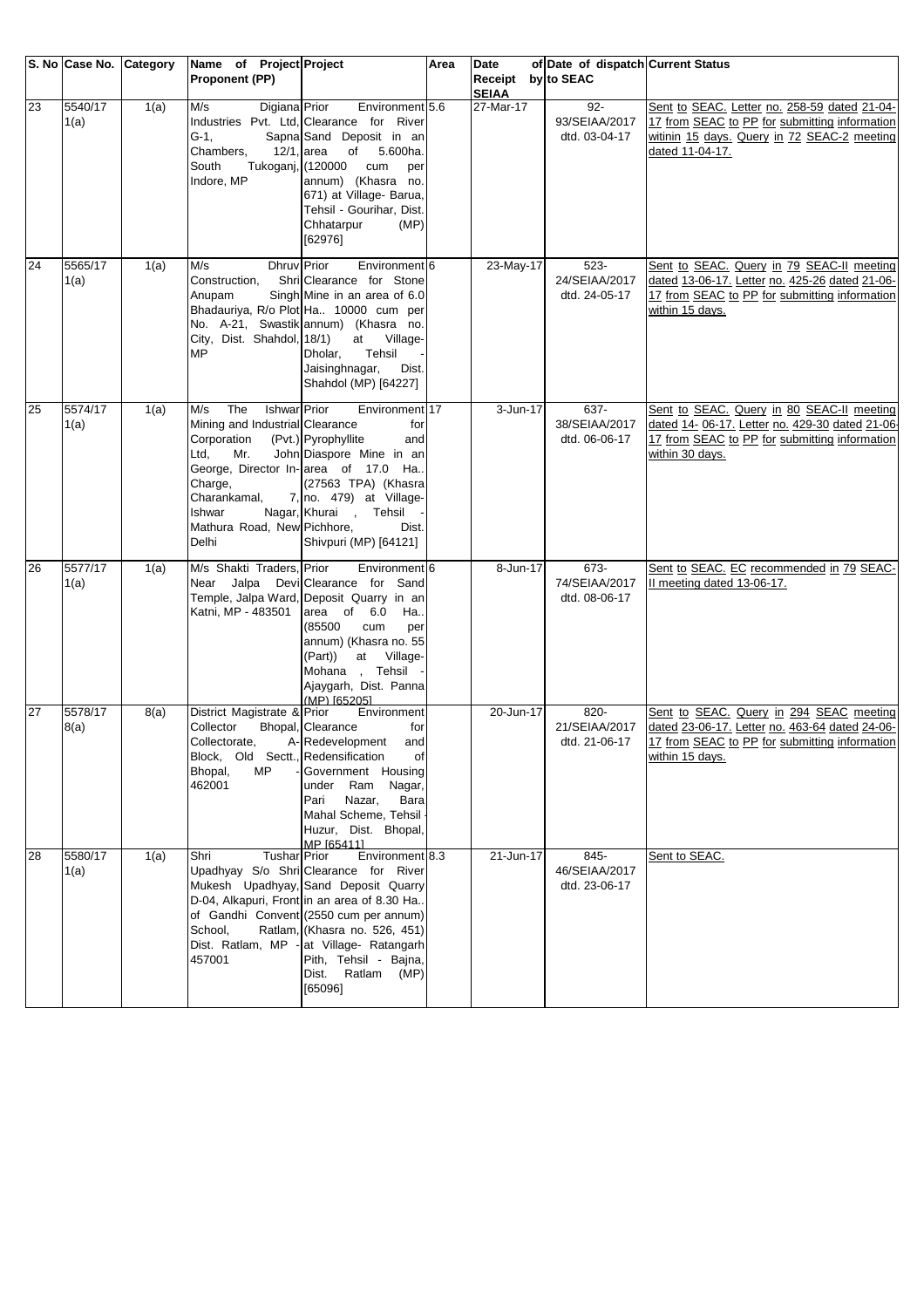|                  | S. No Case No. Category |           | Name of Project Project                                                                                     |                                                                                                                                                                                                                 | Area | Date                               | of Date of dispatch Current Status        |                                                                                                                                                                                                                                                                                                                                                                                                                                                                                                                                                                                                                                                                                                                                                                                                                                     |  |  |
|------------------|-------------------------|-----------|-------------------------------------------------------------------------------------------------------------|-----------------------------------------------------------------------------------------------------------------------------------------------------------------------------------------------------------------|------|------------------------------------|-------------------------------------------|-------------------------------------------------------------------------------------------------------------------------------------------------------------------------------------------------------------------------------------------------------------------------------------------------------------------------------------------------------------------------------------------------------------------------------------------------------------------------------------------------------------------------------------------------------------------------------------------------------------------------------------------------------------------------------------------------------------------------------------------------------------------------------------------------------------------------------------|--|--|
|                  |                         |           | <b>Proponent (PP)</b>                                                                                       |                                                                                                                                                                                                                 |      | Receipt by to SEAC<br><b>SEIAA</b> |                                           |                                                                                                                                                                                                                                                                                                                                                                                                                                                                                                                                                                                                                                                                                                                                                                                                                                     |  |  |
| <b>TOR Cases</b> |                         |           |                                                                                                             |                                                                                                                                                                                                                 |      |                                    |                                           |                                                                                                                                                                                                                                                                                                                                                                                                                                                                                                                                                                                                                                                                                                                                                                                                                                     |  |  |
| $\overline{1}$   | 785/2012<br>1(a)        | <b>B2</b> | Shri Babu Lal Patel, quarry<br>Majhgawan<br>Sanodha,<br>Tehsil - Deori, Dlst.<br>Sagar (M.P.)               | Dulichand Patel S/o 4.0 hectares boulder<br>at<br>Village<br>P.O. Hathkhoh, Tehsil<br>Deori, Deori Dist. Sagar                                                                                                  |      | 4 14-Aug-12                        | 820-21/SEIAA/<br>dt. 16-08-2012           | ToR issued by SEAC on 20-07-15. The case<br>was discussed in 170th SEIAA meeting. Letter<br>sent to MS, SEAC on 3.1.15 for conducting a<br>site visit to assess the cumulative impact of the<br>existing & proposed mining projects on nearby<br>human settlement, water body, state/national<br>highway and forest area. Copy to PP.<br>Recommended to SEAC for issue the ToR in<br>223rd SEIAA meeting dated 29.07.15. TOR<br>issued on 20.07.15 (203) valid upto 02.07.18.                                                                                                                                                                                                                                                                                                                                                       |  |  |
| $\overline{2}$   | 787/2012<br>1(a)        | <b>B2</b> | Shri Abhishek Sahu 1.0 Hectare<br>The.-Deori,<br>Sagar                                                      | Stone/<br>S/o Shri Jagdish Boulder Quarry At Vill.<br>Sahu, Vill. Chhewala Chhewala, The.-Deori,<br>Dist.- Dist.-Sagar<br>Of<br>Abhishek Sahu S/O<br>Shri Jagdish Sahu                                          |      | 1 16-Aug-12                        | 824-25/SEIAA/<br>dt. 16-08-2012           | ToR issued by SEAC on 20-07-15. The case<br>was discussed in 170th SEIAA meeting. Letter<br>sent to MS, SEAC on 3.1.15 for conducting a<br>site visit to assess the cumulative impact of the<br>existing & proposed mining projects on nearby<br>human settlement, water body, state/national<br>highway and forest area. Copy to PP.<br>Recommended to SEAC for issue the ToR in<br>223rd SEIAA meeting dated 29.07.15. TOR<br>issued on 20.07.15 valid upto 19.07.18.                                                                                                                                                                                                                                                                                                                                                             |  |  |
| 3                | 801/2012<br>1(a)        | <b>B2</b> | Meera<br>Smt.<br>W/O<br>Dulichandra<br>Majhgawan<br>Sanodha, Deori, Teh<br>- Deori, Distt. Sagar<br>(M.P.)  | Patel 4.0 hectares<br>boulder<br>Village<br>shri quarry<br>at<br>Patel, Hathkhoh Tehsil Deori<br>P.O District Sagar                                                                                             |      | 4 17-Aug-12                        | 863-64/SEIAA/<br>dt. 17-08-2012           | ToR issued by SEAC on 20-07-15. Delisted in<br>SEIAA<br>200th<br>meeting<br>dated<br>19.05.15.<br>Recommended to SEAC for issue the ToR in<br>223rd SEIAA meeting dated 29.07.15. TOR<br>issued on 20.07.15 (203) valid upto 02.07.18.                                                                                                                                                                                                                                                                                                                                                                                                                                                                                                                                                                                              |  |  |
| $\overline{4}$   | 909-2012<br>1(a)        | <b>B2</b> | Shri Ajay Kumar Environment<br>Jain,<br>Devri, Distt- Sagar of<br>(M.P.)                                    | Tilakward, Clearance for approval<br>3.99<br><b>Hectares Boulder Quar</b><br>ry at Vill. Chhevla,<br>Teh. Devri, Dist- Sagar<br>(M.P.)                                                                          | 3.99 |                                    |                                           | Query raised in 201st SEIAA meeting dated<br>22.05.15. Recommended to SEAC for issue<br>the ToR in 216th SEIAA meeting dated<br>07.07.15. TOR approved in 229 meeting dated<br>01.10.15. Validity up to 30/09/18                                                                                                                                                                                                                                                                                                                                                                                                                                                                                                                                                                                                                    |  |  |
| 5                | 1383/201<br>31(a)       | 1(a)      | M/s Jindutt Minerals Environment<br>Road, of<br>Sagar<br>(Chhatarpur)-01                                    | Pvt. Ltd., 6th km Clearance for approval<br>10.00<br>Hectare<br>Dhadari, PO & Dist Dolomite Mine at Vill.-<br>Bajna,<br>Teh.-Bijawar,<br>Dist.-Chhatarpur<br>(M.P.)                                             | 10   | 5-Feb-13                           | 3343-<br>44/SEIAA/2013<br>dtd. 28-03-2013 | Draft ToR received on 31-05-13, ToR approved<br>on 10-09-13 & sent to SEAC on 13-09-13. TOR<br>Extended SEAC meeting 23rd dated: 6/5/16<br>Valid upto 23/9/17                                                                                                                                                                                                                                                                                                                                                                                                                                                                                                                                                                                                                                                                       |  |  |
| 6                | 1407/201<br>31(a)       | 1(a)      | M/s<br>Sons,<br>Prop.<br>Madhusudan<br>Bagaria,<br>Road, P.O. & Distt. Ha.)<br>Katni (M.P.) PIN -<br>483501 | K.C.Bagaria Environmental<br>Sh. Clearance for approval<br>of Amehta Limestone<br>Station & Dolomite Mine (7.52)<br>In<br>Village<br>Tehsil<br>Amehta,<br>Vijayraghogarh,<br>District- Katni, Madhya<br>Pradesh | 7.52 | 14-Feb-13                          | 3291-<br>92/SEIAA/2013<br>dtd. 28-03-2013 | ToR<br>issued on 29-06-13 by SEAC Case<br>delisted vide letter no. 6587-88/SEIAA/15 date<br>20-10-15 Case send to SEAC for extending the<br>validity of ToR as per OM, MOEF dated 22-08-<br>14 in 298th SEIAA meeting dated 26.02.16.<br>TOR Extension SEAC-13 meeting dated:<br>21/3/16 valid upto 28/6/16 Putup in next<br>meeting Valided of TOR extended upto 27-06-<br>17 in 36 SEAC-II meeting dated 04-07-16.<br>Extension of TOR issued on 18-07-16 validity<br>till 27-06-2016. TOR approved in 354 SEIAA<br>meeting dated 23-07-16. TOR approved vide<br>letter no. 2925-26/SEIAA/16 dated 03-08-16.<br>Letter no. 3653-54/SEIAA/16 dated 16-09-16<br>alongwith Public Hearing submitted by PP to<br>SEAC. Letter no. 884-85/SEIAA/17 dated 24-<br>alongwith final EIA/EMP<br>06-17<br>report<br>submitted by PP to SEAC. |  |  |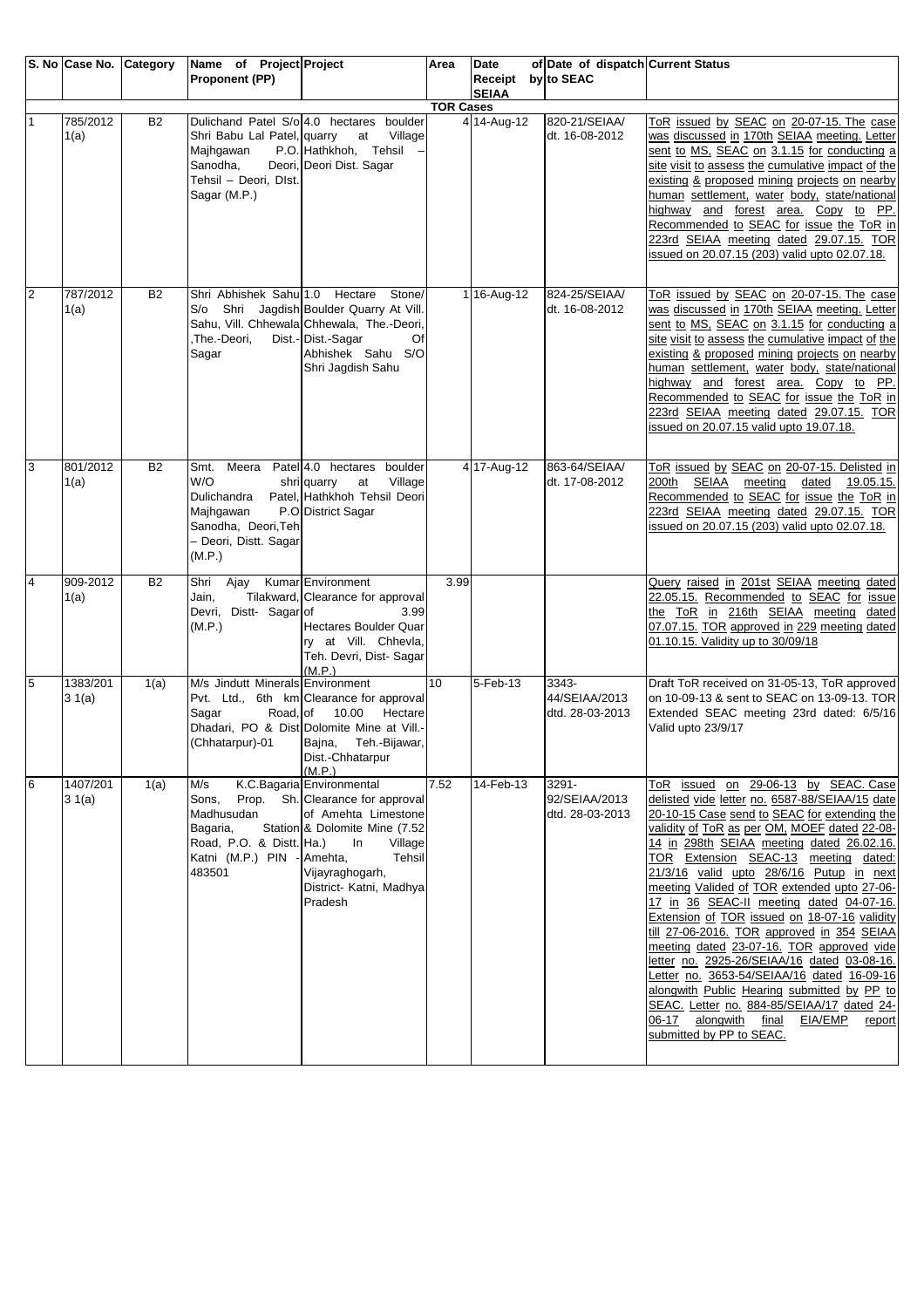|                | S. No Case No. Category |      | Name of Project Project                                                                                      |                                                                                                                                                                                                                                                                                   | Area | Date                    | of Date of dispatch Current Status        |                                                                                                                                                                                                                                                                                                                                                                                                                                                                                                                                                                                                                                                                                                |
|----------------|-------------------------|------|--------------------------------------------------------------------------------------------------------------|-----------------------------------------------------------------------------------------------------------------------------------------------------------------------------------------------------------------------------------------------------------------------------------|------|-------------------------|-------------------------------------------|------------------------------------------------------------------------------------------------------------------------------------------------------------------------------------------------------------------------------------------------------------------------------------------------------------------------------------------------------------------------------------------------------------------------------------------------------------------------------------------------------------------------------------------------------------------------------------------------------------------------------------------------------------------------------------------------|
|                |                         |      | Proponent (PP)                                                                                               |                                                                                                                                                                                                                                                                                   |      | Receipt<br><b>SEIAA</b> | by to SEAC                                |                                                                                                                                                                                                                                                                                                                                                                                                                                                                                                                                                                                                                                                                                                |
| $\overline{7}$ | 1658/201<br>31(a)       | 1(a) | Shri<br>Pandey,<br>Janardan Pandey, of<br>R/o-<br>Tehsil<br>483225,<br>Pradesh                               | Shrikant Environmental<br>S/o Shri Clearance for approval<br>Manganese,<br>Gandhigram, Laterite & Iron Ore<br>Sihora, Mining Lease (Area<br>District Jabalpur - 4.67 ha) near Village:<br>Madhya Hirdenagar,<br>Tehsil:<br>District:<br>Sihora,<br>Jabalpur<br>(Madhya<br>Pradesh |      | $4.67$ 7-Oct-12         | 638-<br>39/SEIAA/2013<br>dtd. 17-05-2013  | Case closed vide letter no. 2013-14/SEIAA/13<br>date 18-12-13 Case relisted & send to SEAC<br>for appraisal in 276th SEIAA meeting dated 28-<br>12-15. Validity of TOR extended upto 19-08-16<br>in 36 SEAC-II meeting dated 04-07-16.<br>Extension of TOR issued on 18-07-16 validity<br>till 19-08-2016. TOR approved in 354 SEIAA<br>meeting dated 23-07-16. TOR recommended<br>in 47th SEAC-II meeting dated 27-08-16. TOR<br>approved in 364 SEIAA meeting dated 02-09-<br>16. Extension of TOR approved vide letter no.<br>3663-64/SEIAA/16 dated 16-09-16.<br>TOR<br>issued on 16-09-16 valid upto 26-08-19.                                                                            |
| 8              | 1678/201<br>31(a)       | 1(a) | M/s<br>Minerals,<br>(MP)-483501                                                                              | Commercial Environment<br>Mission Clearance for approval<br>Chowk, District Katni of 5.200 ha. Limestone<br>Dolomite<br>mine<br>at<br>Padrehi,<br>Village<br>$\sim 100$<br>Tehsil-<br>Vijayraghavgarh, Distt.<br>Katni (M.P.).                                                    |      | 5.2 22-Sep-12           | 799-<br>800/SEIAA/2013<br>dtd. 28-05-2013 | ToR received from SEAC on 30-07-13, ToR<br>approved on 13-08-13 and sent to SEAC on 14<br>08-13. 255 SEAC validity extended 19-08-16.<br>TOR recommended in 47th SEAC-II meeting<br>dated 27-08-16. TOR approved in 364 SEIAA<br>meeting dated 02-09-16. Extension of TOR<br>approved vide letter no. 3659-60/SEIAA/16<br>dated 16-09-16. TOR issued on 16-09-16 valid<br>upto 26-08-19.                                                                                                                                                                                                                                                                                                       |
| 9              | 1680/201<br>31(a)       | 1(a) | M/s<br>Minerals,<br>(MP)-483501                                                                              | Commercial Environment<br>Mission Clearance for approval<br>Chowk, District Katni of 2.686 ha. Limestone<br>Dolomite<br>mine<br>at<br>Village - Pipariya,<br>Tehsil-Sihora,<br>Distt.-<br>Jabalpur (M.P.)                                                                         | 4.45 |                         | 803-<br>04/SEIAA/2013<br>dtd. 28-05-2013  | Case delisted vide letter no. 2041-42/SEIAA/13<br>date 10-01-14 Case relisted & send to SEAC<br>for appraisal in 276th SEIAA meeting dated 28-<br>12-15. PP request for presentation in August<br>2016 is considered in 37th SEAC-II meeting<br>dated 12-07-16. TOR recommended in 47th<br>SEAC-II meeting dated 27-08-16. TOR<br>approved in 364 SEIAA meeting dated 02-09-<br>16. Extension of TOR approved vide letter no.<br>3665-66 /SEIAA/16 dated 16-09-16. TOR<br>issued on 16-09-16 valid upto 26-08-19.                                                                                                                                                                              |
| 10             | 1693/13<br>1(a)         | 1(a) | Iron<br>Parihar<br>Rani<br>Singh,<br>6,<br>Colony,<br>Gwalior<br>P.O.<br>470339                              | Ore Environment<br>Mine, Smt. Kunwar Clearance for approval<br>Ayodhya of capacity expansion<br>Usha from 20000 TPA to<br>Lashkar, 262538 TPA of Parihar<br>Iron Ore Mine<br>of<br>Gwalior M.P. Pin- 14.700 Ha at Village-<br>Tehsil-Grid,<br>Panihar,<br>Dist-Gwalior (MP)       |      | 14.7 30-May-13          | 985-<br>86/SEIAA/2013<br>dtd. 12-06-2013  | Draft ToR received on 12-09-13, ToR approved<br>on 30-09-13 & sent to SEAC on 01-10-13. 249<br>SEAC validity extended 10-10-16. Letter no.<br>2646-47 /SEIAA/16 dated 20-07-16 alongwith<br>additional document submitted by PP to SEAC.<br>It was decided in 48th SEAC-II meeting dated<br>28-08-16 that PP may be asked to submit the<br>compliance report of earlier EC conditions duly<br>certified by MoEF&CC within 30 days time for<br>further consideration of the project. Letter no.<br>101 dated 03/02/17 from SEAC to PP<br>regarding submit information within 15 days.<br>One month time given to PP for submitting<br>compliance report in 81 SEAC-2 meeting dated<br>22-06-17. |
| 11             | 1698/13<br>1(a)         | 1(a) | Ajay<br>Shri<br>Pathak.<br>Chowk,<br>Chanakyapuri, P.O. Mine at Village<br>& Distt -<br>(M.P), Pin<br>485001 | Kumar Environment<br>Semariya Clearance for approval<br>of 8.094 Ha Limestone<br>Satna Rampurchourasi,<br>Code-Tehsil<br>Raghuraj<br>$\sim 10^{-1}$<br>Nagar, District - Satna,<br>(MP)                                                                                           |      | 8.094 3-Jun-13          | 1003-<br>04/SEIAA/2013<br>dtd. 14-06-2013 | issued on 22-10-13 by SEAC. ToR<br>ToR<br>Approved 239 dated: 4/11/15 ext. valid up to<br>21/10/16. Extension of TOR validity upto 20-10-<br>17 recommended in 45 SEAC-II meeting dated<br>09-08-16. TOR approved in 367 SEIAA<br>meeting dated 19-09-16. TOR approved vide<br>letter no. 3896/SEIAA/16 dated 06-10-16.                                                                                                                                                                                                                                                                                                                                                                        |
| 12             | 1716/13<br>1(c)         | 1(c) | Engineer- in- Chief, Environmental<br>Department<br>Tulsi Nagar Bhopal Sonpur<br>(M.P.) 462003               | of Clearance<br>for<br>Water, Resources, proposed Project of<br>Medium<br>Project at Near village-<br>Naraynpur and Ghana,<br>Tehsil-Kesli,<br>Distt.<br>Sagar (M.P.)                                                                                                             |      | 14-Aug-13               | 1485-<br>86/SEIAA/2013<br>dtd. 23-08-2013 | issued on 23-10-13 by SEAC. ToR<br>ToR<br>Approved 239 dated: 4/11/15 ext. valid up to<br>10/10/16. ToR validity Extended in 284th<br>SEAC Meeting dt. 26/11/16. TOR validity<br>extended upto 10-10-17 in 404 SEIAA meeting<br>dated 24-01-17. TOR validity extended vide<br>letter no. 5175- 76/SEIAA/17 dated 03-02-17.<br>TOR extended on 27-02-17 validity upto 10-10-<br><u>17.</u>                                                                                                                                                                                                                                                                                                      |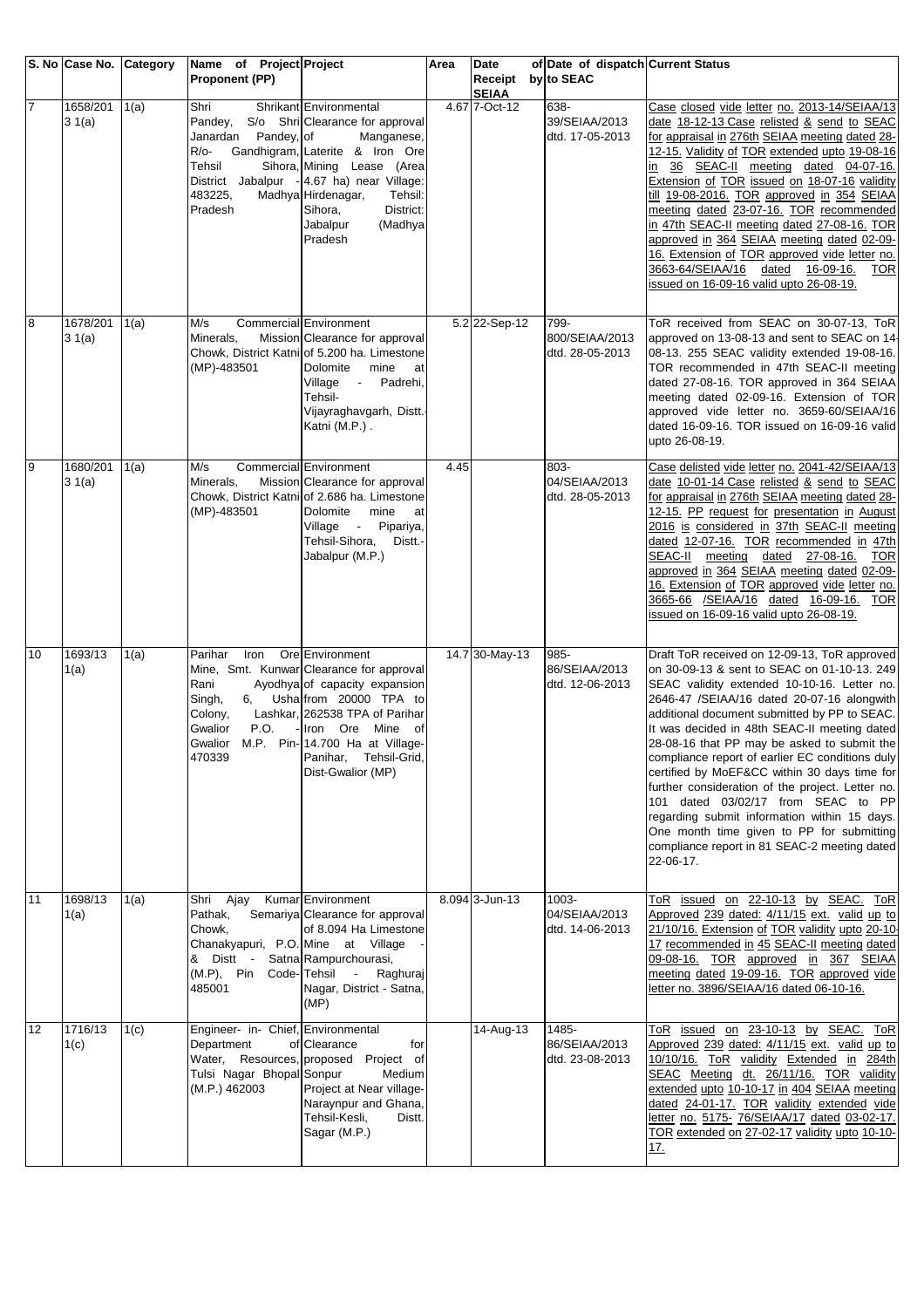|    | S. No Case No. Category |      | Name of Project Project<br><b>Proponent (PP)</b>                                                                                                       |                                                                                                                                                                                                                                                                                                          | Area  | Date<br>Receipt by to SEAC | of Date of dispatch Current Status        |                                                                                                                                                                                                                                                                                                                                                                                                                                                                                                                                                                                     |
|----|-------------------------|------|--------------------------------------------------------------------------------------------------------------------------------------------------------|----------------------------------------------------------------------------------------------------------------------------------------------------------------------------------------------------------------------------------------------------------------------------------------------------------|-------|----------------------------|-------------------------------------------|-------------------------------------------------------------------------------------------------------------------------------------------------------------------------------------------------------------------------------------------------------------------------------------------------------------------------------------------------------------------------------------------------------------------------------------------------------------------------------------------------------------------------------------------------------------------------------------|
| 13 | 1717/13<br>1(c)         | 1(c) | Engineer- in- Chief, Environmental<br>Department<br>Tulsi Nagar Bhopal Surajpura<br>(M.P.) 462003                                                      | of Clearance<br>for<br>Water, Resources, proposed Project of<br>Medium<br>Project at village-<br>Surajpura,<br>Tehsil-<br>Kesli,<br>Distt.<br>Sagar<br>(M.P.)                                                                                                                                            |       | <b>SEIAA</b><br>14-Aug-13  | 1487-<br>88/SEIAA/2013<br>dtd. 23-08-2013 | ToR issued on 11-10-13 by SEAC. ToR<br>Approved 239 dated: 4/11/15, ext. valid up to<br>10/10/16. ToR validity Extended in 284th<br>SEAC Meeting dt. 26/11/16. TOR validity<br>extended upto 10-10-17 in 404 SEIAA meeting<br>dated 24-01-17. TOR validity extended vide<br>letter no. 5177- 78/SEIAA/17 dated 03-02-17.<br>TOR extended on 27-02-17 validity upto 10-10-<br><u> 17.</u>                                                                                                                                                                                            |
| 14 | 1890/14<br>1(a)         | 1(a) | Shri Akhilesh Malvi, Prior<br>M/s<br>Morarji<br>Ltd.,<br>Co.<br>Vishnu<br>City,<br>Infront<br>Bobdia<br>462026                                         | Environment 40.468<br>Dharamsi Clearance for approval<br>Chemical of proposed Phadki<br>D-6, Mohgaon Bauxite Mine<br>Hightech in an area of 40.468<br>of ha. at Village-Phadki<br>Railway Mohgaon, Tehsil &<br>Gate, Bhopal (MP)- District-Balaghat (MP)<br>[1769]                                       |       | 15-Oct-14                  | 1519-<br>20/SEIAA/2014<br>dtd. 28-10-2014 | ToR Approved 160 dt.21/12/2014. TOR validity<br>up to 20/12/16. 10th SEAC-2 meeting dated:<br>25/2/16 - Query . Letter no. 3412-13/SEIAA/16<br>dated 03-09-16 alongwith PP's letter for<br>appraisal to SEAC. Three months time given to<br>PP for submitting documents in 49th SEAC-II<br>meeting dated 19-09-16. Letter no. 344-<br>45/SEIAA/17 dated 05-05-17 alongwith letter<br>submitted by Additional CCF to SEAC. Query<br>in 75 SEAC-II meeting dated 04-05-17. Letter<br>no. 376-77 dated 01-06-17 from SEAC to PP<br>giving 3 months time for submitting<br>information. |
| 15 | 1902/14<br>1(a)         | 1(a) | Jaipuria<br>M/s<br>Nagpur-440016                                                                                                                       | Leo Prior<br>Environment<br>Software & Systems Clearance for approval<br>Pvt. Ltd., Plot No. of proposed Jarah<br>4A, MIDC, Industrial Mohgaon Manganese<br>Area, Hinga Road, Ore Mine in an area of<br>6.159 ha. at Village-<br>Jarah Mohgaon, Tehsil·<br>Katangi,<br>District-<br>Balaghat (MP) [1666] | 6.159 | 9-Oct-14                   | 1543-<br>44/SEIAA/2014<br>dtd. 28-10-2014 | TOR Approved 160 dated: 21/12/2014 Valid<br>upto-20/12/17                                                                                                                                                                                                                                                                                                                                                                                                                                                                                                                           |
| 16 | 2000/14<br>5(f)         | 5(f) | Shri<br>Devraj<br>Kavad,<br>M/s Shiv Dyes & of<br>Intermediates,<br>Society,<br>Naroda,<br>Chowk,<br>Raghuveer<br>Vidya<br>Mandir, Ahmedabad<br>382346 | S. Prior<br>Environment<br>Proprietor, Clearance for approval<br>proposed<br>22-Manufacturing unit of<br>23, Panchvati Park Dyes & Intermediates<br>Nava at Village-Meghnagar,<br>Gopal District-Jhabua<br>(MP)<br>Near [1747]                                                                           |       | 20-Oct-14                  | 1924-<br>25/SEIAA/2014<br>dtd. 12-11-2014 | A letter submitted by PP on 02.02.15 & the<br>same sent to SEAC on 19.02.15. TOR-206, dt-<br>21/7/15 Valid up to 20/07/18                                                                                                                                                                                                                                                                                                                                                                                                                                                           |
| 17 | 2009/14<br>5(f)         | 5(f) | Shri<br>Sanjay<br>Gupta,<br>M/s<br>Enterprises,<br>Sangam<br>Bombay<br>Road,<br>Nagar,<br>Ahmedabad-382445 [1970]<br>(Gujarat)                         | L. Prior<br>Environment<br>Proprietor, Clearance for approval<br>Aditya of proposed project<br>2 Manufacturing of Dyes<br>Complex, & Intermediates at<br>Conductor AKVN Industrial Area,<br>Jashoda Tehsil-Meghnagar,<br>Vatva, District-Jhabua<br>(MP)                                                  |       | 7-Nov-14                   | 1961-<br>62/SEIAA/2014<br>dtd. 14-11-2014 | PP has submitted information on 04.04.15 &<br>sent to SEAC on 08.04.15. ToR Approved 188<br>Meeting dt. 02/05/15. Valid up to 01/05/18                                                                                                                                                                                                                                                                                                                                                                                                                                              |
| 18 | 2035/14<br>8(b)         | 8(b) | Shri Mohit<br>Tomar,<br>Gwalior<br>$(MP)$ - &<br>474002                                                                                                | Singh Environmental<br>Senior Clearance for approval<br>Executive, M/s AIMS of proposed residential<br>Promoters Pvt. Ltd., project at Village-<br>107/1, Birla Nagar, Sigora & Jebra, Tehsil<br>District-Gwalior<br>(MP)[1741]                                                                          |       | 5-Nov-14                   | 2013-<br>14/SEIAA/2014<br>dtd. 17-11-2014 | TOR Approved 167 dated: 10/1/15, Valid upto-<br>09/1/18. ToR issued on 10-04-15 by SEAC                                                                                                                                                                                                                                                                                                                                                                                                                                                                                             |
| 19 | 2037/14<br>5(f)         | 5(f) | Shri<br>MD,<br>85/2,<br>453331                                                                                                                         | Anil Satwani, Environmental<br>Symbiotec Clearance<br>for<br>Pharmalab Pvt. Ltd., proposed Expansion of<br>Pigdmber, production capacity for<br>Rau, Indore (MP)- bulk drugs at Plot No.<br>3, 5, 6, 7 & 8,<br>Pithampur, Tehsil &<br>Dist.-Dhar (M.P.)                                                  |       | 10-Nov-14                  | 2017-<br>18/SEIAA/2014<br>dtd. 17-11-2014 | PP has submitted application on 29.04.15 &<br>sent to SEAC on 22.05.15. TOR Approved 193<br>dated: 9/5/15, Valid upto-08/5/18. Letter no.<br>2687/SEIAA/16 dated 25-07-16 to SEAC for<br>necessary action.                                                                                                                                                                                                                                                                                                                                                                          |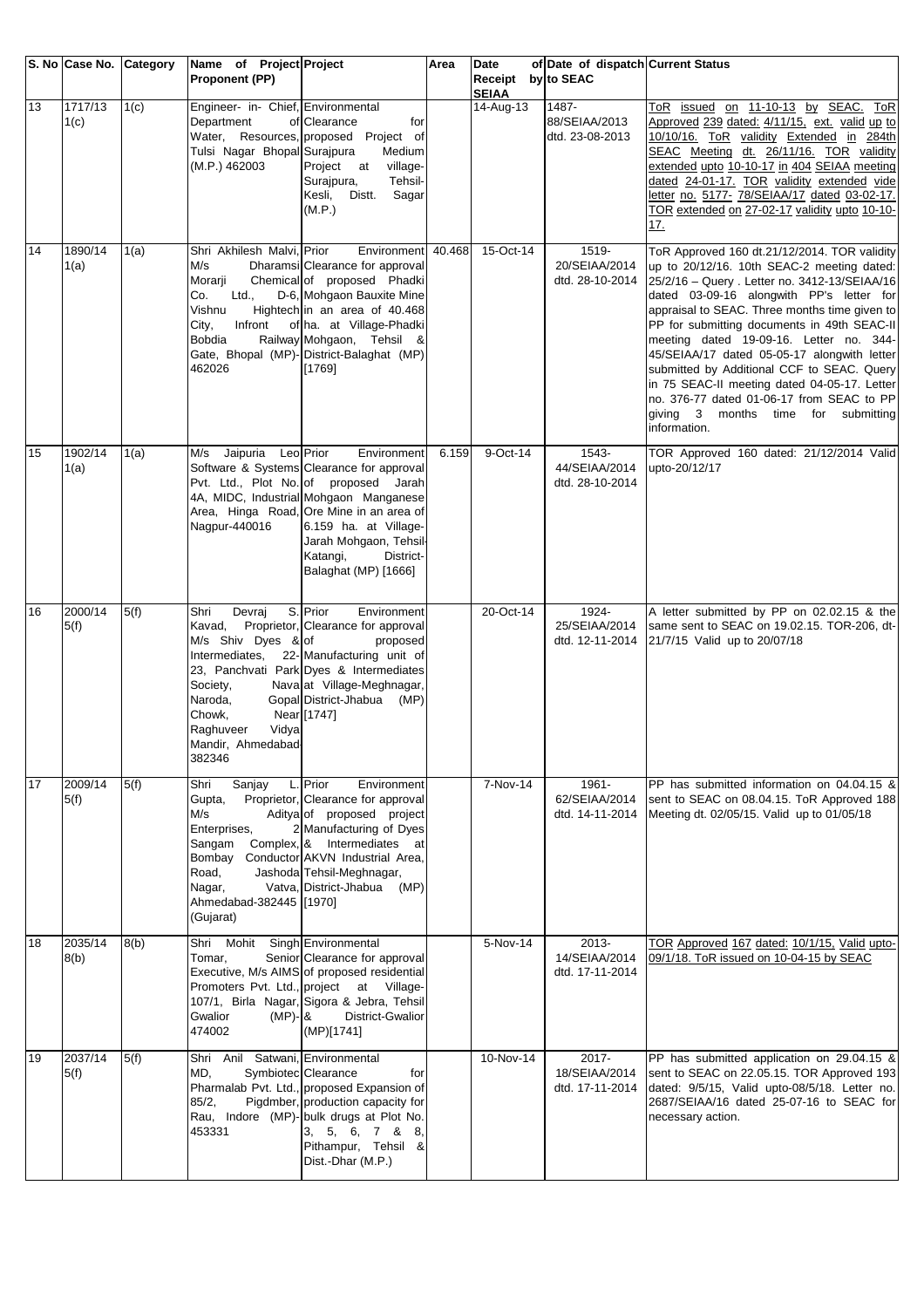|    | S. No Case No.  | Category  | Name of Project Project                                                                                                                                                                                                                                                                                          |                                                                                                                                                                                                                                                                                                                        | Area           | Date                      | of Date of dispatch Current Status           |                                                                                                                                                                                                                                                                                                                                     |
|----|-----------------|-----------|------------------------------------------------------------------------------------------------------------------------------------------------------------------------------------------------------------------------------------------------------------------------------------------------------------------|------------------------------------------------------------------------------------------------------------------------------------------------------------------------------------------------------------------------------------------------------------------------------------------------------------------------|----------------|---------------------------|----------------------------------------------|-------------------------------------------------------------------------------------------------------------------------------------------------------------------------------------------------------------------------------------------------------------------------------------------------------------------------------------|
|    |                 |           | Proponent (PP)                                                                                                                                                                                                                                                                                                   |                                                                                                                                                                                                                                                                                                                        |                | Receipt by to SEAC        |                                              |                                                                                                                                                                                                                                                                                                                                     |
| 20 | 2108/14<br>1(a) | <b>B2</b> | Shri Abhay Singh Prior<br>Parvat<br>Choudhary,<br>Tansen<br>Gwalior<br>474001                                                                                                                                                                                                                                    | Environment<br>Choudhary S/o Shri Clearance for approval<br>Singh of proposed Pachara<br>20, Stone Quarry in an<br>Nagar, area of 1.950 ha. at<br>(MP)- Village-Pachara,<br>Tehsil-Badoni, District-<br>Datia (MP) [1960]                                                                                              | 1.95           | <b>SEIAA</b><br>11-Nov-14 | 2180-<br>81/SEIAA/2014<br>dtd. 22-11-2014    | TOR approved 169 dated: 29/2/16, valid upto<br>26.1.17. ToR issued on 10-04-15.                                                                                                                                                                                                                                                     |
| 21 | 2128/14<br>5(f) | 5(f)      | Mr. Shiv K. Bahl, Prior<br>Government Clearance<br>Head<br>Relations<br>Industrial<br>Phase-8A,<br>Nagar,<br>Punjab-160071                                                                                                                                                                                       | Environment<br>for<br>(State), proposed Bulk Drug<br>Plot No. A-41, NDO, and Intermediates at<br>Area, Village-Malanpur,<br>SAS Tehsil-Gohad,<br><b>Bhind</b><br>Mohali, (MP) [1663]                                                                                                                                   |                | 14-Nov-14                 | 2216-<br>17/SEIAA/2014<br>dtd. 22-11-2014    | TOR approved 167 dated: 10/01/2015, valid<br>upto 09.1.18. ToR issued on 10-04-15.                                                                                                                                                                                                                                                  |
| 22 | 2202/14<br>1(a) | <b>B2</b> | Shri Bhushan Suri Prior<br>Chandra<br>Owner,<br>Gandhi<br>Gwalior<br>474001                                                                                                                                                                                                                                      | Environment<br>S/o Late Shri Uttam Clearance for approval<br>Suri, of proposed Stone<br>M-17, Quarry in an area of<br>Nagar, 1.930 ha. at Village-<br>(MP)-Pachara,<br>Tehsil-<br>Badoni, Datia (MP)<br>[1955]                                                                                                         | 1.93           | 11-Nov-14                 | $2551 -$<br>52/SEIAA/2014<br>dtd. 05-12-2014 | Case recommended in 175 SEAC meeting.<br>(Corrigendum issued for ToR). Case send to<br>SEAC for appraisal in 284rd SEIAA meeting<br>dated 23.01.16. TOR approved letter no. 182<br>dated 17.04.15 Valid till 24/2/18.                                                                                                               |
| 23 | 2318/14<br>5(f) | 5(f)      | Mr.<br>Manoj<br>Plant Head,<br><b>SRF</b><br>Limited, of<br>Special<br>Zone, Phase-I, Sec- Polyster<br>III, Plot No. C-1 to 8, Polyester<br>18, D-25 to 32 and Tehsil-Pithampur,<br>41, 41A, 42, 43 & District-Dhar<br>54, 55, 56 & 56A, [2610]<br>Village & Tehsil-<br>Pithampur, District-<br>Dhar (MP)-454775 | Jain, Environment<br>M/s Clearance for approval<br>proposed<br>Economic Manufacturing<br>of<br>&<br>Film<br>Resin<br>C-21 to 30, D-13 to Production at Village &<br>(MP)                                                                                                                                               |                | 23-Dec-14                 | 2847-<br>48/SEIAA/2014<br>dtd. 30-12-2014    | SEAC 275 meeting dated 12.05.16 (revised<br>TOR). Additional Valid upto 11/5/19 TOR<br>issued on 10-06-16. Site visit report discussion<br>in 290 SEAC meeting dated 22-05-17. Letter<br>no. 831- 32/SEIAA/17 dated 22-06- 17<br>alongwith EIA report submitted by PP to SEAC.<br>PP absent in 294 SEAC meeting dated 23-06-<br>17. |
| 24 | 2327/14<br>1(a) | <b>B2</b> | Smt.<br>Indra Prior<br>Shrivastava<br>Shri<br>Shrivastava,<br>Partner,<br>Mahalaxmi<br>Crusher, 5, Vidhya District-Datia<br>Colony, [2148]<br>Vihar<br>Thatipur Chouraha,<br>Gwalior<br>$(MP)$ -<br>452001                                                                                                       | Environment<br>W/o Clearance for approval<br>Dharmendra of proposed Stone<br>Quarry in an area of<br>M/s 4.00 ha. at Village-<br>Stone Pachara, Tehsil-Datia,<br>(MP)                                                                                                                                                  | $\overline{4}$ | 29-Dec-14                 | 2875-<br>76/SEIAA/2015<br>dtd. 01-01-2015    | ToR approved by SEAC on 179th<br>dated:<br>25/3/15 Valid upto 24/3/18. ToR issued by<br>SEAC<br>on<br>15-06-15.<br>Letter<br>2706-<br>no.<br>07/SEIAA/16<br>25-07-16<br>dated<br>alongwith<br>proceedings of public hearing submitted by PP<br>to SEAC.                                                                             |
| 25 | 2332/15<br>1(a) | 1(a)      | V.B.<br>Shri<br>D.P.<br>M/s<br>Nanhaka, 10, East of<br>Ramdeshpeth,<br>Nagpur<br>$(MS)$ - at<br>440010                                                                                                                                                                                                           | Rai, Prior<br>Environment<br>Nominated Partner, Clearance for approval<br>Rai, of proposed Expansion<br>Pandharwani<br>High Court Road, Manganese Ore Mine<br>in an area of 14.90 ha.<br>Village-<br>Pandharwani.<br>Tehsil-<br>Khairlanji,<br>District-<br>Balaghat (MP) [1668]                                       | 14.9           | 26-Dec-14                 | 2885-<br>86/SEIAA/2015<br>dtd. 01-01-2015    | ToR approved by SEAC on 188th dated 02-05-<br>15 Valid up to 01/05/18. ToR issued by SEAC<br>on 15-06-15. Letter no. 833-34/SEIAA/17 dated<br>22-06-17 alongwith Public Hearing received<br>from MS, MPPCB to SEAC.                                                                                                                 |
| 26 | 2373/15<br>2(b) | 2(b)      | Shri Pawan<br>Jabalpur<br>480002                                                                                                                                                                                                                                                                                 | Jain, Environment<br>MD, 127/1, Sangam Clearance for approval<br>Colony, Baldeobagh, of proposed Iron Ore<br>(MP)-Beneficiation<br>Plant<br>(Existing<br>Capacity<br>90,000 TPA, Proposed<br>Capacity-4,80,000) at<br>Industrial Area, Village-<br>Tehsil-<br>Hargarh,<br>Sihora,<br>District-<br>Jabalpur (MP) [2686] |                | 8-Jan-15                  | 3123-<br>24/SEIAA/2015<br>dtd. 16-01-2015    | TOR Approved in 176st<br>meeting dated:<br>25/2/15 Valid up to 25/02/18. ToR issued on<br>10-04-15 by SEAC                                                                                                                                                                                                                          |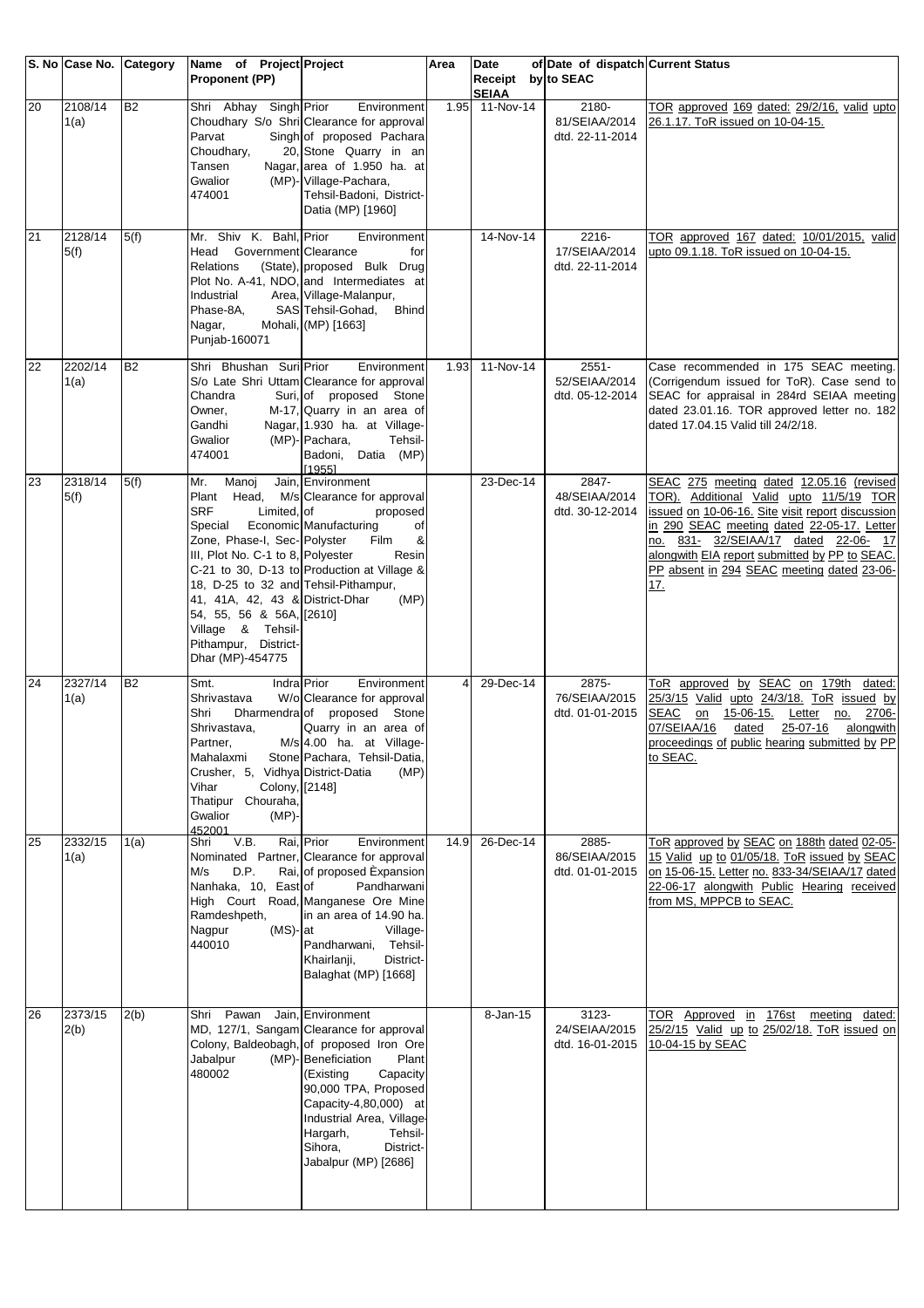|    | S. No Case No.  | Category  | Name of Project Project                                                                                                                |                                                                                                                                                                                                                                                                                                                                  | Area           | Date                               | of Date of dispatch Current Status        |                                                                                                                                                                                                                                                                                                                                                                                                                                                               |
|----|-----------------|-----------|----------------------------------------------------------------------------------------------------------------------------------------|----------------------------------------------------------------------------------------------------------------------------------------------------------------------------------------------------------------------------------------------------------------------------------------------------------------------------------|----------------|------------------------------------|-------------------------------------------|---------------------------------------------------------------------------------------------------------------------------------------------------------------------------------------------------------------------------------------------------------------------------------------------------------------------------------------------------------------------------------------------------------------------------------------------------------------|
|    |                 |           | <b>Proponent (PP)</b>                                                                                                                  |                                                                                                                                                                                                                                                                                                                                  |                | Receipt by to SEAC<br><b>SEIAA</b> |                                           |                                                                                                                                                                                                                                                                                                                                                                                                                                                               |
| 27 | 2376/15<br>1(a) | <b>B2</b> | Pushpraj Prior<br>Shri<br>Colony,<br>$3^{\circ}$<br>474001                                                                             | Environment<br>Sharma S/o Shri Anil Clearance for approval<br>Kumar Sharma, New of Stone Quarry in an<br>Bidla area of 1.970 ha.<br>Nagar, Gwalior (MP) (40,000 cum/year) at<br>Village-Pachara,<br>Tehsil-Badoni, District-<br>Datia (MP) [1965]                                                                                | 1.97           | 8-Jan-15                           | 3129-<br>30/SEIAA/2015<br>dtd. 19-01-2015 | TOR approved in 180 SEAC Meeting<br>dt.26/03/15. (> MLA - 30.85 Ha) TOR validity<br>up to 25/03/17                                                                                                                                                                                                                                                                                                                                                            |
| 28 | 2416/15<br>1(a) | 1(a)      | Sumit Prior<br>Shri<br>Nagar,<br>(MP)-458441                                                                                           | Environment<br>Singhania, 8, Shastri Clearance for approval<br>Neemuch of Sarwania Maharaj<br>Laterite Mine in an<br>area of 13.284 ha. (for<br>expansion<br>in<br>production<br>capacity<br>from 1,837 TPA to<br>2,50,000 TPA)<br>at<br>Village-Sarwania<br>Tehsil-<br>Maharaj,<br>Neemuch,<br>District-<br>Neemuch (MP) [2606] | 13.284         | 14-Jan-15                          | 3465-<br>66/SEIAA/2015<br>dtd. 05-02-2015 | TOR Approved in 191st meeting dated: 7/5/15<br>Valid up to 06/05/18. ToR issued by SEAC on<br>15-06-15.                                                                                                                                                                                                                                                                                                                                                       |
| 29 | 2426/15<br>1(a) | 1(a)      | Braeajendra Prior<br>Shri<br>Sharma,<br>$M/s$ S.R.<br>Alloys,<br>Siddheshwar<br>Colony,<br>PO.<br>District-Jhabua (MP) 15.26<br>457661 | Environment<br>Director, Clearance for approval<br>Ferro of proposed Jamli<br>9, Choti & Arandi Falia<br>Deposit<br>Manganese<br>& Mine in an area of<br>ha.<br>(38,000<br>cum/year) at Village-<br>Jamli Choti & Arandi<br>Falia,<br>Tehsil-Jobat,<br>District-Alirajpur (MP)<br>[2666]                                         | 15.26          | 21-Jan-15                          | 3487-<br>88/SEIAA/2015<br>dtd. 06-02-2015 | TOR Approved in 192st meeting dated: 8/5/15<br>Valid up to 07/05/18. ToR issued by SEAC on<br>15-06-15. PP absent in 191 SEAC meeting.                                                                                                                                                                                                                                                                                                                        |
| 30 | 2471/15<br>1(a) | 1(a)      | Himanshu Prior<br>Shri<br>Kothari,<br>7, Rewa Road, P.O. (Limestone-25,000<br>(MP)-485771                                              | Environment<br>Executive Clearance for Tilaura<br>Director, M/s S.N.S. Limestone Mine in an<br>(Minerals) Ltd., N.H. area of 3.774 ha.<br>Maihar, Dist-Satna TPA & Reject Stone-<br>30000 TPA) at Village-<br>Tilaura, Tehsil-Maihar,<br>Dist-Satna (MP) [2670]                                                                  | 3.774          | 19-Jan-15                          | 3602-<br>03/SEIAA/2015<br>dtd. 18-02-2015 | TOR Approved in 192st meeting dated: 8/5/15<br>Valid upto 7/5/18. ToR issued by SEAC on 15-<br>06-15.                                                                                                                                                                                                                                                                                                                                                         |
| 31 | 2500/15<br>1(d) | 1(d)      | Mr. P.S. Marwah, Prior<br>President, M/s Birla Clearance<br>(MP)-485005                                                                | Environment<br>for<br>Corporation Limited, proposed expansion of<br>Unit-Satna Cement Captive Power Plant<br>Works, P.O. Birla by Installation of 6.0<br>Vikas, District-Satna MW Steam Turbo Set<br>with existing boiler at<br>Village-Ghurdang,<br>Tehsil-Raghuraj<br>Dist-Satna<br>Nagar,<br>(MP) [2748]                      |                | 23-Feb-15                          | 2713-<br>14/SEIAA/2015<br>dtd. 28-02-2015 | TOR Approved in 191st meeting dated: 7/5/15<br>Valid upto 6/5/18. Letter no. 2755-56/SEIAA/16<br>dated 26-07-16 alongwith draft EIA report and<br>EMP submitted by PP to SEAC. Draft EIA send<br>to MPPCB for further necessary action in 280th<br>SEAC meeting dated 31-08-16. Letter no. 5698-<br>99/SEIAA/17 dated 27-03-17 alongiwth report<br>submitted by MPPCB to SEAC. Letter no. 210-<br>211/SEIAA/17 dated 10-04-17 to SEAC<br>regarding complaint. |
| 32 | 2508/15<br>1(a) | <b>B2</b> | Shri Anand Kumar Prior<br>Saish<br>Chaturvedi,<br>Resident<br>Baronikhurd, Datia                                                       | Environment<br>Chaturvedi S/o Shri Clearance for Pachara<br>Kumar Stone Quarry in an<br>area<br>of 2.00 ha.<br>of $(20,000$ cum/year) at<br>Village-Pachara,<br>Dist-<br>Tehsil-Datia,<br>Datia (MP) [2809]                                                                                                                      | $\overline{2}$ | $2$ -Feb-15                        | 2745-<br>46/SEIAA/2015<br>dtd. 02-03-2015 | TOR Approved in 200st meeting dated:<br>30/6/15 Valid up to 29/06/18. ToR issued by<br>SEAC on 20-07-15. Letter<br>2704-<br>no.<br>05/SEIAA/16<br>25-07-16<br>alongwith<br>dated<br>proceedings of public hearing submitted by PP<br>to SEAC.                                                                                                                                                                                                                 |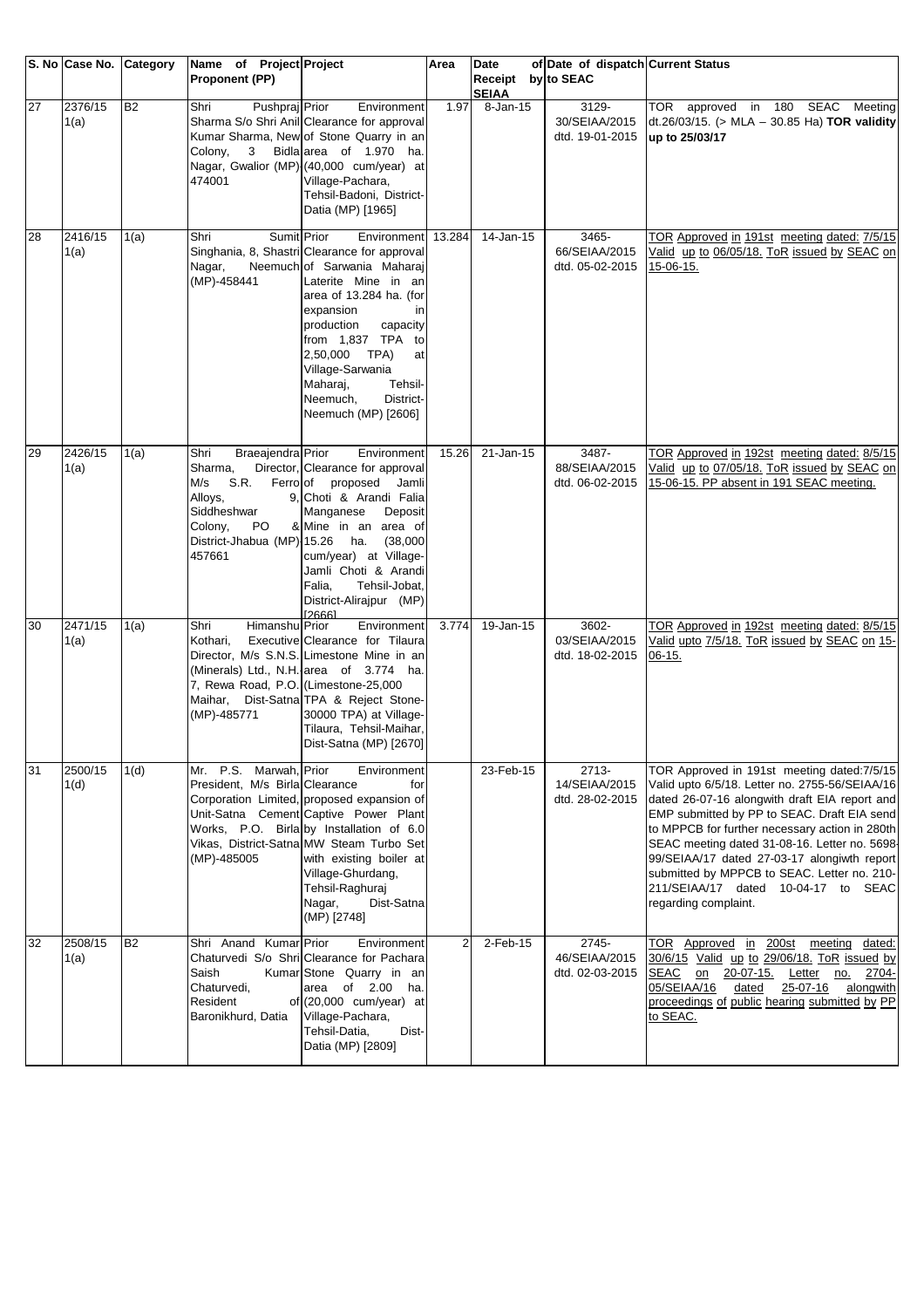|    | S. No Case No. Category |           | Name of Project Project                                                                    |                                                                                                                                                                                                                                                        | Area           | Date                    | of Date of dispatch Current Status         |                                                                                                                                                                                                                                                                                                                                                                                                                                                                                                                                       |
|----|-------------------------|-----------|--------------------------------------------------------------------------------------------|--------------------------------------------------------------------------------------------------------------------------------------------------------------------------------------------------------------------------------------------------------|----------------|-------------------------|--------------------------------------------|---------------------------------------------------------------------------------------------------------------------------------------------------------------------------------------------------------------------------------------------------------------------------------------------------------------------------------------------------------------------------------------------------------------------------------------------------------------------------------------------------------------------------------------|
|    |                         |           | <b>Proponent (PP)</b>                                                                      |                                                                                                                                                                                                                                                        |                | Receipt<br><b>SEIAA</b> | by to SEAC                                 |                                                                                                                                                                                                                                                                                                                                                                                                                                                                                                                                       |
| 33 | 2513/15<br>1(a)         | 1(a)      | Shri Kailash Jain Prior<br>Deendayalpuram,<br>(MP)-481001                                  | Environment<br>Chouradiya, HIG-11, Clearance for Miragpur<br>Manganese Ore Mine<br>Civil Lines, Balaghat in an area of 9.311 ha.<br>(5,000)<br>MTPA)<br>at<br>Village-Miragpur,<br>Tehsil-Khairlanji, Dist-<br>Balaghat (MP) [2649]                    | 9.311          | $2$ -Feb-15             | 2755-<br>56/SEIAA/2015<br>dtd. 02-03-2015  | TOR Approved in 191st meeting : 07/5/15<br>valid upto 6/5/18. ToR issued by SEAC on 15-<br>06-15. Case sent to SEAC for comments in<br>377 SEIAA meeting dated 18-10-16. Letter no.<br>4334-35/SEIAA/16 dated 07-11-16 to SEAC for<br>comments. TOR recommended for 59 SEAC-2<br>meeting dated 11-11-16. TOR approved in 390<br>SEIAA meeting dated 02-12-16. Revised TOR<br>issued on 15-12-16 valid till 06-05-18. Letter<br>no. 847- 48/SEIAA/17 dated 23-06-17<br>alongwith EIA report submitted by PP to SEAC.                   |
| 34 | 2635/15<br>1(a)         | <b>B2</b> | Dharmendra Prior<br>Shri<br>Sharma S/o<br>Rajmarg,<br>Tendukheda,<br>Narsinghpur<br>487337 | Environment<br>Shri Clearance for approval<br>K.L. Sharma, Devri of Basalt Stone Quarry<br>in an area of 4.00 ha.<br>Dist- (42,750 cum/year) at<br>(MP)- Village-Hathkoh,<br>Tehsil-Devri, District-<br>Sagar (MP) [2891]                              | $\overline{4}$ | 18-Feb-15               | 3434-<br>35/SEIAA/2015<br>dtd. 30-03-2015  | ToR issued by SEAC on 09-09-15. Letter no.<br>3434-35/SEIAA/2015 dtd. 30-03-2015 issued<br>by SEIAA to PP for submission of information<br>regarding DFO letter for the distance of<br>Park/Sanctuary/Forest Boundary,<br>National<br>Mining Officer letter for details of other mines<br>within 1000m periphery and other information<br>at SEAC. Thereafter, the SEAC issued letter<br>no.376 dtd. 25-05-15 to PP for submission of<br>desired information. Information is still awaited.<br>TOR approved 222, valid upto 27.08.18. |
| 35 | 2646/15<br>1(a)         | <b>B2</b> | Shri Amit Mishra S/o Prior<br>Shri<br>Mishra,<br>Hathkoh,<br>(MP)-470226                   | Environment<br>Upendra Clearance for approval<br>Village- of Basalt Stone Quarry<br>Tehsil- in an area of 4.00 ha.<br>Devri, District-Sagar (19,550 cum/year) at<br>Village-Hathkoh,<br>Tehsil-Devri, District-<br>Sagar (MP) [2881]                   | 4              | 9-Mar-15                | 3456-<br>57/SEIAA/2015<br>dtd. 30-03-2015  | Letter no. 3456-57/SEIAA/2015 dtd. 30-03-<br>2015 issued by SEIAA to PP for submission of<br>information regarding DFO letter for the<br>distance of National Park/Sanctuary/Forest<br>Boundary, Mining Officer letter for details of<br>other mines within 1000m periphery and other<br>information at SEAC. Thereafter, the SEAC<br>issued letter no.316 dtd. 25-05-15 to PP for<br>submission of desired information. Information<br>is still awaited. TOR approved 222, valid upto<br>27.08.18.                                   |
| 36 | 2671/15<br>1(a)         | 1(a)      | Urmila Prior<br>Smt.<br>Chaturvedi,<br>Ward, of<br>Choubey<br>Behind<br>483501             | Environment<br>M.M. Clearance for approval<br>Rajarwara<br>Chaturvedi Limestone Mins in an<br>Complex, Katni (MP) area of 2.902 ha.<br>MTPA)<br>(32,000<br>at<br>Village-Rajarwara,<br>Tehsil-<br>Vijayraghavgarh,<br>District-Katni<br>(MP)<br>[3016] | 2.902          | 24-Mar-15               | $07 -$<br>08/SEIAA/2015<br>dtd. 01-04-2015 | TOR approved 195th meeting dated: 01/6/15<br>Valid up to 31/05/18. ToR issued by SEAC on<br>08-07-15.                                                                                                                                                                                                                                                                                                                                                                                                                                 |
| 37 | 2736/15<br>1(a)         | <b>B2</b> | Santosh Prior<br>Smt.<br>Brajmohan<br>Suchdeva,<br>Road, Shivpuri (MP)                     | Environment<br>Suchdeva W/o Shri Clearance for approval<br>of Granite Quarry in an<br>Court area of 2.00 ha.<br>$(25,448$ cum/year) at<br>Village-Badera, Tehsil-<br>Pichore,<br>District-<br>Shivpuri (MP) [2965]                                     | 2              | 4-Apr-15                | 285-<br>286/SEIAA/2015<br>dtd. 16-04-2015  | TOR approved 206 meeting dated:21/7/15<br>Valid up to 23/07/18                                                                                                                                                                                                                                                                                                                                                                                                                                                                        |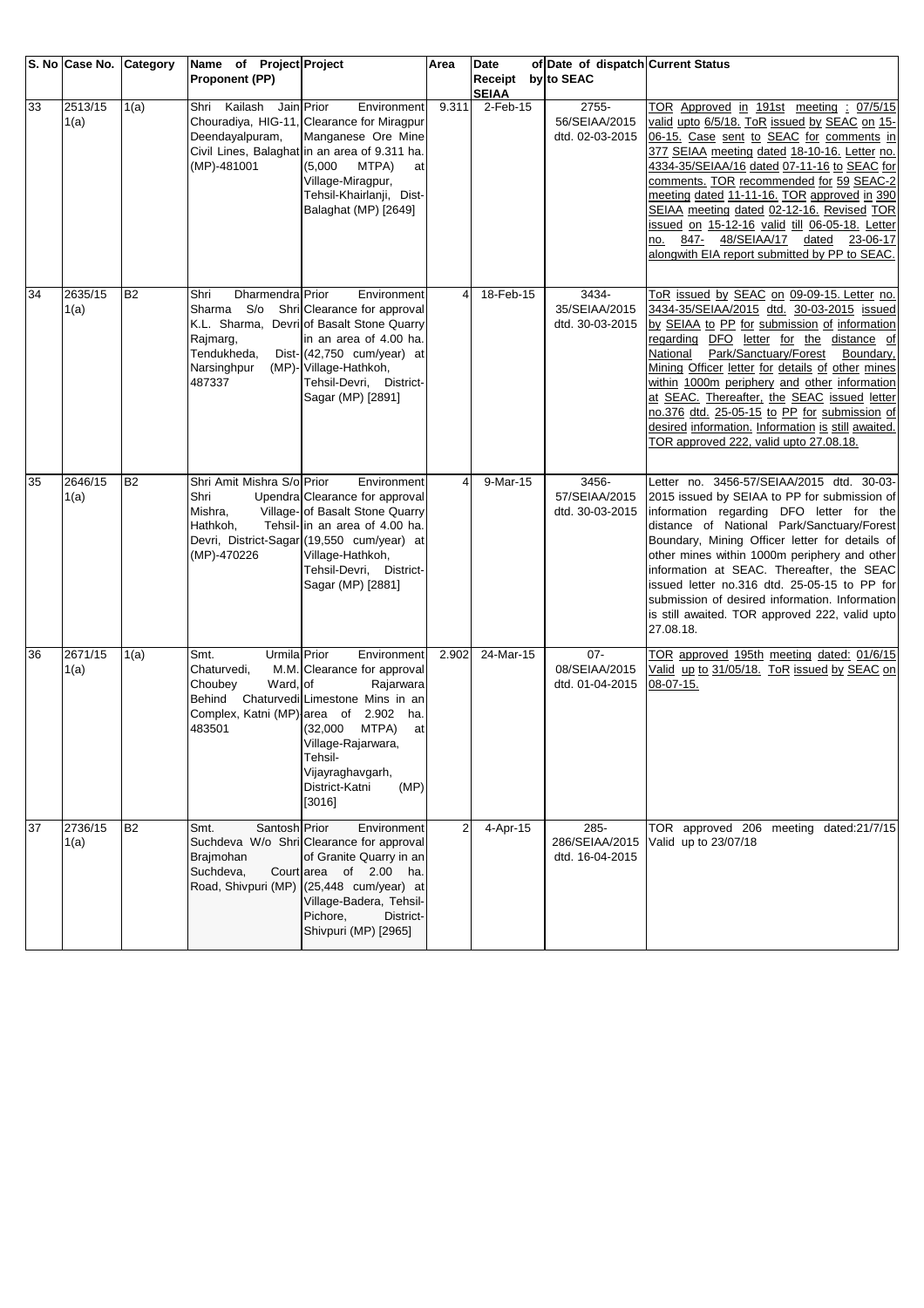|    | S. No Case No. Category |           | Name of Project Project                                                                                                                |                                                                                                                                                                                                                                                                                                               | Area  | Date                    | of Date of dispatch Current Status        |                                                                                                                                                                                                                                                                                                                                                                                                                                                                                                                                                                                                                                                                                                                                                                                                                                                                                                                                                                                                                                                                                                                                                                                                                                             |
|----|-------------------------|-----------|----------------------------------------------------------------------------------------------------------------------------------------|---------------------------------------------------------------------------------------------------------------------------------------------------------------------------------------------------------------------------------------------------------------------------------------------------------------|-------|-------------------------|-------------------------------------------|---------------------------------------------------------------------------------------------------------------------------------------------------------------------------------------------------------------------------------------------------------------------------------------------------------------------------------------------------------------------------------------------------------------------------------------------------------------------------------------------------------------------------------------------------------------------------------------------------------------------------------------------------------------------------------------------------------------------------------------------------------------------------------------------------------------------------------------------------------------------------------------------------------------------------------------------------------------------------------------------------------------------------------------------------------------------------------------------------------------------------------------------------------------------------------------------------------------------------------------------|
|    |                         |           | <b>Proponent (PP)</b>                                                                                                                  |                                                                                                                                                                                                                                                                                                               |       | Receipt<br><b>SEIAA</b> | by to SEAC                                |                                                                                                                                                                                                                                                                                                                                                                                                                                                                                                                                                                                                                                                                                                                                                                                                                                                                                                                                                                                                                                                                                                                                                                                                                                             |
| 38 | 2805/15<br>5(f)         | 5(f)      | Shri S.C. Mathur, Prior<br>Vice President, M/s Clearance<br>Vista Organics (P) proposed<br>Phase-II Mandideep, Intermediate)<br>462046 | Environment<br>for<br>Ltd., Plot No. 06, Manufacturing of bulk<br>New Industrial Area drugs Vitamins and<br>District- Raisen (MP) expansion of existing<br>unit at Village-New<br>Industrial Area Phase-<br>II Mandideep, Tehsil-<br>Raisen,<br>District-<br>Raisen (MP) [2962]                               |       | 23-Apr-15               | 600-<br>01/SEIAA/2015<br>dtd. 28-04-2015  | PP has submitted the letter in SEIAA on<br>08.05.15 & sent to SEAC on 27.05.15 for<br>necessary action. A letter from Advocate along<br>with NGT order dtd. 07.04.15 received on<br>10.04.15 sent to SEAC on 27.05.15. Call for<br>presentation in 3rd week of July decided in<br>216th SEIAA meeting dated 07.07.15. The<br>case was discussed in 217th SEIAA meeting.<br>Letter sent to SEAC on 22.07.15 to verify after<br>a site visit whether PP has already made<br>expansion in the plant by way of installing<br>machinery etc. Once the validation is done,<br>SEAC may send the recommendation to<br>SEIAA for credible action. PP may be called for<br>ToR presentation in upcoming SEAC meeting,<br>decided in 271st SEIAA meeting dated 15-12-<br>15. TOR approved 269th meeting dated:<br>29/2/16 Valid upto 28/9/19. Letter no. 287-<br>88/SEIAA/17 dated 21-04-17 alongwith PP's<br>letter to SEAC. Letter no. 311-12/SEIAA/17<br>dated 28-04-17 alongwith revised form-I<br>submitted by PP to SEAC. Revised TOR<br>recommended in 290 SEAC meeting dated 22-<br>05-17. TOR approved in 438 SEIAA meeting<br>dated 31-05-17. Letter no. 693-94/SEIAA/17<br>dated 12-06-17 alongwith EIA report submitted<br>by PP to SEAC. |
| 39 | 2853/15<br>1(a)         | 1(a)      | Shri<br><b>Mukul</b> Prior<br>Khampariya,<br>Mahagawan<br>Jabalpur<br>483225                                                           | Environment<br>Clearance for approval<br>Road, of Bijiyan Iron Ore &<br>Khitola, Post-Sihora, Manganese Deposit in<br>$(MP)$ - an area of 27.610 ha.<br>$(1,54,683$ TPA)<br>at<br>Village-Bijiyan, Tehsil-<br>Sihora,<br>District-<br>Jabalpur (MP) [2904]                                                    | 27.61 | 15-Apr-15               | 839-<br>40/SEIAA/2015<br>dtd. 02-05-2015  | TOR approved 209th meeting dated: 24/7/15<br>Valid up to 23/07/18. ToR issued by SEAC on<br>09-09-13.                                                                                                                                                                                                                                                                                                                                                                                                                                                                                                                                                                                                                                                                                                                                                                                                                                                                                                                                                                                                                                                                                                                                       |
| 40 | 3030/15<br>5(f)         | 5(f)      | Salim<br>Mr.<br>I.<br>Chandola<br>Chowki, Danilimda, Centre,<br>Ahmedabad<br>380028                                                    | M. Prior<br>Environment<br>Rangwala Mr. Zubair Clearance for approval<br>Rangwala Akik of proposed Global<br>Dye Chem (Unit-2), Impex "Manufacturing<br>B/h. J.K. Barrel, Nr. of Vat Dyes" at AKVN<br>Police Industrial<br>Growth<br>&<br>Village<br>(GJ)-Tehsil-Meghnagar,<br>District-Jhabua (MP)<br>[3552] |       | 25-May-15               | 1461-<br>62/SEIAA/2015<br>dtd. 29-05-2015 | ToR issued by SEAC on 204th meeting dated:<br>04-07-15. Valid up to 20/07/18                                                                                                                                                                                                                                                                                                                                                                                                                                                                                                                                                                                                                                                                                                                                                                                                                                                                                                                                                                                                                                                                                                                                                                |
| 41 | 3181/15<br>1(a)         | <b>B2</b> | Shri Arun Kumar Prior<br>Purooshottam<br>Pandey,<br>Mahadev,<br>Datia (MP)                                                             | Environment<br>Pandey S/o Shri Clearance for approval<br>of Stone Quarry in an<br>Pakoudia area of 4.00 ha.<br>District-(25,000 cum/year) at<br>Village-Pachara,<br>Tehsil-Datia, District-<br>Datia (MP) [3216]                                                                                              | 4     | 15-Jun-15               | 2125-<br>26/SEIAA/2015<br>dtd. 22-06-2015 | TOR approved 216th meeting dated: 22/8/15<br>Valid up to 21/08/18. Letter no.2700-<br>01/SEIAA/16<br>25-07-16<br>alongwith<br>dated<br>proceedings of public hearing submitted by PP<br>to SEAC.                                                                                                                                                                                                                                                                                                                                                                                                                                                                                                                                                                                                                                                                                                                                                                                                                                                                                                                                                                                                                                            |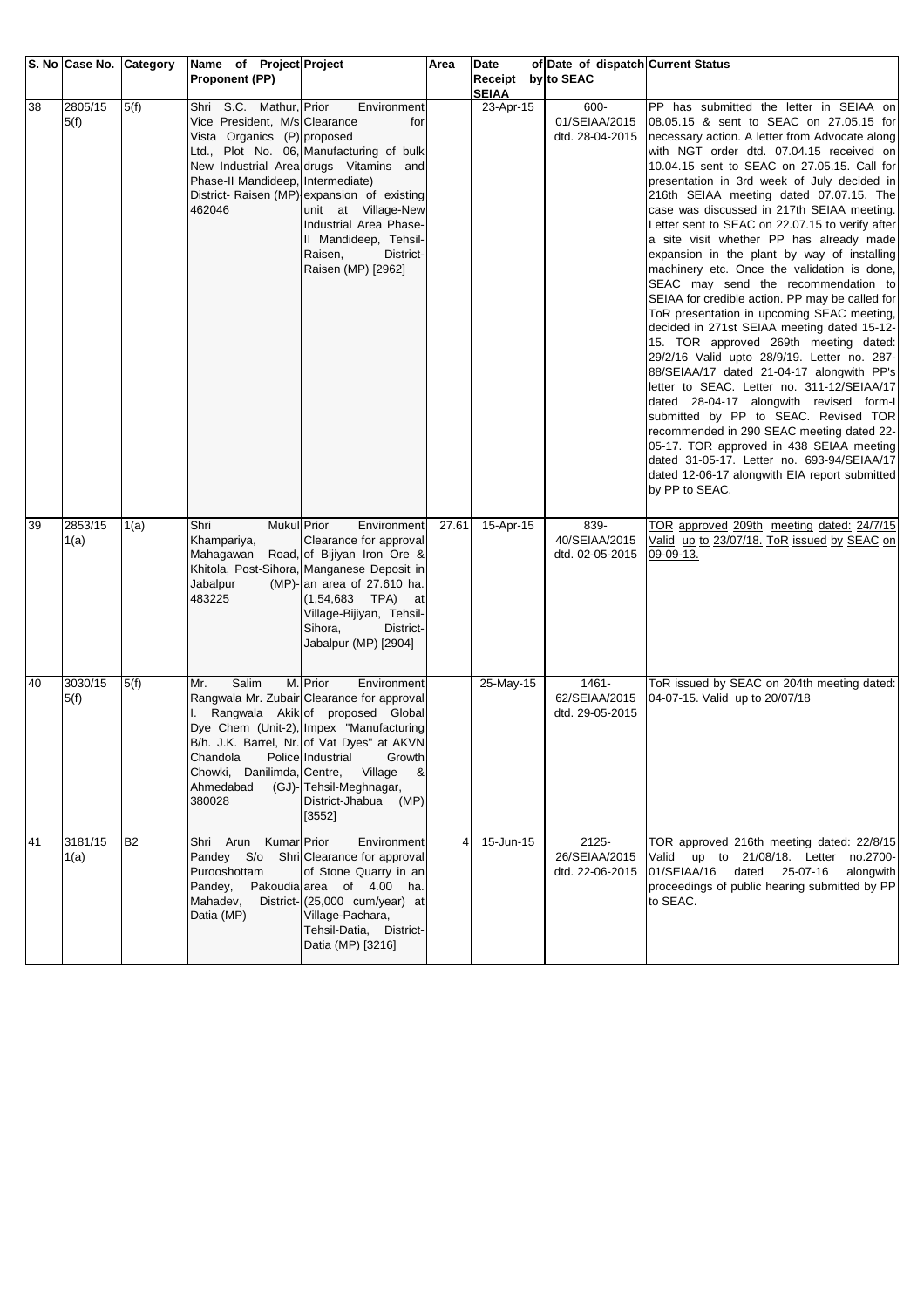|    | S. No Case No. Category |           | Name of Project Project                                                                                                                                                   |                                                                                                                                                                                                                                                                                         | Area  | Date                    | of Date of dispatch Current Status        |                                                                                                                                                                                                                                                                                                                                                                                                                                                                                                                                                                                                                                                                                                                                                                                                                                                                                                                                                                                                                                           |
|----|-------------------------|-----------|---------------------------------------------------------------------------------------------------------------------------------------------------------------------------|-----------------------------------------------------------------------------------------------------------------------------------------------------------------------------------------------------------------------------------------------------------------------------------------|-------|-------------------------|-------------------------------------------|-------------------------------------------------------------------------------------------------------------------------------------------------------------------------------------------------------------------------------------------------------------------------------------------------------------------------------------------------------------------------------------------------------------------------------------------------------------------------------------------------------------------------------------------------------------------------------------------------------------------------------------------------------------------------------------------------------------------------------------------------------------------------------------------------------------------------------------------------------------------------------------------------------------------------------------------------------------------------------------------------------------------------------------------|
|    |                         |           | <b>Proponent (PP)</b>                                                                                                                                                     |                                                                                                                                                                                                                                                                                         |       | Receipt<br><b>SEIAA</b> | by to SEAC                                |                                                                                                                                                                                                                                                                                                                                                                                                                                                                                                                                                                                                                                                                                                                                                                                                                                                                                                                                                                                                                                           |
| 42 | 3202/15<br>1(a)         | <b>B2</b> | Kumar Prior<br>Raj<br>Shri<br>Off.,<br>Hoshangabad (MP)-Hoshangabad<br>461001                                                                                             | Environment<br>Nema, OIC, Sub Clearance for approval<br>M.P. State of Sand Quarry in an<br>Mining Corporation area of 15.490 ha.<br>Ltd., H.No. 12, Ward (4,00,000 cum/year) at<br>No. 17, Sainath Village-Aachalkheda,<br>Colony, Meenakshi, Tehsil-Babai, District-<br>(MP)<br>[3586] | 15.49 | 29-May-15               | 2167-<br>68/SEIAA/2015<br>dtd. 23-06-2015 | Letter No. 2167-68/SEIAA/2015 dtd. 23-06-<br>2015 issued by SEIAA to PP for submission of<br>information regarding DFO letter for the<br>distance of National Park/Sanctuary/Forest<br>Boundary, Mining Officer letter for details of<br>other mines within 1000m periphery and other<br>information at SEAC. Thereafter, the SEAC<br>issued letter no. 908 dtd. 20-07-15 to PP for<br>submission of desired information. Information<br>is still awaited. 229th SEAC meeting dtd<br>01.10.2015-ToR Valid up to 30/09/18, issued<br>vide letter dtd. 12.10.2015. Letter no. 3497-<br>98/SEIAA/16 dated 12-09-16 alongwith RP<br>submitted by PP to SEAC. Query in 51st SEAC<br>Il meeting dated 11-10-16. EC recommended<br>in 59 SEAC-2 meeting dated 11-11-16. It was<br>decided in 390 SEIAA meeting dated 02-12-16<br>that Mining Officer, Hoshangabad should<br>submit the information latest by 30-12-16.<br>Letter no. 4789-90/SEIAA/16 dated 19-12-16 to<br>Mining Officer, Hoshangabad for providing<br>information by 30-12-16. |
| 43 | 3231/15<br>1(a)         | 1(a)      | Shri Anup Agarwala, Prior<br>84,<br>Chambers-III,<br>Nariman<br>Mumbai-400021<br>(MS)                                                                                     | Environment<br>Director, M/s Ma Clearance for approval<br>Kali Iron & Steel of Iron Ore Mine in an<br>Company Pvt. Ltd., area of 11.56 ha.<br>Makers (24,000 cum/year) at<br>Village-Pahadi, Tehsil-<br>Point, Katni,<br>District-Katni<br>(MP) [3633]                                  | 11.56 | 28-May-15               | 2542-<br>43/SEIAA/2015<br>dtd. 26-06-2015 | TOR approved 217th meeting dated: 23/8/15<br>Valid up to 22/08/18. ToR issued by SEAC on<br>09-09-15. Letter no. 5650-51/SEIAA/17 dated<br>23-03-17 alongwith proceedings of Public<br>Hearing by MPPCB to SEAC.                                                                                                                                                                                                                                                                                                                                                                                                                                                                                                                                                                                                                                                                                                                                                                                                                          |
| 44 | 3259/15<br>1(c)         | 1(c)      | Shri M.G. Choubey, Prior<br>Engineer-in-Chief,<br>Water<br>Resources proposed<br>Department,<br>Sansadhan Bhawan, Project<br>Tulsi Nagar, Bhopal Pachdhar,<br>(MP)-462003 | Environment<br>Clearance<br>for<br>Parasdoh<br>Jal Medium Life Irrigation<br>at Village-<br>Tehsil-<br>Multai,<br>District-Betul<br>(MP) [3509]                                                                                                                                         |       | 22-Jun-15               | 2598-<br>99/SEIAA/2015<br>dtd. 27-06-2015 | TOR approved 218th meeting dated: 24/8/15<br>Valid up to 23/08/18. Letter no. 745-<br>46/SEIAA/17 dated 16-06-17 alongwith Public<br>Hearing submitted by MPPCB to SEAC. Letter<br>no. 865-66/SEIAA/17 dated 23-06-17 alongwith<br>information regarding public hearing received<br>from MPPCB to SEAC.                                                                                                                                                                                                                                                                                                                                                                                                                                                                                                                                                                                                                                                                                                                                   |
| 45 | 3385/15<br>1(a)         | <b>B2</b> | Kumar Prior<br>Shri<br>Raj<br>No. 17, Sainath Village-Manwada,<br>Hoshangabad (MP)-Hoshangabad<br>461001                                                                  | Environment<br>Nema, OIC, Sub Clearance for approval<br>Off., M.P. State of River Sand Mine in<br>Mining Corporation an area of 20.200 ha.<br>Ltd., H.No. 12, Ward (5,00,000 cum/year) at<br>Colony, Meenakshi, Tehsil-Babai, District-<br>(MP)<br>[3523]                               |       | 20.2 19-May-15          | 3935-<br>36/SEIAA/2015<br>dtd. 22-07-2015 | TOR Approved 242nd SEAC meeting dtd.<br>07/11/2015 Valid upto 6/11/18                                                                                                                                                                                                                                                                                                                                                                                                                                                                                                                                                                                                                                                                                                                                                                                                                                                                                                                                                                     |
| 46 | 3631/15<br>1(a)         | <b>B2</b> | Shri Atul Gondal, Prior<br>Dindayal<br>Phase-1.<br>Road,<br>(UP)-461661                                                                                                   | Environment<br>M/s Sainik Foods Clearance for approval<br>Pvt. Ltd., HIGGD-5, of Sand Mine in an<br>Nagar, area of 14.00 ha.<br>Kanth (1,40,000 cum/year) at<br>Muradabad Village-Janwasa,<br>Tehsil-Budhni, District-<br>Sehore (MP) [4281]                                            | 4     | 14-Aug-15               | 5122-<br>23/SEIAA/2015<br>dtd. 22-08-2015 | Case delisted in 269th SEIAA meeting dated<br>06-12-15. PP has submitted replenishment<br>plan and send to SEAC2 for appraisal in 328th<br>SEIAA meeting dated 06-05-16. TOR<br>recommended in 27 SEAC-II meeting dated<br>25.05.16 Validity till May 2019. TOR issued on<br>10-06-16. Letter no. 189- 190/SEIAA/17 dated<br>10-04-17 alongwith Public Hearing to SEAC.                                                                                                                                                                                                                                                                                                                                                                                                                                                                                                                                                                                                                                                                   |
| 47 | 3753/15<br>1(a)         | <b>B2</b> | Shri Sanjiv Beri, M/s Prior<br>S.N.S.<br>485771                                                                                                                           | Environment<br>(Minerals) Clearance for approval<br>Ltd., ZNH-7, Rewal of Bhatoora Limestone<br>Road, P.O. Maihar, Mine in an area of<br>District-Satna (MP)- 4.047 ha. (production<br>capacity 73,490 TPA)<br>Village-Bhatoora,<br>at<br>Tehsil-Maihar, District-<br>Satna (MP) [4670] | 4.047 | 3-Sep-15                | 5688-<br>89/SEIAA/2015<br>dtd. 21-09-2015 | TOR in 240Meting dt-05/11/15 Validity till Nov<br>2018                                                                                                                                                                                                                                                                                                                                                                                                                                                                                                                                                                                                                                                                                                                                                                                                                                                                                                                                                                                    |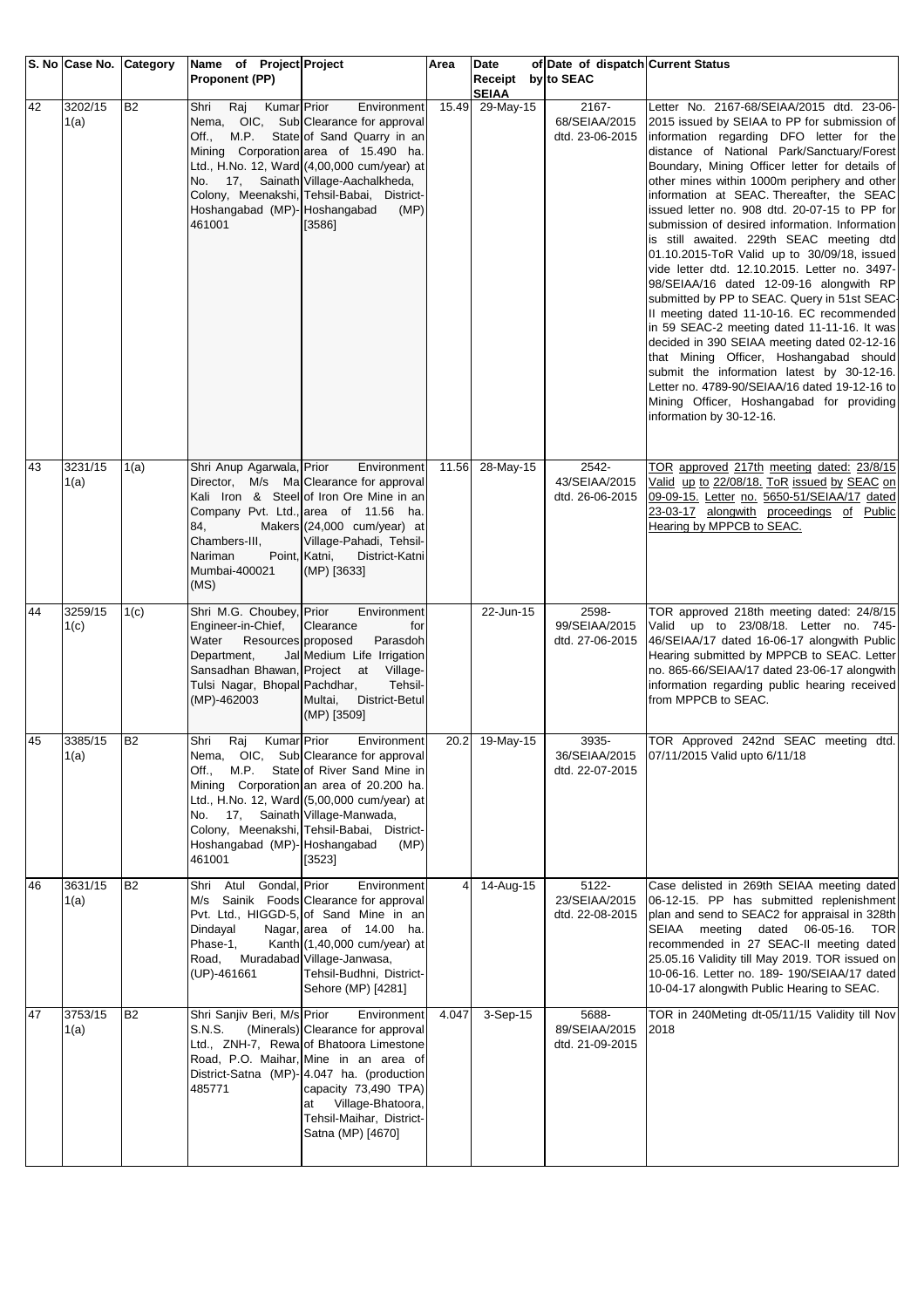|    | S. No Case No. Category |           | Name of Project Project                                                                 |                                                                                                                                                                                                                                                                                                                   | Area           | Date                               | of Date of dispatch Current Status        |                                                                                                                                                                                                                                                                                               |
|----|-------------------------|-----------|-----------------------------------------------------------------------------------------|-------------------------------------------------------------------------------------------------------------------------------------------------------------------------------------------------------------------------------------------------------------------------------------------------------------------|----------------|------------------------------------|-------------------------------------------|-----------------------------------------------------------------------------------------------------------------------------------------------------------------------------------------------------------------------------------------------------------------------------------------------|
|    |                         |           | <b>Proponent (PP)</b>                                                                   |                                                                                                                                                                                                                                                                                                                   |                | Receipt by to SEAC<br><b>SEIAA</b> |                                           |                                                                                                                                                                                                                                                                                               |
| 48 | 3754/15<br>1(a)         | <b>B2</b> | Pushpendra Prior<br>Shri<br>137/2A,<br>District-Jhansi (UP)-Datia (MP) [2613]<br>284001 | Environment<br>Babu Shukla S/o Clearance for approval<br>Shri Shambhu Dayal of Stone Quarry in an<br>Shukla, Partner, M/s area of 4.00 ha.<br>Kamna Granite R/o (40,000 cum/year) at<br>C.P. Village-Pachara,<br>Mission Compound, Tehsil-Datia, District-                                                        | $\overline{4}$ | 3-Sep-15                           | 5690-<br>91/SEIAA/2015<br>dtd. 21-09-2015 | TOR-249, dt-14/12/15 Validity till Dec 2018                                                                                                                                                                                                                                                   |
| 49 | 3759/15<br>1(a)         | 1(a)      | Kumar Prior<br>Shri Ajay<br>Pathak,<br>Chowk, of<br>Semariya<br>485001                  | Environment 23.237<br>R/o Clearance for approval<br>Limestone<br>and<br>Chankyapuri, P.O. & Laterite Mine in an<br>District-Satna (MP)-area of 23.237 ha.<br>(production<br>capacity<br>TPA)<br>1,50,000<br>at<br>Village-Kotar, Tehsil-<br>Kotar,<br>District-Satna<br>(MP) [4735]                               |                | 26-Aug-15                          | 5700-<br>01/SEIAA/2015<br>dtd. 21-09-2015 | TOR in 246 dt-10/12/15 Validity till Dec 2018                                                                                                                                                                                                                                                 |
| 50 | 3766/15<br>1(a)         | <b>B2</b> | Shri Sameer Singh Prior<br>475335                                                       | Environment<br>R/o Govind Niwas Clearance for approval<br>Palace, Tehsil-Datia, of Stone Quarry in an<br>District-Datia (MP)-area of 2.00 ha.<br>(20,000 cum/year) at<br>Village-Pachara,<br>Tehsil-Datia, District-<br>Datia (MP) [3967]                                                                         | $\overline{2}$ | 3-Sep-15                           | 5834-<br>35/SEIAA/2015<br>dtd. 28-09-2015 | TOR-249, dt-14/12/15 Validity till Dec 2018                                                                                                                                                                                                                                                   |
| 51 | 3769/15<br>1(a)         | 1(a)      | Shri Sanjiv<br>Director, M/s S.N.S. of Limestone<br>Maihar,<br>Satna (MP)-485771        | Beri, Prior<br>Environment<br>(Owner), Managing Clearance for approval<br>and<br>(Minerals) Ltd., NH- Dolomite Mine in an<br>7, Rewa Road, P.O. area of 3.50 ha.<br>District- (production<br>capacity<br>88,710 TPA) at Village-<br>Jamuwani Kala, Tehsil-<br>Vijayraghogarh,<br>(MP)<br>District-Katna<br>[4725] | 3.5            | 26-Aug-15                          | 5842-<br>43/SEIAA/2015<br>dtd. 29-09-2015 | TOR in 241M. dt-06/11/15 Validity till Nov<br>2018. Letter no. 5484-85/SEIAA/17 dated 07-<br>03-17 alongwith revised Mine Plan, Form-1 &<br>PFR submitted by PP to SEAC. TOR<br>recommended in 79 SEAC-II meeting dated 13<br>06-17. Revised TOR issued on 21-06-17 valid<br>upto 05-11-2018. |
| 52 | 3833/15<br>1(a)         | <b>B2</b> | Shri Balu Singh S/o Prior<br>Shri                                                       | Environment<br>Ambaram Clearance for approval<br>Singh, 1/2, Bilawali of Stone Quarry in an<br>AB Road, District- area of 4.00 ha.<br>Dewas (MP)-455001 (20,370 cum/year) at<br>Village-Kanheriya,<br>Tehsil-Tonk<br>Khurd,<br>District-Dewas<br>(MP)<br>[4935]                                                   | $\overline{4}$ | 9-Sep-15                           | 6232-<br>33/SEIAA/2015<br>dtd. 13-10-2015 | TOR-248dt-12/12/15 Validity till Dec 2018                                                                                                                                                                                                                                                     |
| 53 | 3834/15<br>1(a)         | <b>B2</b> | Mukesh<br>Shri<br>Shri<br>1/3,<br>455001                                                | S/o Prior<br>Environment<br>Bhanwarlala, Clearance for approval<br>Radhaganj, of Stone Quarry in an<br>District-Dewas (MP)-area of 4.00 ha.<br>$(20,370$ cum/year) at<br>Village-Kanheriya,<br>Tehsil-Tonk<br>Khurd,<br>District-Dewas<br>(MP)<br>[4941]                                                          | $\overline{4}$ | 9-Sep-15                           | 6232-<br>33/SEIAA/2015<br>dtd. 13-10-2015 | TOR-248dt-12/12/15 Validity till Dec 2018                                                                                                                                                                                                                                                     |
| 54 | 3971/15<br>1(a)         | 1(a)      | Madan<br>Shri<br>P.O. & District-Katniof<br>(MP)-483501                                 | Lal Prior<br>Environment<br>Grover, Civil Lines, Clearance for approval<br>Limestone<br>&<br>Dolomite Mine in an<br>area of 4.69<br>ha.<br>(50,000)<br>TPA)<br>at<br>Village-Salaiya<br>Paharhai,<br>Tehsil-<br>Vijayraghogarh,<br>District-Katni<br>(MP)<br>[4684]                                               | 4.69           | 18-Sep-15                          | 7101-<br>02/SEIAA/2015<br>dtd. 31-10-2015 | TOR issued in -262 Meeting dt-09/01/16<br>Validity till Jan 2019                                                                                                                                                                                                                              |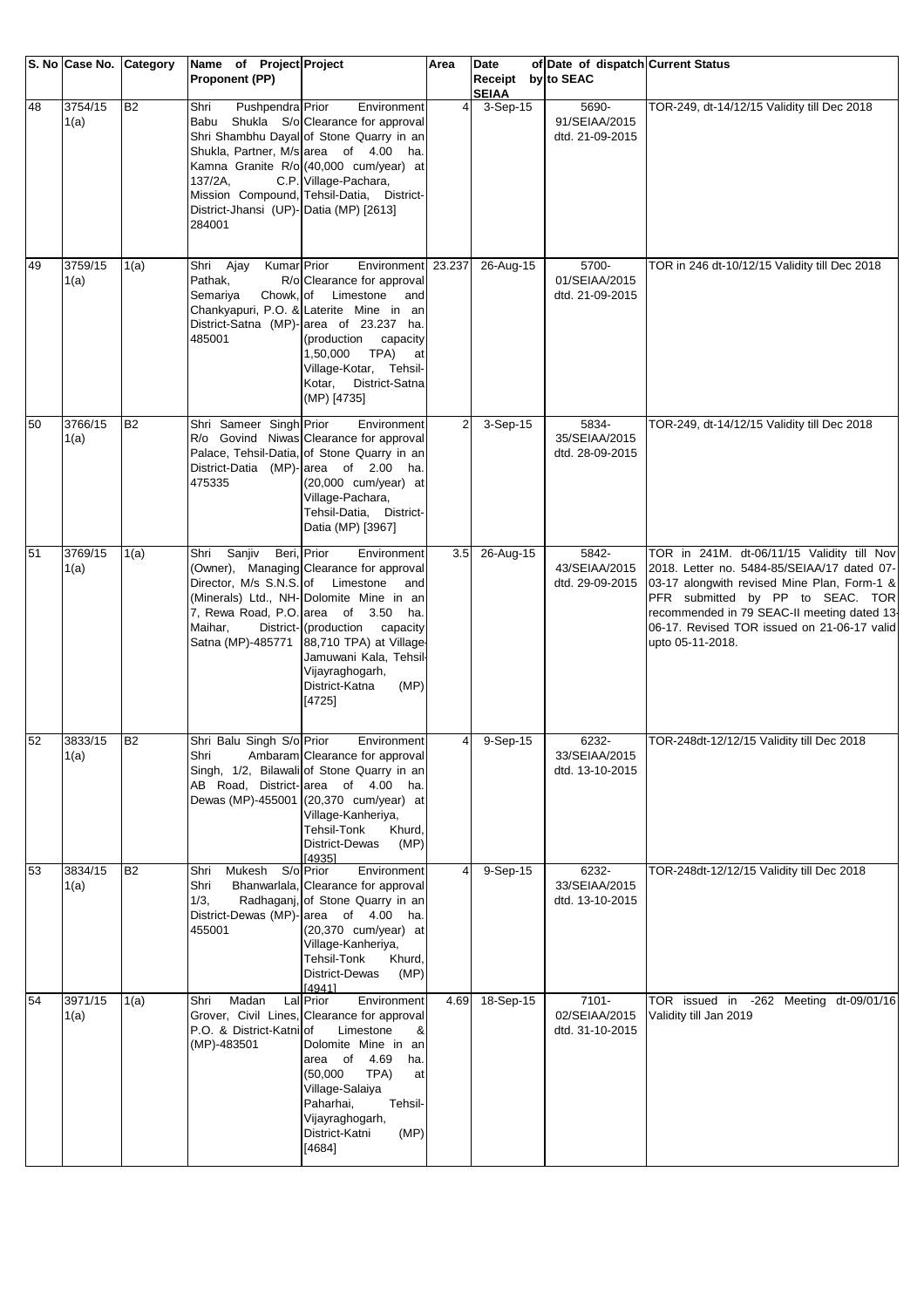|    | S. No Case No. Category |           | Name of Project Project                                                                     |                                                                                                                                                                                                                                                                                          | Area  | Date                               | of Date of dispatch Current Status           |                                                                  |
|----|-------------------------|-----------|---------------------------------------------------------------------------------------------|------------------------------------------------------------------------------------------------------------------------------------------------------------------------------------------------------------------------------------------------------------------------------------------|-------|------------------------------------|----------------------------------------------|------------------------------------------------------------------|
|    |                         |           | <b>Proponent (PP)</b>                                                                       |                                                                                                                                                                                                                                                                                          |       | Receipt by to SEAC<br><b>SEIAA</b> |                                              |                                                                  |
| 55 | 3973/15<br>1(a)         | 1(a)      | Shri Ravi Grover, Prior<br>No. 1 Road, Civil of<br>483501                                   | Environment<br>Near Rest House Clearance for approval<br>Limestone<br>&<br>Line, Katni (MP)-Dolomite Mine in an<br>area of 2.75<br>ha.<br>TPA)<br>(92, 688)<br>at<br>Village-Amehta, Tehsil-<br>Vijayraghogarh,<br>(MP)<br>District-Katni<br>[5405]                                      | 2.75  | 30-Sep-15                          | 7105-<br>06/SEIAA/2015<br>dtd. 31-10-2015    | TOR issued in -262 Meeting dt-09/01/16<br>Validity till Jan 2019 |
| 56 | 3976/15<br>1(a)         | 1(a)      | Sailendra<br>Shri<br>Owner, M/s N.M. of<br>Ltd., Station Road, (89,302<br>Satna (MP)-485771 | J. Prior<br>Environment<br>Worah, Director & Clearance for approval<br>Limestone<br>&<br>Dubash Stone & Dolomite Mine in an<br>Lime Company Pvt. area of 1.518 ha.<br>TPA)<br>at<br>P.O.-Maihar, District Village-Amehta, Tehsil-<br>Vijayraghogarh,<br>District-Katni<br>(MP)<br>[5392] | 1.518 | 30-Sep-15                          | $7111 -$<br>12/SEIAA/2015<br>dtd. 31-10-2015 | TOR-268 meeting dt-16/01/16 Validity till Jan<br>2019            |
| 57 | 3986/15<br>1(a)         | 1(a)      | Shri<br>Madan<br>Grover R/o<br>Lines, P.O. & District-of<br>Katni (MP)-483501               | Lal Prior<br>Environment<br>Civil Clearance for approval<br>Limestone<br>&<br>Dolomite Mine in an<br>area of 9.84<br>ha.<br>(50,000)<br>TPA)<br>at<br>Village-Salaiya<br>Tehsil-<br>Paharhai,<br>Vijayraghogarh,<br>District-Katni<br>(MP)<br>[4682]                                     | 9.84  | 7-Oct-15                           | 7136-<br>37/SEIAA/2015<br>dtd. 03-11-2015    | TOR-268 meeting dt-16/01/16 Validity till Jan<br>2019            |
| 58 | 4045/15<br>1(a)         | <b>B2</b> | Smt. Rukmani Devi Prior<br>Shukla<br>(MP)-475335                                            | Environment<br>R/o Clearance for approval<br>Kunjanpura, Tehsil- of Stone Quarry in an<br>Datia, District-Datia area of 2.50 ha.<br>(30,000 cum/year) at<br>Village-Pachara,<br>Tehsil-Datia, District-<br>Datia (MP) [5118]                                                             | 2.5   | 30-Sep-15                          | 7488-<br>89/SEIAA/2015<br>dtd. 09-11-2015    | TOR-267 meeting dt-15/01/16 Validity till Jan<br>2019            |
| 59 | 4070/15<br>1(a)         | 1(a)      | Shri Om Prakash Prior<br>485771                                                             | <b>Environment</b><br>Rai R/o P.O. Maihar, Clearance for approval<br>District-Satna (MP)-of Barahiya Limestone<br>Mine in an area of<br>2.017 ha.<br>(17,600)<br>MTPA) at<br>Village-<br>Tehsil-<br>Barahiya,<br>Maihar, District-Satna<br>(MP) [5429]                                   | 2.017 | 30-Sep-15                          | 7857-<br>58/SEIAA/2015<br>dtd. 19-11-2015    | 267th SEAC meeting dtd. 15.01.16-ToR Valid<br>up to 14/01/19     |
| 60 | 4088/15<br>1(a)         | 1(a)      | Madan<br>Shri<br>Grover R/o<br>Lines, P.O. & District-of<br>Katni (MP)-483501               | Lal Prior<br>Environment<br>Civil Clearance for approval<br>Limestone<br>Dolomite Mine in an<br>area of 4.12 ha.<br>(50,000)<br>TPA)<br>at<br>Village-Salaiya<br>Paharhai,<br>Tehsil-<br>Vijayraghogarh,<br>District-Katni<br>(MP)<br>[4676]                                             | 4.12  | $15-Oct-15$                        | 7843-<br>44/SEIAA/2015<br>dtd. 19-11-2015    | TOR-268 meeting dt-16/01/16 Validity till Jan<br>2019            |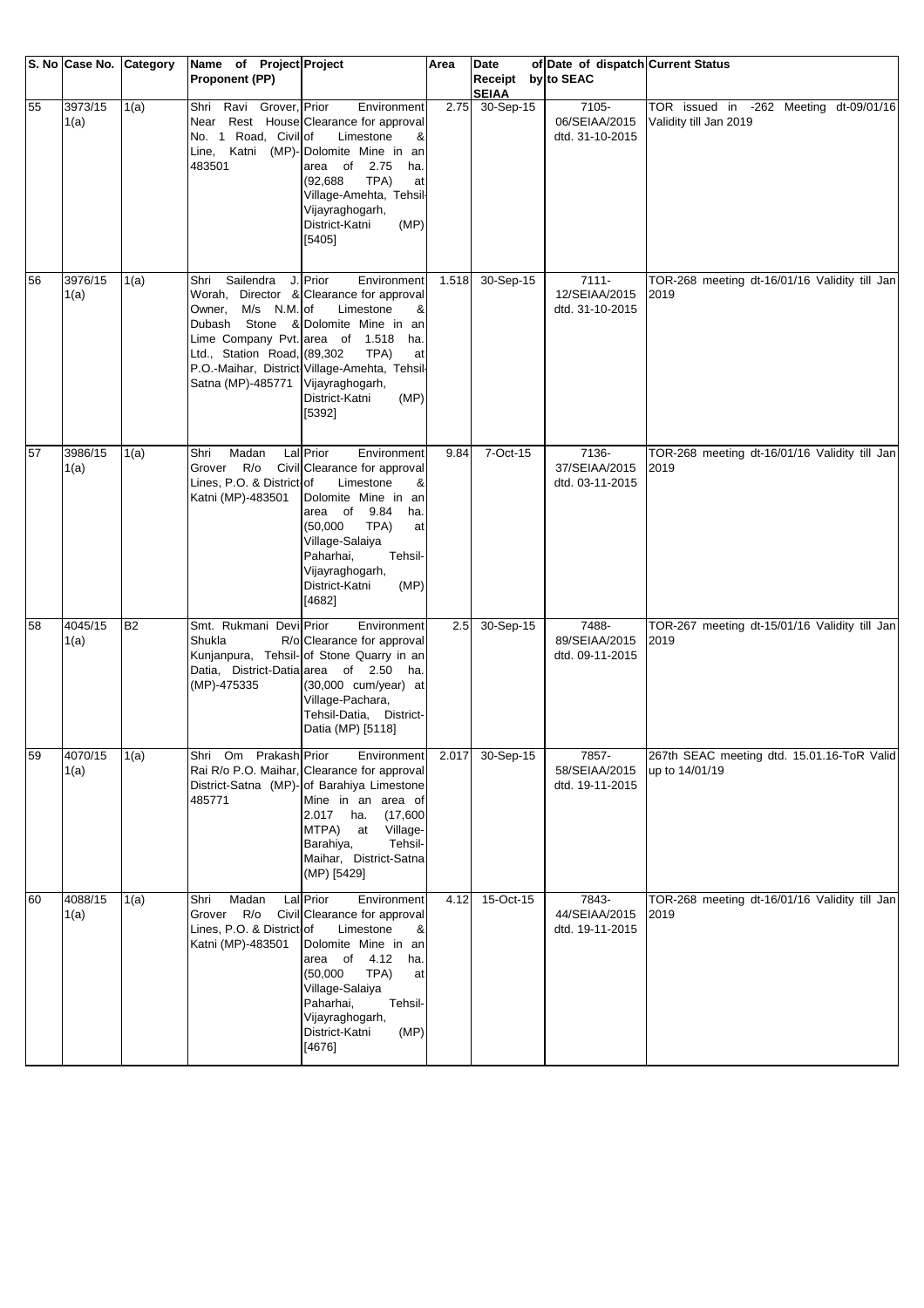|    | S. No Case No. Category |           | Name of Project Project<br><b>Proponent (PP)</b>                                                                                                                  |                                                                                                                                                                                                                                                                                    | Area  | Date<br>Receipt           | of Date of dispatch Current Status<br>by to SEAC |                                                                                                                                                                                                                                                                                                                                                                                                                                                                                                                                                                                                                                                                                                                                                                                                                                                         |
|----|-------------------------|-----------|-------------------------------------------------------------------------------------------------------------------------------------------------------------------|------------------------------------------------------------------------------------------------------------------------------------------------------------------------------------------------------------------------------------------------------------------------------------|-------|---------------------------|--------------------------------------------------|---------------------------------------------------------------------------------------------------------------------------------------------------------------------------------------------------------------------------------------------------------------------------------------------------------------------------------------------------------------------------------------------------------------------------------------------------------------------------------------------------------------------------------------------------------------------------------------------------------------------------------------------------------------------------------------------------------------------------------------------------------------------------------------------------------------------------------------------------------|
| 61 | 4111/15<br>1(a)         | 1(a)      | M/s<br>Vasudha Prior<br>Minerals<br>Chemicals,<br>Residency, D.G. 4, area of 3.084<br>Opposite<br>Sabhagrah,<br>Road,<br>Nagpura<br>(Maharashtra)-<br>440030      | Environment<br>& Clearance for approval<br>Pooja of Dolomite Mine in an<br>ha.<br>Vishal (29,835<br>TPA)<br>at<br>Koradi Village-Malegaon,<br>Mankapur, Tehsil-Saunsar,<br>District-Chhindwara<br>(MP) [5800]                                                                      | 3.084 | <b>SEIAA</b><br>26-Oct-15 | 7893-<br>94/SEIAA/2015<br>dtd. 19-11-2015        | Absent in -268, Absent in in SEAC_II 11 dt-<br>9/3/16, Absent in SEAC-II 18 meeting dt-<br>13/4/16 Absent in -SEAC_II Meeting 23 DT-<br>6/5/16. PP absent in 36 SEAC-II meeting dated<br>04-07-16. Case returned back to SEIAA. Case<br>delisted in 354 SEIAA meeting dated 23-07-16.<br>Case delisted vide letter no. 2906-07/SEIAA/16<br>dated 02-08-16. Case relisted and sent to<br>SEAC for appraisal in 416 SEIAA meeting<br>dated 16-03-17. Case relisted and sent to<br>SEAC vide letter no. 5779-80/SEIAA/17 dated<br>31-03-17. TOR recommended in 72 SEAC-2<br>meeting dated 11-04-17. TOR approved in 426<br>SEIAA meeting dated 02-05-17. TOR approved<br>vide letter no. 369/SEIAA/17 dated 08-05-17.                                                                                                                                      |
| 62 | 4125/15<br>1(a)         | 1(a)      | Smt.<br>Chourasiya,<br>Diddhivinayak<br>Minerals,<br>Purani Basti, P.O. (50,000<br>Maihar,<br>Satna (MP)-485771                                                   | Lalita Prior<br>Environment<br>M/s Clearance for approval<br>Khondhra<br>of<br>R/olLimestone Mine in an<br>Chourasiya Mohalla, area of 4.547 ha.<br>TPA)<br>at<br>District- Village-Khondhra,<br>Tehsil-Maihar, District-<br>Satna (MP) [5490]                                     | 4.547 | 7-Oct-15                  | 7982-<br>83/SEIAA/2015<br>dtd. 23-11-2015        | TOR-SEAC_II Meeting 3, dt-04/2/16 Validity<br>till Feb 2019. Letter no. 718-19/SEIAA/17<br>dated 14-06-17 alongwith public hearing report<br>with objections & suggestion submitted by<br>MPPCB to SEAC.                                                                                                                                                                                                                                                                                                                                                                                                                                                                                                                                                                                                                                                |
| 63 | 4192/15<br>1(a)         | 1(a)      | Shri Sanjeev Kumar Prior<br>Pathak<br>Chanakyapuri,<br>Semariya<br>(MP)-485001                                                                                    | Environment<br>R/o Clearance for approval<br>Lakhanwah<br>of<br>Chowk, Limestone, Laterite &<br>P.O. & District-Satna Reject Stone Mine in<br>an area of 4.047 ha.<br>(50,000)<br>TPA)<br>at<br>Village-Lakhanwah,<br>Tehsil-Rampur<br>Baghelan,<br>District-<br>Satna (MP) [5645] | 4.047 | 15-Oct-15                 | 8331-<br>32/SEIAA/2015<br>dtd. 28-11-2015        | 3rd SEAC-2 meeting dtd. 04.02.16-ToR Valid<br>up to 03/02/19                                                                                                                                                                                                                                                                                                                                                                                                                                                                                                                                                                                                                                                                                                                                                                                            |
| 64 | 4208/15<br>$1(a)^{*}$   | <b>B2</b> | Kailash Prior<br>Shri<br>Esteem<br>Pvt.<br>Ltd.,<br>State Mining Corp. Village-Matiyavali,<br>Ltd.,<br>$P-4,$<br>Bahadur<br>Durgapura,<br>Jaipur<br>(Raj.)-477001 | Environment<br>Chandra Gupta, M/s Clearance for approval<br>Infrabuild of Sand Quarry in an<br>Sub area of 15.210 ha.<br>Lessee, M/s M.P. (75,600 cum/year) at<br>Lal Tehsil-Mihona, District-<br>Nagar, Bhind (MP) [5076]                                                         | 15.21 | 29-Oct-15                 | 7532-<br>33/SEIAA/2015<br>dtd. 10-11-2015        | TOR recommended in SEAC-II 15th meeting<br>dated 27.03.16. Letter no. 3537-38/SEIAA/16<br>dated 14-09-16 alongwith PP's letter with<br>certificate of RP to SEAC. Query in 53 SEAC-2<br>meeting dated 13-10-16. Letter no. 5106-<br>07/SEIAA/17 dated 27-01-17 to SEAC for<br>further appraisal. Letter no. 5256- 57/SEIAA/17<br>dated 09-02-17 alongwith certificate of DMO<br>reg. details of other mines within 500m to<br>SEAC. Letter no. 5322-23/SEIAA/17 dated 23-<br>02-17 alongwith PP's letter with certificate of<br>Surface Plan to SEAC. Letter no. 266-67<br>dated 21-04-17 from SEAC to PP for<br>submitting information within 15 days. Query in<br>73 SEAC-2 meeting dated 12-04-17. Query in<br>80 SEAC-II meeting dated 14- 06-17. Letter no.<br>427-28 dated 21-06-17 from SEAC to PP for<br>submitting information within 30 days. |
| 65 | 4218/15<br>$1(a)^{*}$   | <b>B2</b> | Shri Manish Kumar Prior<br>Naka,<br>Gwalior<br>475110                                                                                                             | Environment<br>Sharma R/o Gali No. Clearance for approval<br>2, Shiv Colony, Main of Sand Quarry in an<br>Road, Guda Gudi Kalarea of 10.730 ha.<br>District- (42,920 cum/year) at<br>(MP)- Village-Kumharra,<br>Tehsil-Dabra, District-<br>Gwalior (MP) [5815]                     | 10.73 | 26-Oct-15                 | 7781-<br>82/SEIAA/2015<br>dtd. 19-11-2015        | TOR recommended in 257 SEAC meeting<br>dated 04.01.16. Query in 48th SEAC-II meeting<br>dated 28-08-16. It was decided in 64 SEAC-2<br>meeting dated 16-01-17 that there is a<br>requirement of revised mining plan from PP<br>through SEIAA. Query in 406 SEIAA meeting<br>dated 06-02-17. Letter no. 5376-77/SEIAA/17<br>dated 01-03-17 to Mining Officer, Gwalior for<br>providing information.                                                                                                                                                                                                                                                                                                                                                                                                                                                      |
| 66 | 4222/15<br>1(a)         | <b>B2</b> | Shri Manish Kumar Prior<br>Naka,<br>Gwalior<br>475110                                                                                                             | Environment 15.059<br>Sharma R/o Gali No. Clearance for approval<br>2, Shiv Colony, Main of Sand Quarry in an<br>Road, Guda Gudi Kalarea of 21.160 ha.<br>District- (84,800 cum/year) at<br>(MP)- Village-Kumharra,<br>Tehsil-Dabra, District-<br>Gwalior (MP) [5814]              |       | 26-Oct-15                 | 7789-<br>90/SEIAA/2015<br>dtd. 19-11-2015        | TOR recommended in 257 SEAC meeting<br>dated 04.01.16. Query in 48th SEAC-II meeting<br>dated 28-08-16. It was decided in 64 SEAC-2<br>meeting dated 16-01-17 that there is a<br>requirement of revised mining plan from PP<br>through SEIAA. Query in 406 SEIAA meeting<br>dated 06-02-17. Query in 448 SEIAA meeting<br>dated 21-06-17.                                                                                                                                                                                                                                                                                                                                                                                                                                                                                                               |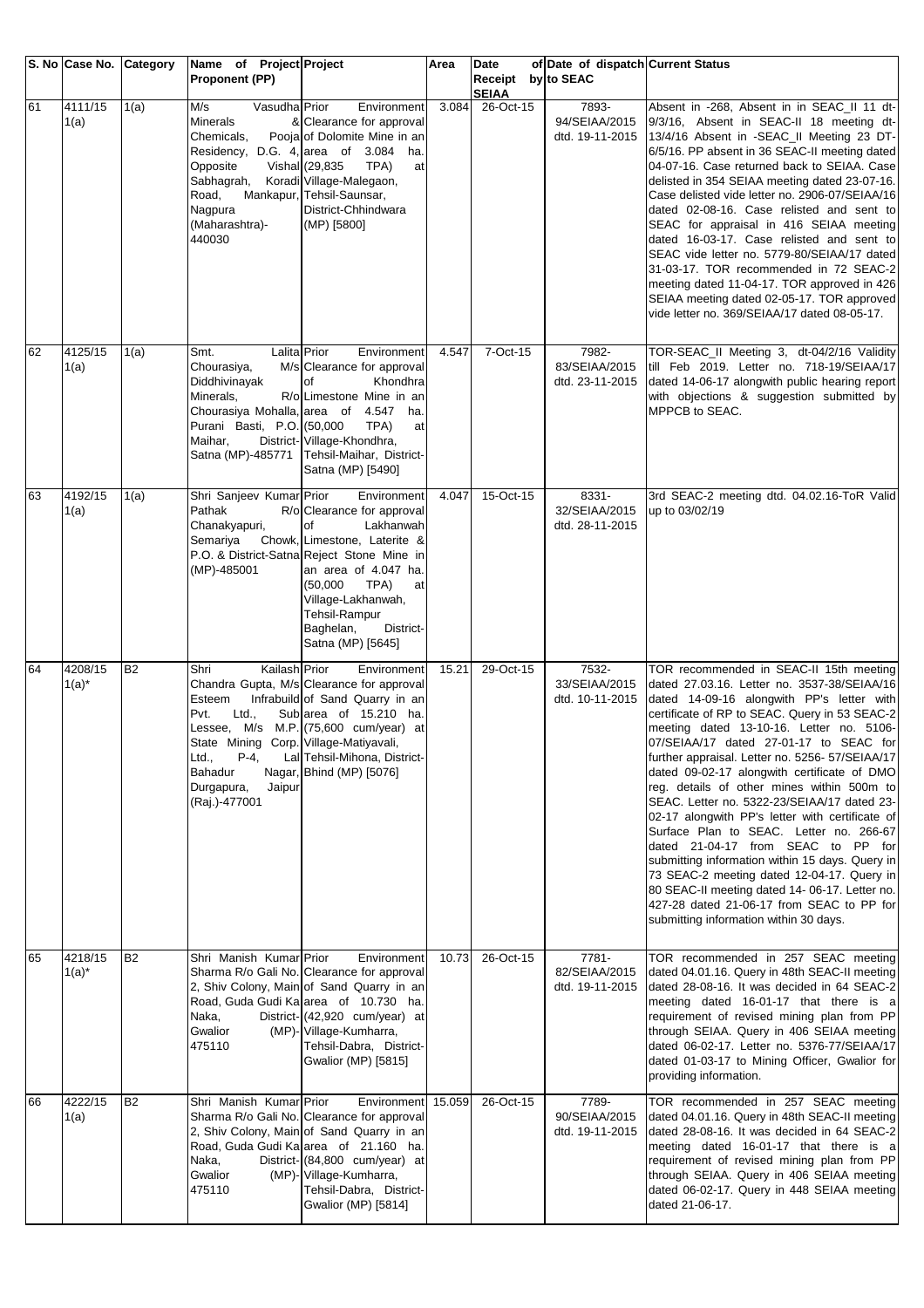|    | S. No Case No.        | Category       | Name of Project Project                                                                                      |                                                                                                                                                                                                                                                                      | Area           | Date                     | of Date of dispatch Current Status           |                                                                                                                                                                                                                                                                                                                                                                                                                                                                                                                                                                                                                                                                                                                                                                                                                                                                                                                                                       |
|----|-----------------------|----------------|--------------------------------------------------------------------------------------------------------------|----------------------------------------------------------------------------------------------------------------------------------------------------------------------------------------------------------------------------------------------------------------------|----------------|--------------------------|----------------------------------------------|-------------------------------------------------------------------------------------------------------------------------------------------------------------------------------------------------------------------------------------------------------------------------------------------------------------------------------------------------------------------------------------------------------------------------------------------------------------------------------------------------------------------------------------------------------------------------------------------------------------------------------------------------------------------------------------------------------------------------------------------------------------------------------------------------------------------------------------------------------------------------------------------------------------------------------------------------------|
|    |                       |                | Proponent (PP)                                                                                               |                                                                                                                                                                                                                                                                      |                | Receipt                  | by to SEAC                                   |                                                                                                                                                                                                                                                                                                                                                                                                                                                                                                                                                                                                                                                                                                                                                                                                                                                                                                                                                       |
| 67 | 4259/15<br>$3(a)^*$   | 3(a)           | Shri Achin Aggarwal, Prior<br>Chief<br>Road,<br>Place, New Delhi-<br>110001                                  | Environment<br>Executive Clearance for approval<br>Officer, M/s Prime of expansion of Bars &<br>Gold - SAIL JVC Billets Manufacturing<br>Ltd., 701, New Delhi Unit at Village-Billaua,<br>House, Barakhamba Tehsil-Dabra, District-<br>Cannaught Gwalior (MP) [4462] |                | <b>SEIAA</b><br>9-Nov-15 | 8102-<br>03/SEIAA/2015<br>dtd. 24-11-2015    | SEAC 269th dtd 29.02.16 - TOR                                                                                                                                                                                                                                                                                                                                                                                                                                                                                                                                                                                                                                                                                                                                                                                                                                                                                                                         |
| 68 | 4262/15<br>$1(a)^*$   | <b>B2</b>      | Shri<br>Kailash Prior<br>Esteem<br>Bahadur<br>Durgapura,<br>(Raj.)                                           | Environment<br>Chandra Gupta, M/s Clearance for approval<br>Infrabuild of Sand Quarry in an<br>Pvt. Ltd., P-4, Lalarea of 17.650 ha.<br>Nagar, (88,250 cum/year) at<br>Jaipur Village-Matiyavali,<br>Tehsil-Mihona, District-<br>Bhind (MP) [5069]                   | 17.65          | 3-Nov-15                 | 7851-<br>52/SEIAA/2015<br>dtd. 19-11-2015    | TOR recommended in 258 SEAC meeting<br>dated 05.01.16. Letter no. 3633-34/SEIAA/16<br>dated 16-09-16 alongth certificate of RP<br>submitted by PP to SEAC. Query in 53 SEAC-<br>2 meeting dated 13-10-16. Letter no. 5108-<br>09/SEIAA/17 dated 27-01-17 to SEAC for<br>further appraisal. Letter no. 5254-55/SEIAA/17<br>dated 09-02-17 alongwith certificate of DMO<br>reg. details of other mines within 500m to<br>SEAC. Letter no. 5320-21/SEIAA/17 dated 23-<br>02-17 alongwith PP's letter with certificate of<br>Surface Plan to SEAC. Letter no. 264-65<br>dated 21-04-17 from SEAC to PP for<br>submitting information within 15 days. Query in<br>73 SEAC-2 meeting dated 12-04-17. Query in<br>80 SEAC-II meeting dated 14- 06-17. Letter no.<br>423-24 dated 21-06-17 from SEAC to PP for<br>submitting information within 30 days.                                                                                                      |
| 69 | 4289/15<br>1(a)       | 1(a)           | Shri Ashok Kumar Prior<br>Goenka<br>R/o<br>Building,<br>Bazar,<br>Mohalla, Katni (MP)-area of 2.68<br>483501 | Environment<br>Lal Clearance for approval<br>Katra of Lime Stone<br>&<br>Bhatta Dolomite Mine in an<br>ha.<br>TPA)<br>(36, 337)<br>at<br>Village-Bamhangawan,<br>Tehsil-<br>Vijayraghavgarh,<br>(MP)<br>District-Katni<br>[5109] (No CD)                             | 2.68           | 7-Nov-15                 | $9010 -$<br>11/SEIAA/2015<br>dtd. 11-12-2015 | 12th SEAC meeting dtd.10.03.16-ToR                                                                                                                                                                                                                                                                                                                                                                                                                                                                                                                                                                                                                                                                                                                                                                                                                                                                                                                    |
| 70 | 4370/15<br>$1(a)^{*}$ | B <sub>2</sub> | Kailash Prior<br>Shri<br>Shiva<br>Road, District-Jaipur Village-Bhesnari,<br>(Raj.)                          | Environment 24.747<br>Chandra Gupta, M/s Clearance for approval<br>Corporation of Sand Quarry in an<br>India Pvt. Ltd., 312, area of 24.747 ha.<br>Ganpati Plaza, MIG (1,73,223 cum/year) at<br>Tehsil-Dabra, District-<br>Gwalior (MP) [6153]                       |                | 19-Nov-15                | 8213-<br>14/SEIAA/2015<br>dtd. 26-11-2015    | TOR recommended in 268 SEAC meeting<br>dated 16.01.16. Query in 48th SEAC-II meeting<br>dated 28-08-16. Letter no. 5204-05/SEIAA/17<br>dated 04-02-17 to SEAC for appraisal. Letter<br>no. 87 dated 03/02/17 from SEAC to DGM,<br>Bhopal for submitting information within 15<br>days. Case forwarded to SEIAA for onward<br>action in 71 SEAC-2 meeting dated 10-04-17.<br>It was decided in 426 SEIAA meeting dated 02-<br>05-17 that reminder letter sent to Collector,<br>Gwalior with a copy to CE, WRD. Letter no.<br>450-51/SEIAA/17 dated 17-05-17 to Collector,<br>Gwalior for providing information for further<br>decision. Collector report and case file sent to<br>SEAC for appraisal in 441 SEIAA meeting<br>dated 09-06-17. Letter no. 837-38/SEIAA/17<br>dated 22- 06-17 alongwith technical file to<br>SEAC for appraisal. EC not recommended and<br>case sent to SEIAA for further process in 81<br>SEAC-2 meeting dated 22-06-17. |
| 71 | 4411/15<br>1(a)       | <b>B2</b>      | Dharmendra Prior<br>Shri<br>Singh<br>Shri<br>Colony,<br>District-Gwalior District-Datia<br>&<br>(MP)-474001  | Environment<br>Yadav S/o Clearance for approval<br>Harcharan of Stone Quarry in an<br>Singh Yadav R/o 10- area of 2.00 ha.<br>D, New Vivekanand (34,500 cum/year) at<br>Behind Village-Pachara,<br>Silver Estate, Tehsil Tehsil-Datia (Badoni),<br>(MP)<br>[3339]    | $\overline{2}$ | 4-Nov-15                 | 8712-<br>13/SEIAA/2015<br>dtd. 05-12-2015    | TOR approved in SEAC-II 12 dated 10.03.16.                                                                                                                                                                                                                                                                                                                                                                                                                                                                                                                                                                                                                                                                                                                                                                                                                                                                                                            |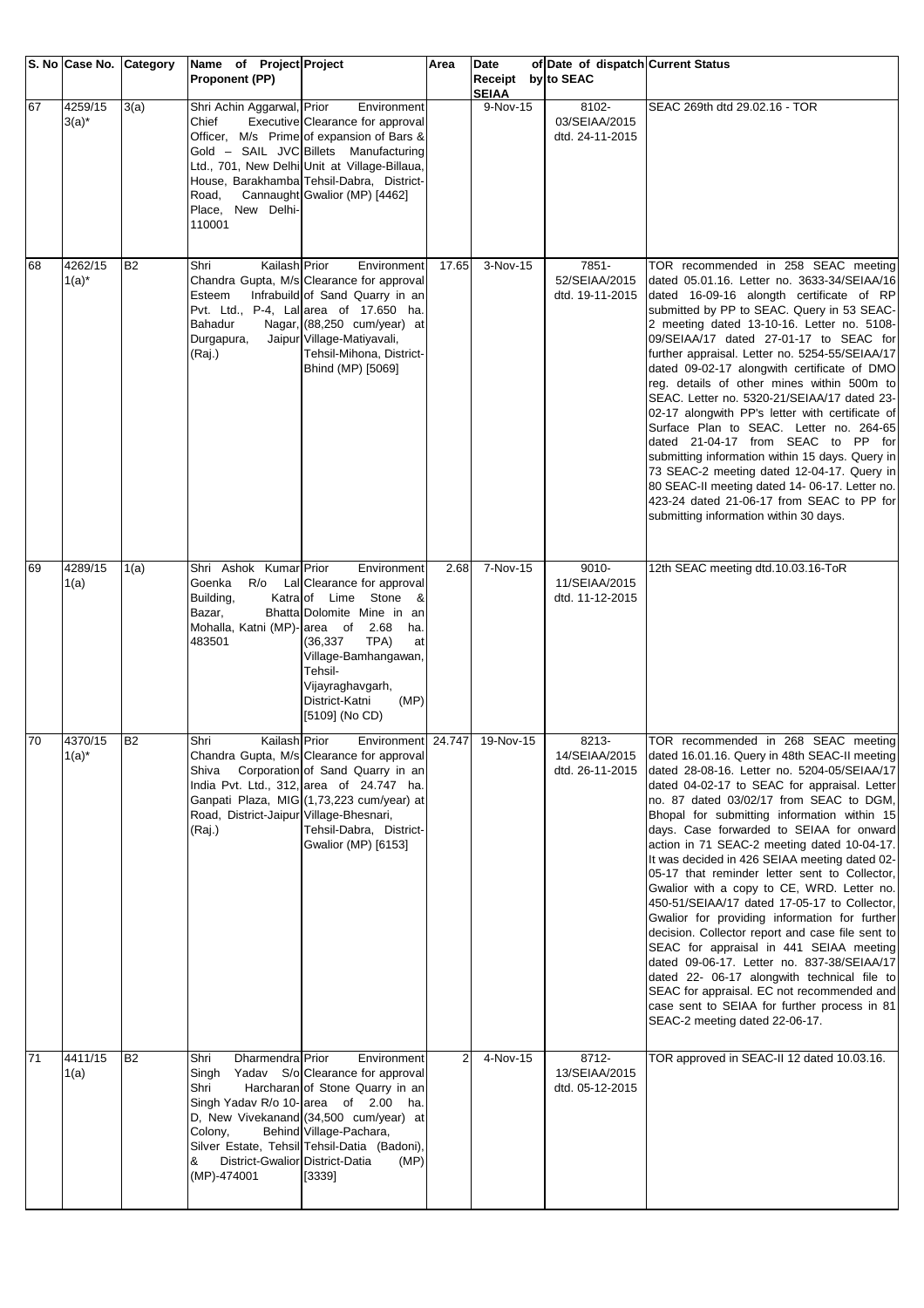|                 | S. No Case No.        | <b>Category</b> | Name of Project Project                                                                                                                                                                                                             |                                                                                                                                                                                                                                                                                       | Area | Date                     | of Date of dispatch Current Status         |                                                                                                                                                                                                                                                                                                                                                                                                                                                                                                                                                |
|-----------------|-----------------------|-----------------|-------------------------------------------------------------------------------------------------------------------------------------------------------------------------------------------------------------------------------------|---------------------------------------------------------------------------------------------------------------------------------------------------------------------------------------------------------------------------------------------------------------------------------------|------|--------------------------|--------------------------------------------|------------------------------------------------------------------------------------------------------------------------------------------------------------------------------------------------------------------------------------------------------------------------------------------------------------------------------------------------------------------------------------------------------------------------------------------------------------------------------------------------------------------------------------------------|
|                 |                       |                 | Proponent (PP)                                                                                                                                                                                                                      |                                                                                                                                                                                                                                                                                       |      | Receipt by to SEAC       |                                            |                                                                                                                                                                                                                                                                                                                                                                                                                                                                                                                                                |
| 72              | 4714/15<br>1(a)       | <b>B2</b>       | Shri Tejendra Singh, Prior<br>M/s<br>State<br>Corporation Limited, Ambajdeed,<br>G-1, M-3,<br>Chambers,<br>South<br>Tukoganj,<br>Indore (MP)-452001                                                                                 | Environment 24.291<br>Digiana Clearance for Sand<br>Industries Pvt. Ltd., Mine in an area of<br>Sub Lessee of M.P. 24.291 ha. (2,42,910)<br>Mining cum/year) at Village-<br>Tehsil-<br>Sapna Nasrullaganj, District-<br>12/1, Sehore (MP) [5836]                                      |      | <b>SEIAA</b><br>1-Dec-15 | 9460-<br>61/SEIAA/2015<br>dtd. 18-12-2015  | TOR Approved in 5th meeting SEAC-II<br>meeting dated: 17/2/16 Valid up to 16/02/19.<br>Letter no. 2161-62/SEIAA/16 dated 24-06-16<br>alongwith replenishment plan submitted by PP<br>to SEAC.                                                                                                                                                                                                                                                                                                                                                  |
| 73              | 4718/15<br>1(a)       | <b>B2</b>       | Shri Tejendra Singh, Prior<br>M/s<br><b>State</b><br>Corporation Limited, Ambajdeed,<br>G-1, M-3, Sapna Nasrullaganj,<br>Chambers,<br>South<br>Tukoganj,<br>Indore (MP)-452001                                                      | Environment<br>Digiana Clearance for Sand<br>Industries Pvt. Ltd., Mine in an area of<br>Sub Lessee of M.P. 20.00 ha. (2,00,000<br>Mining cum/year) at Village-<br>Tehsil-<br>District-<br>12/1, Sehore (MP) [4400]                                                                   | 20   | 1-Dec-15                 | 9468-<br>69/SEIAA/2015<br>dtd. 18-12-2015  | TOR Approved in 5th meeting SEAC-II<br>meeting dated: 17/2/16 Valid up to 16/02/19.<br>Letter no. 2157-58/SEIAA/16 dated 24-06-16<br>alongwith replenishment plan submitted by PP<br>to SEAC.                                                                                                                                                                                                                                                                                                                                                  |
| 74              | 4726/15<br>$1(a)^{*}$ | <b>B2</b>       | Shri Tejendra Singh, Prior<br>M/s<br>State<br>Corporation Limited, Village-Ambajdeed,<br>G-1, M-3, Sapna Tehsil-Nasrullaganj,<br>Chambers,<br>South<br>Tukoganj, [4402]<br>Hotel Shrimaya ke<br>Piche, Indore (MP)-<br>452001       | Environment 19.341<br>Digiana Clearance for approval<br>Industries Pvt. Ltd., of Sand Mine in an<br>Sub Lessee of M.P. area of 19.341 ha.<br>Mining $(1,90,000 \text{ cum/year})$ at<br>12/1, District-Sehore (MP)                                                                    |      | 26-Nov-15                | 9300-<br>01/SEIAA/2015<br>dtd. 15-12-2015  | TOR Approved in 259th meeting SEAC<br>meeting dated: 6/1/16 Valid up to 05/01/19.<br>Letter no. 2167-68/SEIAA/16 dated 24-06-16<br>alongwith replenishment plan submitted by PP<br>to SEAC.                                                                                                                                                                                                                                                                                                                                                    |
| 75              | 4761/15<br>1(a)       | 1(a)            | Naushad Prior<br>Shri<br>Bhagwagar, Partner, Clearance<br>M/s<br>The<br>India<br>Mining<br>Marketing<br>Corporation<br>(CIMMCO)<br>Gulab Rai Building, District-Katni<br>Opp. Nagar Nigam, [5290]<br>District-Katni (MP)-<br>483501 | Environment<br>for<br>Central Limestone & Dolomite<br>& Mine in an area of<br>4.13 ha. (40,000 TPA)<br>at Village-Bhatgawan<br>R/o Sunehra, Tehsil-Katni,<br>(MP)                                                                                                                     | 4.13 | 8-Dec-15                 | 9646-<br>47/SEIAA/2015<br>dtd. 21-12-2015  | TOR Approved in 11th meeting SEAC-II<br>meeting dated: 9/3/16 Valid up to 08/03/19                                                                                                                                                                                                                                                                                                                                                                                                                                                             |
| 76              | 4768/15<br>1(a)       | 1(a)            | Shri Alok Goenka, Prior<br>Prop., M/s Sukhdev Clearance<br>Prasad<br><b>Station</b><br>District-Katni<br>483501                                                                                                                     | Environment<br>for<br>Goenka, Limestone Mine in an<br>1.51<br>Road.larea of<br>ha.<br>(MP)- (71,280<br>TPA)<br>at<br>Village-Badar, Tehsil-<br>Vijraogarh,<br>District-<br>Katni (MP) [5098]                                                                                          | 1.51 | 8-Dec-15                 | 9660-<br>61/SEIAA/2015<br>dtd. 21-12-2015  | TOR Approved in 9th meeting SEAC-II<br>meeting dated: 24/2/16 Valid up to 23/02/19.<br>Letter no. 5648-49/SEIAA/17 dated 23-03-17<br>alongwith proceedings of Public Hearing by<br>MPPCB to SEAC. Letter<br>no.<br>5781-<br>82/SEIAA/17 dated 31-03-17 alongwith final<br>EIA report with Public Hearing submitted by PP<br>to SEAC. Letter no. 262-63 dated 21-04-17<br>from SEAC to PP for submitting information at<br>the earliest. Query in 73 SEAC-2 meeting<br>dated 12-04-17. EC recommended in 80 SEAC-<br>II meeting dated 14-06-17. |
| $\overline{77}$ | 4853/15<br>1(a)       | <b>B2</b>       | Shri Tejendra Singh, Prior<br>M/s<br>State<br>G-1, M-3,<br>Chambers,<br>Tukoganj, [5206]<br>South<br>Hotel Shrimaya ke<br>Piche, Indore (MP)-<br>452001                                                                             | Environment 10.555<br>Digiana Clearance for approval<br>Industries Pvt. Ltd., of Sand Mine in an<br>Sub Lessee of M.P. area of 10.555 ha.<br>Mining (95,000 cum/year) at<br>Corporation Limited, Village-Raipur, Tehsil-<br>Sapna Hoshangabad, District-<br>12/1, Hoshangabad<br>(MP) |      | $1-Dec-15$               | 10231-<br>32/SEIAA/2015<br>dtd. 04-01-2016 | PP has submitted replenishment plan and send<br>to SEAC2 for appraisal in 312th SEIAA<br>meeting dated 01-04-16. TOR in 28th SEAC<br>meeting dated 02-06-16. Letter no.2171-<br>72/SEIAA/16<br>dated<br>24-06-16<br>alongwith<br>replenishment plan submitted by PP to SEAC.<br>Letter no. 3517- 18SEIAA/16 dated 12-09-16<br>alongwith PP's letter to SEAC. Query in 53<br>SEAC-2 meeting dated 13-10-16. Letter no.<br>909/SEIAA/17 dated 28-06-17 to PP for<br>submitting revised approved mining plan.                                     |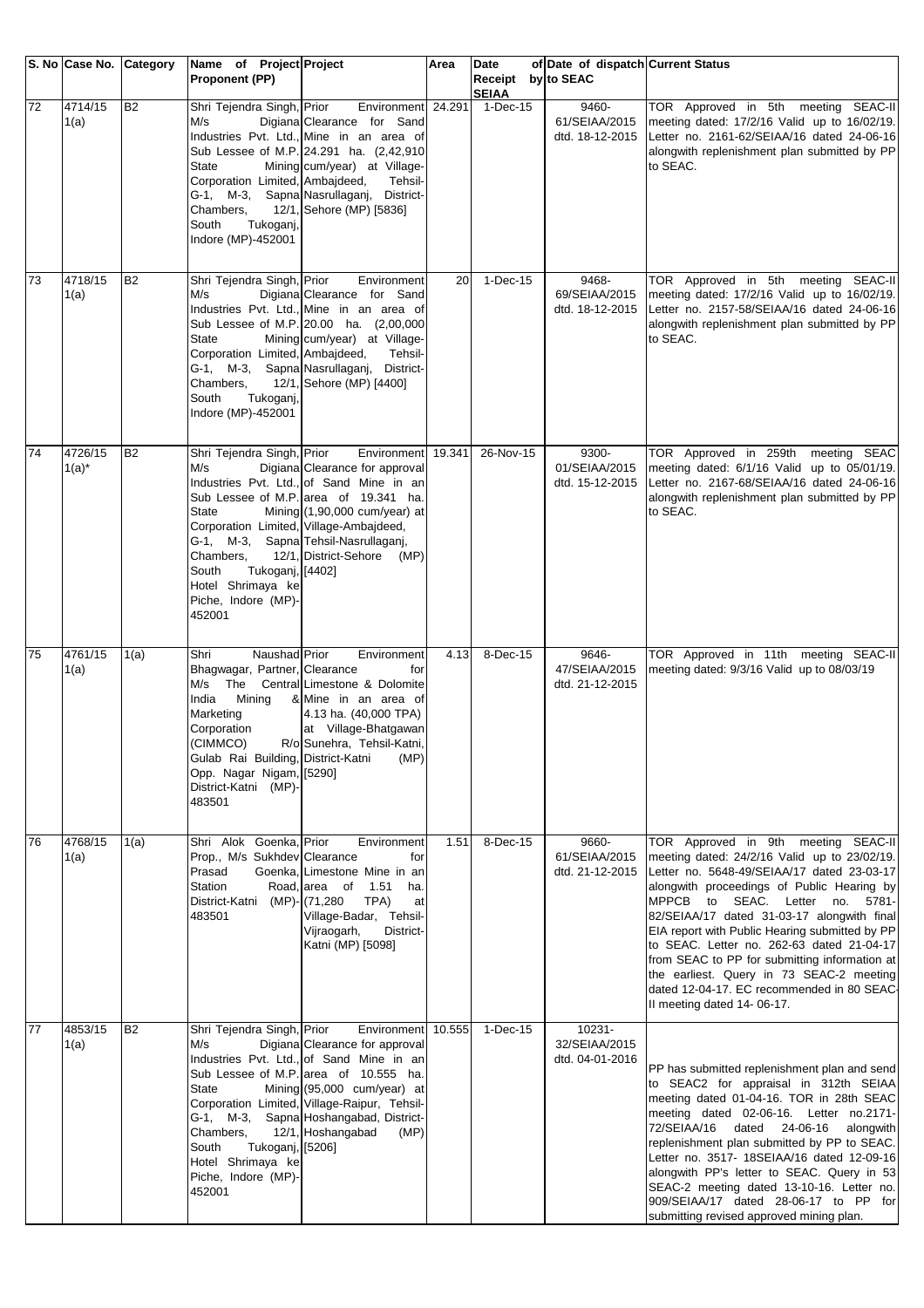|    | S. No Case No. Category |                    | Name of Project Project                                                                                                                            |                                                                                                                                                                                                                                              | Area | Date                      | of Date of dispatch Current Status         |                                                                                                                                                                                                                                                                                                                                                                                                                                                                                                                                                                                                                                                                                                                           |
|----|-------------------------|--------------------|----------------------------------------------------------------------------------------------------------------------------------------------------|----------------------------------------------------------------------------------------------------------------------------------------------------------------------------------------------------------------------------------------------|------|---------------------------|--------------------------------------------|---------------------------------------------------------------------------------------------------------------------------------------------------------------------------------------------------------------------------------------------------------------------------------------------------------------------------------------------------------------------------------------------------------------------------------------------------------------------------------------------------------------------------------------------------------------------------------------------------------------------------------------------------------------------------------------------------------------------------|
|    |                         |                    | <b>Proponent (PP)</b>                                                                                                                              |                                                                                                                                                                                                                                              |      | Receipt by to SEAC        |                                            |                                                                                                                                                                                                                                                                                                                                                                                                                                                                                                                                                                                                                                                                                                                           |
| 78 | 4932/16<br>1(a)         | 1(a)               | Shri Sai Industries, Prior<br>Club<br>Jabalpur (MP)                                                                                                | Environment<br>Shop No. 3, Bengali Clearance for Laterite,<br>Market, Iron Ore & Manganese<br>Ore Mine in an area of<br>22.00 ha. (3,00,914<br>TPA)<br>at<br>Village-<br>Dhamdha,<br>Tehsil-<br>District-<br>Sihora,<br>Jabalpur (MP) [4809] | 22   | <b>SEIAA</b><br>29-Dec-15 | 10643-<br>44/SEIAA/2016<br>dtd. 20-01-2016 | Absent in 23rd meeting dated: 6/5/16. Two<br>months time given to PP for submission of<br>Divisional level Committee recommendations<br>in 36 SEAC-II meeting dated 04-07-16. TOR<br>recommended in 61 SEAC-2 meeting dated 25<br>11-16. TOR approved in 398 SEIAA meeting<br>dated 02-01-17. TOR issued on 19-01-17<br>validity upto 24-11-19.                                                                                                                                                                                                                                                                                                                                                                           |
| 79 | 5022/16<br>1(c)         | $\overline{1}$ (c) | Superintending<br>Engineer,<br>Engineer-in-Chief,<br>Water<br>Department,<br>Sansadhan Bhawan, Jadasurang,<br>Tulsi Nagar, Bhopal Dindori,<br>(MP) | Prior<br>Environment<br>O/o Clearance for Dindori<br>Irrigation Project in<br>Resources CCA of 9922 ha. at<br>Jal Village-Bithaldeh,<br>Tehsil-<br>Dist-Dindori<br>(MP) [9543]                                                               |      | 19-Feb-16                 | 11695-<br>96/SEIAA/2016<br>dtd. 05-03-2016 | TOR approved in 274 SEAC meeting dated 12-<br>04-16. Valid till 11/04/19                                                                                                                                                                                                                                                                                                                                                                                                                                                                                                                                                                                                                                                  |
| 80 | 5023/16<br>1(c)         | 1(c)               | Superintending<br>Engineer,<br>Engineer-in-Chief,<br>Water<br>Department,<br>Sansadhan Bhawan, Dungariya,<br>Tulsi Nagar, Bhopal Dindori,<br>(MP)  | Prior<br>Environment<br>O/o Clearance for Kharmer<br>Irrigation Project in<br>Resources CCA of 9959 ha. at<br>Jal Village-Janki-<br>Tehsil-<br>Dist-Dindori<br>(MP) [9349]                                                                   |      | $19 - \text{Feb} - 16$    | 11697-<br>98/SEIAA/2016<br>dtd. 05-03-2016 | TOR - 274th dated: 12/4/16 Valid till 11/04/19                                                                                                                                                                                                                                                                                                                                                                                                                                                                                                                                                                                                                                                                            |
| 81 | 5099/16<br>1(a)         | 1(a)               | Shri Surya Pratap Prior<br>Sub<br>Ward<br>No.<br>Krishnapuram,<br>District-Shivpuri<br>(MP)-473551                                                 | Environment<br>Singh Raghuwanshi, Clearance for Sand<br>Lessee, Quarry Deposit in an<br>MPSMCL, Village-area of 23.00 ha.<br>14, (1, 15,000 cum/year)<br>at Village-Badonikala,<br>Tehsil-Badoni, District-<br>Datia (MP) [37107]            | 23   | 16-Mar-16                 | /SEIAA/2016 dtd.<br>$-03 - 2016$           | TOR recommended in 18th SEAC-II meeting<br>dated 13.04.16 Valid upto 12/4/19. Letter no.<br>2718-19/SEIAA/16 dated 26-07-16 alongwith<br>copy of PP's letter to SEAC. Query in 44 SEAC<br>Il meeting dated 08-08-16. Letter no. 3645-<br>46/SEIAA/16<br>dated 16-09-16<br>alongwith<br>certificate of RP submitted by PP to SEAC.<br>Query in 52nd SEAC-II meeting dated 12-10-<br>16. Letter no. 5258- 59/SEIAA/17 dated 09-02-<br>17 alongwith certificate of DMO reg. details of<br>other mines within 500m to SEAC. Letter no.<br>270-71 dated 21-04-17 from SEAC to PP for<br>submitting information within 15 days. Query in<br>73 SEAC-2 meeting dated 12-04-17. PP<br>absent in 81 SEAC-2 meeting dated 22-06-17. |
| 82 | 5104/16<br>1(a)         | 1(a)               | Shri Kishore Kumar Prior<br>Kamal<br>Industries.<br>Road, Katni (MP)                                                                               | Environment<br>Bagariad, M/s Shree Clearance for Lime<br>Lime Stone & Dolomite mine<br>Station in an area of 3.73 ha.<br>(16, 947)<br>TPA)<br>at<br>Village-Rajarwara,<br>Tehsil-Vijayraghogarh,<br>District-Katni<br>(MP)<br>[10305]        | 3.73 | 18-Mar-16                 | /SEIAA/2016 dtd.<br>$-03 - 2016$           | Case transferred to DEIAA in 316th SEIAA<br>meeting dated 11.04.16. Case transferred to<br>Katni vide letter no. 13181-<br>DEIAA.<br>82/SEIAA/16 dtd. 31-03-2016. Case send to<br>SEAC for appraisal in 352nd SEIAA meeting<br>dated 08-07-16. Letter no. 2811-12/SEIAA/16<br>dated 28-07-16 to SEAC for re-appraisal. TOR<br>recommended in 47th SEAC-II meeting dated<br>27-08-16. TOR approved in 364 SEIAA<br>meeting dated 02-09-16. TOR approved vide<br>letter no. 3667-68 /SEIAA/16 dated 16-09-16.<br>TOR issued on 16-09-16 valid upto 26-08-19.                                                                                                                                                                |
| 83 | 5105/16<br>1(a)         | 1(a)               | Naushad Prior<br>Shri<br>M/s The<br>Gulab Rai Building, (58,851<br>Opp. Nagar Nigam, Village-Mohaniya,<br>Katni (MP)                               | Environment<br>Bhagwagar, Partner, Clearance for Lime<br>Central Stone & Dolomite mine<br>India Mining, R/o in an area of 2.33 ha.<br>TPA)<br>at<br>Tehsil-Murwara,<br>District-Katni<br>(MP)<br>[5443]                                      | 2.33 | 18-Mar-16                 | /SEIAA/2016 dtd.<br>$-03 - 2016$           | Case transferred to DEIAA in 316th SEIAA<br>meeting dated 11.04.16. Case transferred to<br>DEIAA, Katni vide letter<br>13181-<br>no.<br>82/SEIAA/16 dtd. 31-03-2016. Case send to<br>SEAC for appraisal in 352nd SEIAA meeting<br>dated 08-07-16. Letter no. 2809-10/SEIAA/16<br>dated 28-07-16 to SEAC for re-appraisal. TOR<br>recommended in 47th SEAC-II meeting dated<br>27-08-16. TOR approved in 364 SEIAA<br>meeting dated 02-09-16. TOR approved vide<br>letter no. 3669-70/SEIAA/16 dated 16-09-16.<br>TOR issued on 16-09-16 valid upto 26-08-19.                                                                                                                                                              |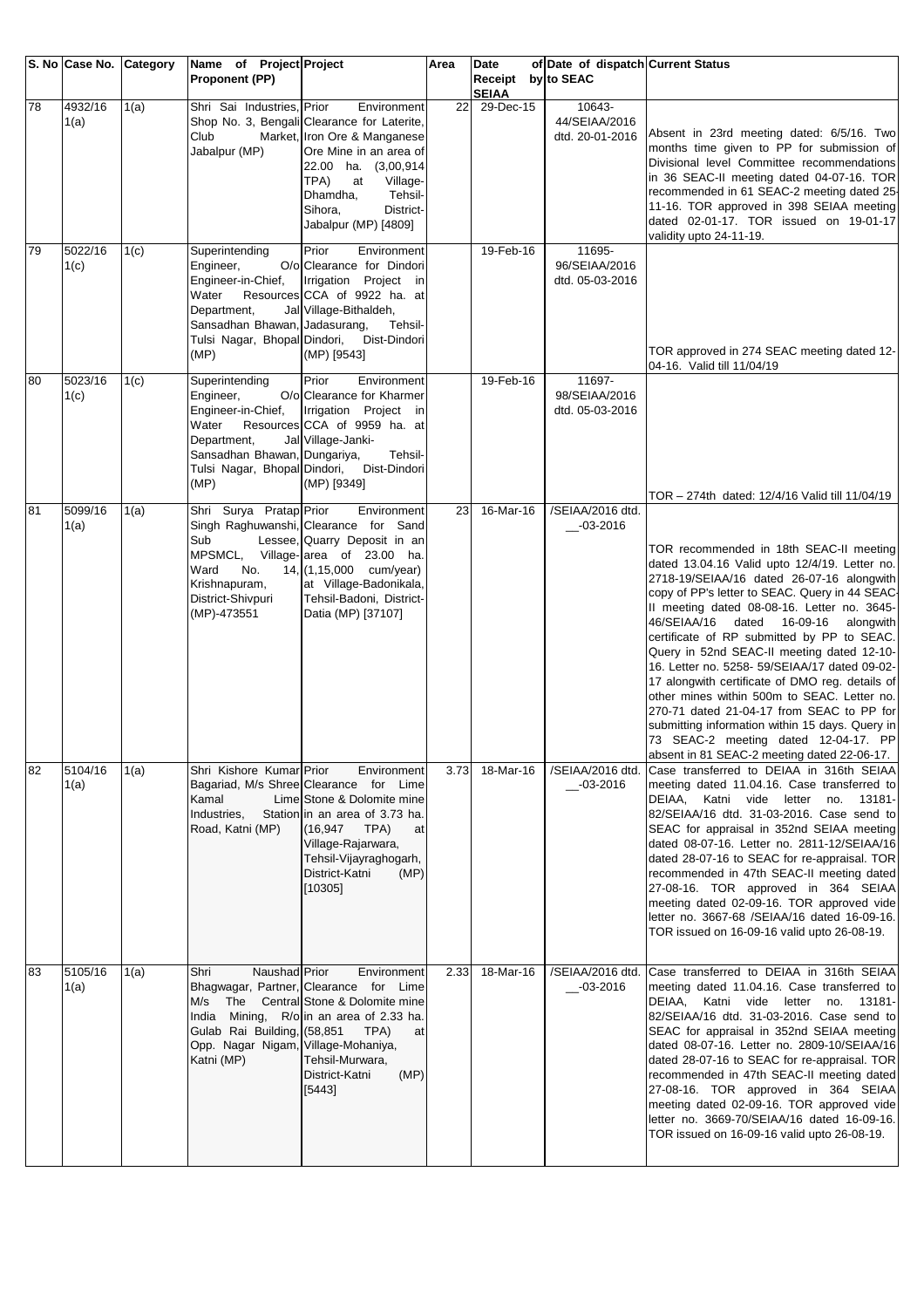|    | S. No Case No.  | Category           | Name of Project Project                                                                                                                           |                                                                                                                                                                                                                                                                                                                              | Area  | Date                    | of Date of dispatch Current Status        |                                                                                                                                                                                                                                                                                                                                                                                                              |
|----|-----------------|--------------------|---------------------------------------------------------------------------------------------------------------------------------------------------|------------------------------------------------------------------------------------------------------------------------------------------------------------------------------------------------------------------------------------------------------------------------------------------------------------------------------|-------|-------------------------|-------------------------------------------|--------------------------------------------------------------------------------------------------------------------------------------------------------------------------------------------------------------------------------------------------------------------------------------------------------------------------------------------------------------------------------------------------------------|
|    |                 |                    | Proponent (PP)                                                                                                                                    |                                                                                                                                                                                                                                                                                                                              |       | Receipt<br><b>SEIAA</b> | by to SEAC                                |                                                                                                                                                                                                                                                                                                                                                                                                              |
| 84 | 5128/16<br>1(c) | 1(c)               | Surendra Prior<br>Shri<br>Petalia,<br>Nagar,<br>Survey<br>Division, Karri<br>Damoh (MP)                                                           | Environment<br>Executive Clearance<br>for<br>Judi<br>Engineer, Pancham Tank Project in CCA of<br>Project 8500 ha. at Village-<br>and<br>Dilona,<br>Tehsil-Bijawar<br>&<br>Dist-<br>Batiyagarh,<br>Damoh (MP) [9543]                                                                                                          |       | $1-Apr-16$              | /SEIAA/2016 dtd.<br>__-04-2016            | TOR recommended in 275 SEAC meeting<br>dated 12.05.16. TOR issued on 10-06-16.                                                                                                                                                                                                                                                                                                                               |
| 85 | 5138/16<br>1(a) | B2                 | Shri Akash Gupta, Prior<br>Sub<br>Lessee<br>MPSMCL, H.No. 09,<br>Rudra<br>Malkhedi<br>Hoshangabad (MP)                                            | Environment<br>Authorized Person, Clearance for River<br>of Sand Deposit in an<br>area of 8.390 ha.<br>Inclave, (12,000 cum/year) at<br>Road, Village-Patadiyataj,<br>Tehsil-Sonkachh,<br>District-Dewas<br>(MP)<br>[9629]                                                                                                   | 8.39  | 12-Apr-16               | /SEIAA/2016 dtd.<br>$-04 - 2016$          | TOR approved in 20th SEAC-II meeting dated<br>26.04.16.                                                                                                                                                                                                                                                                                                                                                      |
| 86 | 5157/16<br>1(a) | 1(a)               | Shri Abhay<br>Khandelwal,<br>Authorized<br>Signatory, M/s<br>Khandelwal Metal<br>Works, PD-7,<br>Perfect Enclave,<br>Sneh Nagar,<br>Jabalpur (MP) | <b>Prior Environment</b><br><b>Clearance for Granite</b><br>Deposit in an area of<br>24.60 ha. (Granite-<br>12,393 & Salable<br>Waste Material-46,500<br>cum/year) at Village-<br>Dataya-Shahqarh,<br>Tehsil-Sagar, District-<br>Sagar (MP) [10576]                                                                          | 24.6  | 21-Apr-16               | 1159-<br>60/SEIAA/2016<br>dtd. 02-05-2016 | TOR recommended in 25th SEAC-II meeting<br>dated 17.05.16.                                                                                                                                                                                                                                                                                                                                                   |
| 87 | 5166/16<br>1(a) | B <sub>2</sub>     | Nema, Prior<br>R.K.<br>Shri<br>MP<br>DGM.<br>Jail Road,<br>Arera at<br>Hills, Bhopal (MP)-Tehsil-Itarsi,<br>462011                                | Environment<br>State Clearance for River<br>Mining Corporation, Sand Mine project in<br>Paryavas Bhawna, an area of 22.500 ha.<br>Block-A, 2nd Floor, (4,50,000 cum/year)<br>Village-Maroda,<br>District-<br>Hoshangabad<br>(MP)<br>[11064]                                                                                  | 22.5  | 27-Apr-16               | $-04 - 2016$                              | /SEIAA/2016 dtd. TOR recommended in 26th SEAC-II meeting<br>dated 24.05.16. Letter no. 5644- 45/SEIAA/17<br>dated 22-03-17 alongwith proceedings of<br>combined Public Hearing to SEAC. Letter no.<br>515- 16/SEIAA/17 dated 23-05-17 alongwith<br>final EIA report, copy of PH submitted by PP to<br>SEAC. PP absent in 80 SEAC-II meeting dated<br>14-06-17. Query in 81 SEAC-2 meeting dated<br>22-06-17. |
| 88 | 5168/16<br>1(a) | $\overline{1}$ (a) | M/s<br>D.P.<br>"Nanhaka", 10, East Clearance<br>High Court Road, Mangnese<br>Ramdeshpeth,<br>Nagpur (MS)                                          | Rai, Prior<br>Environment<br>for<br>Ore<br>Deposit in an area of<br>4.232 ha. (expansion<br>from 2,000 to 3,600<br>TPA)<br>at<br>Village-<br>Pandharwani,<br>Tehsil-<br>District-<br>Khairlanji,<br>Balaghat (MP) [10513]                                                                                                    | 4.232 | 28-Apr-16               | /SEIAA/2016 dtd.<br>__-04-2016            | TOR recommended in 25th SEAC-II meeting<br>dated 17.05.16. Letter no. 835- 36/SEIAA/17<br>dated 22- 06-17 alongwith Public Hearing<br>received from MS, MPPCB to SEAC.                                                                                                                                                                                                                                       |
| 89 | 5176/16<br>1(a) | 1(a)               | Smt. Ratna Mishra, Prior<br>Sawarkar Ward, Nai Clearance<br>(MP)-483501                                                                           | Environment<br>for<br>Basti, District-Katni Limestone Mine in an<br>area of<br>5.89<br>ha.<br>$(1, 13, 212$ TPA)<br>at<br>Village-Rajarwara,<br>Tehsil-Vijayraghogarh,<br>District-Katni<br>(MP)<br>[10505]                                                                                                                  | 5.89  | 4-May-16                | $-05 - 2016$                              | /SEIAA/2016 dtd. PP remains absent in 30 <sup>th</sup> meeting 4/6/16.<br>TOR in 34 SEAC meeting dated 25-06-16.<br>TOR approved in 351st SEIAA meeting dated<br>06-07-16. TOR issued on 18-07-16 validity till<br>24-06-2019. TOR approved vide letter no.<br>2875/SEIAA/16 dated 02-08-16.                                                                                                                 |
| 90 | 5177/16<br>1(a) | 1(a)               | Shri Sharda Prasad Prior<br>Jaiswal,<br>Ward,<br>Katni (MP)-483504                                                                                | Environment<br>Kawasji Clearance for Laterite,<br>Near Bauxite & Fireclary<br>Vivekanand Chowk, Mine in an area of<br>Post-ACC, District- 5.901 ha. (expansion<br>in production capacity<br>10,000<br>from<br>to<br>1,62,237 TPA)<br>at<br>Village-Rajarwara,<br>Tehsil-Vijayraghogarh,<br>District-Katni<br>(MP)<br>[10509] | 5.901 | $4$ -May-16             | $-05 - 2016$                              | /SEIAA/2016 dtd. PP remains absent in 30 <sup>th</sup> meeting 4/6/16.<br>TOR in 34 SEAC meeting dated 25-06-16.<br>TOR approved in 351st SEIAA meeting dated<br>06-07-16. TOR issued on 18-07-16 validity till<br>24-06-2019. TOR approved vide letter no.<br>2877/SEIAA/16 dated 02-08-16.                                                                                                                 |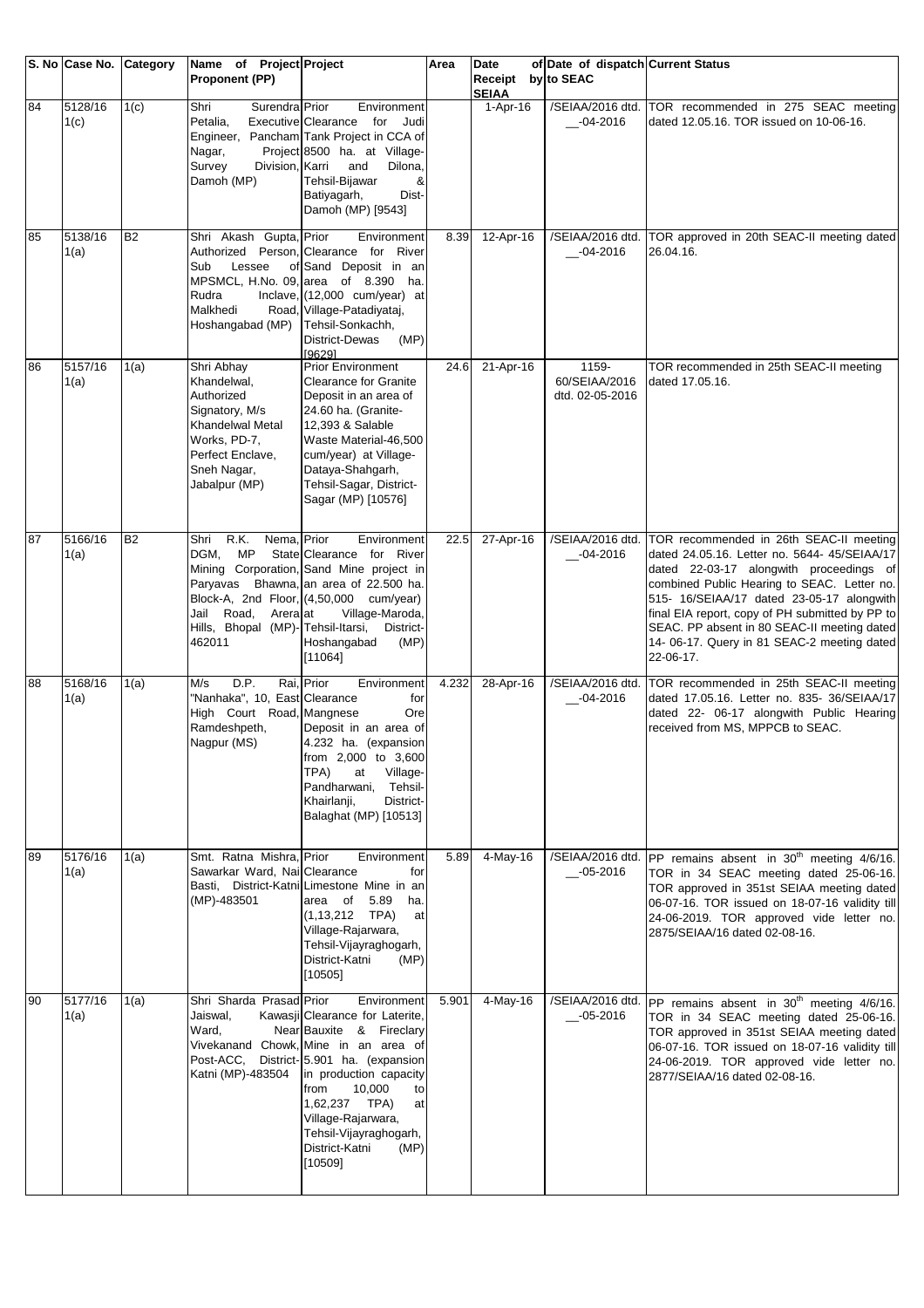|     | S. No Case No. Category |                    | Name of Project Project                                                                                                                             |                                                                                                                                                                                                                                                                                                                                        | Area  | Date                               | of Date of dispatch Current Status        |                                                                                                                                                                                                                                                                                                                                              |
|-----|-------------------------|--------------------|-----------------------------------------------------------------------------------------------------------------------------------------------------|----------------------------------------------------------------------------------------------------------------------------------------------------------------------------------------------------------------------------------------------------------------------------------------------------------------------------------------|-------|------------------------------------|-------------------------------------------|----------------------------------------------------------------------------------------------------------------------------------------------------------------------------------------------------------------------------------------------------------------------------------------------------------------------------------------------|
|     |                         |                    | <b>Proponent (PP)</b>                                                                                                                               |                                                                                                                                                                                                                                                                                                                                        |       | Receipt by to SEAC<br><b>SEIAA</b> |                                           |                                                                                                                                                                                                                                                                                                                                              |
| 91  | 5178/16<br>1(a)         | 1(a)               | Ramnaresh Prior<br>Shri<br>C/o Shri Clearance<br>Jaiswal<br>Sharda<br>Jaiswal.<br>Ward,<br>Post-ACC, District- Vijayraghogarh,<br>Katni (MP)-483504 | Environment<br>for<br>Prasad Limestone Mine in an<br>Kawasji area of 1.732<br>ha.<br>Near (55,000<br>TPA)<br>at<br>Vivekanand Chowk, Village-Padrehi, Tehsil-<br>(MP)<br>District-Katni<br>[9908]                                                                                                                                      | 1.732 | 4-May-16                           | $-05 - 2016$                              | /SEIAA/2016 dtd. PP remains absent in 30 <sup>th</sup> meeting 4/6/16.<br>TOR in 34 SEAC meeting dated 25-06-16.<br>TOR approved in 351st SEIAA meeting dated<br>06-07-16. TOR issued on 18-07-16 validity till<br>24-06-2019. TOR approved vide letter no.<br>2873/SEIAA/16 dated 02-08-16.                                                 |
| 92  | 5194/16<br>1(c)         | 1(c)               | Superintending<br>Engineer,<br>Engineer-in-Chief,<br>Water<br>Department,<br>Tulsi Nagar, Bhopal (MP) [10809]<br>(MP)                               | Prior<br>Environment<br>O/o Clearance for Karam<br>Medium<br>Project in<br>Resources CCA of 8746 ha. at<br>Jal Village-Kothida, Tehsil-<br>Sansadhan Bhawan, Dharampuri, Dist-Dhar                                                                                                                                                     |       | 10-May-16                          | $-05 - 2016$                              | /SEIAA/2016 dtd. TOR recommended in 278 <sup>th</sup> SEAC meeting<br>14/6/16. Validity till 13/06/2020. TOR issued on<br>27-06-16.                                                                                                                                                                                                          |
| 93  | 5200/16<br>1(c)         | $\overline{1}$ (c) | Executive Engineer, Prior<br>Office of Executive Clearance<br>Engineer,<br>Resources<br>Department,<br>Manawar Dist. Dhar                           | Environment<br>for<br>Water Berkheda<br>Medium<br>Project"<br>Water<br>of<br>Resources<br>Department,<br>Kukshi/Berkheda. Live<br>capacity - 52.04 MCM,<br>Cultivable Command<br>Area - 9900<br>ha,<br>Catchment Area<br>382.9 sq., Dam Length<br>- 889.15 M, Spillway -<br>147.00 M, Maximum<br>height of Dam - 36.68<br>M Ha [10804] |       | 16-May-16                          | 1702-<br>03/SEIAA/2016<br>dtd. 27-05-2016 | Sent to SEAC. TOR recommended in 278th<br>SEAC meeting 14/6/16. Valid till 14/06/2020.<br>TOR issued on 27-06-16.                                                                                                                                                                                                                            |
| 94  | 5225/16<br>1(a)         | 1(a)               | Vikrant Mohan Gour,<br>Sub Leese, Dewas,<br>M.P.-466001                                                                                             | Prior<br>Environment<br>Clearance for River<br>Sand Quarry in an<br>area of 7.800 ha.<br>(16000 cum/year) at<br>Village-Chobaradhira,<br>Tehsil - Tonk Khurd,<br>(MP)<br>Dist.<br>Dewas<br>[11319]                                                                                                                                     | 7.8   | $6$ -Jun-16                        | 2008-<br>09/SEIAA/2016<br>dtd.14-06-2016  | Sent to SEAC. TOR in 35 SEAC-II meeting<br>dated 03-07-16. TOR approved in 353 SEIAA<br>meeting dated 22-07-16. TOR issued on 18-07<br>16 validity till 02-07-2019. One more chance<br>given to PP in 356 SEIAA meeting dated 26-07-<br>16. Letter no. 3074-75/SEIAA/16 dated 08-08-<br>16 to SEAC regarding one more chance given<br>to PP. |
| 195 | 5230/16<br>1(c)         | 1(c)               | Engineer in Chief, SAJALI<br>Water<br>Department,<br>Tulsi Nagar, Bhopal Distt-Damoh [5959]                                                         | Medium<br>Resources Irrigation Project t at<br>Jal village<br>Pathariya,<br>Sansadhan Bhawan, Keolari, Teh-Patharia                                                                                                                                                                                                                    |       | 7-Jun-16                           | 1881-<br>82/SEIAA/2016<br>dtd. 08-06-2016 | Sent to SEAC. Scheduled in Upcoming<br>meeting. TOR recommended in 279 SEAC<br>meeting dated 02-07-16. TOR approved in 357<br>SEIAA meeting dated 27-07-16. TOR approved<br>vide letter no. 2940/SEIAA/16 dated 03-08-16.                                                                                                                    |
| 96  | 5231/16<br>1(a)         | 1(a)               | Shri Vinay Kumar, Prior<br>Hoshangabad (MP)                                                                                                         | Environment<br>H.No. 83, Rudra Clearance for Sand<br>Inclave, Malakhedi, Quarry in an area of<br>9.050<br>ha.<br>(20000)<br>cum/year) at Village-<br>Chobaradhira-A,<br>Tehsil - Dongarkhurd,<br>Dist.<br>Dewas<br>(MP)<br>[15720]                                                                                                     | 9.05  | 8-Jun-16                           | 2026-<br>27/SEIAA/2016<br>dtd.15-06-2016  | TOR - 35 SEAC-II meeting dated 03-07-16.<br>TOR approved in 353 SEIAA meeting dated 22-<br>07-16. TOR issued on 18-07-16 validity till 02-<br>07-2019. TOR approved vide letter no. 2863-<br>64/SEIAA/16 dated 01-08-16.                                                                                                                     |
| 97  | 5232/16<br>1(a)         | 1(a)               | Shri Vinay Kumar, Prior<br>Hoshangabad (MP)                                                                                                         | Environment<br>H.No. 83, Rudra Clearance for Sand<br>Inclave, Malakhedi, Mining in an area of<br>8.760<br>ha.<br>(10000)<br>cum/year) at Village-<br>Jiyajigarh,<br>Tehsil<br>Dongarkhurd,<br>Dist.<br>Dewas (MP) [15700]                                                                                                              | 8.76  | 9-Jun-16                           | 2028-<br>29/SEIAA/2016<br>dtd. 15-06-2016 | Sent to SEAC. TOR - 35 SEAC-II meeting<br>dated 03-07-16. TOR approved in 353 SEIAA<br>meeting dated 22-07-16. TOR issued on 18-07<br>16 validity till 02-07-2019. TOR approved vide<br>letter no. 3023/SEIAA/16 dated 05-08-16.                                                                                                             |
| 98  | 5238/16<br>1(a)         | 1(a)               | <b>ACC</b><br>M/s<br>Kymore<br>Works,<br>Dist. Katni - 483880                                                                                       | Ltd, Prior<br><b>Environment</b><br>Cement Clearance<br>for<br>Kymore, Limestone Mine in an<br>area of 1.121 ha.<br>(50000 MTPA ha.) at<br>Village-Badari, Tehsil -<br>Vijayraghavgarh, Dist.<br>Katni (MP) [10920]                                                                                                                    | 1.121 | 14-Jun-16                          | /SEIAA/2016 dtd.<br>$-06 - 2016$          | TOR in 34 SEAC meeting dated 25-06-16.<br>TOR approved in 351st SEIAA meeting dated<br>06-07-16. TOR issued on 18-07-16 validity till<br>24-06-2019. TOR approved vide letter no.<br>2874/SEIAA/16 dated 02-08-16.                                                                                                                           |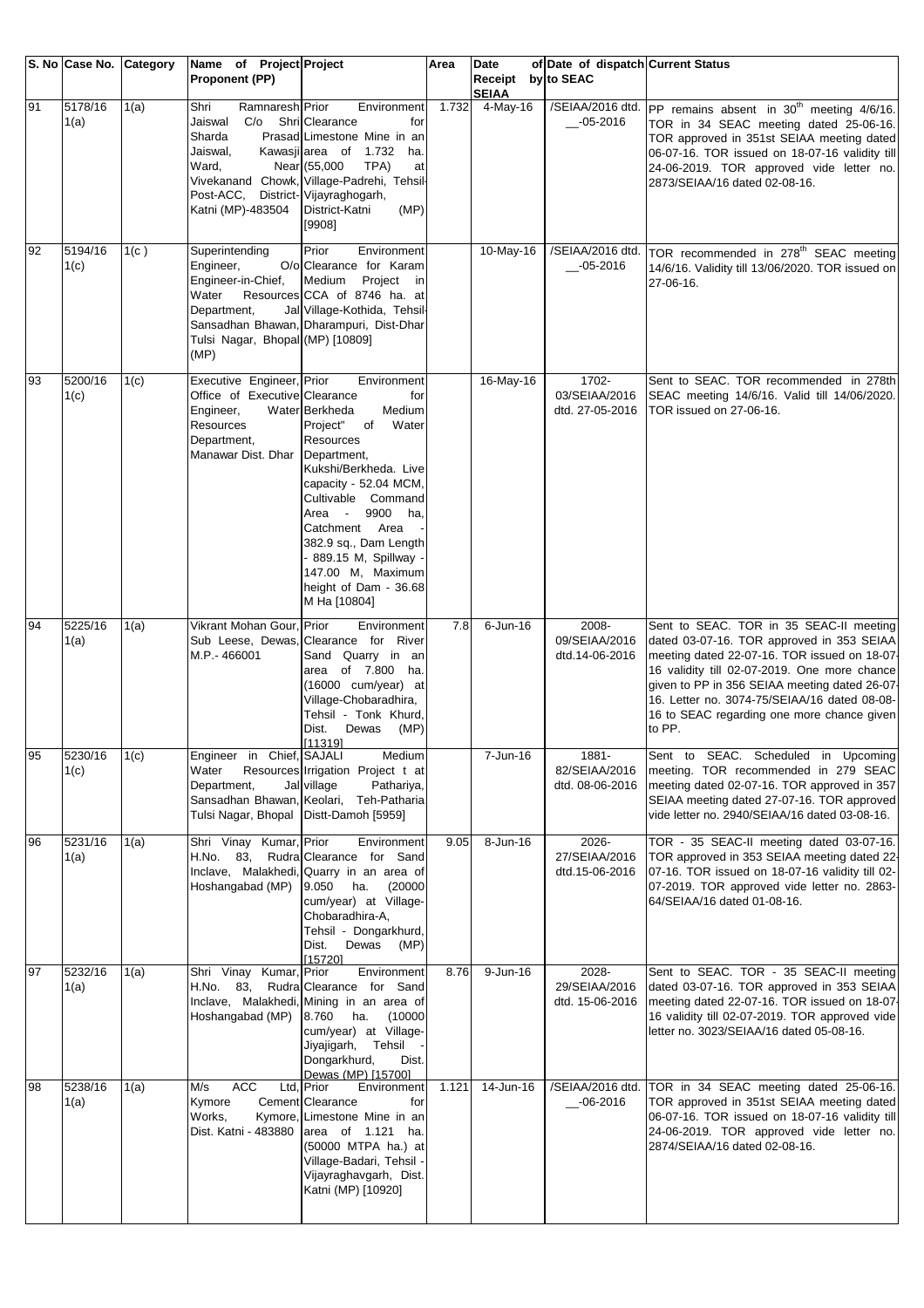|     | S. No Case No. Category |      | Name of Project Project                                                                                           |                                                                                                                                                                                                                                                                          | Area  | Date                      | of Date of dispatch Current Status           |                                                                                                                                                                                                                                                                                                                                                                                                                                                                                                                                                                                                     |
|-----|-------------------------|------|-------------------------------------------------------------------------------------------------------------------|--------------------------------------------------------------------------------------------------------------------------------------------------------------------------------------------------------------------------------------------------------------------------|-------|---------------------------|----------------------------------------------|-----------------------------------------------------------------------------------------------------------------------------------------------------------------------------------------------------------------------------------------------------------------------------------------------------------------------------------------------------------------------------------------------------------------------------------------------------------------------------------------------------------------------------------------------------------------------------------------------------|
|     |                         |      | <b>Proponent (PP)</b>                                                                                             |                                                                                                                                                                                                                                                                          |       | Receipt by to SEAC        |                                              |                                                                                                                                                                                                                                                                                                                                                                                                                                                                                                                                                                                                     |
| 99  | 5241/16<br>1(a)         | 1(a) | M/s<br>Metal<br>Minerals, MIG-II-14, Clearance<br>Opp. Jain Temple, Manganese<br>Housing<br>483501                | & Prior<br>Environment<br>for<br>Mine<br>Board Project in an area of<br>Colony, Katni, MP - 4.906 ha. (10800 T<br>ha.) at Village-Selwa,<br>Tehsil - Katangi, Dist.<br>Balaghat (MP) [15589]                                                                             | 4.906 | <b>SEIAA</b><br>15-Jun-16 | 2143-<br>44/SEIAA/2016<br>dtd. 22-06-2016    | Sent to SEAC. TOR - 35 SEAC-II meeting<br>dated 03-07-16. TOR approved in 353 SEIAA<br>meeting dated 22-07-16. TOR issued on 18-07-<br>16 validity till 02-07-2019. TOR approved vide<br>letter no. 2876/SEIAA/16 dated 02-08-16.                                                                                                                                                                                                                                                                                                                                                                   |
| 100 | 5249/16<br>1(a)         | 1(a) | M/s S.N.Sunderson Prior<br>& Co., Opp. S-1/56, Clearance<br>Sector-1,<br>P.O.<br>Dham,<br>483501                  | Environment 4.76<br>for<br>Dadda Limestone & Dolomite<br>& Mine in an area of<br>District Katni, MP - 4.76 ha. (50000 TPA)<br>at Village-Pondi, Tehsil<br>Dhimer Kheda Dist.<br>Katni (MP) [5424]                                                                        |       | 17-Jun-16                 | 2288-<br>89/SEIAA/2016<br>dtd. 01-07-2016    | Sent to SEAC. TOR - 37 SEAC-II meeting<br>dated 12-07-16. TOR issued on 18-07-16<br>validity till 11-07-2019. TOR approved in 355<br>SEIAA meeting dated 25-07-16.                                                                                                                                                                                                                                                                                                                                                                                                                                  |
| 101 | 5258/16<br>1(a)         | 1(a) | Singh Prior<br>Shri<br>Ashu<br>Sehore, MP                                                                         | Environment 11.606<br>Bhatt, Sub Lessee Clearance for River<br>of MPSMCL, Village Sand Quarry in an<br>Badgaon, Tehsil - area of 11.606 ha.<br>Narsullaganj, District (116080 cum/year) at<br>Village-Badgaon,<br>Tehsil - Narsullaganj,<br>Dist. Sehore (MP)<br>[10945] |       | 20-Jun-16                 | 2338-<br>39/SEIAA/2016<br>dtd. 02-07-2016    | Sent to SEAC. TOR - 37 SEAC-II meeting<br>dated 12-07-16. TOR issued on 18-07-16<br>validity till 11-07-2019. TOR approved in 355<br>SEIAA meeting dated 25-07-16.                                                                                                                                                                                                                                                                                                                                                                                                                                  |
| 102 | 5260/16<br>1(a)         | 1(a) | M/s<br>Shriram Prior<br>Dashmesh Buildcon,<br>Hoshangabad, MP<br>462001                                           | Environment <sup>9</sup><br>Clearance for River<br>Sand Quarry in an<br>area of 9.00 ha.<br>(65800 cum/year) at<br>Village-Horiyapipar,<br>Tehsil - Hoshangabad,<br>Hoshangabad<br>Dist.<br>(MP) [9779]                                                                  |       | 20-Jun-16                 | 2265-<br>66/SEIAA/2016<br>dtd. 30-06-2016    | Sent to SEAC. TOR in 39 SEAC-II meeting<br>dated 14-07-16. TOR approved in 358 SEIAA<br>meeting dated 30-07-16. TOR approved vide<br>letter no. 3019/SEIAA/16 dated 05-08-16. TOR<br>issued on 04-08-16 valid till 13-07-19.                                                                                                                                                                                                                                                                                                                                                                        |
| 103 | 5264/16<br>1(c)         | 1(c) | Engineer,<br>Resources<br>Department,<br>Dist.<br>Jabalpur                                                        | Executive Engineer, Hiran Irrigation Project<br>Office of Executive at village Badua, Teh-<br>Water Kundam,<br>Distt-<br>Jabalpur-M.P [10661]                                                                                                                            |       | 22-Jun-16                 | $2271 -$<br>72/SEIAA/2016<br>dtd. 30-06-2016 | Sent to SEAC. TOR recommended in 280th<br>SEAC meeting dated 31-08-16. TOR approved<br>in 374 SEIAA meeting dated 03-10-16. TOR<br>issued on 18-10-16 valid upto 30-08-2020.                                                                                                                                                                                                                                                                                                                                                                                                                        |
| 104 | 5265/16<br>1(a)         | 1(a) | Khangarhi Prior<br>Imtiyaz<br><b>MP</b><br>Anuppur,<br>462001                                                     | Environment 4.9<br>Dadar Bauxite Mine, Clearance for Bauxite<br>Mine in an area of<br>4.90 ha. (50000 MTPA<br>ha) at Village-Garhi<br>Dadar,<br>Tehsil<br>Pusprajgarh,<br>Dist.<br>Anuppur (MP) [11687]                                                                  |       | 22-Jun-16                 | 2239-<br>40/SEIAA/2016<br>dtd. 29-06-2016    | Sent to SEAC. TOR - 35 SEAC-II meeting<br>dated 03-07-16. TOR issued on 18-07-16<br>validity till 12-07-2019. TOR approved in 355<br>SEIAA meeting dated 25-07-16.                                                                                                                                                                                                                                                                                                                                                                                                                                  |
| 105 | 5266/16<br>1(a)         | 1(a) | Shree<br><b>Banshiwale</b> Prior<br>Stone<br>Gwalior,<br>MP<br>474001                                             | Environment 32.28<br>Crusher, Clearance for Metal<br>Stone Deposit in an<br>area of 32.280 ha.<br>(433403 cum/year) at<br>Village-Gundhara,<br>Tehsil - Gwalior, Dist.<br>Gwalior (MP) [11103]                                                                           |       | 22-Jun-16                 | 2292-<br>93/SEIAA/2016<br>dtd. 01-07-2016    | Sent to SEAC. PP absent in 38th SEAC-II<br>meeting dated 13-07-16. Case returned back<br>to SEIAA. TOR recommended in 41st SEAC-II<br>meeting dated 26-07-16. TOR issued on 04-08-<br>16 valid till 25-07-19.                                                                                                                                                                                                                                                                                                                                                                                       |
| 106 | 5267/16<br>1(a)         | 1(a) | M.P.State<br><b>Mining Prior</b><br>Corporation<br>Paryawa<br><b>Block</b><br>No.<br>$\mathbf 1$<br><b>Bhopal</b> | Environment 22.5<br>Ltd Clearance for River<br>Bhawan, Sand Quarry in an<br>area of 22.500 ha.<br>2 <sup>nd</sup> Floor Jail Road, (450000 cum/year) at<br>Village-Gwadikala,<br>Tehsil - Itarsi, Dist.<br>Hoshangabad<br>(MP)<br>[11108]                                |       | 23-Jun-16                 | 2273-<br>74/SEIAA/2016<br>dtd. 30-06-2016    | Sent to SEAC. TOR recommended in 39 SEAC<br>Il meeting dated 14-07-16. TOR approved in<br>358 SEIAA meeting dated 30-07-16. TOR<br>approved vide letter no. 3017/SEIAA/16 dated<br>05-08-16. TOR issued on 04-08-16 valid till 13-<br>07-19. Letter no. 5060-61/SEIAA/17 dated 23-<br>01-17 alongwith Public Hearing to SEAC.<br>Letter no. 5232-33/SEIAA/17 dated 08-02-17<br>alongwith Final EIA report, Mining Plan &<br>Public Hearing with EMP to SEAC. Query in 68<br>SEAC-2 meeting dated 06-03-17. Letter no.<br>212-213 dated 31-03-17 to PP for submitting<br>information within 30 days. |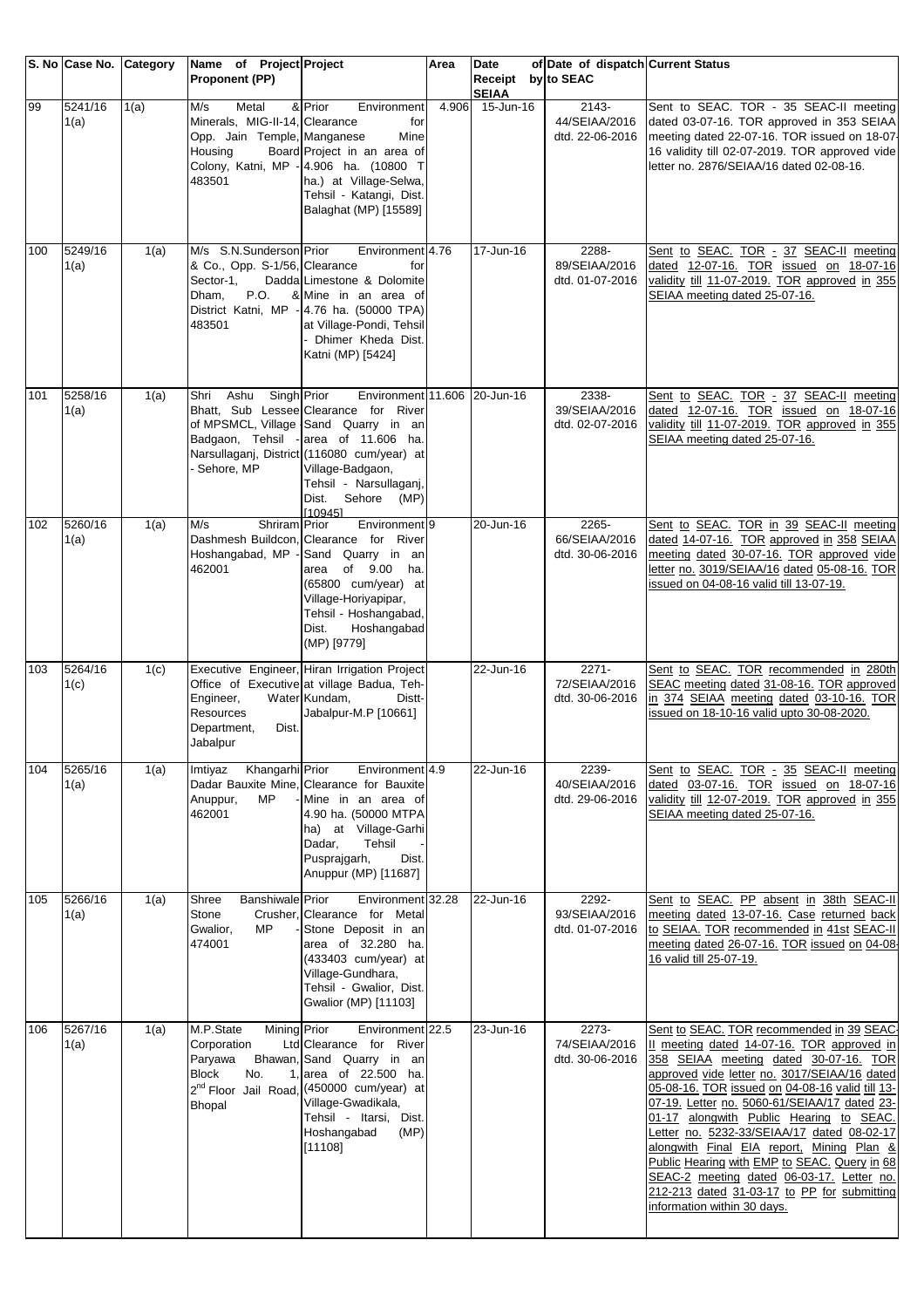|                 | S. No Case No. Category |                    | Name of Project Project                                                                                  |                                                                                                                                                                                                                                                       | Area | Date                               | of Date of dispatch Current Status        |                                                                                                                                                                                                                                                                                                                                                                                                                                                                                                                                                                                                     |
|-----------------|-------------------------|--------------------|----------------------------------------------------------------------------------------------------------|-------------------------------------------------------------------------------------------------------------------------------------------------------------------------------------------------------------------------------------------------------|------|------------------------------------|-------------------------------------------|-----------------------------------------------------------------------------------------------------------------------------------------------------------------------------------------------------------------------------------------------------------------------------------------------------------------------------------------------------------------------------------------------------------------------------------------------------------------------------------------------------------------------------------------------------------------------------------------------------|
|                 |                         |                    | Proponent (PP)                                                                                           |                                                                                                                                                                                                                                                       |      | Receipt by to SEAC<br><b>SEIAA</b> |                                           |                                                                                                                                                                                                                                                                                                                                                                                                                                                                                                                                                                                                     |
| 107             | 5268/16<br>1(a)         | 1(a)               | M.P.State<br><b>Mining Prior</b><br>Corporation<br>Parvawa<br><b>Block</b><br>No.<br>1.<br><b>Bhopal</b> | Environment 18.543 23-Jun-16<br>Ltd Clearance for River<br>Bhawan, Sand Quarry in an<br>area of 18.543 ha.<br>2 <sup>nd</sup> Floor Jail Road, (450000 cum/year) at<br>Village-Gwadikala,<br>Tehsil - Itarsi, Dist.<br>Hoshangabad<br>(MP)<br>[11112] |      |                                    | 2275-<br>76/SEIAA/2016<br>dtd. 30-06-2016 | Sent to SEAC. TOR recommended in 39 SEAC<br>Il meeting dated 14-07-16. TOR approved in<br>358 SEIAA meeting dated 30-07-16. TOR<br>approved vide letter no. 3021/SEIAA/16 dated<br>05-08-16. TOR issued on 04-08-16 valid till 13-<br>07-19. Letter no. 5060-61/SEIAA/17 dated 23-<br>01-17 alongwith Public Hearing to SEAC.<br>Letter no. 5232-33/SEIAA/17 dated 08-02-17<br>alongwith Final EIA report, Mining Plan &<br>Public Hearing with EMP to SEAC. Query in 68<br>SEAC-2 meeting dated 06-03-17. Letter no.<br>214-215 dated 31-03-17 to PP for submitting<br>information within 30 days. |
| 108             | 5272/16<br>1(a)         | 1(a)               | M/s<br>Shiva Prior<br>Jaipur, Rajasthan                                                                  | Environment 21.733<br>Corporation Pvt. Ltd, Clearance for River<br>Sand Quarry in an<br>area of 21.733 ha.<br>(217330 cum/year) at<br>Village-Badgaon<br>Mohari.<br>Tehsil<br>Nasrullaganj,<br>Dist.<br>Sehore (MP) [10954]                           |      | 25-Jun-16                          | 2468-<br>69/SEIAA/2016<br>dtd. 12-07-2016 | Sent to SEAC. TOR recommended in 40th<br>SEAC-II meeting dated 25-07-16.<br><b>TOR</b><br>approved in 358 SEIAA meeting dated 30-07-<br>16.<br>TOR<br>approved<br>vide<br>letter<br>no.<br>3015/SEIAA/16 dated 05-08-16. TOR issued<br>on 04-08-16 valid till 24-07-19.                                                                                                                                                                                                                                                                                                                             |
| 109             | 5276/16<br>1(a)         | 1(a)               | Sainik Foods Prior<br>M/s<br>U.P. - 244001                                                               | Environment 16.032<br>Pvt. Ltd, Sehore, Clearance for Sand<br>Mining in an area of<br>16.032 ha. (160000<br>cum/year) at Village-<br>Badgaon, Tehsil<br>Nasrullaganj,<br>Dist.<br>Sehore (MP) [16282]                                                 |      | 25-Jun-16                          | 2476-<br>77/SEIAA/2016<br>dtd. 12-07-2016 | Sent to SEAC. TOR recommended in 40th<br>SEAC-II<br>meeting dated 25-07-16.<br><b>TOR</b><br>approved in 358 SEIAA meeting dated 30-07-<br>TOR<br>approved<br>vide<br>16.<br>letter<br>no.<br>3028/SEIAA/16 dated 05-08-16. TOR issued<br>on 04-08-16 valid till 24-07-19.                                                                                                                                                                                                                                                                                                                          |
| 110             | 5279/16<br>1(a)         | 1(a)               | M/s<br>Shobha Prior<br>Minerals,<br>Napier<br>Jabalpur                                                   | Environment 4.03<br>765, Clearance for Laterite,<br>Town, Manganese, Iron &<br>Yellow ore in an area<br>of 4.03 ha. (307235<br>TPA)<br>at<br>Village-<br>Tehsil<br>Keolari,<br>Sihora, Dist. Jabalpur<br>(MP) [5383]                                  |      | 25-Jun-16                          | 2464-<br>65/SEIAA/2016<br>dtd. 12-07-2016 | Sent to SEAC. TOR recommended in 41st<br>SEAC-II<br>meeting dated 26-07-16.<br>TOR<br>approved in 358 SEIAA meeting dated 30-07-<br>TOR<br>approved<br>vide<br>16.<br>letter<br>no.<br>3083/SEIAA/16 dated 08-08-16. TOR issued<br>on 04-08-16 valid till 25-07-19.                                                                                                                                                                                                                                                                                                                                 |
| 111             | 5285/16<br>1(a)         | 1(a)               | M.P. State Mining Prior<br>Corporation<br>Paryawa<br><b>Block</b><br>No.<br><b>Bhopal</b>                | Environment 4.9<br>Ltd Clearance for Bauxite<br>Bhawan, Mine in an area of<br>1, 4.90 ha. (50000 TPA)<br>2nd FloorJail Road, at Village-Tikar, Tehsil<br>Huzur, Dist. Rewa<br>(MP) [12078]                                                            |      | 27-Jun-16                          | 2457-<br>58/SEIAA/2016<br>dtd. 12-07-2016 | Sent to SEAC. TOR recommended in 41st<br>SEAC-II<br>meeting dated<br><b>TOR</b><br>26-07-16.<br>approved in 358 SEIAA meeting dated 30-07-<br><u>TOR</u><br>approved<br>vide<br>letter<br>$\underline{no}$ .<br><u> 16.</u><br>3082/SEIAA/16 dated 08-08-16. TOR issued<br>on 04-08-16 valid till 25-07-19.                                                                                                                                                                                                                                                                                         |
| $\frac{112}{2}$ | 5296/16<br>1(a)         | $\overline{1}$ (a) | M/s Sainik Foods Prior<br>Pvt Ltd, Sehore, UP<br>244001                                                  | Environment <sub>20</sub><br>Clearance for Sand<br>Mining in an area of<br>20.00 ha. (200000<br>cum/year) at Village-<br>Tehsil<br>Janwasa,<br>Budhni, Dist. Sehore<br>(MP) [16561]                                                                   |      | $4$ -Jul-16                        | 2581-<br>82/SEIAA/2016<br>dtd.15 -07-2016 | Sent to SEAC. TOR recommended in 42nd<br>SEAC-II meeting dated 27-07-16. TOR<br>approved in 358 SEIAA meeting dated 30-07-<br>16. TOR issued on 04-08-16 valid till 26-07-19.                                                                                                                                                                                                                                                                                                                                                                                                                       |
| 113             | 5297/16<br>1(a)         | 1(a)               | M/s<br>Digiana Prior                                                                                     | Environment 11.129 5-Jul-16<br>Industries Pvt. Ltd. Clearance for Sand<br>Indore, MP - 463001 Deposit in an area of<br>11.129 ha. (112000<br>cum/year) at Village-<br>Satdev 2, Tehsil -<br>Nasrullaganj,<br>Dist.<br>Sehore (MP) [61023]             |      |                                    | 2583-<br>84/SEIAA/2016<br>dtd.15 -07-2016 | Sent to SEAC. TOR recommended in 42nd<br>SEAC-II meeting dated 27-07-16. TOR<br>approved in 358 SEIAA meeting dated 30-07-<br>16. TOR issued on 04-08-16 valid till 26-07-19.                                                                                                                                                                                                                                                                                                                                                                                                                       |
| 114             | 5299/16<br>1(a)         | 1(a)               | M/s<br>Shriram Prior<br>Bhopal,<br>МP<br>462001                                                          | Environment <sup>9.4</sup><br>Dashmesh Buildcon, Clearance for River<br>Sand Quarry in an<br>area of 9.400 ha.<br>(65800 cum/year) at<br>Village-Horiyapipar<br>Tehsil - Hoshangabad,<br>Hoshangabad<br>Dist.<br>(MP) (9775)                          |      | 11-Jul-16                          | 2587-<br>88/SEIAA/2016<br>dtd.15 -07-2016 | Sent to SEAC. TOR recommended in 42nd<br>SEAC-II<br>meeting dated 27-07-16. TOR<br>approved in 358 SEIAA meeting dated 30-07-<br>16. TOR issued on 04-08-16 valid till 26-07-19.                                                                                                                                                                                                                                                                                                                                                                                                                    |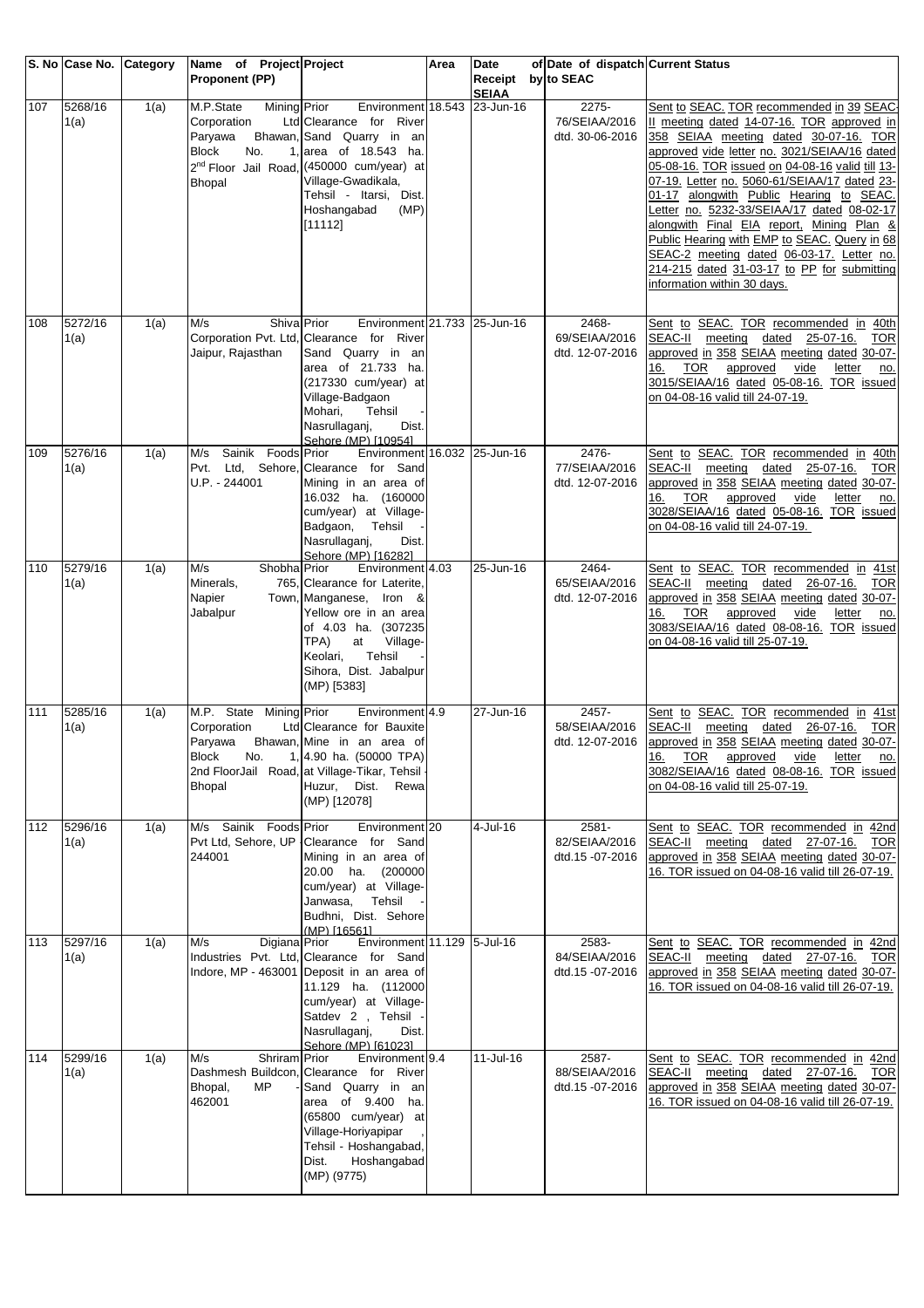|                 | S. No Case No.  | Category | Name of Project Project                                                                           |                                                                                                                                                                                                                                                                      | Area | Date                               | of Date of dispatch Current Status        |                                                                                                                                                                                                                                                                                                                                                                                                                                                                                                                             |
|-----------------|-----------------|----------|---------------------------------------------------------------------------------------------------|----------------------------------------------------------------------------------------------------------------------------------------------------------------------------------------------------------------------------------------------------------------------|------|------------------------------------|-------------------------------------------|-----------------------------------------------------------------------------------------------------------------------------------------------------------------------------------------------------------------------------------------------------------------------------------------------------------------------------------------------------------------------------------------------------------------------------------------------------------------------------------------------------------------------------|
|                 |                 |          | Proponent (PP)                                                                                    |                                                                                                                                                                                                                                                                      |      | Receipt by to SEAC<br><b>SEIAA</b> |                                           |                                                                                                                                                                                                                                                                                                                                                                                                                                                                                                                             |
| $115$           | 5301/16<br>1(a) | 1(a)     | Digiana Prior<br>M/s                                                                              | Environment 16.526<br>Industries Pvt. Ltd, Clearance for River<br>Indore, MP - 463001 Sand Quarry in an<br>area of 16.526 ha.<br>(170000 cum/year) at<br>Village-Satdev 1<br>Tehsil - Nasrullaganj,<br>Dist. Sehore (MP)<br>[6093]                                   |      | 11-Jul-16                          | 2591-<br>92/SEIAA/2016<br>dtd. 15-07-2016 | Sent to SEAC. TOR recommended in 43 SEAC<br>Il meeting dated 28-07-16. TOR approved in<br>360th SEIAA meeting dated 12-08-16. TOR<br>approved vide letter no. 3257-58/SEIAA/16<br>dated 26-08-16.                                                                                                                                                                                                                                                                                                                           |
| 116             | 5305/16<br>1(a) | 1(a)     | Sainik Foods Prior<br>M/s<br>Nagar,<br>Kanth<br>Muradabad, UP<br>244001                           | Environment <sup>19.4</sup><br>Pvt. Ltd, Plot No. - Clearance for Sand<br>HIG. D-5, Dindayal Mining in an area of<br>Phase-1, 9.400 ha.<br>(65800<br>Road, cum/year) at Village-<br>Horiyapipar, Tehsil -<br>Hoshangabad,<br>Dist.<br>Hoshangabad<br>(MP)<br>[16580] |      | 15-Jul-16                          | 2783-<br>84/SEIAA/2016<br>dtd. 27-07-2016 | Sent to SEAC. TOR recommended in 44 SEAC<br>Il meeting dated 08-08-16. TOR approved in<br>360th SEIAA meeting dated 12-08-16. TOR<br>issued on 17-08-16 valid till 07-08-2019. TOR<br>approved vide letter no. 3253-54/SEIAA/16<br>dated 26-08-16.                                                                                                                                                                                                                                                                          |
| $\frac{1}{117}$ | 5310/16<br>1(a) | 1(a)     | Sunil<br>Kumar Prior<br>Kalwani,<br>MP - 461223                                                   | Environment 3.238<br>Balaghat, Clearance<br>for<br>Manganese Ore Mines<br>in an area of 3.238 ha.<br>$(2658$ ton/year)<br>at<br>Village-Arjuni, Tehsil -<br>Katangi, Dist. Balaghat<br>(MP) [16595]                                                                  |      | 22-Jul-16                          | 0763-<br>64/SEIAA/2016<br>dtd. 27-07-2016 | Sent to SEAC. TOR in 49th SEAC-II meeting<br>dated 19-09-16. TOR approved in 372 SEIAA<br>meeting dated 28-09-16 TOR issued on 13-10-<br>16 valid upto 18-09-19.                                                                                                                                                                                                                                                                                                                                                            |
| 118             | 5311/16<br>1(a) | 1(a)     | M/s Savitri Minerals, Prior<br>482002 (MP)                                                        | Environment 8.094<br>House No. 241/1, Clearance for Bauxite,<br>Saket Nagar, Baldev Laterite & Fire Clay<br>Bagh, Jabalpur - Mine in an area of<br>8.094 ha. (100,000<br>at<br>TPA)<br>Village-<br>Tikariya , Tehsil<br>Mudwara, Dist. Katni<br>(MP) [16599]         |      | 27-Jul-16                          | 2888-<br>89/SEIAA/2016<br>dtd.02-08-2016  | Sent to SEAC. TOR recommended in 45 SEAC<br>Il meeting dated 09-08-16. TOR approved in<br>363 SEIAA meeting dated 29-08-16. TOR<br>issued on 16-09-16 valid upto 08-08-19. Letter<br>no. 720- 21/SEIAA/17 dated 14-06-17<br>alongwith public hearing report with objections<br>& suggestion submitted by MPPCB to SEAC.                                                                                                                                                                                                     |
| 119             | 5313/16<br>1(a) | 1(a)     | M/s Khatri Minerals Prior<br>South<br>Hanumantal,<br>Jabalpur - 482002                            | Environment 4.49<br>& Mining Co., 365, Clearance for Blue<br>Motinala, Dust/Iron<br>Ore,<br>Manganese, Laterite,<br>Ocher & Clay Mine in<br>an area of 4.49 ha.<br>(40809 TPA) at Village-<br>Jhansi Siluwa, Tehsil -<br>Sihora, Dist. Jabalpur<br>(MP) [5928]       |      | 28-Jul-16                          | 2886-<br>87/SEIAA/2016<br>dtd. 02-08-2016 | Sent to SEAC. Delisting recommended in 47th<br>SEAC-II<br>meeting dated<br>27-08-16. TOR<br>recommended in 58 SEAC-II meeting dated 10-<br>11-16. TOR approved in 389 SEIAA meeting<br>dated 29-11-16. TOR issued on 06-12-16 valid<br>till 09-10-2019.                                                                                                                                                                                                                                                                     |
| 120             | 5315/16<br>1(a) | 1(a)     | Digiana Prior<br>M/s<br>$G-1$ ,<br>Chambers,<br>SOuth<br>Indore, MP                               | Environment 10<br>Industries Pvt. Ltd, Clearance for Sand<br>Sapna mining in an area of<br>12/1, 10.0 ha. (150000 cubic<br>Tukoganj, meter per year) at<br>Village-Karondmaphi<br>Tehsil - Khategaon,<br>Dewas<br>(MP)<br>Dist.<br>[16519]                           |      | 1-Aug-16                           | 3110-<br>11/SEIAA/2016<br>dtd. 09-08-2016 | Sent to SEAC. Delisting recommended in 46th<br>SEAC-II meeting dated 26-08-16. PP absent,<br>case returned to SEIAA in 56 SEAC-2 meeting<br>dated 08-11-16. Case delisted in SEIAA 388<br>meeting dated 22-11-16. Case delisted vide<br>letter no. 4793-94/SEIAA/16 dated 19-12-16.<br>Case relisted and sent to SEAC for appraisal in<br>399 SEIAA meeting 09-01-17. Case relisted<br>and sent to SEAC for appraisal vide letter no.<br>5084-85/SEIAA/17 dated 24-01-17. PP absent<br>in 67 SEAC-2 meeting dated 07-02-17. |
| 121             | 5322/16<br>1(c) | 1(c)     | Engineer-in-Chief,<br>Resources Project,<br>Water<br>Department,<br>Nagar, Bhopal, MP -<br>462003 | Chhitakhudri Irrigation<br>Village<br>Tulsi Chhitakhudri, Tehsil<br>Kundam,<br>District<br>Jabalpur, MP (16830)                                                                                                                                                      |      | $2$ -Aug-16                        | 3044-<br>45/SEIAA/2016<br>dtd.06 -08-2016 | Sent to SEAC. TOR recommended in 280th<br>SEAC meeting dated 31-08-16. TOR approved<br>in 374 SEIAA meeting dated 03-10-16.                                                                                                                                                                                                                                                                                                                                                                                                 |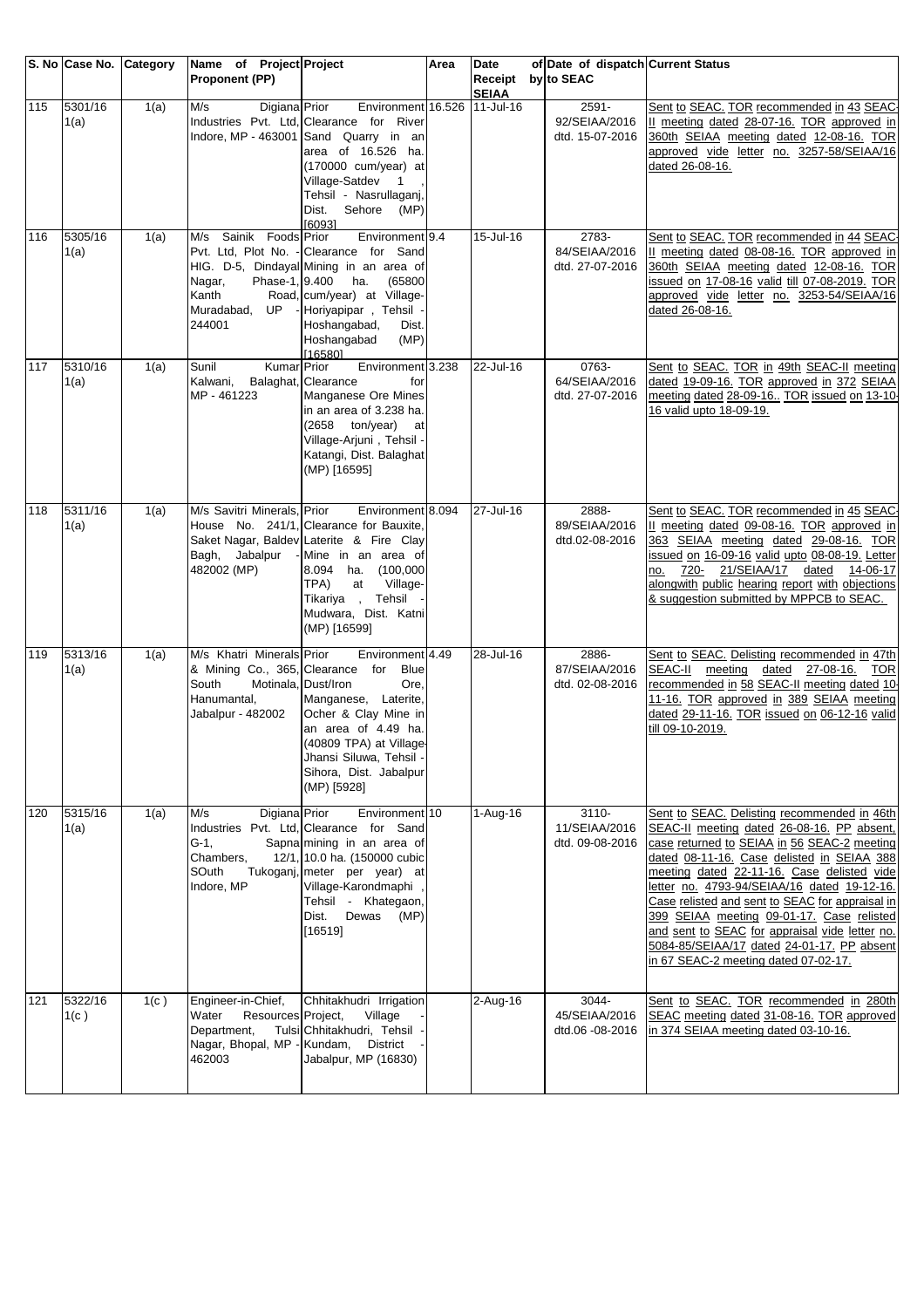|                  | S. No Case No. Category |      | Name of Project Project<br><b>Proponent (PP)</b>                                                                                                                                                             |                                                                                                                                                                                                                                                                                      | Area | Date<br>Receipt by to SEAC    | of Date of dispatch Current Status        |                                                                                                                                                                                                                                                                                                                                                                                                                                                                                                                                                                                                |
|------------------|-------------------------|------|--------------------------------------------------------------------------------------------------------------------------------------------------------------------------------------------------------------|--------------------------------------------------------------------------------------------------------------------------------------------------------------------------------------------------------------------------------------------------------------------------------------|------|-------------------------------|-------------------------------------------|------------------------------------------------------------------------------------------------------------------------------------------------------------------------------------------------------------------------------------------------------------------------------------------------------------------------------------------------------------------------------------------------------------------------------------------------------------------------------------------------------------------------------------------------------------------------------------------------|
| 122              | 5373/16 7<br>(c)        | 7(c) | Executive Engineer, Megha<br>M.P.<br>Audyogik Area,<br>Kendra Vikas Nigam Town,<br>(Indore) Ltd, Ist & Meghnagar,<br>IInd Floor, 3/54, Jhabua, MP [16724]<br>Press Complex, AB<br>Road, Indore, MP<br>452011 | Industries<br>Meghnagar<br>Teh.<br>Dist.                                                                                                                                                                                                                                             |      | <b>SEIAA</b><br>$27 - Aug-16$ | 3308-<br>09/SEIAA/2016<br>dtd.31 -08-2016 | Sent to SEAC. TOR recommended in 282<br>SEAC meeting dated 10.10.16. TOR approved<br>in 380 SEIAA meeting dated 03-11-16. TOR<br>approved vide letter no. 4604/SEIAA/16 dated<br>02-12-16. TOR issued on 30-11-16 valid till 09-<br>10-2019. Letter no. 4867-68/SEIAA/16 dated<br>02-01-17 alongwith information submitted by<br>PP to SEAC. Letter no. 727- 28/SEIAA/17<br>dated 14-06-17 alongwith Public Hearing<br>submitted by MPPCB to SEAC. Letter no. 733-<br>34/SEIAA/17 dated 15-06-17 alongwith EIA<br>report submitted by PP to SEAC. Query in 294<br>SEAC meeting dated 23-06-17. |
| 123              | 5375/16<br>1(a)         | 1(a) | <b>Nilesh</b> Prior<br>Shri<br>Upadhyay<br>Upadhyay,<br><b>MP</b>                                                                                                                                            | Environment <sup>7.5</sup><br>S/o Clearance<br>for<br>Rameshchandra Ji Limestone deposit in<br>10, an area of $7.50$ ha.<br>College road, P.O. (85,500 TPA) (Khasra<br>and District. Jhabua, no.46/1) at Village-<br>Tehsil<br>Kosdana,<br>Dist.<br>Gandhewani,<br>Dhar (MP) [16181] |      | 30-Aug-16                     | dtd. -08-2016                             | /SEIAA/2016 Sent to SEAC. TOR recommended in 55 SEAC<br>2 meeting dated 15-10-16. TOR approved in<br>386 SEIAA meeting dated 16-11-16. TOR<br>issued on 06-12-16 valid till 14-10-2019.                                                                                                                                                                                                                                                                                                                                                                                                        |
| 124              | 5394/16<br>7(d)         | 7(d) | M/s<br>Environmental<br>Management<br>Sector-30,<br>Gurgaon, Haryana<br>122001                                                                                                                               | Medicare Common<br>Biomedical<br>Waste<br>Treatment<br>Pvt. Facility (Khasra No.<br>Ltd, 403, 4th Floor, 15 & 17) at Village -<br>BPTP Park Centra, Manera, Distt. Mandla,<br>NH-8, MP [16744]                                                                                       |      | 31-Aug-16                     | 3450-<br>51/SEIAA/2016<br>dtd. 08-09-2016 | Sent to SEAC. TOR recommended in 282<br>SEAC meeting dated 10.10.16. TOR approved<br>in 380 SEIAA meeting dated 03-11-16. TOR<br>issued on 30-11-16 valid till 09-10-2019. Qry in<br>286th SEAC Meeting dt. 28/01/17. Letter no.<br>120 dated 27-02-17 from SEAC to PP for<br>submitting information within 30 days. Letter<br>143- 144/SEIAA/17 dated 07-04-17<br>no.<br>alongwith EIA report submitted by PP to SEAC.<br>Query in 289 SEAC meeting dated 28-04-17.                                                                                                                           |
| 125              | 5395/16<br>7(d)         | 7(d) | M/s<br>Environmental<br>Management<br>Sector-30,<br>Gurgaon, Haryana<br>122001                                                                                                                               | Medicare Common<br>Biomedical<br>Waste<br>Treatment<br>Pvt. Facility (Khasra No. F-<br>Ltd, 403, 4th Floor, 7, F-8, F-9 & F-10) at<br>BPTP Park Centra, IID Jaderua, Morena,<br>NH-8, MP [15935]                                                                                     |      | 31-Aug-16                     | 3452-<br>53/SEIAA/2016<br>dtd. 08-09-2016 | Sent to SEAC. TOR recommended in 282<br>SEAC meeting dated 10.10.16. TOR approved<br>in 380 SEIAA meeting dated 03-11-16. TOR<br>issued on 30-11-16 valid till 09-10-2019. Letter<br>145-146/SEIAA/17<br>07-04-17<br>dated<br>no.<br>alongwith EIA report submitted by PP to SEAC.<br>Letter no. 333-34/SEIAA/17 dated 03-05-17<br>alongwith the compliant in original for<br>necessary action to SEAC. Query in 289 SEAC<br>meeting dated 28-04-17.                                                                                                                                           |
| 126              | 5416/16<br>5(f)         | 5(f) | M/s<br>Colours,<br>Agrawal<br>Opp. Central Mall Audhyogic<br>Ambawadi,<br>Ahmedabad<br>380006                                                                                                                | Riddhi Siddhi Manufacturing of Dyes<br>304, & Dyes Intermediate at<br>Arcade, Plot No. 99-A, MP<br>Kendra<br>Vikas<br>Nigam<br>Ltd<br>(AKVN),<br>Taluka,<br>Meghnagar,<br>Dist.<br>Jhabua, MP [15693]                                                                                |      | $6-Sep-16$                    | 3462-<br>63/SEIAA/2016<br>dtd. 09-09-2016 | Sent to SEAC. TOR recommended in 282<br>SEAC meeting dated 10.10.16. TOR approved<br>in 380 SEIAA meeting dated 03-11-16. TOR<br>issued on 15-12-16 valid till 09-10-19. Letter<br>529- 30/SEIAA/17 dated 24-05-17<br>no.<br>alongwith EIA report submitted by PP to SEAC.<br>PP absent in 293 SEAC meeting dated 17-06-<br>17.                                                                                                                                                                                                                                                                |
| 127              | 5423/16<br>1(c)         | 1(c) | Executive Engineer, Parkul<br>Water<br>Department,<br>Division - II, Kesli, Sagar, Dist.<br>Dist. Sagar, MP                                                                                                  | Medium<br>Resources Irrigation Project, Vill.<br>Bakshawaha,<br>Teh.<br>Sagar,<br>MP [10876]                                                                                                                                                                                         |      | 21-Sep-16                     | /SEIAA/2016<br>dtd. -09-2016              | TOR recommended in 283 SEAC meeting<br>dated 27-10-16. TOR approved in 384 SEIAA<br>meeting dated 11-11-16. TOR issued on 30-11<br>16 valid till 26-10-2019.                                                                                                                                                                                                                                                                                                                                                                                                                                   |
| $\overline{128}$ | 5427/16<br>6(b)         | 6(b) | M/s<br>Industries Ltd, Bldg. of<br>No. 7, B Wing, 2nd Chemical<br>Floor,<br>Corporate<br>Thane<br>Road, Navi Mumbai                                                                                          | Reliance Proposed<br>Expansion<br>Multipurpose<br>Terminal<br>Reliance from 00175 KL to<br>Park, 80080 KL at Vill.<br>Belapur Bakaniya,<br>P.O.<br>Bhaunri, Teh. Huzur,<br>Bhopal,<br>MP<br>DIst.<br>[17026]                                                                         |      | 22-Sep-16                     | dtd. -09-2016                             | /SEIAA/2016 TOR recommended in 283 SEAC meeting<br>dated 27-10-16. TOR approved in 384 SEIAA<br>meeting dated 11-11-16. TOR issued on 30-11<br>16 valid till 26-10-2019.                                                                                                                                                                                                                                                                                                                                                                                                                       |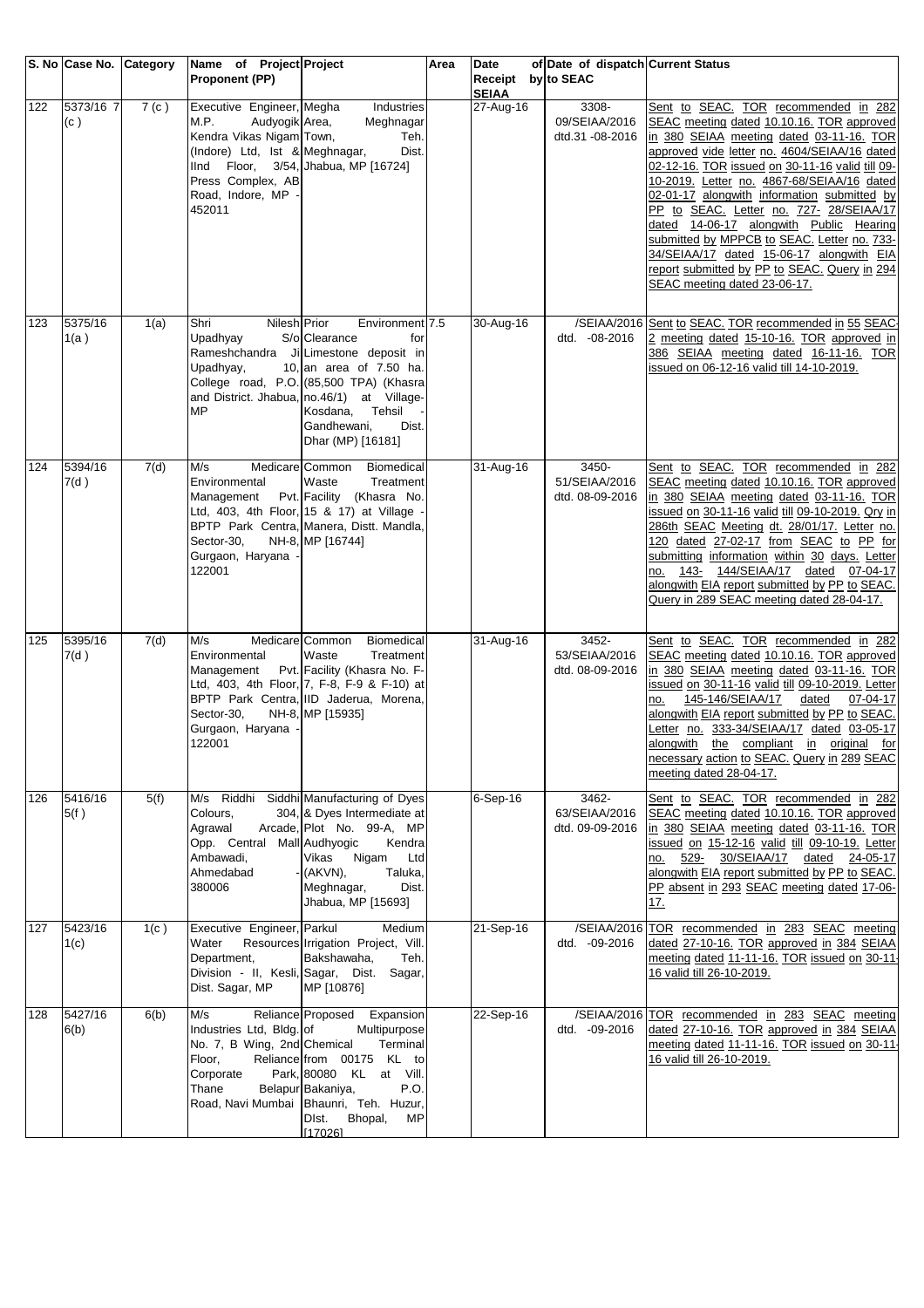|     | S. No Case No. Category |      | Name of Project Project                                                                                          |                                                                                                                                                                                                                                                                                                                       | Area | Date                               | of Date of dispatch Current Status        |                                                                                                                                                                                                                                                                                                                                                                                                                                                                                                                    |
|-----|-------------------------|------|------------------------------------------------------------------------------------------------------------------|-----------------------------------------------------------------------------------------------------------------------------------------------------------------------------------------------------------------------------------------------------------------------------------------------------------------------|------|------------------------------------|-------------------------------------------|--------------------------------------------------------------------------------------------------------------------------------------------------------------------------------------------------------------------------------------------------------------------------------------------------------------------------------------------------------------------------------------------------------------------------------------------------------------------------------------------------------------------|
|     |                         |      | Proponent (PP)                                                                                                   |                                                                                                                                                                                                                                                                                                                       |      | Receipt by to SEAC<br><b>SEIAA</b> |                                           |                                                                                                                                                                                                                                                                                                                                                                                                                                                                                                                    |
| 129 | 5449/16<br>1(a)         | 1(a) | M/s<br>Hukamchand Prior<br>Stone<br>Katni, MP - 483501                                                           | Environment 5.529<br>Lime Clearance for Lime<br>Company, Nai Basti, Stone Mine in an area<br>of 5.529 ha. (208452<br>TPA ha.) (Khasra no.<br>26, 27, 28, 29/1, 33) at                                                                                                                                                 |      | 17-Oct-16                          | 4280-<br>81/SEIAA/2016<br>dtd. 27-10-2016 | Sent to SEAC. TOR recommended in 58 SEAC<br>Il meeting dated 10-11-16. TOR approved in<br>389 SEIAA meeting dated 29-11-16. TOR<br>issued on 06-12-16 valid till 09-10-2019.                                                                                                                                                                                                                                                                                                                                       |
|     |                         |      |                                                                                                                  | Village-<br>Bhatoora,<br>Tehsil - Maihar, Dist.<br>Satna (MP) [17440]                                                                                                                                                                                                                                                 |      |                                    |                                           |                                                                                                                                                                                                                                                                                                                                                                                                                                                                                                                    |
| 130 | 5451/16<br>6(b)         | 6(b) | M/s<br>Petroleum<br>Ltd, Mangalia Pol depot<br>Depot<br>Sanver<br>Mangalia                                       | Hindustan Augmentation<br>of<br>Corpn. existing HPCL POL<br>including<br>(Indore), additional<br>product<br>Road, storage tankage at Vill.<br>Village, Mangalia,<br>The.<br>Indore, MP - 453771 Sanwer, Dist. Indore,<br>MP [17086]                                                                                   |      | 27-Sep-16                          | 4682-<br>83/SEIAA/2016<br>dtd. 08-12-2016 | Sent to SEAC. TOR recommended in 285<br>SEAC-2 meeting dated 26-12-16. Letter no.<br>5265-66/SEIAA/17 dated 13-02-17 alongwith<br>information submitted by PP to SEAC. ToR<br>Recommended in 287th SEAC Meeting dt.<br>25th Feb. 2017. TOR approved in 419 SEIAA<br>meeting dated 24-03-17. TOR issued on 28-03-<br>17 valid upto 24-02-2020. Letter no. 212-<br>213/SEIAA/17 dated 10-04-17 alongwith<br>information as per SEAC meeting submitted by<br>PP to SEAC. Query in 289 SEAC meeting<br>dated 28-04-17. |
| 131 | 5456/16<br>1(a)         | 1(a) | M/s MOIL Limited, Prior<br>MOIL Bhavan, A-1, Clearance<br>Katol Road, Nagpur, Manganese<br>Maharashtra<br>440013 | Environment 48.974 27-Oct-16<br>for<br>Ore<br>Mining in an area of<br>48.974<br>ha.<br>(0.120)<br>MTPA) (Khasra no.<br>$62 - 1 -$<br>44759/1-59/8,<br>62/12, 63, 89/1-21,<br>96/1-96/5, 97/1-97/5,<br>99/1-99/3,<br>$100/1 -$<br>100/2, 101) at Village-<br>Lugma,<br>Tehsil<br>Baihar, Dist. Balaghat<br>(MP) [9018] |      |                                    | 4320-<br>21/SEIAA/2016<br>dtd. 04-11-2016 | Sent to SEAC. TOR recommended in 61 SEAC<br>2 meeting dated 25-11-16. TOR approved in<br>398 SEIAA meeting dated 02-01-17. TOR<br>issued on 19-01-17 validity upto 24-11-19.                                                                                                                                                                                                                                                                                                                                       |
| 132 | 5457/16<br>1(a)         | 1(a) | M/s Prism Cement Prior<br>Ltd, "Rahejas"Main Clearance<br>Santcruz<br>Mumbai,<br>Maharashtra                     | Environment 4.755<br>for<br>Avenue, V.P.Road, Limestone Mine in an<br>(W), area of 4.755 ha.<br>(645278 Tonnes per<br>annum) (Khasra no.<br>74(P), 103 (P), 104) at<br>Village- Hinauti, Tehsil<br>Rampur<br>Baghelan,<br>Satna<br>Dist.<br>(MP)<br>[11119]                                                           |      | 4-Nov-16                           | 4443-<br>44/SEIAA/2016<br>dtd. 18-11-2016 | Sent to SEAC. TOR recommended in 63 SEAC<br>2 meeting dated 24-12-16. TOR approved in<br>402 SEIAA meeting dated 16-01-17. TOR<br>issued on 19-01-17 validity upto 23-12-19.<br>TOR approved vide letter no. 5167/SEIAA/17<br>dated 01-02-17.                                                                                                                                                                                                                                                                      |
| 133 | 5462/16<br>1(a)         | 1(a) | M/s<br>Piprahat Prior<br>Linestone Mine, Shri Clearance<br>Piprahat,<br><b>MP</b>                                | Environment 8.068<br>for<br>Prasenjit Singh, Vill. Limestone Mines in an<br>Teh. area of 8.068 ha.<br>Maihar, Dist. Satna, (167200 TPA) (Khasra<br>no. 48, 177, 178, 178,<br>180, 181) at Village-<br>Piprahat, Tehsil<br>Maihar, Dist. Satna<br>(MP) [17089]                                                         |      | 16-Nov-16                          | 4465-<br>66/SEIAA/2016<br>dtd. 23-11-2016 | Sent to SEAC. TOR recommended in 63 SEAC<br>2 meeting dated 24-12-16. TOR approved in<br>402 SEIAA meeting dated 16-01-17. TOR<br>issued on 19-01-17 validity upto 23-12-19.<br>TOR approved vide letter no. 5169/SEIAA/17<br>dated 01-02-17.                                                                                                                                                                                                                                                                      |
| 134 | 5467/16<br>1(a)         | 1(a) | M/s Pawan Minerals,<br>Jawahar<br>Jhanda Bazar, Katni, Dolomite<br>MP - 483501                                   | Environment 2.33<br>Prior<br>Chok, Clearance for Calcite,<br>and<br>Limestone Mine in an<br>area of 2.33 ha. 28462<br>MTPA) (Khasra no.<br>249, 250) at Village-<br>Bhatgawan Sunehra,<br>Tehsil - Murwara, Dist.<br>Katni (MP) [5631]                                                                                |      | 21-Nov-16                          | 4494-<br>95/SEIAA/2016<br>dtd. 29-11-2016 | Sent to SEAC. TOR recommended in 63 SEAC<br>2 meeting dated 24-12-16. TOR approved in<br>402 SEIAA meeting dated 16-01-17. TOR<br>issued on 19-01-17 validity upto 23-12-19.<br>TOR approved vide letter no. 5168/SEIAA/17<br>dated 01-02-17.                                                                                                                                                                                                                                                                      |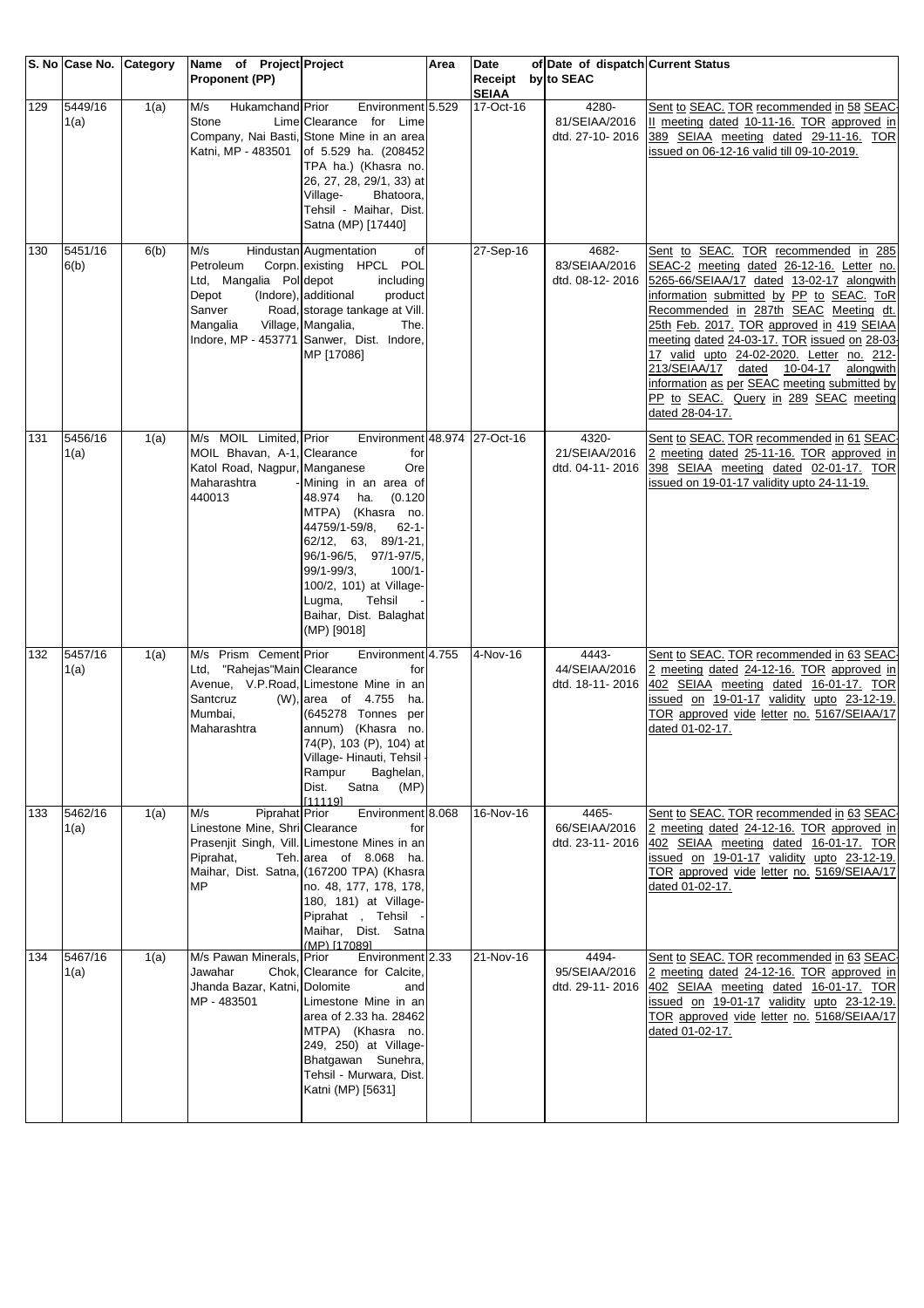|     | S. No Case No. Category |       | Name of Project Project<br><b>Proponent (PP)</b>                                                                                                                                                                       |                                                                                                                                                                                                                                                                             | Area | Date<br>Receipt by to SEAC | of Date of dispatch Current Status          |                                                                                                                                                                                                                                                                                                                                                                                                                                                                     |
|-----|-------------------------|-------|------------------------------------------------------------------------------------------------------------------------------------------------------------------------------------------------------------------------|-----------------------------------------------------------------------------------------------------------------------------------------------------------------------------------------------------------------------------------------------------------------------------|------|----------------------------|---------------------------------------------|---------------------------------------------------------------------------------------------------------------------------------------------------------------------------------------------------------------------------------------------------------------------------------------------------------------------------------------------------------------------------------------------------------------------------------------------------------------------|
| 135 | 5470/16<br>5(f)         | 5(f)  | M/s Vacmet India Prior<br>Ltd, 4/117 - 2A, Clearance<br>Anant Plaza, Civil Proposed<br>Lines, Church Road, Manufacturing<br>Agra, UP                                                                                   | Environment<br>for<br>οf<br>Polyester Resin<br>Polyethylene<br>Terephthalate<br>(PET)<br>Chips- 99000 MTPA<br>and installation of HTM<br>heater (Pet coke as<br>fuel) 13.5 Million KCAL<br>at Village - Ujjaini,<br>P.O. Digthan, Tehsil &<br>District - Dhar MP<br>[17439] |      | <b>SEIAA</b><br>22-Nov-16  | 4538-<br>39SEIAA/2016<br>dtd. 30-11-2016    | Sent to SEAC. Letter no. 4765-66/SEIAA/16<br>dated 15-12-16 alongwith Form-I to SEAC.<br>Letter no. 4954- 55/SEIAA/17 dated 09-01-17<br>alongwith PP's letter to SEAC for appraise the<br>case. TOR recommended in 285 SEAC-2<br>meeting dated 26-12-16. TOR approved in 400<br>SEIAA meeting dated 12-01-17. TOR issued<br>on 19-01-17 validity upto 25-12-19.                                                                                                     |
| 136 | 5483/16<br>6(b)         | 6(b)  | Indian<br>M/s<br>Corporation Ltd, Shri Clearance<br>Diwakar Arya, DM Additional<br>(P) GBP,<br><b>Bottling</b><br>Village<br>Tehsil<br>Raghogarh, Raghogarh,<br>Shri Gunjan Dev, Guna, MP [17444]<br>District Guna, MP | Oil Prior<br>Environment<br>for<br><b>Bulk</b><br>Guna Sotrage<br>Vessels<br>Plant, (Mounded Storage) at<br>Dongar, Village Dongar, Tehsil<br><b>District</b>                                                                                                               |      | 7-Dec-16                   | 4673-<br>74/SEIAA/2016<br>dtd. 08-12- 2016  | Sent to SEAC. TOR approved in 400 SEIAA<br>meeting dated 12-01-17. TOR issued on 19-01<br>17 validity upto 25-12-19.                                                                                                                                                                                                                                                                                                                                                |
| 137 | 5485/16<br>8(b)         | 8(b)  | Katni Development Prior<br>Authority,<br>Highway Road, 07, Integrated<br>MP - 483504                                                                                                                                   | Environment<br>National Clearance<br>for<br>Township<br>Dugadi Nala, Katni, Project (Khasra No.<br>691, 692, 699, 700,<br>703, 704, 705/1, 722/1<br>K, 722/1 KH & 723) at<br>Shanti Nagar, Katni,<br>MP [17045]                                                             |      | 13-Dec-16                  | 4763-<br>64/SEIAA/2016<br>dtd. 15-12-2016   | Sent to SEAC. ToR Recommended in 286th<br>SEAC Meeting dt. 28/01/17. TOR approved in<br>410 SEIAA meeting dated 17-02-17. TOR<br>issued on 09-03-07 validity upto 27-01-2020.                                                                                                                                                                                                                                                                                       |
| 138 | 5486/16<br>1(c)         | 1(c)  | Resources Prior<br>Water<br>Department,<br>Water<br>Division,<br>Colony, Shikarpura,<br>Burhanpur, MP                                                                                                                  | Environment<br>Clearance for Medium<br>Executive Engineer, Irrigation Tank Project<br>Resources at Bhawsa, Burhanpur,<br>Irrigation MP [17489]                                                                                                                              |      | $2$ -Dec-16                | 4767-<br>68/SEIAA/2016<br>dtd. 15-12-2016   | Sent to SEAC. ToR Recommended in 286th<br>SEAC Meeting dt. 28/01/17. TOR approved in<br>410 SEIAA meeting dated 17-02-17.                                                                                                                                                                                                                                                                                                                                           |
| 139 | 5487/16<br>1(c)         | 1(C)  | M.P.Water<br>Resources<br>Department, Office Medium<br>Narmada Bhawan, Teh. Lateri,<br>Tulsi Nagar, Bhopal, Vidisha, MP [17892]<br>MP                                                                                  | Prior<br>Environment<br>Clearance for Tem<br>Irrigation<br>of Engineer-in-Chief, Project at Dapkan,<br>Dist.                                                                                                                                                                |      | 15-Dec-16                  | $411 -$<br>72/SEIAA/2016<br>dtd. 19-12-2016 | Sent to SEAC. ToR Recommended in 286th<br>SEAC Meeting dt. 28/01/17. TOR approved in<br>410 SEIAA meeting dated 17-02-17.                                                                                                                                                                                                                                                                                                                                           |
| 140 | 5492/17<br>1(c)         | 1(c)  | M.P.Water<br>Resources<br>Department, Office Medium<br>of Engineer-in-Chief, Village<br>Narmada Bhawan, Bhikampur,<br>Tulsi Nagar, Bhopal, Dist.<br><b>MP</b>                                                          | Prior<br>Environment<br>Clearance for Canam<br>Project at<br>Gopalpura,<br>Pagra,<br>Damoh,<br>MP.<br>[17949]                                                                                                                                                               |      | 26-Dec-16                  | 4948-<br>49/SEIAA/2017<br>dtd. 06-01-17.    | Sent to SEAC. CCA of the Project is >10000<br>ha. This project becomes cat. "A" Project and<br>case may be sent to SEIAA for necessary<br>action 286th SEAC Meeting dt. 28/01/17. Case<br>returned to SEAC for appraisal in 410 SEIAA<br>meeting dated 17-02-17. Case sent to SEAC<br>for appraisal vide letter no. 5456-57/SEIAA/17<br>dated 03-03-17. TOR recommended in 288<br>SEAC meeting dated 30-03-17. TOR approved<br>in 423 SEIAA meeting dated 24-04-17. |
| 141 | 5496/17<br>7(da)        | 7(da) | <b>Waste</b> Prior<br>India<br>Management<br>Ltd,<br>30.<br>Quarters, T.T.Nagar, Waste<br>Bhopal, MP                                                                                                                   | Environment<br>Pvt. Clearance<br>for<br>MLA Common Bio Medical<br>Treatment<br>Facility at Village<br>Mandideep, Tehsil<br>Dist.<br>Goharganj,<br>Raisen, MP [16930]                                                                                                        |      | 11-Jan-17                  | $5021 -$<br>22/SEIAA/2017<br>dtd. 16-01-17. | Sent to SEAC. ToR Recommended in 287th<br>SEAC Meeting dt. 25th Feb. 2017. TOR<br>approved in 419 SEIAA meeting dated 24-03-<br>17. TOR issued on 28-03-17 valid upto 24-02-<br>2020. Letter no. 829-30/SEIAA/17 dated 22-06-<br>17 alongwith EIA report submitted by PP to<br>SEAC.                                                                                                                                                                                |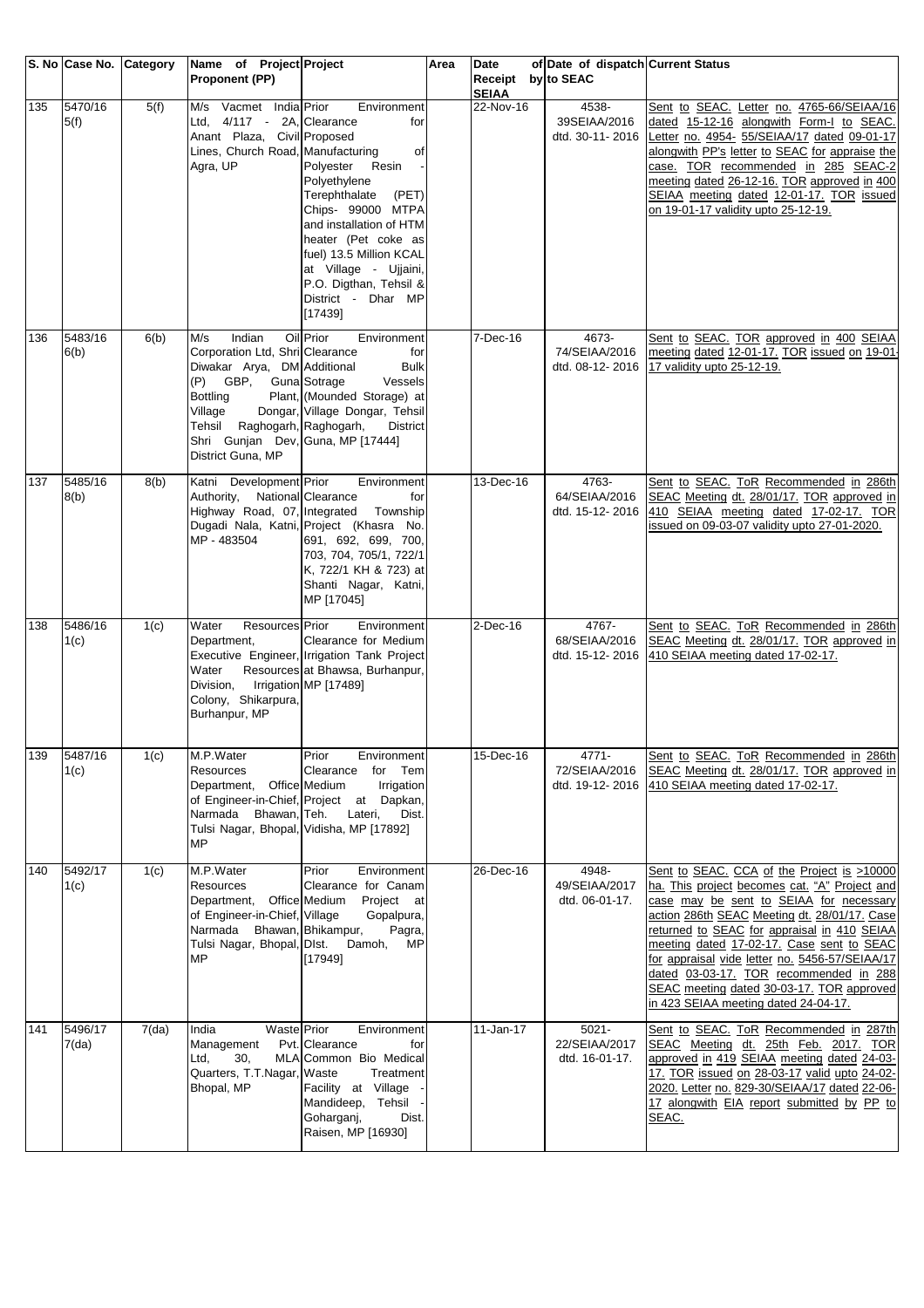|     | S. No Case No.  | Category | Name of Project Project<br>Proponent (PP)                                                                                            |                                                                                                                                                                                                                                                                                                                              | Area | Date<br>Receipt by to SEAC<br><b>SEIAA</b> | of Date of dispatch Current Status       |                                                                                                                                                                                                                                                                                                     |
|-----|-----------------|----------|--------------------------------------------------------------------------------------------------------------------------------------|------------------------------------------------------------------------------------------------------------------------------------------------------------------------------------------------------------------------------------------------------------------------------------------------------------------------------|------|--------------------------------------------|------------------------------------------|-----------------------------------------------------------------------------------------------------------------------------------------------------------------------------------------------------------------------------------------------------------------------------------------------------|
| 142 | 5499/17<br>1(a) | 1(a)     | Arunesh<br>Pratap Prior<br>Singh Baghel, P.O. Clearance<br>Katni, MP                                                                 | Environment 5.958<br>for<br>Vijayraghogarh, Dist. Limestone & Dolomite<br>Mine in an area of<br>5.958 ha. (170000<br>TPA) (Khasra no. 55,<br>63/1, 64, 65, 66, 67,<br>68) at Village- Jamuani<br>Tehsil<br>Khurd,<br>Vijayraghogarh, Dist.<br>Katni (MP) [5747]                                                              |      | 17-Jan-17                                  | 5080-<br>81/SEIAA/2017<br>dtd. 23-01-17. | Sent to SEAC. TOR recommended in 67 SEAC<br>2 meeting dated 07-02-17. TOR approved in<br>413 SEIAA meeting dated 03-03-17. TOR<br>approved vide letter no. 5593/SEIAA/17 dated<br>10-03-17. TOR issued on 09-03-07 validity<br>upto 06-02-2020.                                                     |
| 143 | 5510/17<br>1(a) | 1(a)     | Shri Anil Nagrath, Prior<br>Owner, Civil Line, Clearance<br>Dist. Katni, MP                                                          | Environment 1.821<br>for<br>Limestone Mine in an<br>area of 1.821<br>ha.<br>(30010)<br>cum<br>per<br>annum) (Khasra no.<br>322)<br>at<br>Village-<br>Kachhagawan, Tehsil<br>Katni, Dist. Katni (MP)<br>[18011]                                                                                                               |      | 6-Feb-17                                   | 5296-<br>97/SEIAA/2017<br>dtd. 16-02-17. | Sent to SEAC. TOR recommended in 69 SEAC<br>2 meeting dated 07-03-17. TOR approved in<br>420 SEIAA meeting dated 06-04-17. TOR<br>approved vide letter no. 260/SEIAA/17 dated<br>17-04- 17. TOR issued on 17-04-2017 vlaid till<br>06-03-2020.                                                      |
| 144 | 5512/17<br>1(a) | 1(a)     | Shri<br>Raghvendra Prior<br>Prabhat<br>Colony, Satna, MP                                                                             | Environment 11.099 13-Feb-17<br>Kumar Agrawal, 47, Clearance for Bauxite<br>Vihar and Laterite Mine in an<br>area of 11.099 ha.<br>(30000 TPA) (Khasra<br>no. P-56, P-61) at<br>Village- Barui, Tehsil -<br>Majhgawan,<br>Dist.<br>Satna, (MP) [17804]                                                                       |      |                                            | 5298-<br>99/SEIAA/2017<br>dtd. 16-02-17  | Sent to SEAC. TOR recommended in 68 SEAC-<br>2 meeting dated 06-03-17. TOR approved in<br>420 SEIAA meeting dated 06-04-17. TOR<br>approved vide letter no. 258/SEIAA/17 dated<br>17-04- 17. TOR isued on 17-04-2017 vlaid till<br>05-03-2020.                                                      |
| 145 | 5513/17<br>1(a) | 1(a)     | Shri Arif Ahmad R/o Prior<br>Mission<br>Katni, MP - 483501                                                                           | Environment 9.35<br>Chowk, Clearance<br>for<br>Expansion<br>of<br>Limestone<br>Mining<br>Project in an area of<br>9.35 ha. (from 25000<br>TPA to 128655 TPA)<br>(Khasra<br>no.<br>204,<br>204/1, 204/2,<br>205,<br>209, 210, 317) at<br>Village-<br>Bhatgawan<br>Tehsil<br>Sunehra,<br>Murwara, Dist. Katni,<br>(MP) [17453] |      | 14-Feb-17                                  | 5333-<br>34/SEIAA/2017<br>dtd. 25-02-17  | Sent to SEAC. TOR recommended in 69 SEAC<br>2 meeting dated 07-03-17. TOR approved in<br>420 SEIAA meeting dated 06-04-17. TOR<br>approved vide letter no. 261/SEIAA/17 dated<br>17-04- 17. TOR issued on 17-04-2017 vlaid till<br>06-03-2020.                                                      |
| 146 | 5523/17<br>7(d) | 7(d)     | Govt. Bundelkhand Prior<br>Medical<br>Road, Sagar, MP                                                                                | Environment<br>College, Clearance<br>for<br>Shivaji Ward, Tili Common Bio Medical<br>Waste<br>Treatment<br>Facility through 100 kg<br>per hour rotary kiln<br>based bio medical<br>incineration project at<br>village Habsili, DIst.<br>Sagar., MP [18016]                                                                   |      | 23-Feb-17                                  | 5396-<br>97/SEIAA/2017<br>dtd. 01-03-17  | Sent to SEAC. PP absent in 288 SEAC<br>meeting dated 30-03-17. PP absent in 289<br>SEAC<br>meeting<br>28-04-17.<br>dated<br><b>TOR</b><br>recommended in 290 SEAC meeting dated 22-<br>05-17. TOR approved in 438 SEIAA meeting<br>dated 31-05-17. TOR issued on 01-06-17 valid<br>upto 21-05-2020. |
| 147 | 5524/17<br>7(i) | 7(i)     | <b>MSW</b> Prior<br>Saagar<br>Solutions<br>Limited,<br>1089/G/10<br>Gulmohar<br>Rajbhavan<br>Somajiguda,<br>Hyderabad - 500082 Dist. | Environment<br>Private Clearance<br>for<br>6-3- Development of an<br>& 11, Integrated<br><b>MSW</b><br>Avenue, Processing<br>and<br>Road, Disposal Facility<br>at<br>Maswasi Grant Village,<br>MP<br>Sagar,<br>[17995]                                                                                                       |      | 23-Feb-17                                  | 5394-<br>95/SEIAA/2017<br>dtd. 01-03-17  | Sent to SEAC. TOR recommended in 288<br>SEAC meeting dated 30-03-17. TOR approved<br>in 423 SEIAA meeting dated 24-04-17. TOR<br>issued on 08-05-17 valid till 29-03-2020.                                                                                                                          |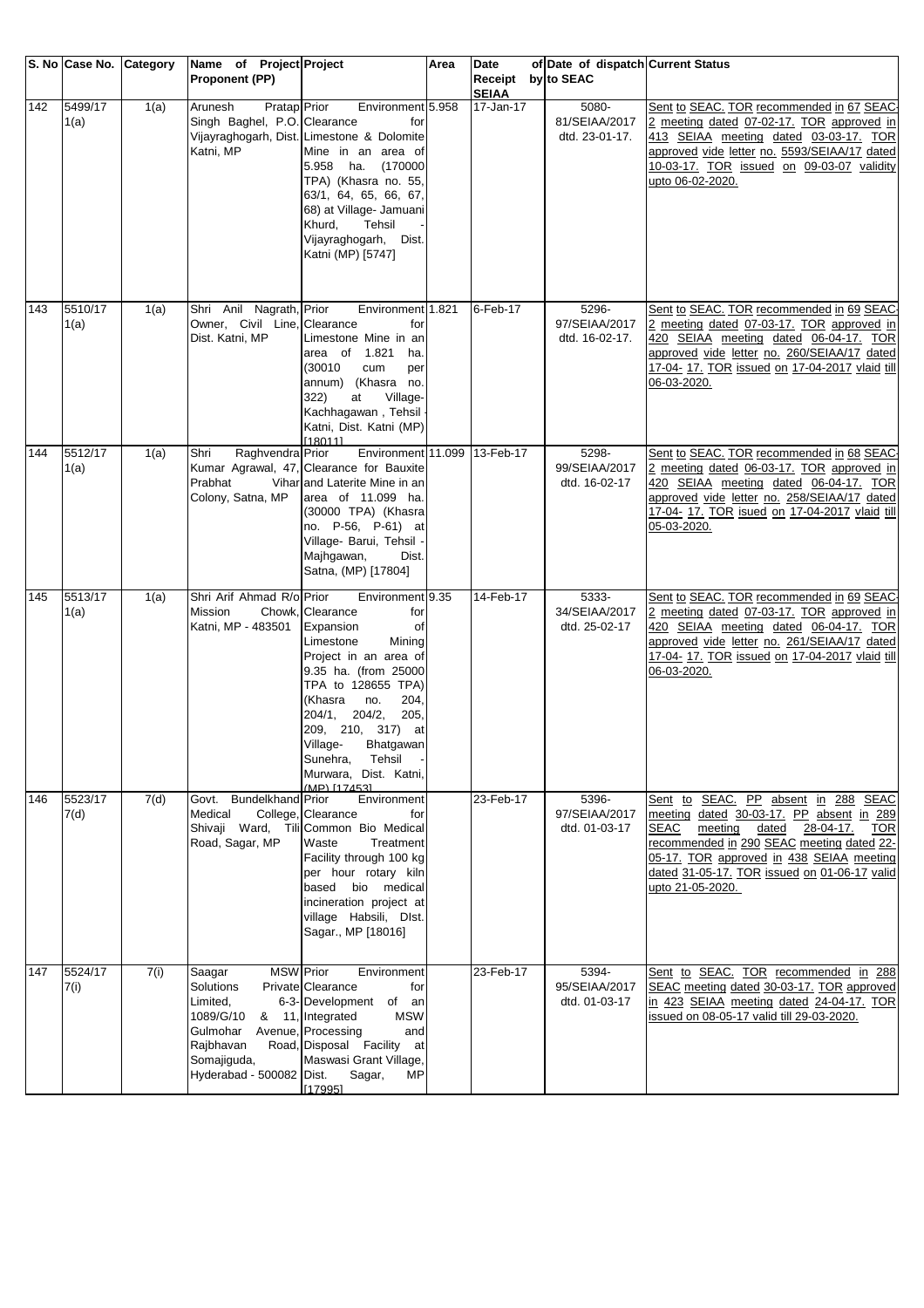|     | S. No Case No.  | Category | Name of Project Project                                                                                |                                                                                                                                                                                                                                                                                                                                                                            | Area | Date                               | of Date of dispatch Current Status       |                                                                                                                                                                                                                                                |
|-----|-----------------|----------|--------------------------------------------------------------------------------------------------------|----------------------------------------------------------------------------------------------------------------------------------------------------------------------------------------------------------------------------------------------------------------------------------------------------------------------------------------------------------------------------|------|------------------------------------|------------------------------------------|------------------------------------------------------------------------------------------------------------------------------------------------------------------------------------------------------------------------------------------------|
|     |                 |          | <b>Proponent (PP)</b>                                                                                  |                                                                                                                                                                                                                                                                                                                                                                            |      | Receipt by to SEAC<br><b>SEIAA</b> |                                          |                                                                                                                                                                                                                                                |
| 148 | 5525/17<br>1(a) | 1(a)     | M/s Khatri Minerals Prior<br>South<br>Hanumantal,<br>Jabalpur,<br>MP<br>482002                         | Environment 4.56<br>& Mining Co., 365, Clearance for Iron Ore<br>Motinala, / Blue dust mine with<br>physical beneficiation<br>in an area of 4.56 ha.<br>(20114<br>МT<br>ha.)<br>(Khasra no. 367, 368,<br>369P, 370, 371, 372,<br>380, 381/1, 38/1, 38/2,<br>38/3, 39, 40, 41, 42,<br>440) at Village- Jhansi<br>Siluwa, Tehsil - Sihora,<br>Dist. Jabalpur (MP)<br>[18320] |      | 27-Feb-17                          | 5458-<br>59/SEIAA/2017<br>dtd. 03-03-17. | Sent to SEAC. TOR recommended in 70 SEAC<br>2 meeting dated 15-03-17. TOR approved in<br>420 SEIAA meeting dated 06-04-17. TOR<br>approved vide letter no. 259/SEIAA/17 dated<br>17-04- 17. TOR issued on 17-04-2017 vlaid till<br>14-03-2020. |
| 149 | 5528/17         | 1(c)     | Executive Engineer, Prior                                                                              | Environment                                                                                                                                                                                                                                                                                                                                                                |      | 14-Mar-17                          | 5636-                                    | Sent to SEAC. Letter no. 204-205/SEIAA/17                                                                                                                                                                                                      |
|     | 1(c)            |          | Narmada<br>Development<br>Division<br>No.<br>Sanawad,<br>Khargone, MP                                  | Clearance for Micro<br>Irrigation Project at<br>8, Balwada,<br>Teh.<br>Dist. Sanawad,<br>Dist.<br>Khargone, MP [17989]                                                                                                                                                                                                                                                     |      |                                    | 37/SEIAA/2017<br>dtd. 22-03-17           | 10-04-17<br>alongwith<br>information<br>dated<br>SEAC.<br>submitted<br>PP<br><u>by</u><br><u>to</u><br>TOR<br>recommended in 289 SEAC meeting dated 28-<br>04-17. TOR approved in 429 SEIAA meeting<br>dated 12-05-17.                         |
| 150 | 5529/17<br>1(a) | 1(a)     | Raghav Prior<br>Shri<br>Nagar, Rajasthan                                                               | Environment <sub>20</sub><br>Chandak, 203, G Clearance for River<br>Blockm Sri Ganga Sand quarry in an area<br>of 20.0 ha. (160000<br>cum<br>per<br>annum)<br>(Khasra no. 181 part)<br>at Village- Bhadaura<br>Tehsil - Badwara, Dist.<br>Katni (MP) [18466]                                                                                                               |      | 16-Mar-17                          | 5646-<br>47/SEIAA/2017<br>dtd. 23-03-17  | Sent to SEAC. TOR recommended in 73 SEAC<br>2 meeting dated 12-04-17. TOR approved in<br>426 SEIAA meeting dated 02-05-17. TOR<br>approved vide letter no. 372/SEIAA/17 dated<br>09-05-17.                                                     |
| 151 | 5530/17<br>1(c) | 1(c)     | Executive Engineer, Prior<br>Office<br>of<br>Narmada<br>Development<br>Division<br>No.<br>Khargone, MP | Environment<br>the Clearance for Biston<br>Executive Engineer, Lift Irrigation Scheme<br>8 <sup>8</sup><br>vilages<br>at<br>of<br>Khargone Tehsil, 47<br>18, vilages of Gogawa<br>Tehsil, 37 vilages of<br>Bhagwanpura Tehsil at<br>Dist. Khargone, MP<br>[18740]                                                                                                          |      | 16-Mar-17                          | 5638-<br>39/SEIAA/2017<br>dtd. 22-03-17  | Sent to SEAC. Letter no. 137- 138/SEIAA/17<br>07-04-17<br>alongwith<br>dated<br>information<br>submitted by PP to SEAC. TOR recommended<br>in 289 SEAC meeting dated 28-04-17. TOR<br>approved in 429 SEIAA meeting dated 12-05-<br><u>17.</u> |
| 152 | 5531/17<br>1(c) | 1(c)     | Executive Engineer, Prior<br>Narmada<br>Development<br>Division<br>No.<br>MP - 454331                  | Environment<br>Clearance for Alirajpur<br>Lift Irrigation Scheme<br>16, Near Roligaon village,<br>Kukshi, Dist. Dhar, Tehsil - Sondwa, Dist.<br>Alirajpur, MP [18749]                                                                                                                                                                                                      |      | 20-Mar-17                          | 5640-<br>41/SEIAA/2017<br>dtd. 22-03-17  | Sent to SEAC. Letter no. 155-156/SEIAA/17<br>07-04-17<br>alongwith<br>dated<br>information<br>submitted by PP to SEAC. TOR recommended<br>in 289 SEAC meeting dated 28-04-17. TOR<br>approved in 429 SEIAA meeting dated 12-05-<br><u>17.</u>  |
| 153 | 5533/17<br>1(a) | 1(a)     | M/s Shrikrishnadas Prior<br>Katni, MP                                                                  | Environment 1.04<br>Tikaram, Civil Line, Clearance for Bauxite<br>and Fireclay Mine in<br>an area of 1.04ha.<br>(5879 TPA) (Khasra<br>no. 1193, 1194, 1195)<br>at Village- Naikin<br>Tehsil<br>Rampur<br>$\overline{\phantom{a}}$<br>Naikin,<br>Dist. Sidhi<br>(MP) [5536]                                                                                                 |      | 24-Mar-17                          | 5785-<br>86/SEIAA/2017<br>dtd. 31-03-17  | Sent to SEAC. TOR recommended in 71 SEAC<br>2 meeting dated 10-04-17. TOR approved vide<br>letter no. 347/SEIAA/17 dated 08-05-17.                                                                                                             |
| 154 | 5534/17<br>1(a) | 1(a)     | M/s Shrikrishnadas Prior<br>Katni, MP                                                                  | Environment 3.417<br>Tikaram, Civil Line, Clearance for Bauxite,<br>Laterite and Fireclay<br>Mine in an area of<br>3.417ha. (25000 TPA)<br>(Khasra<br>no.<br>609,<br>610/2)<br>610/1,<br>at<br>Village- Naikin, Tehsil<br>Rampur Naikin, Dist.<br>Sidhi (MP) [5385]                                                                                                        |      | 24-Mar-17                          | 5787-<br>88/SEIAA/2017<br>dtd. 31-03-17  | Sent to SEAC. TOR recommended in 71 SEAC<br>2 meeting dated 10-04-17. TOR approved vide<br>letter no. 348/SEIAA/17 dated 08-05-17.                                                                                                             |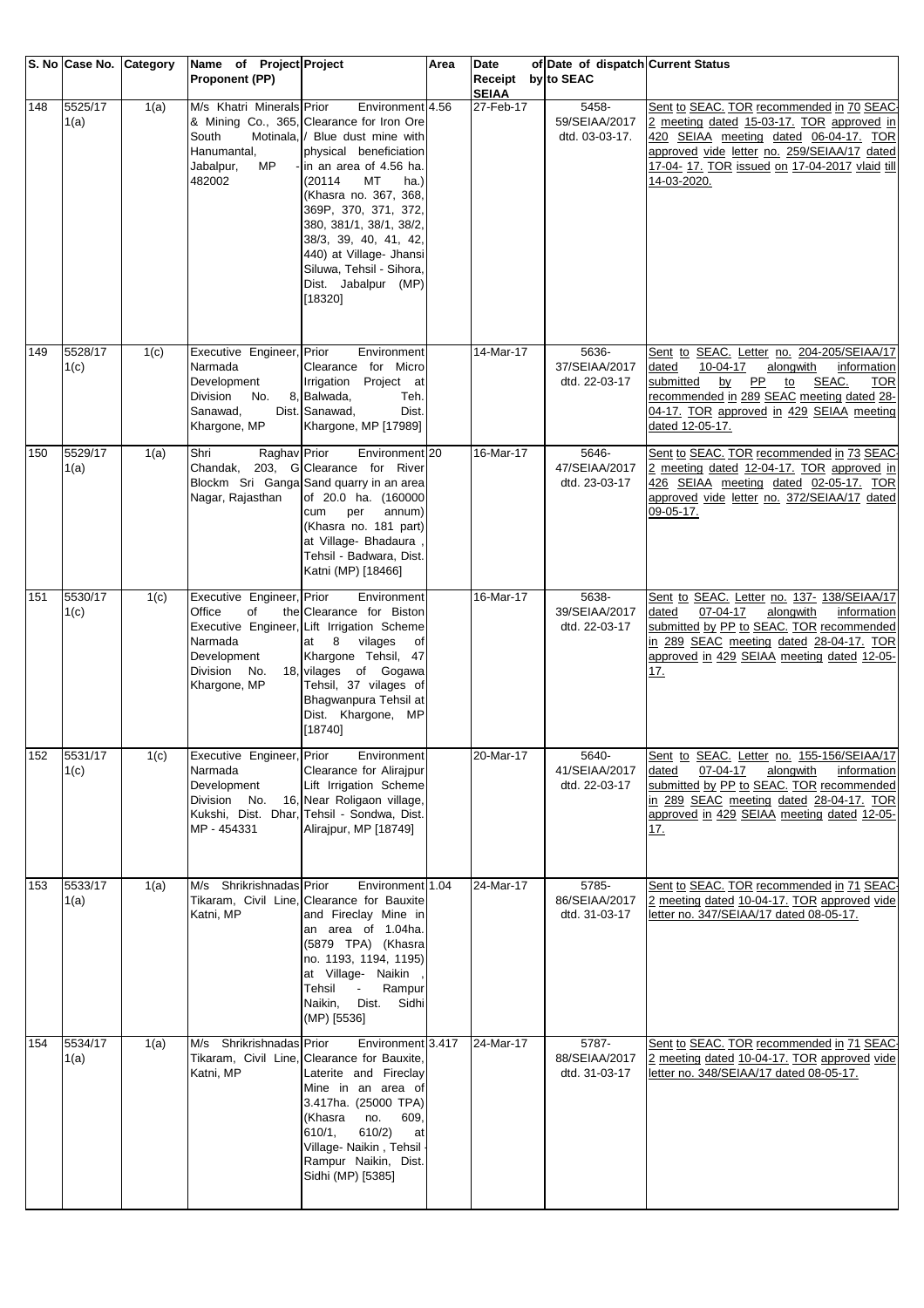| Receipt by to SEAC<br><b>SEIAA</b><br>M/s Hostech Eco Prior<br>5542/17<br>7(d)<br>31-Mar-17<br>262-<br>Sent to SEAC. TOR recommended in 289<br>Environment<br>Management<br>Pvt. Clearance<br>63/SEIAA/2017<br>SEAC meeting dated 28-04-17. TOR approved<br>7(d)<br>for<br>Ltd, 10, Yahvant Establishing<br>in 429 SEIAA meeting dated 12-05-17. TOR<br>dtd. 17-04-17<br>a<br>Niwas Road, Indore, Common<br>Biomedical<br>issued on 15-05-17 valid till 27-04-2020.<br><b>MP</b><br>Treatment<br>Waste<br>Facility at Kaliyadeh<br>Village, Ghatiya Tehsil,<br>Dist.<br>Ujjain,<br>MP<br>[18033]<br>Environment <sup>6.773</sup><br>18-Apr-17<br>$291 -$<br>156<br>5545/17<br>1(a)<br>Satguru Prior<br>Sent to SEAC. TOR recommended in 77 SEAC<br>M/s<br>Cements Pvt. Ltd, Clearance<br>92/SEIAA/2017<br>2 meeting dated 24-05-17. TOR approved in<br>1(a)<br>for<br>Airen Limestone Mine in an<br>439 SEIAA meeting dated 07-06-17. TOR<br>601/1,<br>dtd. 21-04-17<br>Scheme area of 6.773 Ha<br>Heights,<br>issued on dated 14-06-17 valid upto 23-05-<br>54,<br>PU-3, (7600<br><b>TPA</b><br>No.<br>2020.<br>ha.)<br>Opposite C-21 Mall, (Khasra no. 160, 162,<br>A.B. Road, Indore, 203, 167, 168, 169) at<br><b>MP</b><br>Ghursal,<br>Village-<br>Tehsil - Gandhwani,<br>Dist.<br>Dhar<br>(MP)<br>[18962]<br>5546/17<br>Executive Engineer, Prior<br>Environment<br>279-<br>18-Apr-17<br>Sent to SEAC. TOR recommended in 290<br>1(c)<br>Water<br>Resource Clearance for Bham<br>80/SEIAA/2017<br>1(c)<br>SEAC meeting dated 22-05-17. TOR approved<br>Near Medium Prioject at<br>in 438 SEIAA meeting dated 31-05-17.<br>Division,<br>dtd. 20-04-17<br>Harsud Naka, Civil Bham (Rajgarh), Dist.<br>Line, Khandwa, Dist. Khandwa, MP [18989]<br>Khandwa, MP<br>5547/17<br>25-Apr-17<br>158<br>1(a)<br>M/s<br>Satguru Prior<br>Environment 8.941<br>$306 -$<br>Sent to SEAC. TOR recommended in 77 SEAC<br>1(a)<br>Cements Pvt. Ltd, Clearance<br>for<br>07/SEIAA/2017<br>2 meeting dated 24-05-17. TOR approved in<br>$601/1$ ,<br>Airen Limestone Mine in an<br>439 SEIAA meeting dated 07-06-17. TOR<br>dtd. 28-04-17<br>Heights,<br>Scheme area of 8.941 Ha<br>issued on dated 14-06-17 valid upto 23-05-<br>PU 3, (50000<br><b>TPA</b><br>No. 54,<br>ha.)<br>2020.<br>Opposite C-21 Mall, (Khasra no. 147/1,<br>A.B.Road,<br>Indore, 247, 249) at Village-<br><b>MP</b><br>Tehsil<br>Ghursal,<br>Gandhwani, Dist. Dhar<br>(MP) [18965]<br>5548/17<br>M/s Hira Power and Prior<br>Environment 6.264<br>26-Apr-17<br>$321 -$<br>Sent to SEAC. TOR recommended in 77 SEAC<br>1(a)<br>Steel Ltd, Khasra Clearance<br>1(a)<br>for<br>22/SEIAA/2017<br>2 meeting dated 24-05-17. TOR approved in<br>No. 511/1, 512/2, Manganese Ore Mine<br>439 SEIAA meeting dated 07-06-17. TOR<br>dtd. 01-05-17<br>Industrual in an area of 6.264<br>Urla<br>issued on dated 14-06-17 valid upto 23-05-<br>Raipur, Ha (18000 TPA ha.)<br>2020.<br>Complex,<br>CG - 492003<br>(Khasra no. 16/1) at<br>Village-<br>Jagantola,<br>Tehsil - Paraswada,<br>Dist. Balaghat (MP)<br>[10114] |     | S. No Case No. Category | Name of Project Project | Area | Date | of Date of dispatch Current Status |  |
|-----------------------------------------------------------------------------------------------------------------------------------------------------------------------------------------------------------------------------------------------------------------------------------------------------------------------------------------------------------------------------------------------------------------------------------------------------------------------------------------------------------------------------------------------------------------------------------------------------------------------------------------------------------------------------------------------------------------------------------------------------------------------------------------------------------------------------------------------------------------------------------------------------------------------------------------------------------------------------------------------------------------------------------------------------------------------------------------------------------------------------------------------------------------------------------------------------------------------------------------------------------------------------------------------------------------------------------------------------------------------------------------------------------------------------------------------------------------------------------------------------------------------------------------------------------------------------------------------------------------------------------------------------------------------------------------------------------------------------------------------------------------------------------------------------------------------------------------------------------------------------------------------------------------------------------------------------------------------------------------------------------------------------------------------------------------------------------------------------------------------------------------------------------------------------------------------------------------------------------------------------------------------------------------------------------------------------------------------------------------------------------------------------------------------------------------------------------------------------------------------------------------------------------------------------------------------------------------------------------------------------------------------------------------------------------------------------------------------------------------------------------------------------------------------------------------------------------------------------------------------------------------------------------------------------------------------------------------------------------------------------------------------------------------------------------------------------|-----|-------------------------|-------------------------|------|------|------------------------------------|--|
|                                                                                                                                                                                                                                                                                                                                                                                                                                                                                                                                                                                                                                                                                                                                                                                                                                                                                                                                                                                                                                                                                                                                                                                                                                                                                                                                                                                                                                                                                                                                                                                                                                                                                                                                                                                                                                                                                                                                                                                                                                                                                                                                                                                                                                                                                                                                                                                                                                                                                                                                                                                                                                                                                                                                                                                                                                                                                                                                                                                                                                                                             |     |                         | Proponent (PP)          |      |      |                                    |  |
|                                                                                                                                                                                                                                                                                                                                                                                                                                                                                                                                                                                                                                                                                                                                                                                                                                                                                                                                                                                                                                                                                                                                                                                                                                                                                                                                                                                                                                                                                                                                                                                                                                                                                                                                                                                                                                                                                                                                                                                                                                                                                                                                                                                                                                                                                                                                                                                                                                                                                                                                                                                                                                                                                                                                                                                                                                                                                                                                                                                                                                                                             | 155 |                         |                         |      |      |                                    |  |
|                                                                                                                                                                                                                                                                                                                                                                                                                                                                                                                                                                                                                                                                                                                                                                                                                                                                                                                                                                                                                                                                                                                                                                                                                                                                                                                                                                                                                                                                                                                                                                                                                                                                                                                                                                                                                                                                                                                                                                                                                                                                                                                                                                                                                                                                                                                                                                                                                                                                                                                                                                                                                                                                                                                                                                                                                                                                                                                                                                                                                                                                             |     |                         |                         |      |      |                                    |  |
|                                                                                                                                                                                                                                                                                                                                                                                                                                                                                                                                                                                                                                                                                                                                                                                                                                                                                                                                                                                                                                                                                                                                                                                                                                                                                                                                                                                                                                                                                                                                                                                                                                                                                                                                                                                                                                                                                                                                                                                                                                                                                                                                                                                                                                                                                                                                                                                                                                                                                                                                                                                                                                                                                                                                                                                                                                                                                                                                                                                                                                                                             |     |                         |                         |      |      |                                    |  |
|                                                                                                                                                                                                                                                                                                                                                                                                                                                                                                                                                                                                                                                                                                                                                                                                                                                                                                                                                                                                                                                                                                                                                                                                                                                                                                                                                                                                                                                                                                                                                                                                                                                                                                                                                                                                                                                                                                                                                                                                                                                                                                                                                                                                                                                                                                                                                                                                                                                                                                                                                                                                                                                                                                                                                                                                                                                                                                                                                                                                                                                                             |     |                         |                         |      |      |                                    |  |
|                                                                                                                                                                                                                                                                                                                                                                                                                                                                                                                                                                                                                                                                                                                                                                                                                                                                                                                                                                                                                                                                                                                                                                                                                                                                                                                                                                                                                                                                                                                                                                                                                                                                                                                                                                                                                                                                                                                                                                                                                                                                                                                                                                                                                                                                                                                                                                                                                                                                                                                                                                                                                                                                                                                                                                                                                                                                                                                                                                                                                                                                             |     |                         |                         |      |      |                                    |  |
|                                                                                                                                                                                                                                                                                                                                                                                                                                                                                                                                                                                                                                                                                                                                                                                                                                                                                                                                                                                                                                                                                                                                                                                                                                                                                                                                                                                                                                                                                                                                                                                                                                                                                                                                                                                                                                                                                                                                                                                                                                                                                                                                                                                                                                                                                                                                                                                                                                                                                                                                                                                                                                                                                                                                                                                                                                                                                                                                                                                                                                                                             |     |                         |                         |      |      |                                    |  |
|                                                                                                                                                                                                                                                                                                                                                                                                                                                                                                                                                                                                                                                                                                                                                                                                                                                                                                                                                                                                                                                                                                                                                                                                                                                                                                                                                                                                                                                                                                                                                                                                                                                                                                                                                                                                                                                                                                                                                                                                                                                                                                                                                                                                                                                                                                                                                                                                                                                                                                                                                                                                                                                                                                                                                                                                                                                                                                                                                                                                                                                                             |     |                         |                         |      |      |                                    |  |
|                                                                                                                                                                                                                                                                                                                                                                                                                                                                                                                                                                                                                                                                                                                                                                                                                                                                                                                                                                                                                                                                                                                                                                                                                                                                                                                                                                                                                                                                                                                                                                                                                                                                                                                                                                                                                                                                                                                                                                                                                                                                                                                                                                                                                                                                                                                                                                                                                                                                                                                                                                                                                                                                                                                                                                                                                                                                                                                                                                                                                                                                             |     |                         |                         |      |      |                                    |  |
|                                                                                                                                                                                                                                                                                                                                                                                                                                                                                                                                                                                                                                                                                                                                                                                                                                                                                                                                                                                                                                                                                                                                                                                                                                                                                                                                                                                                                                                                                                                                                                                                                                                                                                                                                                                                                                                                                                                                                                                                                                                                                                                                                                                                                                                                                                                                                                                                                                                                                                                                                                                                                                                                                                                                                                                                                                                                                                                                                                                                                                                                             |     |                         |                         |      |      |                                    |  |
|                                                                                                                                                                                                                                                                                                                                                                                                                                                                                                                                                                                                                                                                                                                                                                                                                                                                                                                                                                                                                                                                                                                                                                                                                                                                                                                                                                                                                                                                                                                                                                                                                                                                                                                                                                                                                                                                                                                                                                                                                                                                                                                                                                                                                                                                                                                                                                                                                                                                                                                                                                                                                                                                                                                                                                                                                                                                                                                                                                                                                                                                             |     |                         |                         |      |      |                                    |  |
|                                                                                                                                                                                                                                                                                                                                                                                                                                                                                                                                                                                                                                                                                                                                                                                                                                                                                                                                                                                                                                                                                                                                                                                                                                                                                                                                                                                                                                                                                                                                                                                                                                                                                                                                                                                                                                                                                                                                                                                                                                                                                                                                                                                                                                                                                                                                                                                                                                                                                                                                                                                                                                                                                                                                                                                                                                                                                                                                                                                                                                                                             |     |                         |                         |      |      |                                    |  |
|                                                                                                                                                                                                                                                                                                                                                                                                                                                                                                                                                                                                                                                                                                                                                                                                                                                                                                                                                                                                                                                                                                                                                                                                                                                                                                                                                                                                                                                                                                                                                                                                                                                                                                                                                                                                                                                                                                                                                                                                                                                                                                                                                                                                                                                                                                                                                                                                                                                                                                                                                                                                                                                                                                                                                                                                                                                                                                                                                                                                                                                                             |     |                         |                         |      |      |                                    |  |
|                                                                                                                                                                                                                                                                                                                                                                                                                                                                                                                                                                                                                                                                                                                                                                                                                                                                                                                                                                                                                                                                                                                                                                                                                                                                                                                                                                                                                                                                                                                                                                                                                                                                                                                                                                                                                                                                                                                                                                                                                                                                                                                                                                                                                                                                                                                                                                                                                                                                                                                                                                                                                                                                                                                                                                                                                                                                                                                                                                                                                                                                             |     |                         |                         |      |      |                                    |  |
|                                                                                                                                                                                                                                                                                                                                                                                                                                                                                                                                                                                                                                                                                                                                                                                                                                                                                                                                                                                                                                                                                                                                                                                                                                                                                                                                                                                                                                                                                                                                                                                                                                                                                                                                                                                                                                                                                                                                                                                                                                                                                                                                                                                                                                                                                                                                                                                                                                                                                                                                                                                                                                                                                                                                                                                                                                                                                                                                                                                                                                                                             |     |                         |                         |      |      |                                    |  |
|                                                                                                                                                                                                                                                                                                                                                                                                                                                                                                                                                                                                                                                                                                                                                                                                                                                                                                                                                                                                                                                                                                                                                                                                                                                                                                                                                                                                                                                                                                                                                                                                                                                                                                                                                                                                                                                                                                                                                                                                                                                                                                                                                                                                                                                                                                                                                                                                                                                                                                                                                                                                                                                                                                                                                                                                                                                                                                                                                                                                                                                                             | 157 |                         |                         |      |      |                                    |  |
|                                                                                                                                                                                                                                                                                                                                                                                                                                                                                                                                                                                                                                                                                                                                                                                                                                                                                                                                                                                                                                                                                                                                                                                                                                                                                                                                                                                                                                                                                                                                                                                                                                                                                                                                                                                                                                                                                                                                                                                                                                                                                                                                                                                                                                                                                                                                                                                                                                                                                                                                                                                                                                                                                                                                                                                                                                                                                                                                                                                                                                                                             |     |                         |                         |      |      |                                    |  |
|                                                                                                                                                                                                                                                                                                                                                                                                                                                                                                                                                                                                                                                                                                                                                                                                                                                                                                                                                                                                                                                                                                                                                                                                                                                                                                                                                                                                                                                                                                                                                                                                                                                                                                                                                                                                                                                                                                                                                                                                                                                                                                                                                                                                                                                                                                                                                                                                                                                                                                                                                                                                                                                                                                                                                                                                                                                                                                                                                                                                                                                                             |     |                         |                         |      |      |                                    |  |
|                                                                                                                                                                                                                                                                                                                                                                                                                                                                                                                                                                                                                                                                                                                                                                                                                                                                                                                                                                                                                                                                                                                                                                                                                                                                                                                                                                                                                                                                                                                                                                                                                                                                                                                                                                                                                                                                                                                                                                                                                                                                                                                                                                                                                                                                                                                                                                                                                                                                                                                                                                                                                                                                                                                                                                                                                                                                                                                                                                                                                                                                             |     |                         |                         |      |      |                                    |  |
|                                                                                                                                                                                                                                                                                                                                                                                                                                                                                                                                                                                                                                                                                                                                                                                                                                                                                                                                                                                                                                                                                                                                                                                                                                                                                                                                                                                                                                                                                                                                                                                                                                                                                                                                                                                                                                                                                                                                                                                                                                                                                                                                                                                                                                                                                                                                                                                                                                                                                                                                                                                                                                                                                                                                                                                                                                                                                                                                                                                                                                                                             |     |                         |                         |      |      |                                    |  |
|                                                                                                                                                                                                                                                                                                                                                                                                                                                                                                                                                                                                                                                                                                                                                                                                                                                                                                                                                                                                                                                                                                                                                                                                                                                                                                                                                                                                                                                                                                                                                                                                                                                                                                                                                                                                                                                                                                                                                                                                                                                                                                                                                                                                                                                                                                                                                                                                                                                                                                                                                                                                                                                                                                                                                                                                                                                                                                                                                                                                                                                                             |     |                         |                         |      |      |                                    |  |
|                                                                                                                                                                                                                                                                                                                                                                                                                                                                                                                                                                                                                                                                                                                                                                                                                                                                                                                                                                                                                                                                                                                                                                                                                                                                                                                                                                                                                                                                                                                                                                                                                                                                                                                                                                                                                                                                                                                                                                                                                                                                                                                                                                                                                                                                                                                                                                                                                                                                                                                                                                                                                                                                                                                                                                                                                                                                                                                                                                                                                                                                             |     |                         |                         |      |      |                                    |  |
|                                                                                                                                                                                                                                                                                                                                                                                                                                                                                                                                                                                                                                                                                                                                                                                                                                                                                                                                                                                                                                                                                                                                                                                                                                                                                                                                                                                                                                                                                                                                                                                                                                                                                                                                                                                                                                                                                                                                                                                                                                                                                                                                                                                                                                                                                                                                                                                                                                                                                                                                                                                                                                                                                                                                                                                                                                                                                                                                                                                                                                                                             |     |                         |                         |      |      |                                    |  |
|                                                                                                                                                                                                                                                                                                                                                                                                                                                                                                                                                                                                                                                                                                                                                                                                                                                                                                                                                                                                                                                                                                                                                                                                                                                                                                                                                                                                                                                                                                                                                                                                                                                                                                                                                                                                                                                                                                                                                                                                                                                                                                                                                                                                                                                                                                                                                                                                                                                                                                                                                                                                                                                                                                                                                                                                                                                                                                                                                                                                                                                                             |     |                         |                         |      |      |                                    |  |
|                                                                                                                                                                                                                                                                                                                                                                                                                                                                                                                                                                                                                                                                                                                                                                                                                                                                                                                                                                                                                                                                                                                                                                                                                                                                                                                                                                                                                                                                                                                                                                                                                                                                                                                                                                                                                                                                                                                                                                                                                                                                                                                                                                                                                                                                                                                                                                                                                                                                                                                                                                                                                                                                                                                                                                                                                                                                                                                                                                                                                                                                             |     |                         |                         |      |      |                                    |  |
|                                                                                                                                                                                                                                                                                                                                                                                                                                                                                                                                                                                                                                                                                                                                                                                                                                                                                                                                                                                                                                                                                                                                                                                                                                                                                                                                                                                                                                                                                                                                                                                                                                                                                                                                                                                                                                                                                                                                                                                                                                                                                                                                                                                                                                                                                                                                                                                                                                                                                                                                                                                                                                                                                                                                                                                                                                                                                                                                                                                                                                                                             |     |                         |                         |      |      |                                    |  |
|                                                                                                                                                                                                                                                                                                                                                                                                                                                                                                                                                                                                                                                                                                                                                                                                                                                                                                                                                                                                                                                                                                                                                                                                                                                                                                                                                                                                                                                                                                                                                                                                                                                                                                                                                                                                                                                                                                                                                                                                                                                                                                                                                                                                                                                                                                                                                                                                                                                                                                                                                                                                                                                                                                                                                                                                                                                                                                                                                                                                                                                                             |     |                         |                         |      |      |                                    |  |
|                                                                                                                                                                                                                                                                                                                                                                                                                                                                                                                                                                                                                                                                                                                                                                                                                                                                                                                                                                                                                                                                                                                                                                                                                                                                                                                                                                                                                                                                                                                                                                                                                                                                                                                                                                                                                                                                                                                                                                                                                                                                                                                                                                                                                                                                                                                                                                                                                                                                                                                                                                                                                                                                                                                                                                                                                                                                                                                                                                                                                                                                             | 159 |                         |                         |      |      |                                    |  |
|                                                                                                                                                                                                                                                                                                                                                                                                                                                                                                                                                                                                                                                                                                                                                                                                                                                                                                                                                                                                                                                                                                                                                                                                                                                                                                                                                                                                                                                                                                                                                                                                                                                                                                                                                                                                                                                                                                                                                                                                                                                                                                                                                                                                                                                                                                                                                                                                                                                                                                                                                                                                                                                                                                                                                                                                                                                                                                                                                                                                                                                                             |     |                         |                         |      |      |                                    |  |
|                                                                                                                                                                                                                                                                                                                                                                                                                                                                                                                                                                                                                                                                                                                                                                                                                                                                                                                                                                                                                                                                                                                                                                                                                                                                                                                                                                                                                                                                                                                                                                                                                                                                                                                                                                                                                                                                                                                                                                                                                                                                                                                                                                                                                                                                                                                                                                                                                                                                                                                                                                                                                                                                                                                                                                                                                                                                                                                                                                                                                                                                             |     |                         |                         |      |      |                                    |  |
|                                                                                                                                                                                                                                                                                                                                                                                                                                                                                                                                                                                                                                                                                                                                                                                                                                                                                                                                                                                                                                                                                                                                                                                                                                                                                                                                                                                                                                                                                                                                                                                                                                                                                                                                                                                                                                                                                                                                                                                                                                                                                                                                                                                                                                                                                                                                                                                                                                                                                                                                                                                                                                                                                                                                                                                                                                                                                                                                                                                                                                                                             |     |                         |                         |      |      |                                    |  |
|                                                                                                                                                                                                                                                                                                                                                                                                                                                                                                                                                                                                                                                                                                                                                                                                                                                                                                                                                                                                                                                                                                                                                                                                                                                                                                                                                                                                                                                                                                                                                                                                                                                                                                                                                                                                                                                                                                                                                                                                                                                                                                                                                                                                                                                                                                                                                                                                                                                                                                                                                                                                                                                                                                                                                                                                                                                                                                                                                                                                                                                                             |     |                         |                         |      |      |                                    |  |
|                                                                                                                                                                                                                                                                                                                                                                                                                                                                                                                                                                                                                                                                                                                                                                                                                                                                                                                                                                                                                                                                                                                                                                                                                                                                                                                                                                                                                                                                                                                                                                                                                                                                                                                                                                                                                                                                                                                                                                                                                                                                                                                                                                                                                                                                                                                                                                                                                                                                                                                                                                                                                                                                                                                                                                                                                                                                                                                                                                                                                                                                             |     |                         |                         |      |      |                                    |  |
|                                                                                                                                                                                                                                                                                                                                                                                                                                                                                                                                                                                                                                                                                                                                                                                                                                                                                                                                                                                                                                                                                                                                                                                                                                                                                                                                                                                                                                                                                                                                                                                                                                                                                                                                                                                                                                                                                                                                                                                                                                                                                                                                                                                                                                                                                                                                                                                                                                                                                                                                                                                                                                                                                                                                                                                                                                                                                                                                                                                                                                                                             |     |                         |                         |      |      |                                    |  |
| Executive Engineer, Prior<br>Environment<br>27-Apr-17<br>329-<br>Sent to SEAC. TOR recommended in 290<br>1(c)                                                                                                                                                                                                                                                                                                                                                                                                                                                                                                                                                                                                                                                                                                                                                                                                                                                                                                                                                                                                                                                                                                                                                                                                                                                                                                                                                                                                                                                                                                                                                                                                                                                                                                                                                                                                                                                                                                                                                                                                                                                                                                                                                                                                                                                                                                                                                                                                                                                                                                                                                                                                                                                                                                                                                                                                                                                                                                                                                               | 160 | 5549/17                 |                         |      |      |                                    |  |
| 1(c)<br>Clearance<br>30/SEIAA/2017<br>SEAC meeting dated 22-05-17. TOR approved<br>Narmada<br>for<br>Development Canal Balakwada<br>Lift<br>in 438 SEIAA meeting dated 31-05-17.<br>dtd. 03-05-17                                                                                                                                                                                                                                                                                                                                                                                                                                                                                                                                                                                                                                                                                                                                                                                                                                                                                                                                                                                                                                                                                                                                                                                                                                                                                                                                                                                                                                                                                                                                                                                                                                                                                                                                                                                                                                                                                                                                                                                                                                                                                                                                                                                                                                                                                                                                                                                                                                                                                                                                                                                                                                                                                                                                                                                                                                                                           |     |                         |                         |      |      |                                    |  |
| Division, Khargone, Irrination Scheme at                                                                                                                                                                                                                                                                                                                                                                                                                                                                                                                                                                                                                                                                                                                                                                                                                                                                                                                                                                                                                                                                                                                                                                                                                                                                                                                                                                                                                                                                                                                                                                                                                                                                                                                                                                                                                                                                                                                                                                                                                                                                                                                                                                                                                                                                                                                                                                                                                                                                                                                                                                                                                                                                                                                                                                                                                                                                                                                                                                                                                                    |     |                         |                         |      |      |                                    |  |
| <b>MP</b><br>village<br>Balakwada,<br>Tehsil - Kasrawad.                                                                                                                                                                                                                                                                                                                                                                                                                                                                                                                                                                                                                                                                                                                                                                                                                                                                                                                                                                                                                                                                                                                                                                                                                                                                                                                                                                                                                                                                                                                                                                                                                                                                                                                                                                                                                                                                                                                                                                                                                                                                                                                                                                                                                                                                                                                                                                                                                                                                                                                                                                                                                                                                                                                                                                                                                                                                                                                                                                                                                    |     |                         |                         |      |      |                                    |  |
| Dist. Khargone, MP                                                                                                                                                                                                                                                                                                                                                                                                                                                                                                                                                                                                                                                                                                                                                                                                                                                                                                                                                                                                                                                                                                                                                                                                                                                                                                                                                                                                                                                                                                                                                                                                                                                                                                                                                                                                                                                                                                                                                                                                                                                                                                                                                                                                                                                                                                                                                                                                                                                                                                                                                                                                                                                                                                                                                                                                                                                                                                                                                                                                                                                          |     |                         |                         |      |      |                                    |  |
| [19178]<br>Environment<br>5550/17<br>1(c)<br>Executive Engineer, Prior<br>27-Apr-17<br>$331 -$<br>Sent to SEAC. TOR recommended in 290                                                                                                                                                                                                                                                                                                                                                                                                                                                                                                                                                                                                                                                                                                                                                                                                                                                                                                                                                                                                                                                                                                                                                                                                                                                                                                                                                                                                                                                                                                                                                                                                                                                                                                                                                                                                                                                                                                                                                                                                                                                                                                                                                                                                                                                                                                                                                                                                                                                                                                                                                                                                                                                                                                                                                                                                                                                                                                                                      | 161 |                         |                         |      |      |                                    |  |
| Narmada<br>SEAC meeting dated 22-05-17. TOR approved<br>1(c)<br>Clearance for Choundi<br>32/SEIAA/2017                                                                                                                                                                                                                                                                                                                                                                                                                                                                                                                                                                                                                                                                                                                                                                                                                                                                                                                                                                                                                                                                                                                                                                                                                                                                                                                                                                                                                                                                                                                                                                                                                                                                                                                                                                                                                                                                                                                                                                                                                                                                                                                                                                                                                                                                                                                                                                                                                                                                                                                                                                                                                                                                                                                                                                                                                                                                                                                                                                      |     |                         |                         |      |      |                                    |  |
| Development Canal Jamunia Lift Irrination<br>in 438 SEIAA meeting dated 31-05-17.<br>dtd. 03-05-17<br>Division, Khargone, Scheme at village                                                                                                                                                                                                                                                                                                                                                                                                                                                                                                                                                                                                                                                                                                                                                                                                                                                                                                                                                                                                                                                                                                                                                                                                                                                                                                                                                                                                                                                                                                                                                                                                                                                                                                                                                                                                                                                                                                                                                                                                                                                                                                                                                                                                                                                                                                                                                                                                                                                                                                                                                                                                                                                                                                                                                                                                                                                                                                                                 |     |                         |                         |      |      |                                    |  |
| <b>MP</b><br>Bhikangoan, Tehsil -                                                                                                                                                                                                                                                                                                                                                                                                                                                                                                                                                                                                                                                                                                                                                                                                                                                                                                                                                                                                                                                                                                                                                                                                                                                                                                                                                                                                                                                                                                                                                                                                                                                                                                                                                                                                                                                                                                                                                                                                                                                                                                                                                                                                                                                                                                                                                                                                                                                                                                                                                                                                                                                                                                                                                                                                                                                                                                                                                                                                                                           |     |                         |                         |      |      |                                    |  |
| Kasrawad,<br>Dist.<br>Khargone, MP [19179]                                                                                                                                                                                                                                                                                                                                                                                                                                                                                                                                                                                                                                                                                                                                                                                                                                                                                                                                                                                                                                                                                                                                                                                                                                                                                                                                                                                                                                                                                                                                                                                                                                                                                                                                                                                                                                                                                                                                                                                                                                                                                                                                                                                                                                                                                                                                                                                                                                                                                                                                                                                                                                                                                                                                                                                                                                                                                                                                                                                                                                  |     |                         |                         |      |      |                                    |  |
|                                                                                                                                                                                                                                                                                                                                                                                                                                                                                                                                                                                                                                                                                                                                                                                                                                                                                                                                                                                                                                                                                                                                                                                                                                                                                                                                                                                                                                                                                                                                                                                                                                                                                                                                                                                                                                                                                                                                                                                                                                                                                                                                                                                                                                                                                                                                                                                                                                                                                                                                                                                                                                                                                                                                                                                                                                                                                                                                                                                                                                                                             |     |                         |                         |      |      |                                    |  |
| 5551/17<br>Executive Engineer, Prior<br>Environment<br>$2-May-17$<br>$342 -$<br>Sent to SEAC. TOR recommended in 290<br>1(c)<br>1(c)<br>Narmada<br>Clearance for Amba-<br>43/SEIAA/2017<br>SEAC meeting dated 22-05-17. TOR approved                                                                                                                                                                                                                                                                                                                                                                                                                                                                                                                                                                                                                                                                                                                                                                                                                                                                                                                                                                                                                                                                                                                                                                                                                                                                                                                                                                                                                                                                                                                                                                                                                                                                                                                                                                                                                                                                                                                                                                                                                                                                                                                                                                                                                                                                                                                                                                                                                                                                                                                                                                                                                                                                                                                                                                                                                                        | 162 |                         |                         |      |      |                                    |  |
| in 438 SEIAA meeting dated 31-05-17.<br>Development<br>Rodia Lift Irrination<br>dtd. 05-05-17                                                                                                                                                                                                                                                                                                                                                                                                                                                                                                                                                                                                                                                                                                                                                                                                                                                                                                                                                                                                                                                                                                                                                                                                                                                                                                                                                                                                                                                                                                                                                                                                                                                                                                                                                                                                                                                                                                                                                                                                                                                                                                                                                                                                                                                                                                                                                                                                                                                                                                                                                                                                                                                                                                                                                                                                                                                                                                                                                                               |     |                         |                         |      |      |                                    |  |
| Division No.<br>21, Scheme at Tehsil -<br>Dist., Sanawad,<br>Sanawad,<br>Dist.                                                                                                                                                                                                                                                                                                                                                                                                                                                                                                                                                                                                                                                                                                                                                                                                                                                                                                                                                                                                                                                                                                                                                                                                                                                                                                                                                                                                                                                                                                                                                                                                                                                                                                                                                                                                                                                                                                                                                                                                                                                                                                                                                                                                                                                                                                                                                                                                                                                                                                                                                                                                                                                                                                                                                                                                                                                                                                                                                                                              |     |                         |                         |      |      |                                    |  |
| Khargone, MP<br>Khargone, MP [19169]                                                                                                                                                                                                                                                                                                                                                                                                                                                                                                                                                                                                                                                                                                                                                                                                                                                                                                                                                                                                                                                                                                                                                                                                                                                                                                                                                                                                                                                                                                                                                                                                                                                                                                                                                                                                                                                                                                                                                                                                                                                                                                                                                                                                                                                                                                                                                                                                                                                                                                                                                                                                                                                                                                                                                                                                                                                                                                                                                                                                                                        |     |                         |                         |      |      |                                    |  |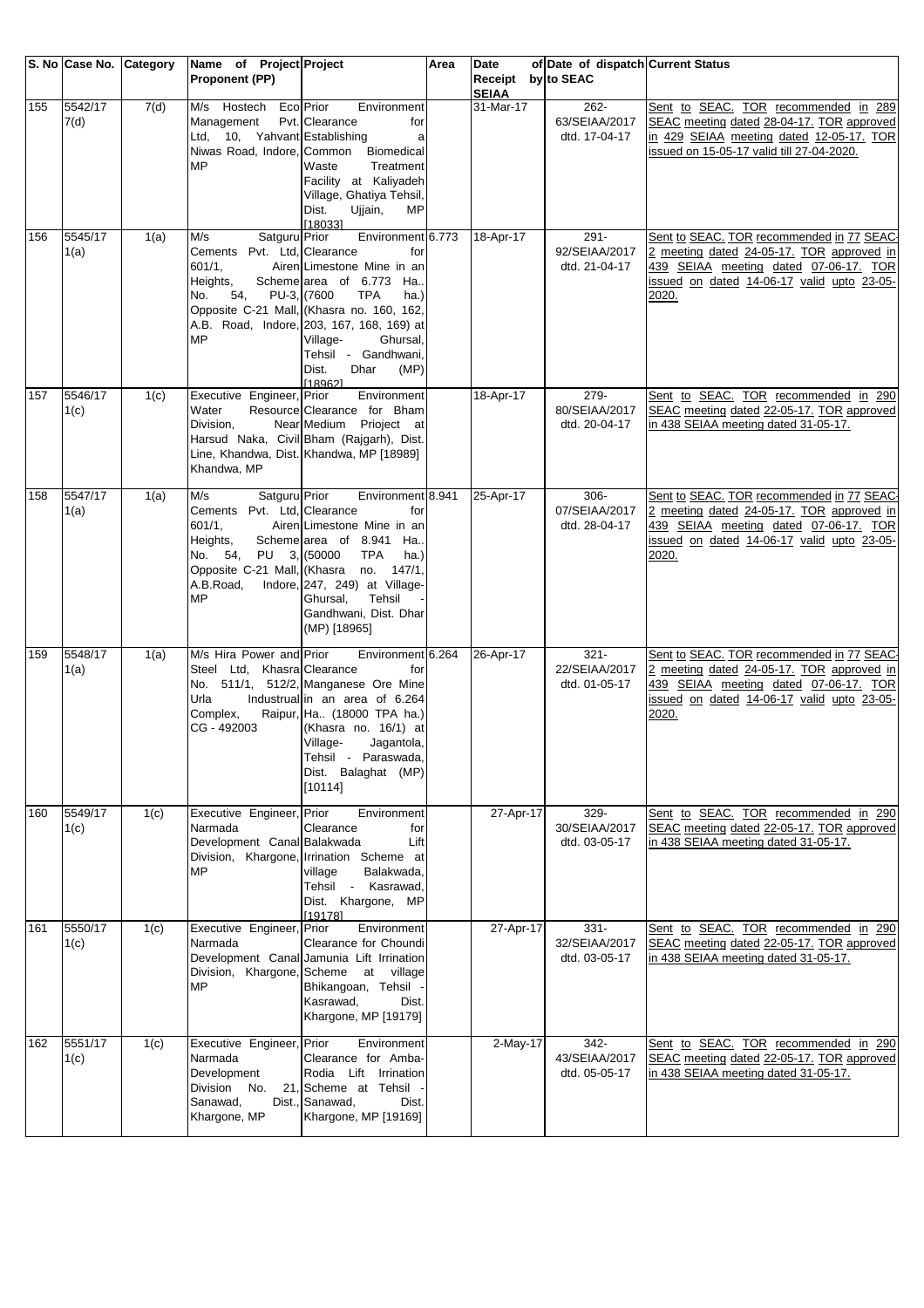|     | S. No Case No. Category |      | Name of Project Project                                                                                                   |                                                                                                                                                                                                                                                              | Area | Date                               | of Date of dispatch Current Status         |                                                                                                                                                                                       |
|-----|-------------------------|------|---------------------------------------------------------------------------------------------------------------------------|--------------------------------------------------------------------------------------------------------------------------------------------------------------------------------------------------------------------------------------------------------------|------|------------------------------------|--------------------------------------------|---------------------------------------------------------------------------------------------------------------------------------------------------------------------------------------|
|     |                         |      | <b>Proponent (PP)</b>                                                                                                     |                                                                                                                                                                                                                                                              |      | Receipt by to SEAC<br><b>SEIAA</b> |                                            |                                                                                                                                                                                       |
| 163 | 5553/17<br>1(a)         | 1(a) | Shri Shankar<br>Vishwakarma,<br>MP - 483501                                                                               | Lal Prior<br>Environment 4.79<br>R/o Clearance for Bauxite<br>Jalpa Devi Ward, Mine in an area of<br>Gautam Lane, Katni, 4.79Ha (7710 ton per<br>annum) (Khasra no.<br>77, 78, 79) at Village-<br>Tehsil<br>Imaliya,<br>Murwara, Dist. Katni<br>(MP) [18984] |      | 6-May-17                           | 394-<br>95/SEIAA/2017<br>dtd. 11-05-17     | Sent to SEAC. TOR recommended in 76 SEAC<br>2 meeting dated 23-05-17. TOR approved in<br>439 SEIAA meeting dated 07-06-17. TOR<br>issued on dated 14-06-17 valid upto 22-05-<br>2020. |
| 164 | 5554/17<br>1(a)         | 1(a) | Shri<br>Kishanchand Prior<br>Thadlani,<br>$-483501$                                                                       | Environment 4.2<br>72, Clearance<br>for<br>Shahpura, Katni, MP Limestone & Dolomite<br>Mine in an area of<br>4.20Ha (21473 ton<br>per annum) (Khasra<br>no. 252) at Village-<br>Bhatgawan Sunhera,<br>Tehsil -Murwara, Dist.<br>Katni (MP) [18974]           |      | $6$ -May-17                        | $392 -$<br>93/SEIAA/2017<br>dtd. 11-05-17  | Sent to SEAC. TOR recommended in 76 SEAC<br>2 meeting dated 23-05-17. TOR approved in<br>439 SEIAA meeting dated 07-06-17. TOR<br>issued on dated 14-06-17 valid upto 22-05-<br>2020. |
| 165 | 5556/17<br>8(b)         | 8(b) | M/s<br>D.B.Infrastructure<br>Dainik Bhaskar 4/54, Residential<br>MP - 452010                                              | Prior<br>Environment<br>for<br>Clearance<br>"DB<br>Pvt. Ltd., 2nd Floor, Pride" Expansion in<br>Towers,<br>55 Press Complex, Vill. Talawali Chanda,<br>AB Road, Indore, Tehsil & Dist. Bhopal,<br>MP [63885]                                                 |      | $6$ -May-17                        | $427 -$<br>28/SEIAA/2017<br>dtd. 15-05-17. | Sent to SEAC. TOR recommended in 291<br>SEAC meeting dated 30-05-17. TOR approved<br>in 446 SEIAA meeting dated 19-06-17. TOR<br>issued on 24-06-17 valid upto 29-05-2020.            |
| 166 | 5561/17<br>1(c)         | 1(c) | Executive Engineer, Prior<br>Narmada<br>Development<br>Division<br>No.<br>Sihora,<br>Jabalpur, MP                         | Environment<br>Clearance<br>for<br>Dhimerkheda<br>Micro<br>4, Lift Irrination Scheme<br>Dist., at Dist. Katni, MP<br>[19374]                                                                                                                                 |      | 17-May-17                          | 494-<br>95/SEIAA/2017<br>dtd. 19-05-17     | Sent to SEAC. TOR recommended in 291<br>SEAC meeting dated 30-05-17. TOR approved<br>in 446 SEIAA meeting dated 19-06-17.                                                             |
| 167 | 5562/17<br>1(c)         | 1(c) | Executive Engineer, Prior<br>O.S.P<br>Division, Dhamnod                                                                   | Environment<br>Canal Clearance for Simrol<br>Ambachandan Micro<br>Lift Irrination Scheme<br>in Mhow Dist. Indore,<br>MP [19367]                                                                                                                              |      | 17-May-17                          | 496-<br>97/SEIAA/2017<br>dtd. 19-05-17     | Sent to SEAC. TOR recommended in 291<br>SEAC meeting dated 30-05-17. TOR approved<br>in 446 SEIAA meeting dated 19-06-17.                                                             |
| 168 | 5563/17<br>1(c)         | 1(c) | Executive Engineer, Prior<br>Office<br>οf<br>Narmada<br>Development<br>Division No.<br>Narmadanagar, Dist.<br>Khandwa, MP | Environment<br>the Clearance for Jawar<br>Executive Engineer, Micro Lift Irrination<br>Project near Village<br>Selda Dist. Khandwa,<br>25, MP [19157]                                                                                                        |      | 18-May-17                          | $521 -$<br>22/SEIAA/2017<br>dtd. 24-05-17  | Sent to SEAC. TOR recommended in 292<br>SEAC meeting dated 16-06-17. TOR approved<br>in 448 SEIAA meeting dated 21-06-17. TOR<br>issued on 24-06-17 valid upto 15-06-2021             |
| 169 | 5564/17<br>1(c)         | 1(c) | Executive Engineer, Prior<br>Office<br>of<br>Narmada<br>Development<br>Division<br>No.<br>Khandwa, MP                     | Environment<br>the Clearance for Harsud<br>Executive Engineer, Lift Irrination Scheme<br>Village<br>near<br>Nandgaon,<br>Teh.<br>25, Harsud,<br>Dist.<br>Narmadanagar, Dist. Khandwa, MP [19156]                                                             |      | 18-May-17                          | $523 -$<br>24/SEIAA/2017<br>dtd. 24-05-17  | Sent to SEAC. TOR recommended in 292<br>SEAC meeting dated 16-06-17. TOR approved<br>in 448 SEIAA meeting dated 21-06-17. TOR<br>issued on 24-06-17 valid upto 15-06-2021             |
| 170 | 5566/17<br>7(d)         | 7(d) | M/s Devis Surgico, Prior<br>3, Giriraj<br>Lohiya<br>Lashkar,<br>Gwalior, Waste<br>MP - 474009                             | Environment<br>Market, Clearance<br>for<br>Bazar, Common Bio Medical<br>Treatment<br>Facility through 100 kg<br>per hour rotary kiln<br>based bio medical<br>incineration project at<br>Khasra no. 1331/2,<br>Village - Aatari, Dist.<br>Gwalior, MP [18699] |      | 23-May-17                          | 534-<br>35/SEIAA/2017<br>dtd. 29-05-17     | Sent to SEAC. TOR recommended in 292<br>SEAC meeting dated 16-06-17. TOR approved<br>in 448 SEIAA meeting dated 21-06-17. TOR<br>issued on 24-06-17 valid upto 15-06-2020.            |